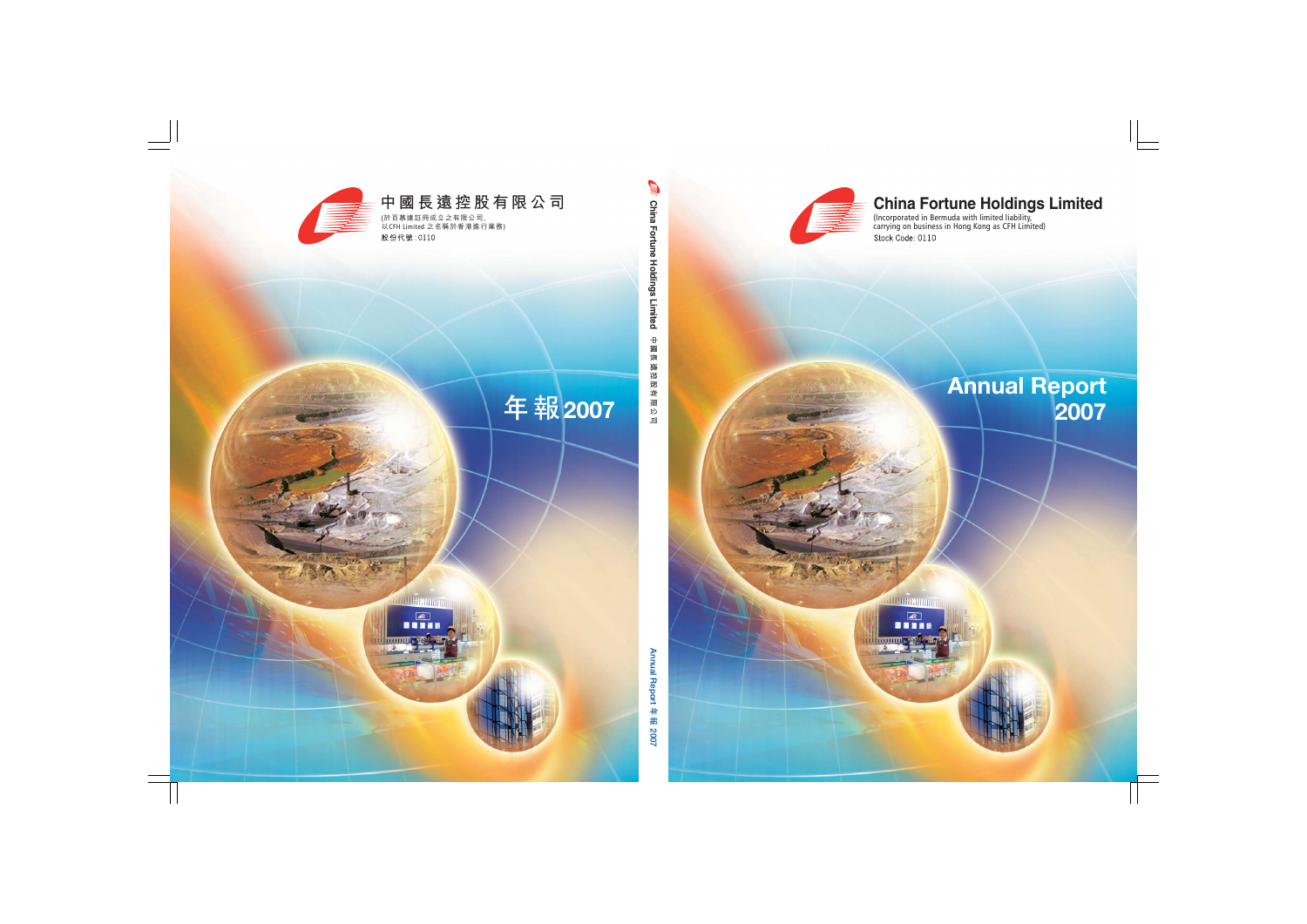## **Table of Contents**

| <b>Major Business Partners</b> |   |
|--------------------------------|---|
| Corporate Information          |   |
| Corporate Profile              | 1 |
| <b>Business Structure</b>      |   |
| <b>Corporate Milestones</b>    |   |

- Significant Events During the Year  $\begin{vmatrix} 7 \end{vmatrix}$ 
	- Chairman's Statement | 8
- Management Discussion and Analysis | 10
- Directors and Senior Management Profile | 15
	- Corporate Governance Report | 18
		- Directors' Report | 24
	- Independent Auditor's Report | 33
	- Consolidated Income Statement 35
		- Consolidated Balance Sheet | 36
- Consolidated Statement of Changes In Equity | 38
	- Consolidated Cash Flow Statement | 40
- Notes to the Consolidated Financial Statements | 42
	- Financial Summary | 91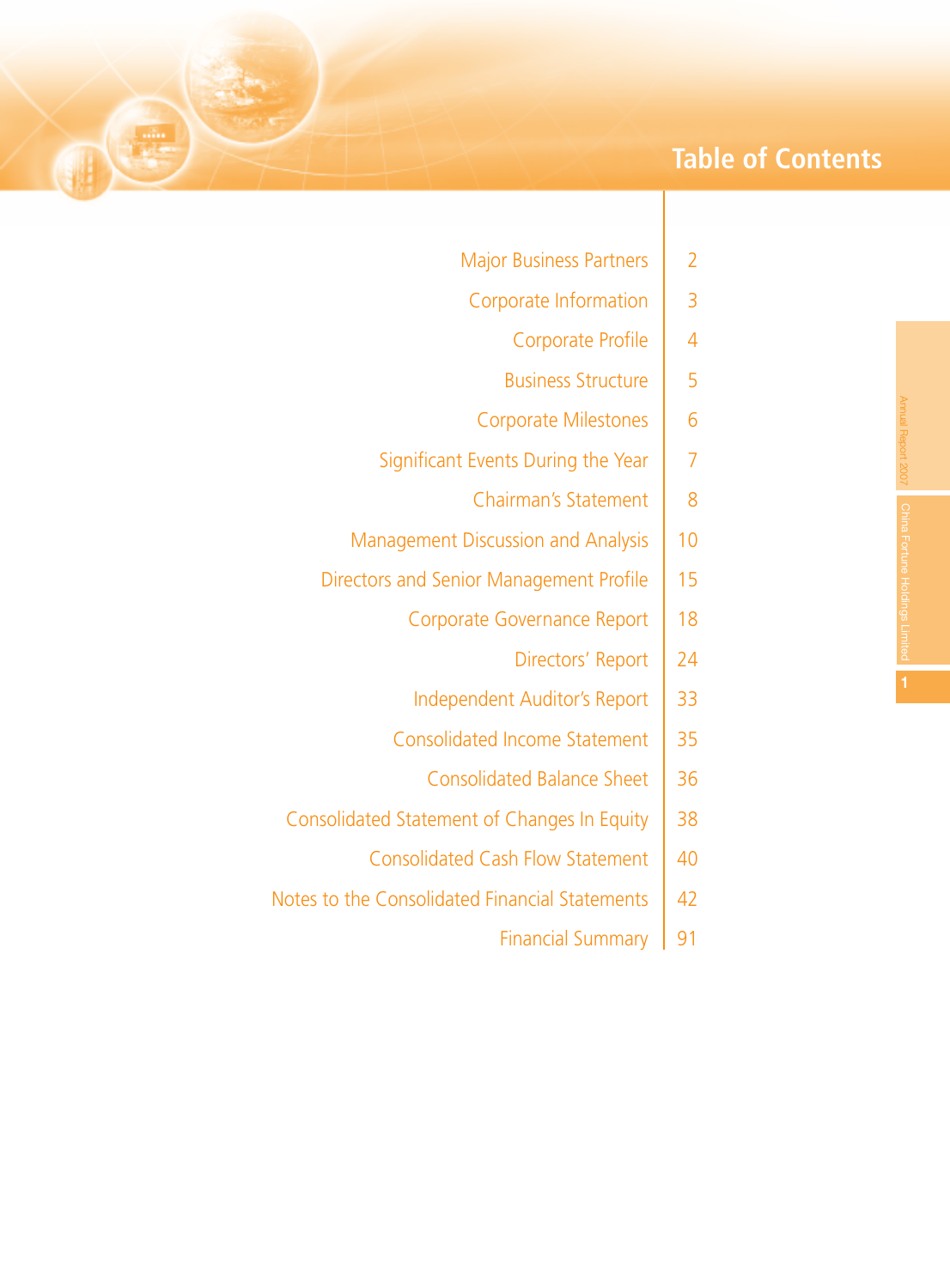**Major Business Partners**























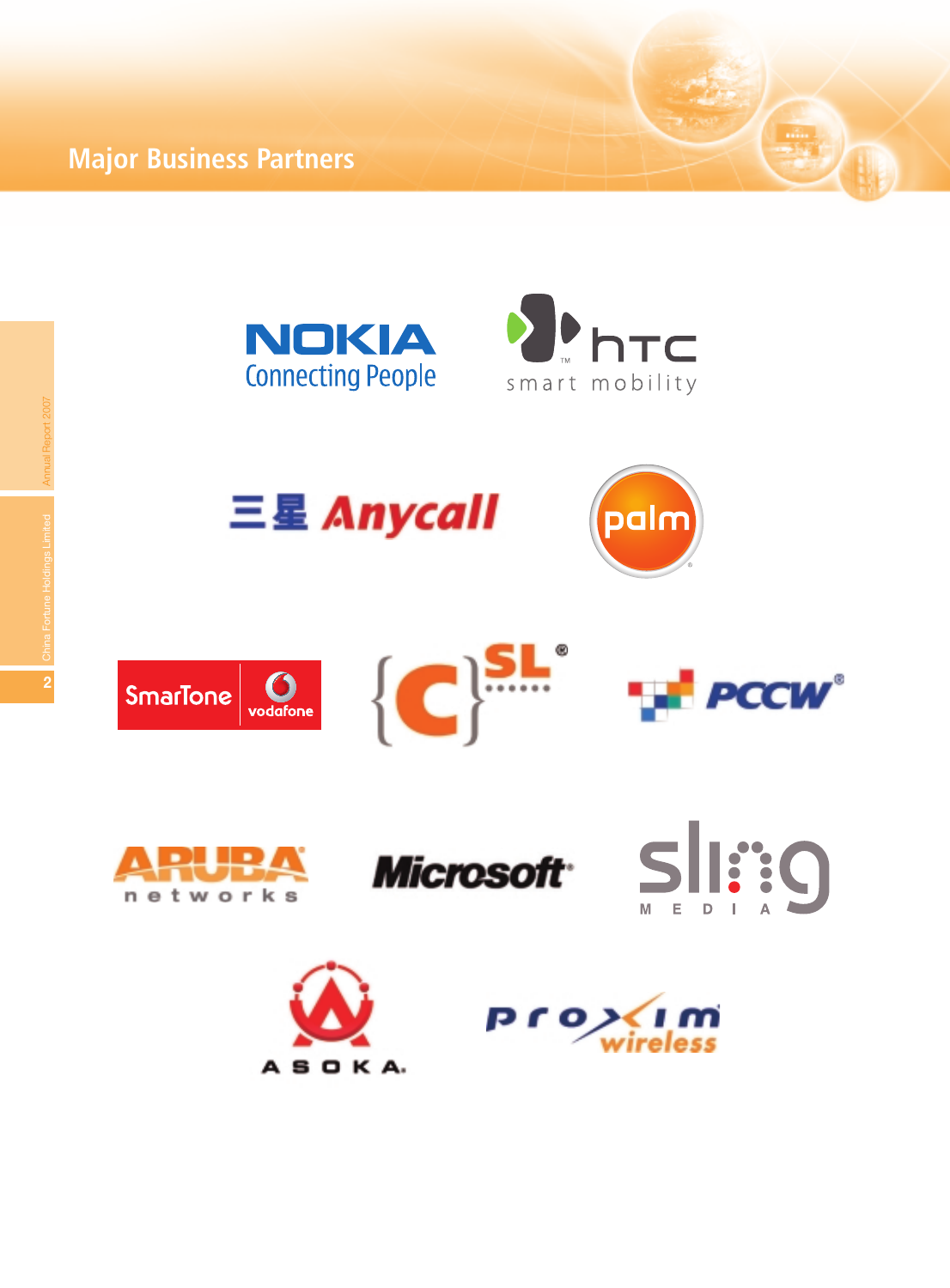## **Corporate Information**

#### **BOARD OF DIRECTORS**

#### **Chairman**

Mr. Lau Siu Ying

#### **Executive Director**

Mr. Luo Xi Zhi

#### **Non-executive Directors**

Mr. Fung Oi Ip, Alfonso Mr. Lo Wing Yat

#### **Independent Non-executive Directors**

Mr. Chang Wing Seng, Victor Mr. Wong Lit Chor, Alexis Mr. Chen Yi Gang

#### **COMPANY SECRETARY**

Mr. Cheng Ka Chung

#### **AUDIT COMMITTEE**

Mr. Chang Wing Seng, Victor (Committee Chairman) Mr. Wong Lit Chor, Alexis Mr. Fung Oi Ip, Alfonso

#### **REGISTERED OFFICE**

Clarendon House, 2 Church Street, Hamilton HM11, Bermuda.

#### **HONG KONG HEAD OFFICE**

Room 1505-07, Tower A, Regent Centre, 63 Wo Yi Hop Road, Kwai Chung, Hong Kong.

#### **CHINA HEAD OFFICE**

Room G, 8/F., East Tower, Shanghai Hi-Tech King World, 666 Beijing East Road, Huang Pu District, Shanghai, PRC.

#### **SHANGHAI OFFICE**

Room 328, Xin Mao Lou, 2 Tai Zhong Nan Lu, Waigaoqiao Free Trade Zone, Shanghai, PRC.

#### **PRINCIPAL SHARE REGISTRAR AND TRANSFER OFFICE**

The Bank of Bermuda Limited Bank of Bermuda Building, 6 Front Street, Hamilton HM11, Bermuda.

#### **HONG KONG BRANCH SHARE REGISTRAR AND TRANSFER OFFICE**

Tricor Abacus Limited 26/F., Tesbury Centre, 28 Queen's Road East, Wanchai, Hong Kong.

#### **AUDITOR**

Deloitte Touche Tohmatsu

#### **LEGAL ADVISORS**

Conyers Dill & Pearman

#### **PRINCIPAL BANKERS**

CITIC Ka Wah Bank Hang Seng Bank

#### **CORPORATE WEBSITES**

www.fortunetele.com www.chinafortune.com www.synergy-asia.com.hk

#### **STOCK CODE**

110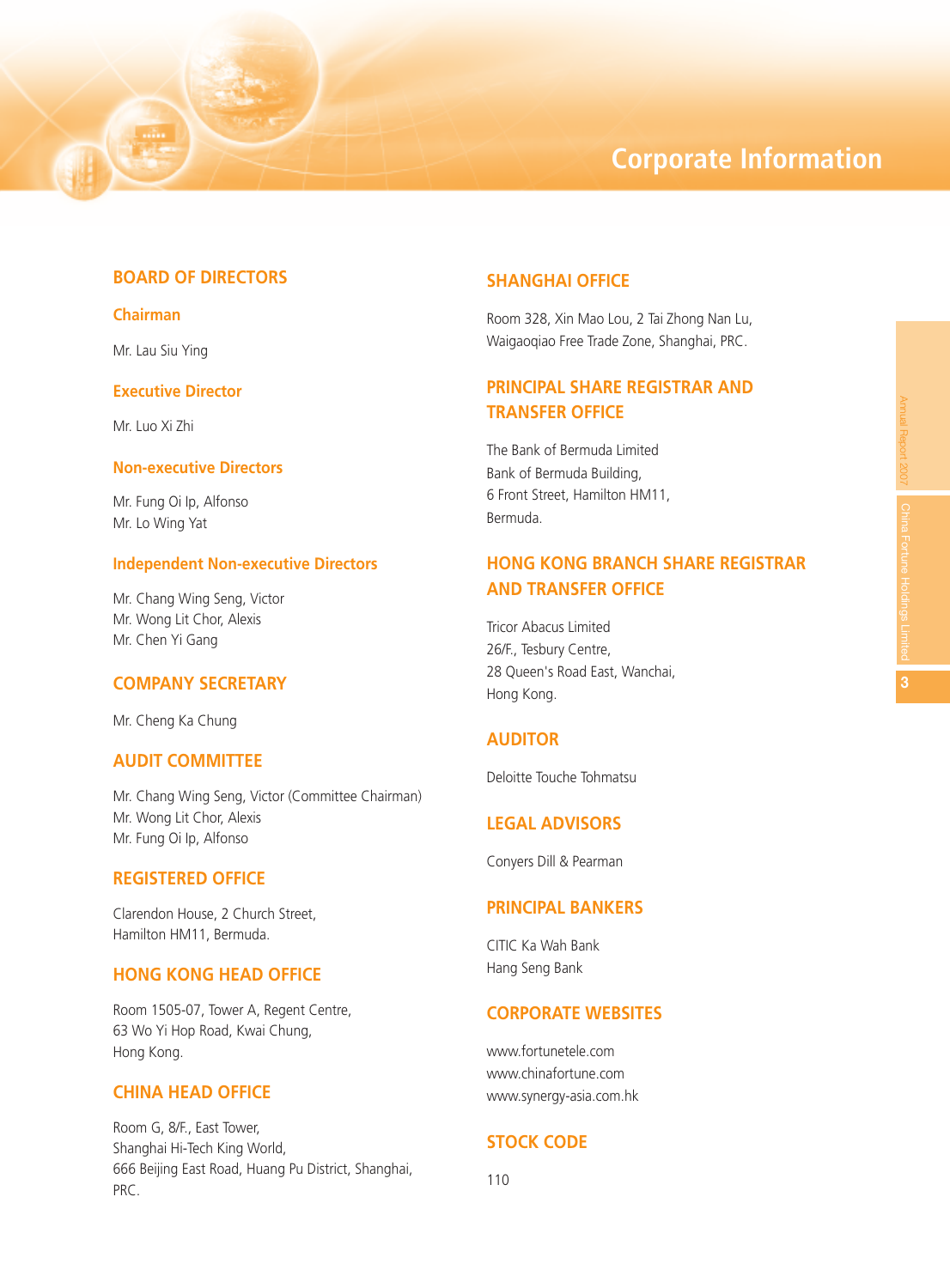China Fortune Holdings Limited ("China Fortune" or the "Group"), formerly named Fortune Telecom Holdings Limited, mainly distributes mobile phones and digital products, and provides wireless broadband communication solutions in the People's Republic of China (the "PRC") and Hong Kong. Key business partners of China Fortune include Nokia, HTC, Palm, Ruckus, Aruba, Proxim, Sling Media etc.

The Group was established in Hong Kong in 1992. It was first listed on the GEM Board of the Stock Exchange of Hong Kong Limited (Stock code: 8040) on 16th February, 2000, and then successfully shifted to the Main Board (Stock code: 110) on 26th January, 2004. The Group has a strong shareholder background and well operational and professional management team.

The Group is the sole Nokia fulfillment distributor for all Nokia Stores in the PRC. Besides, the Group owns a retail chain in Zhuhai, the PRC for selling mobile phones and telecommunication equipments. The Group also provides integrated distribution services which include sourcing, warehousing, promotional marketing, wholesale, direct selling, retailing and express delivery of mobile phones, PDAs, Wireless LAN and all related accessories.

In 2007, for the sake of business diversification, the Group contracted to acquire a Strontium mining site in the PRC, as its first step in entering the natural resource industry. This mining site is expected to become one of the Group's core business segment soon in the future.

Customers and major business partners include CSL, Smartone-Vodafone, PCCW, China Mobile, China Unicom, Hong Kong Government authorities, wholesalers, resellers, retailers, internet service providers, operators and corporate customers.

The corporate culture of the Group rests on the integration of the West and the East, modern and traditional management philosophy, with an aim to build up a "Continuous Learning Enterprise". The corporate spirit of China Fortune focuses on "Human Enterprise". Under the leadership of its aspiring and energetic management, China Fortune's staff will team up and move towards the Group's goal of ranking as one of the largest and best wireless communication and data products and services providers in the region, as well as a fast-growing enterprise in the field of natural resources.



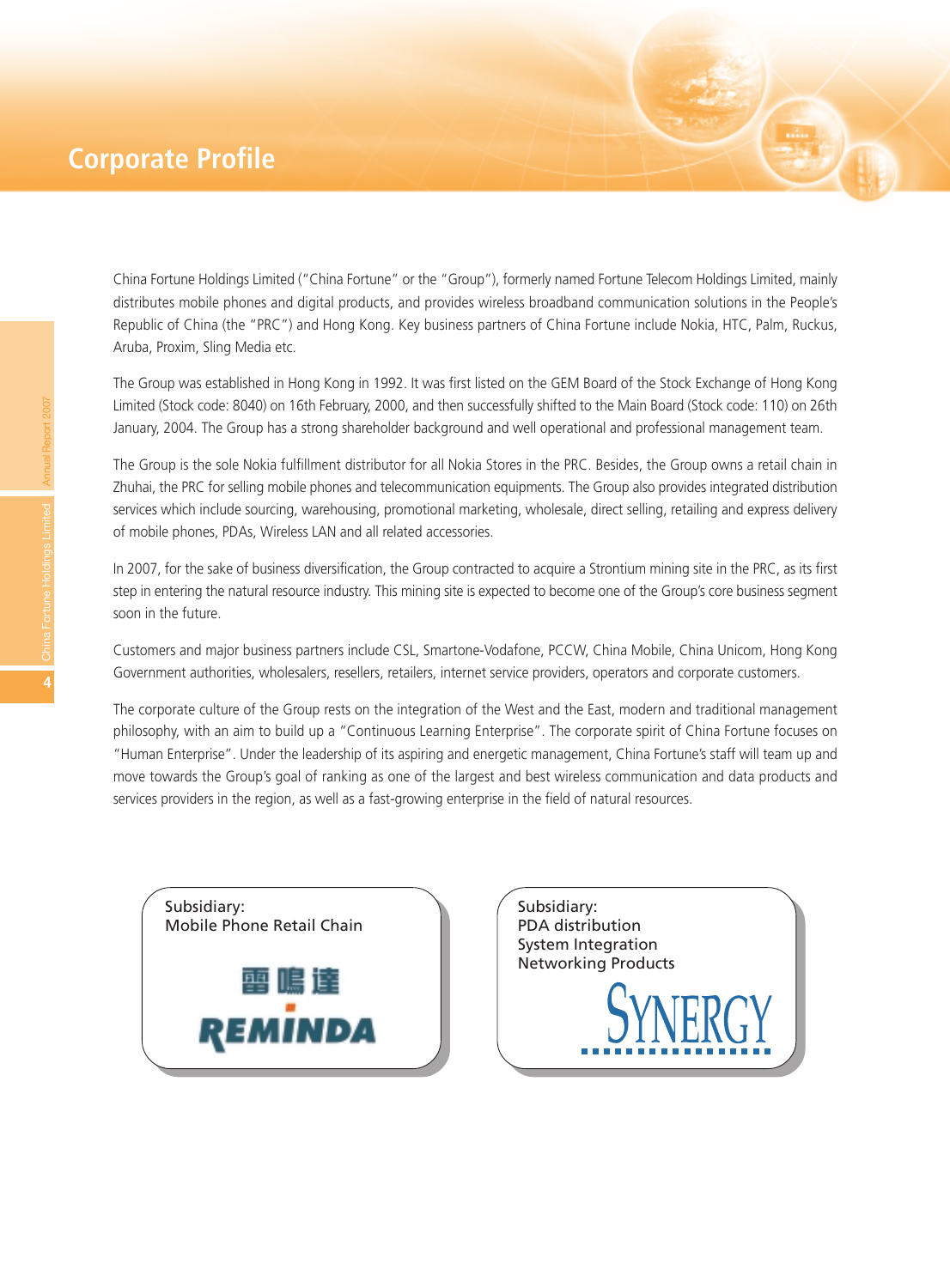## **Business Structure**

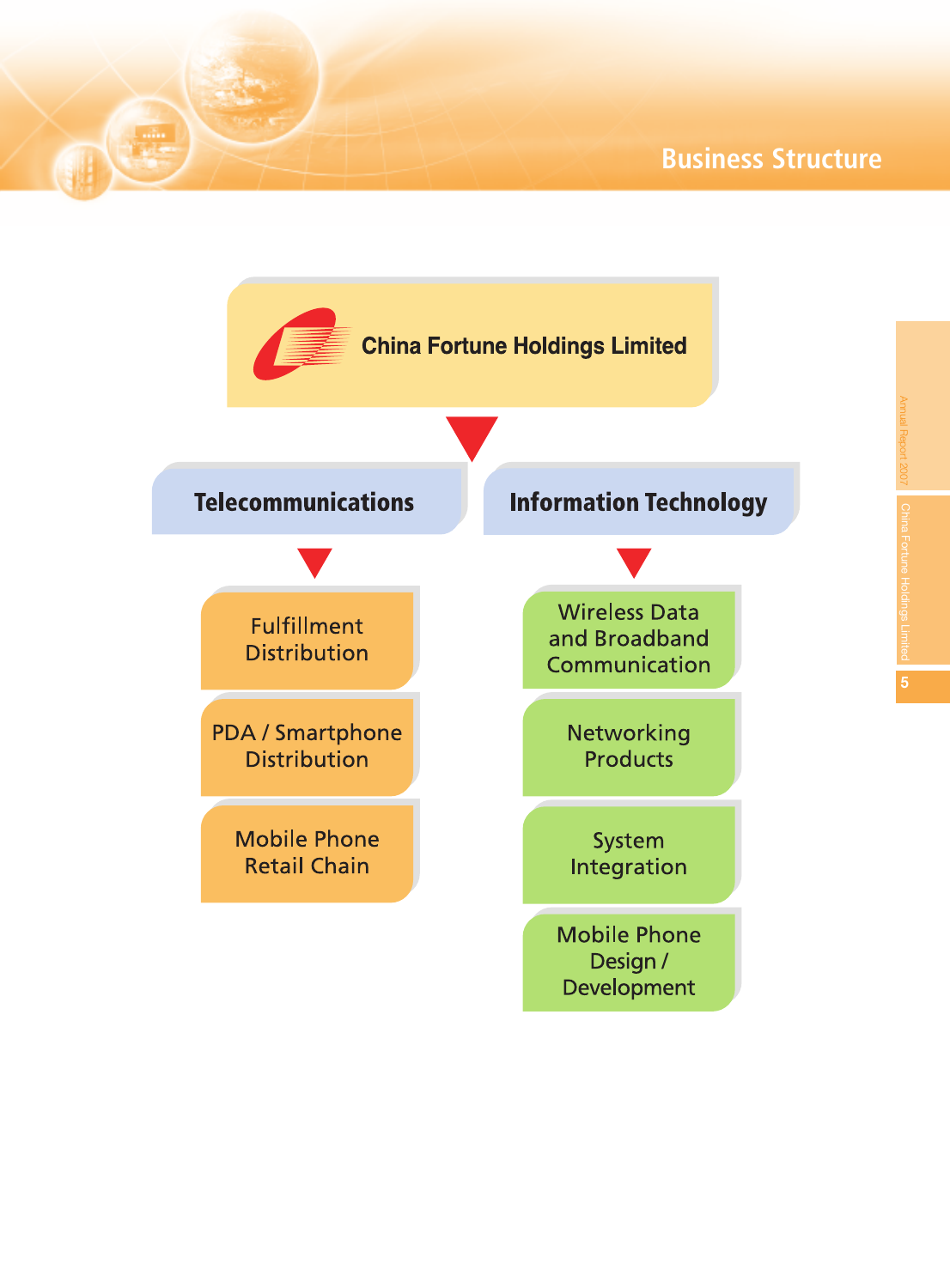# **Corporate Milestones**

| 92    | <b>Feb.18</b> | The former trading arm of the Group - Express Fortune Limited ("EFL") was founded by Mr. Lau<br>Siu Ying and his brothers in Hong Kong.                                            |
|-------|---------------|------------------------------------------------------------------------------------------------------------------------------------------------------------------------------------|
| 92-94 |               | EFL became one of Nokia's earliest authorized distributors in the PRC.                                                                                                             |
| 97    |               | Commenced Fortune Telecom Group's franchise retail business in the PRC.                                                                                                            |
| ΩO    | <b>Feb.16</b> | Listed on the GEM Board of the Hong Kong Stock Exchange (Stock code: 8040).                                                                                                        |
|       | <b>Dec</b>    | A US\$12 million syndicated loan was successfully arranged.                                                                                                                        |
| 01    | Jul           | Completed the acquisition of 51% shareholdings of Synergy Pacific (Holding) Limited ("Synergy<br>Pacific").                                                                        |
| 02    | <b>May</b>    | Fortune Shanghai was acknowledged by Shanghai Waigaoqiao Free Trade Zone Management<br>Committee as one of the best enterprises for commodity sales.                               |
|       | <b>Sep</b>    | A HK\$160 million syndicated loan was successfully arranged.                                                                                                                       |
| 03    | <b>Mar</b>    | The Group has achieved a record annual sale of 2.1 million sets of mobile phones and a record<br>net profit over HK\$60 million.                                                   |
|       | Jun           | For a consecutive year, Fortune Shanghai was again acknowledged by Shanghai Waigaogiao<br>Free Trade Zone Management Committee as one of the best enterprises for commodity sales. |
| 04    | <b>Jan.26</b> | Listed on the Main Board of the Hong Kong Stock Exchange (Stock code: 110).                                                                                                        |
|       | <b>Sep</b>    | A US\$16 million syndicated loan was successfully arranged.                                                                                                                        |
|       | <b>Nov</b>    | Fortune Shanghai increased its share capital from US\$6 million to US\$25 million.                                                                                                 |
|       | <b>Dec</b>    | Successfully completed the acquisition of 100% shareholdings of Synergy Technologies (Asia)<br>Limited, and the disposal of 46% shareholdings of Synergy Pacific.                  |
| 06    | Jan           | Newly obtained the nationwide distributorship of Samsung mobile phones.                                                                                                            |
|       | <b>Sep</b>    | Successfully obtained the Fulfillment Distributorship for all Nokia Stores in the PRC.                                                                                             |
|       | <b>Feb</b>    | Contracted to acquire 51% stake in Zhuhai Reminda Telecom Equipment Company Limited (珠<br>海市雷鳴達通訊設備有限公司) and completed the acquisition in October 2007.                            |
|       | <b>Sep</b>    | Formed a joint venture with TeleChoice International Limited for the Nokia fulfillment business.                                                                                   |
|       | <b>Oct.18</b> | Name changed to China Fortune Holdings Limited.                                                                                                                                    |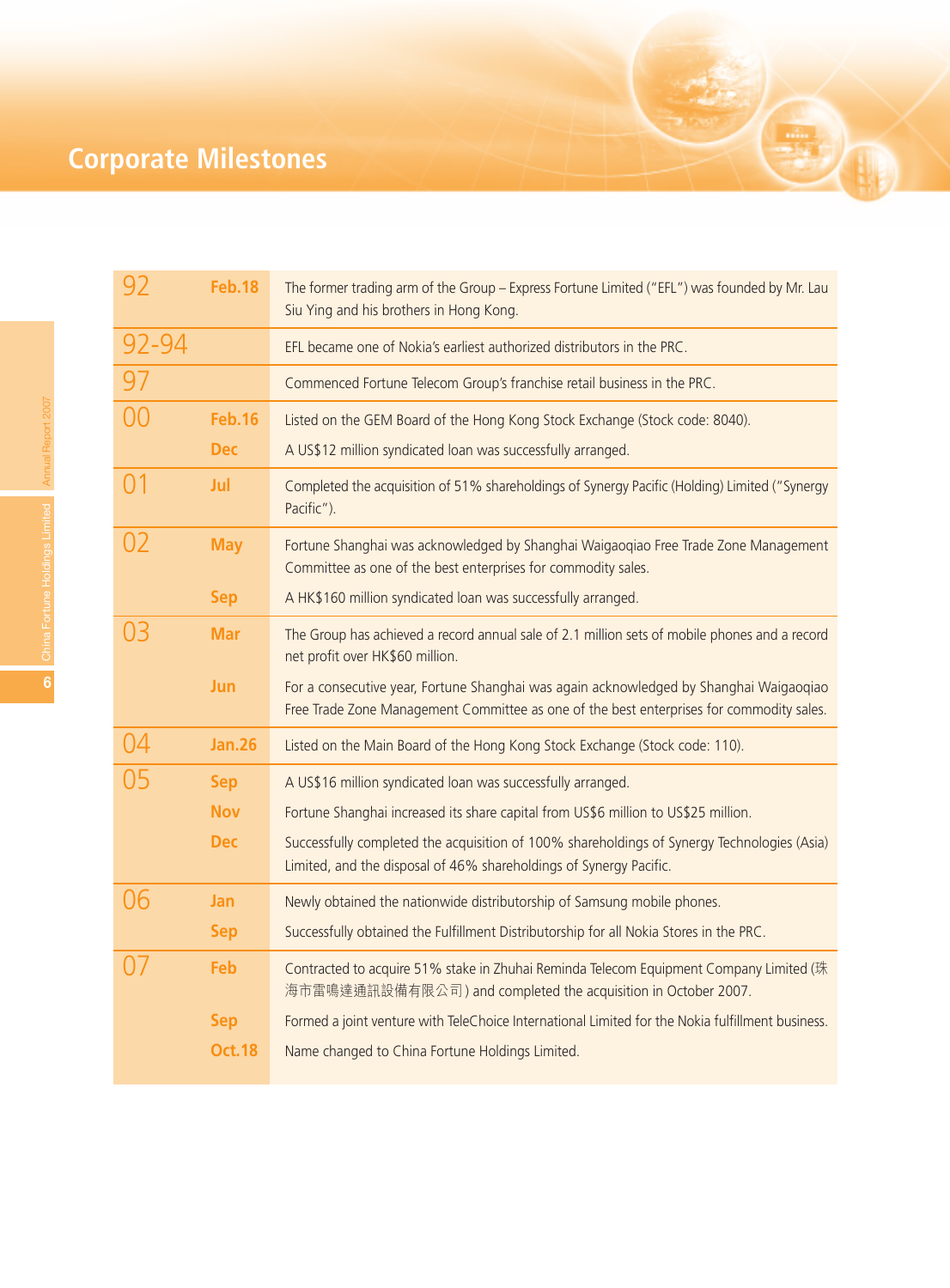| <b>In Feb 2007,</b> | the Group contracted to acquire 51% stake in Zhuhai Reminda Telecom Equipment Company Limited<br>(珠海市雷鳴達通訊設備有限公司), which is principally engaged in the business of retailing of mobile<br>phones and telecommunication equipments in the PRC.                                                                                                                                                                                                                  |
|---------------------|----------------------------------------------------------------------------------------------------------------------------------------------------------------------------------------------------------------------------------------------------------------------------------------------------------------------------------------------------------------------------------------------------------------------------------------------------------------|
| <b>In Apr 2007,</b> | the Group contracted to acquire 50% shareholding in DW Mobile Technology Limited which is<br>principally engaged in the business of outlook and content design, marketing and distribution of<br>licensed, characterized and premium mobile phones.                                                                                                                                                                                                            |
| <b>In May 2007,</b> | the Group contracted with Galaxy China Opportunities Fund in respect of a subscription of 40<br>million new shares of the Company.                                                                                                                                                                                                                                                                                                                             |
| <b>In Jun 2007,</b> | the Group entered into an agreement with TeleChoice International Limited (a listed subsidiary of<br>Singapore Technologies Telemedia Pte Ltd) to establish a joint venture to engage in the logistics and<br>fulfillment business of Nokia-branded mobile handsets and accessories in the PRC.                                                                                                                                                                |
| In Jul 2007,        | the Group contracted to acquire 40.8% equity interest in a PRC mining company, which holds a<br>mining right in a site in the PRC.                                                                                                                                                                                                                                                                                                                             |
| <b>In Aug 2007,</b> | the Group contracted to acquire 25% equity interest in Intelligence Tech Limited, which is principally<br>involved in the business of software and hardware designs, as well as total integrated solutions for<br>mobile terminal technology. Besides, the Group also acquired 50% interest in Artchief Industries<br>Limited, which is principally and actively involved in the business of trading and development of<br>consumable wireless audio products. |
| In Oct 2007,        | the Group changed its name to China Fortune Holdings Limited, and contracted to the disposal of<br>49% interest in its mobile handset national distribution business in the PRC.                                                                                                                                                                                                                                                                               |
| <b>In Nov 2007,</b> | the Group contracted to acquire a further 10% equity interest in the PRC mining company.                                                                                                                                                                                                                                                                                                                                                                       |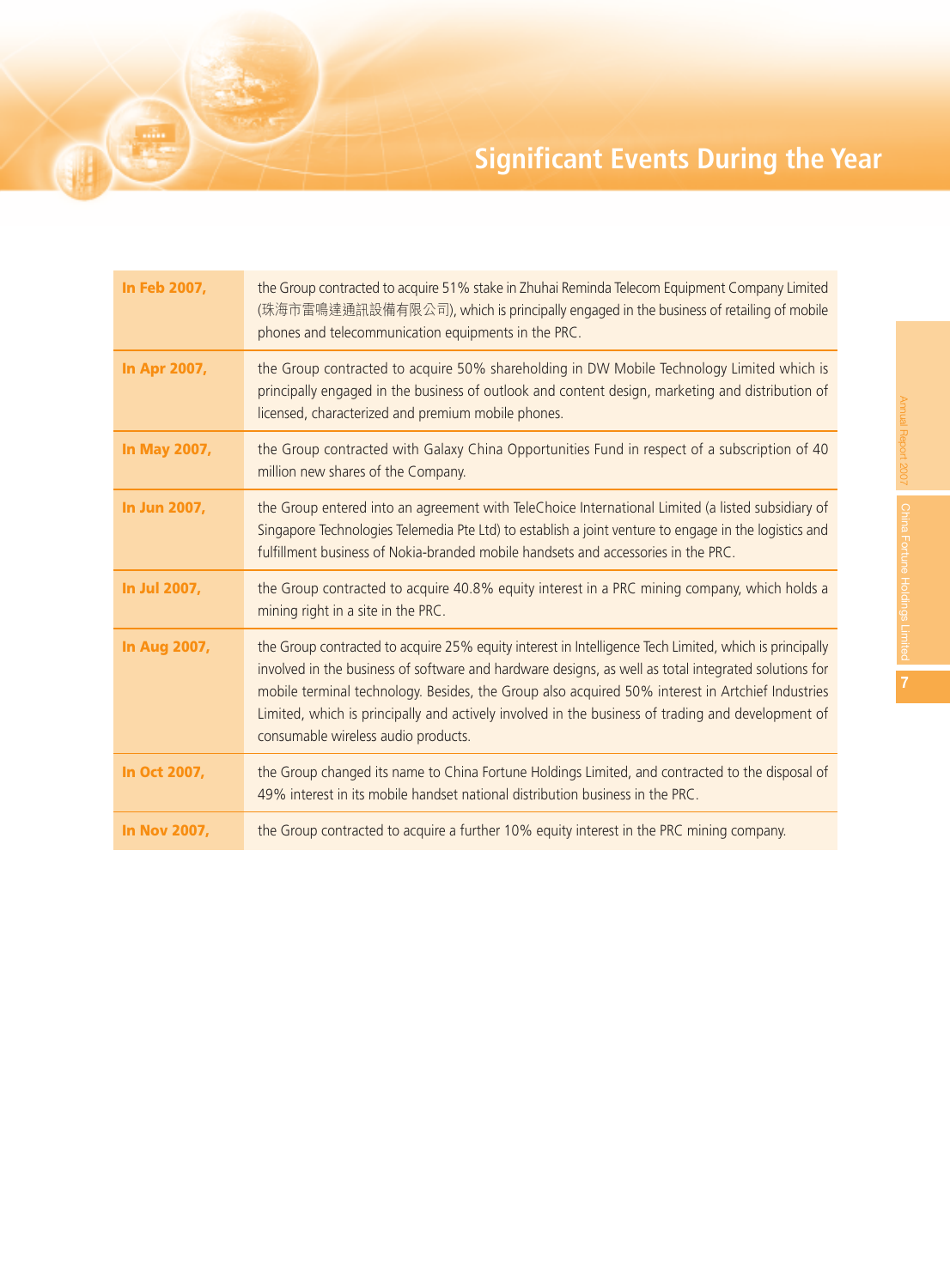### **Chairman's Statement**



#### Dear shareholders,

#### **REVIEW**

This has been a year of challenges for China Fortune. Owing to the intense competition and the unexpected quality problem in one of the Group's key models, the Group has suffered a first time net loss since the Group was listed in 2000. Because of these challenges, the Group has streamlined its handset distribution business during the year by transforming its national distributorship to fulfillment distributorship with Nokia in which the Group acts as the exclusive fulfillment distributor for Nokia Stores ("NS") in the People's Republic of China (the "PRC") and supplies to over 150 NS all over the country. After more than 1 year of operation, the fulfillment business became mature and stable during the year and made a great contribution to the Group.

The Group has made a number of acquisitions during the year with a view to bring in businesses that are complementary and synergistic to the Group's existing business. For instance, in September 2007, the Group has established a joint venture with TeleChoice International Limited, an indirect subsidiary of Singapore Technologies Telemedia Pte Ltd, to engage in the logistics and fulfillment business for Nokia-branded mobile handsets and accessories in the PRC. The Group believed that such joint venture can provide a good opportunity to leverage the expertise and experience of either party in the mobile communication and wireless network business. In October 2007, the Group has completed its 51% stake acquisition in Zhuhai Reminda Telecom Equipment Company Limited, a company which is principally and actively involved in the business of distribution and retailing of mobile phones, telecommunication equipments and their repairing services in Zhuhai area, as a first step to tap the retail market of the mobile phone industry in the PRC.

With a view to further diversify the business of the Group, in July 2007, the Group contracted to acquire approximately 40.8% equity interest in a mining company in the PRC (the "PRC Mining Company"). The PRC Mining Company has the right to conduct mining activities in a mining site which is located in Huangshi, southeastern Hubei. The mining site has a general mining area of approximately 0.62 square kilometers and the mineral resources of the mining site include Celestite, Zinc and Lead. In November 2007, the Group further contracted to acquire another 10% equity interest in the PRC Mining Company. Upon the completion of these two acquisitions, the Group believed that this business segment in natural resources will become another core business of the Group in the near future.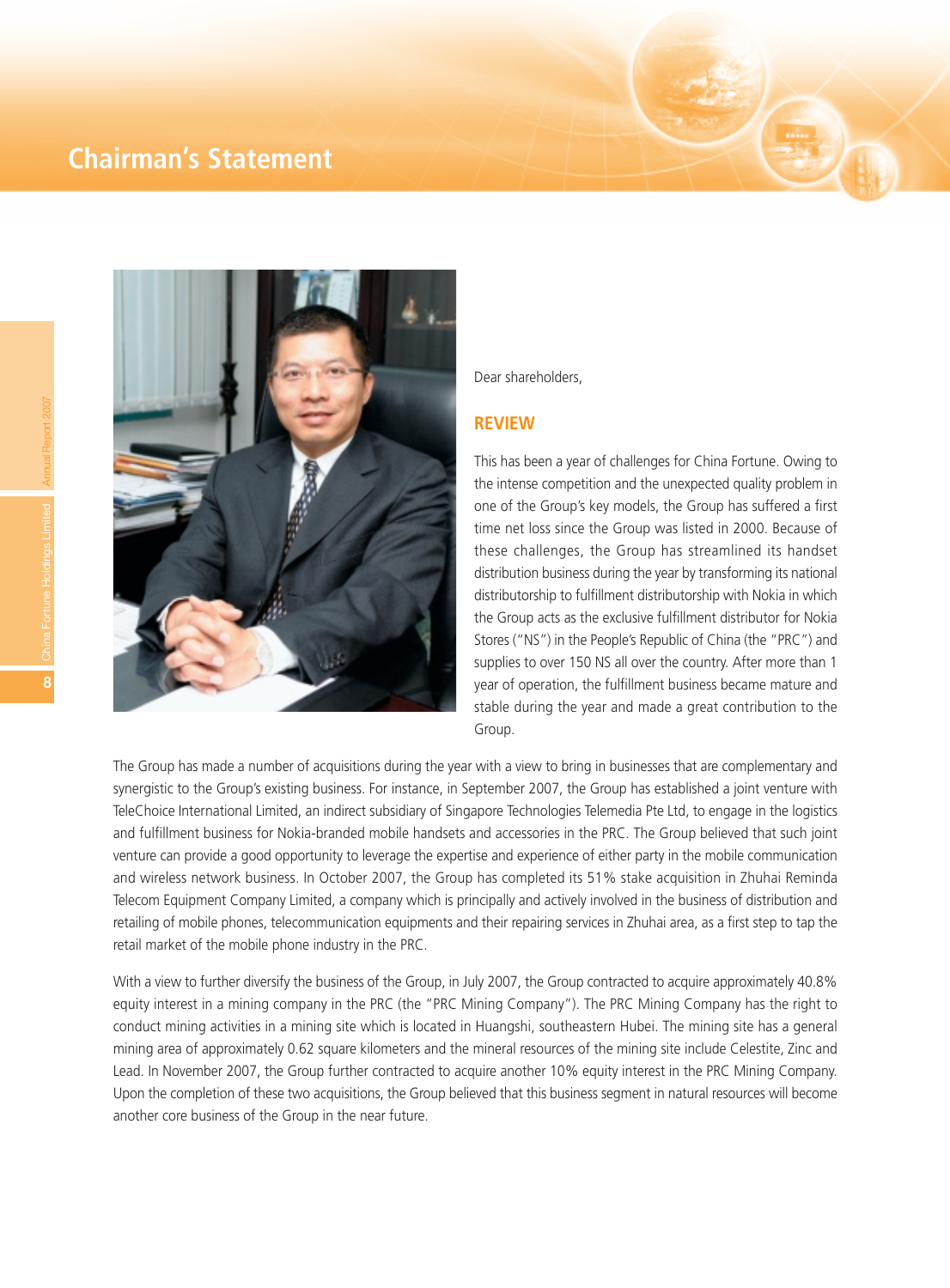#### **OPPORTUNITIES AND CHALLENGES**

The continued economic growth in the PRC, supported by a high internal consumption, together with the room for expansion in the penetration rate of the mobile phone users in the PRC, and the soon launching of the 3G services create a huge market and great opportunities for the Group to move forward. The PRC mobile phone industry will remain competitive in the foreseeable future, especially on the intense price war among the domestic and foreign brands and the lowering of barrier of entry in the handset manufacturing business. The Group will continue to strengthen our existing relationships with the leading manufacturers and to look for new cooperation opportunities with all other manufacturers and operators with a view to establish a firm foundation for our future growth, based on our successful experience in the fulfillment distributorship business with Nokia.

In view of the rapid growth of the PRC economy, the demand for mineral resources will be considerable. The Group is optimistic and confident that the PRC Mining Company will become another core business of the Group upon the completion of the two acquisitions.

With a view to diversify the business of the Group, the Group is actively looking for opportunities which will further enhance the shareholders' value.

#### **APPRECIATION**

Finally, I wish to sincerely thank our employees and business partners for their continued dedication and commitment to the Group, and I would like to express my appreciation to our financial institutions, shareholders and investors for their continuing supports and trust towards the Group.

**Lau Siu Ying** *Chairman and Chief Executive Officer*

Hong Kong, 25th April, 2008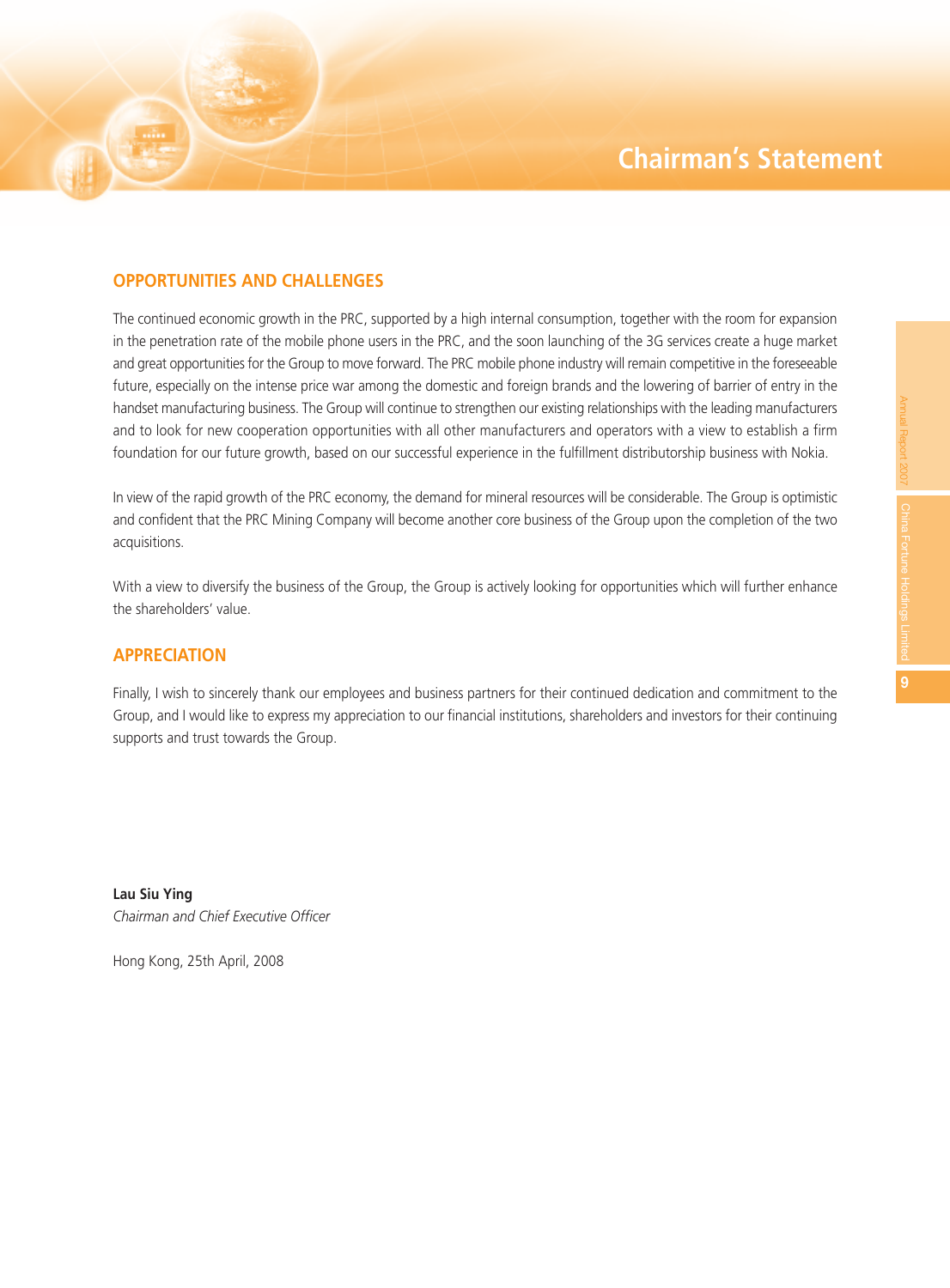#### **REVIEW AND OUTLOOK**

#### **Financial Review**

During 2006, the Group reached an agreement with Nokia regarding the Fulfillment Distributorship for Nokia Stores ("NS"). According to the said agreement, the Group is appointed as the fulfillment distributor for NS in the People's Republic of China (the "PRC") and supplies to over 150 NS all over the country. At present, the Group is the sole fulfillment distributor for NS in the PRC. In order to facilitate the order placing and management processes, the Group self-invented a web-based distribution resources planning system. The NS can place orders and make enquiry on order status real-time on-line. After more than 1 year of operation and fine-tuning, the fulfillment business became mature and stable during the year and made a great contribution to the Group.

However, the Group suffered from tough price competition among the mobile phone models, namely N3220 and N7610, as these models were running towards the ends of their product life cycles. For Samsung mobile phone national distribution, due to the repeated delay in the launch of 2 new Samsung models from 2nd quarter to 3rd quarter of the year, the Group did not deliver any new model during such time and result in loss of operating costs. The unexpected quality problem in one of the Group's key models, namely D848 of Samsung, and the loss due to the provision made for the slow moving models like, N9300, E50, 788e, i858, N3220, N6708, N7610 and D848 further increased the loss during the year. Because of the above, the Group suffered a first time net loss for the year since its first listing in 2000.

The Group recorded a consolidated revenue during the year of HK\$2,744.6 million when compared to the previous year of HK\$3,046.8 million. The total number of handsets sold during the year was approximately 2,189,000 sets which was around 22% lower when compared to the previous year of approximately 2,802,000 sets. The intense competition and quality issue, as explained above, accounted for the decrease in revenue for the year, as well as the drop in gross profit margin from 3.7% last year to -3.4% this year.

The selling and distribution costs, amounted to HK\$50.6 million for the year, increased 38% when compared to the previous year of HK\$36.7 million. It was mainly because of the increase in marketing expenses for the promotion of Samsung mobile phones and inventory clearance of Nokia mobile phones. The other administrative expenses together with the provisions for trade and other receivables, amounted to HK\$77.9 million, increased by 164% when compared to the previous year of HK\$29.5 million, mainly due to the increase in provision of HK\$41 million for trade and other receivables. Besides, the Group took up HK\$14.8 million one-off share-based payment expenses for share options granted during the year.

The Group shared losses of HK\$2.1 million from the results of associates in the year, and recognised an impairment loss of HK\$18.2 million in respect of interests in associates.

The finance costs for the year reduced by 4.3% as the Group had reduced its bank borrowings from HK\$676.7 million as at 31st December, 2006 to HK\$120.2 million as at 31st December, 2007, for the purpose of lowering the finance costs and so as the liability level.

As a result of the above, the Group reported a net loss of HK\$266.8 million for the year when compared to the net profit of HK\$31.3 million of previous year.

The net asset value of the Group as at 31st December, 2007 amounted to HK\$255.1 million or HK\$0.68 per share when compared to HK\$395.4 million or HK\$1.31 per share as at 31st December, 2006. The basic deficit per share for the year was HK79.5 cents, while the basic earning per share was HK10.4 cents previous year.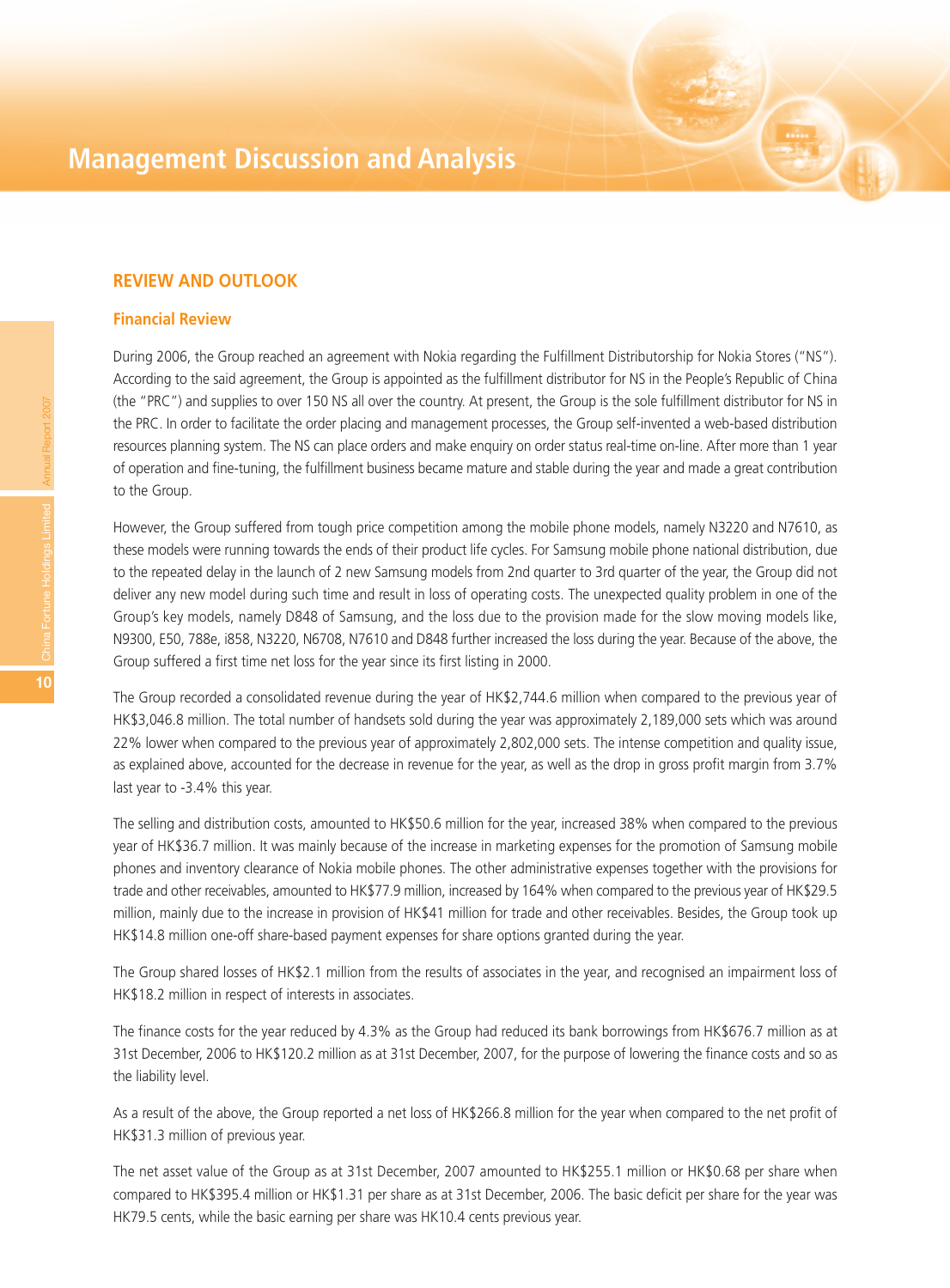As at 31st December, 2007, the Group's aggregate borrowings amounted to HK\$120.2 million, of which HK\$20.2 million was revolving working capital loans denominated in Renminbi to provide flexibility to the Group in response to the changing monthly trading volume. The decrease in bank borrowings from HK\$676.7 million as at 31st December, 2006 to HK\$120.2 million as at 31st December, 2007 was mainly attributable to the Group's intention to reduce its borrowing level. As at 31st March, 2008, the Group further cut down the bank borrowings to HK\$47.3 million, while the unsecured portion was HK\$8 million. A 3-year syndicated loan, which was raised in September 2005 and amounted to US\$13 million as at 31st December, 2006, had been fully settled during the year. Owing to breaches in certain financial covenants, bank loans were classified as short-term in accordance with the corresponding accounting standards. On discovery of the breaches, the directors of the Company informed the relevant bankers and commenced a renegotiation of the terms of the loan with them. As at 31st December, 2007, those negotiations had not been concluded and are still in progress. The directors of the Company are confident that their negotiations will ultimately reach a successful conclusion. The gearing ratio of the Group, defined as the ratio of the total long term liabilities to the shareholder's equity, was zero as the Group did not have any long term liability as at 31st December, 2007. The total bank deposits and cash balances was HK\$157.9 million as at 31st December, 2007, of which HK\$75.0 million has been pledged to a bank. The finance costs for the year of HK\$26.4 million were lower than that of previous year because of the decrease in borrowings.

In June 2007, the Group had carried out a placement of 40,000,000 ordinary shares of HK\$0.10 each at a price of HK\$1.35 per share. The net proceeds generated from such placement amounted to approximately HK\$51.4 million and had been applied as general working capital of the Group. During the year, the Group allotted and issued a total of 7,690,000 ordinary shares of HK\$0.10 each as a result of the exercise of share options. The net proceeds amounted to approximately HK\$9.9 million and had been applied as general working capital of the Group.

The Group was financed by a combination of its equity capital, cash flow generated from its operation and bank borrowings. During the year, there was no material change in the Group's funding and treasury policy. The Group considers the only potential currency exposure is in Renminbi as the majority of the Group's revenue is derived in the PRC. The management considers that the Group's operation in the PRC will benefit from the recent upward appreciation of the Renminbi. It is the Group's treasury policy to manage its foreign currency exposure whenever its financial impact is material to the Group.

The amount of inventories as at 31st December, 2007 was HK\$128.8 million when compared to HK\$600.9 million previous year. The decrease in inventories was mainly attributable to the stabilized NS fulfillment distribution business during the year, and the Samsung mobile phone national distribution business had been streamed down owing to the loss suffered. The inventories as at 31st December, 2007 were on a normal level for the NS fulfillment business, with a short inventory turnover period. The Group keeps on taking a cautious approach in inventory ordering and price negotiation with the suppliers such that most inventories are covered by the pre-arranged price protection rebates from the suppliers.

The amount of trade receivables as at 31st December, 2007 was HK\$36.1 million when compared to HK\$171.0 million previous year. The trade receivables as at 31st December, 2007 mainly comprised trade receivables from the NS fulfillment distribution business and the business in Hong Kong, with either cash basis or credit period of around 30 days, this explained the decrease of trade receivables for the year. In order to minimise credit risk for trade receivables, the Group has delegated a team responsible for determination of credit limits, credit approvals and other monitoring procedures to ensure that follow-up action is taken to recover overdue debts. In addition, the Group reviews the recoverable amount of each individual trade debt at each balance sheet date to ensure that adequate impairment losses are made for irrecoverable amounts. In this regard, the directors of the Company consider that the Group's credit risk is significantly reduced.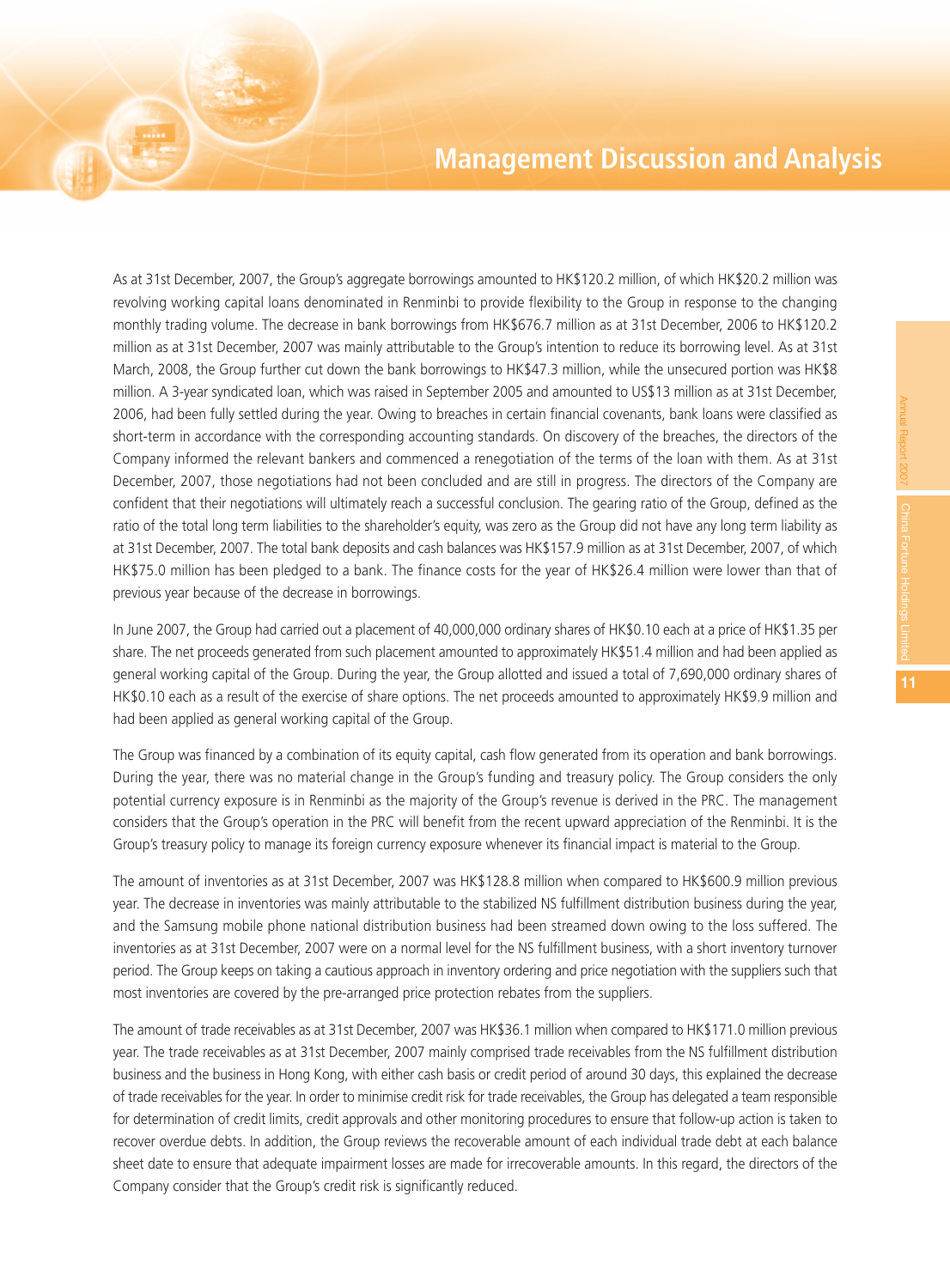On 4th September, 2007, the Group and TeleChoice International Limited ("TeleChoice"), entered into an agreement to establish a subsidiary (the "Fulfillment Subsidiary) to engage in the logistics and fulfillment business for Nokia-branded mobile handsets and accessories in the PRC (the "Fulfillment Business"). TeleChoice injected HK\$50 million for 40% equity interest of the Fulfillment Subsidiary, while the Group injected HK\$25 million for 60% equity interest therein. At the same time, the Company granted a put option to TeleChoice pursuant to which TeleChoice can require the Company to purchase its entire 40% equity interest in the Fulfillment Subsidiary at a price of HK\$50 million during the period from 1st March, 2008 to 31st December, 2008. The put option liability, representing a host debt instrument with a not closely related embedded non-option derivative which is linked to the profitability of the fulfillment Business, was recognised as other financial liabilities.

As at 31st December, 2007, the Group had in total 270 employees as compared to 1,620 employees previous year. The decrease in the number of employees was mainly due to the restructuring of the mobile handset distribution businesses during the year, in which the NS fulfillment business required much less manpower than that as required by the national distribution business. Employees were remunerated according to the nature of their job duties and market trend. Quarterly performance evaluation was done in order to determine rewards in motivating individual employee. The Group provided staff welfare and fund contribution to its employees in accordance with prevailing regulations in the PRC and Hong Kong. There was no material change in remuneration policy, bonus and share option scheme during the year. The Group has a share option scheme under which the Company may grant share options to the participants, including directors and employees, to subscribe for shares of the Company. 28,262,000 share options were granted, in which 7,690,000 share options were exercised and 10,714,000 share options were lapsed during the year. As at 31st December, 2007, 9,858,000 share options were outstanding.

#### **OPERATIONAL REVIEW**

#### **Market Overview**

According to the statistics released by the Ministry of Information Industry ("MII"), the PRC, there were more than 547 million subscribers to mobile phone services in the PRC as at the end of 2007, equivalent to a penetration rate of 41.6 users per 100 persons. The number of mobile phone users in China increased by approximately 86.2 million during the year. The existing penetration rate is, nevertheless, still low in comparison with that of other developed countries of more than 50%. With a continuous economic growth rate in the PRC, it is expected that the PRC mobile phone market will still continue to grow in a high rate every year. The Chinese government has already carried out its preliminary testing launch of 3G services in its eight "Olympic Cities" in April 2008. So the provision of 3G services during the 2008 Olympic Game is expected to be available and the nationwide provision of 3G services is expected soon after the 2008' Olympic Game. The launch of 3G service will definitely attract new customers and create additional demands for the market, especially demands for new 3G mobile handsets.

While there are continuing intense competitions among the big mobile phone manufacturers in the PRC, they are trying to cut distribution layers by directly supplying to provincial distributors and leading retailers with a view to increase their profitability. Because of this, leading vendors have developed multi-channel distribution models which include "national distribution", "provincial distribution", "direct to retail" and "direct to operator".

As one of the integrated fulfillment distributors in the PRC, the Group provides all necessary services, which include but not limited to transaction handling, credit financing, delivery, rebate execution, stock buffering and B2B system integration, etc. In return, the Group receives a contractual margin, as well as various rebates as its service income. This business model is more transparent, allowing the buyers, the suppliers and the Group to share common information and enhances the efficiency of all the activities of the value chain.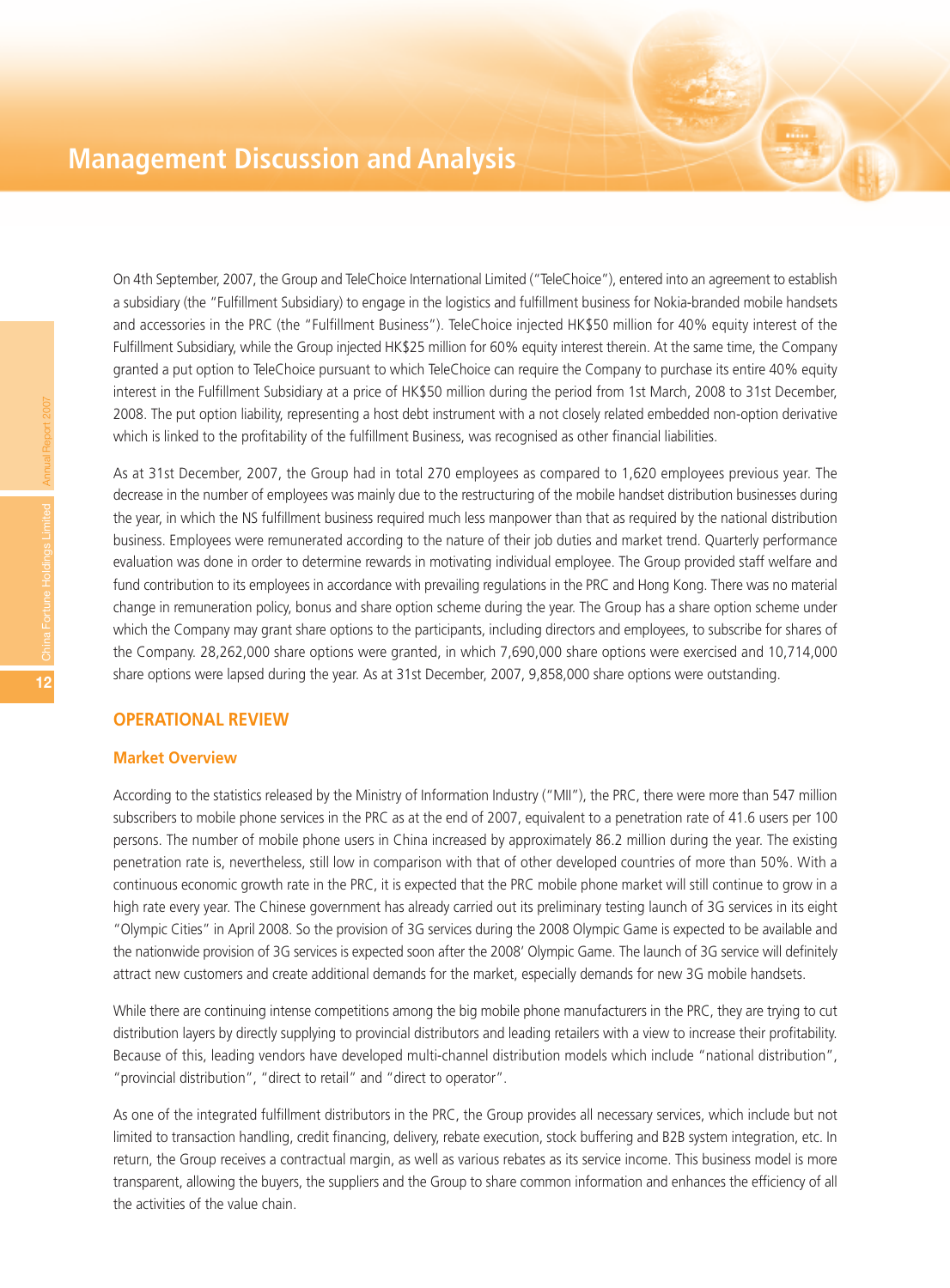#### **Business Review**

Mobile phone distribution continued to be the Group's core business for the year, which accounted for over 90% of the Group's revenue. Owing to the unexpected loss from the national distribution business and some one-off provisions as mentioned before, the Group, for the first time since its listing in 2000, incurred a net loss for the year. However, in view of the recent years of changes in the distribution market, the Group has already successfully obtained the fulfillment distributorship from Nokia for its full range of models to all its Nokia Stores in the PRC in 2006. In 2007, the Group has already accomplished its transformation from national distributorship to this fulfillment distributorship. The fulfillment business recorded significant growth during the year and it will continue to be a core business of the Group in the future.

With a view to reflect the new positioning of the Group as a diversified business in telecommunication, mining and other investments, the Company has changed its name to "China Fortune Holdings Limited" in October 2007.

#### **Prospect and Outlook**

In February 2007, the Group contracted to acquire 51% stake in Zhuhai Reminda Telecom Equipment Company Limited (珠海 市雷鳴達通訊設備有限公司), a company which is principally and actively involved in the business of distribution and retailing of mobile phones, telecommunication equipments and their repairing services in Zhuhai area, in consideration of the issuance and allotment of 8,000,000 ordinary shares of HK\$0.10 each in the Company. This acquisition leads the Group entering the retailing area of the mobile phone industry in which it is complementary and synergistic to the Group's existing business.

In April 2007, the Group contracted to acquire 50% shareholding in DW Mobile Technology Limited which is principally and actively involved in the business of outlook and content design, marketing and distribution of licensed, characterized and premium mobile phones in consideration of the issuance and allotment of 9,000,000 ordinary shares of HK\$0.10 each in the Company.

In June 2007, the Company entered into an agreement with TeleChoice International Limited ("TeleChoice"), an indirect subsidiary of Singapore Technologies Telemedia Pte Ltd, to establish a joint venture to engage in the logistics and fulfillment business for Nokia-branded mobile handsets and accessories in the PRC. The agreement was completed in September 2007 whereas TeleChoice had injected HK\$50 million for a 40% stake of the joint venture. At the same time, the Company had paid HK\$1 million in cash and would pay the balance of HK\$24 million in cash and/or via transfer of inventories and assets into the joint venture for a 60% equity stake.

In July 2007, the Group entered into an agreement (amended by supplemental agreements in July and November 2007) to acquire from Mr. Lau Siu Ying (the Chairman and CEO of the Company), Mr. Lau Hung Bing and Mr. Lau Kin Ying (both are brothers of Mr. Lau Siu Ying) (collectively the "Vendors") approximately 40.8% equity interest in a mining company in the PRC (the "PRC Mining Company"). The PRC Mining Company has the right to conduct mining activities in a mining site which is located in Huangshi, southeastern Hubei. The mining site has a general mining area of approximately 0.62 square kilometers and the mineral resources of the mining site include Celestite, Zinc and Lead. The total consideration of HK\$367.2 million makes up of cash of HK\$40 million and 240 million ordinary shares of the Company. In November 2007, the Group entered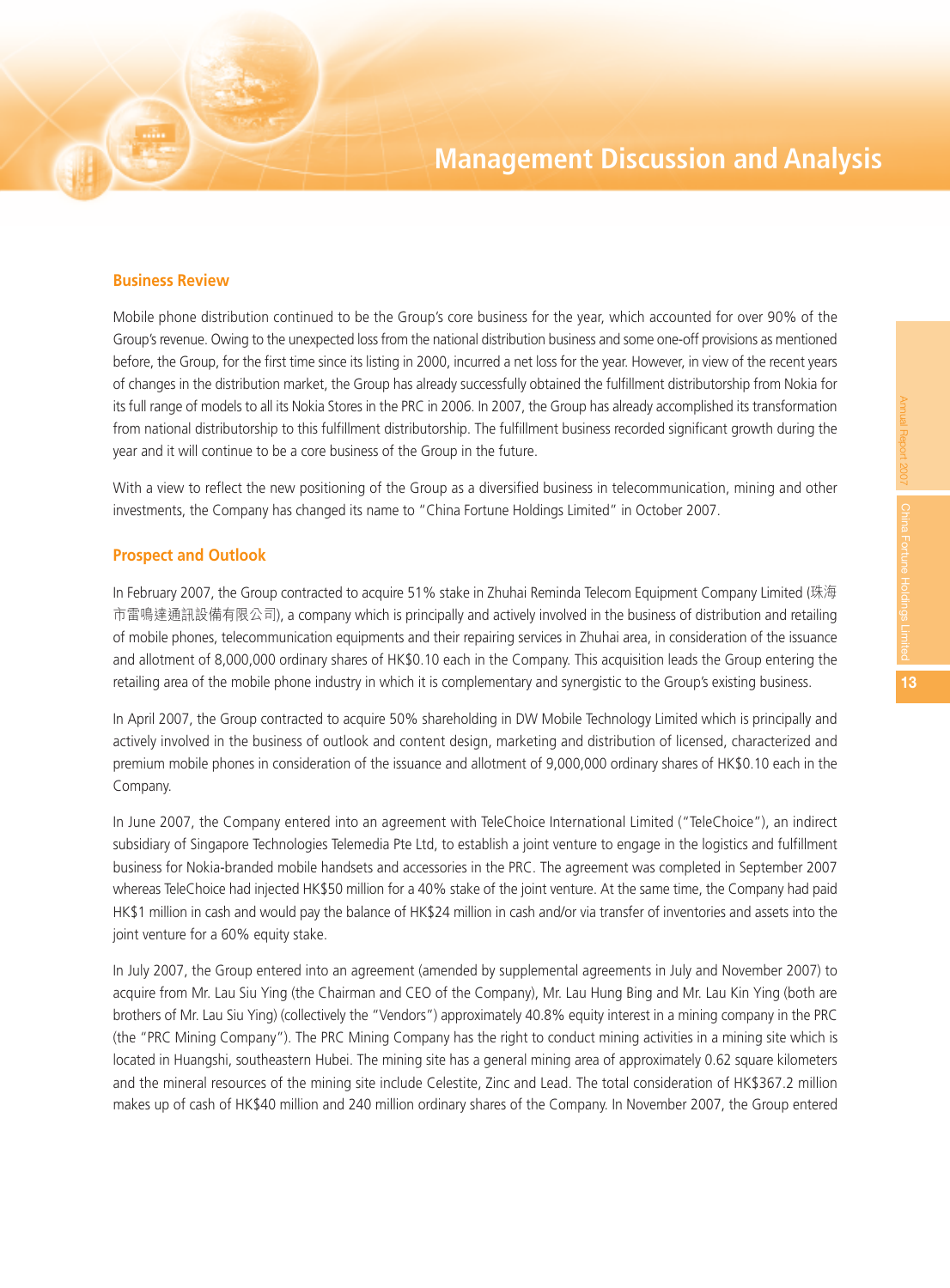into an agreement to further acquire another 10% equity interest in the PRC Mining Company at a consideration of HK\$90 million. Upon the completion of these two acquisitions, the PRC Mining Company is expected to become a subsidiary of the Group. The management of the Group (the "Management") is optimistic and confident in the future performance of the PRC Mining Company. It is believed that this business segment in natural resources will become another core business of the Group in the near future.

In August 2007, the Group acquired 25% stake of Intelligence Tech Limited, a company providing software and hardware design, as well as total integrated solutions for mobile terminal technology, particularly focusing in the development of unique feature phone, smartphone and PDA phone targeting the PRC market in consideration of HK\$100,000 in cash and the issuance and allotment of 6,000,000 shares of HK\$0.10 each in the Company. In the same month, the Group also acquired 50% interest in Artchief Industries Limited, which is principally and actively involved in the business of trading and development of consumable wireless audio products for a cash consideration of HK\$11.5 million.

To reflect the new business direction of the Group, in October 2007, the Group changed its name to "China Fortune Holdings Limited". The Group has also successfully secured a new domain name "www.chinafortune.com".

Besides the acquisitions made during the year, in October 2007, the Group contracted to dispose 49% interest in its mobile handset national distribution business in the PRC to Mr. Lau Siu Ying (the Chairman and CEO of the Company) at a consideration of HK\$57.8 million.

Other than the business investments as described above, the Group also intends to enhance the Company's value by further exploring the viability of diversifying its business into other related areas.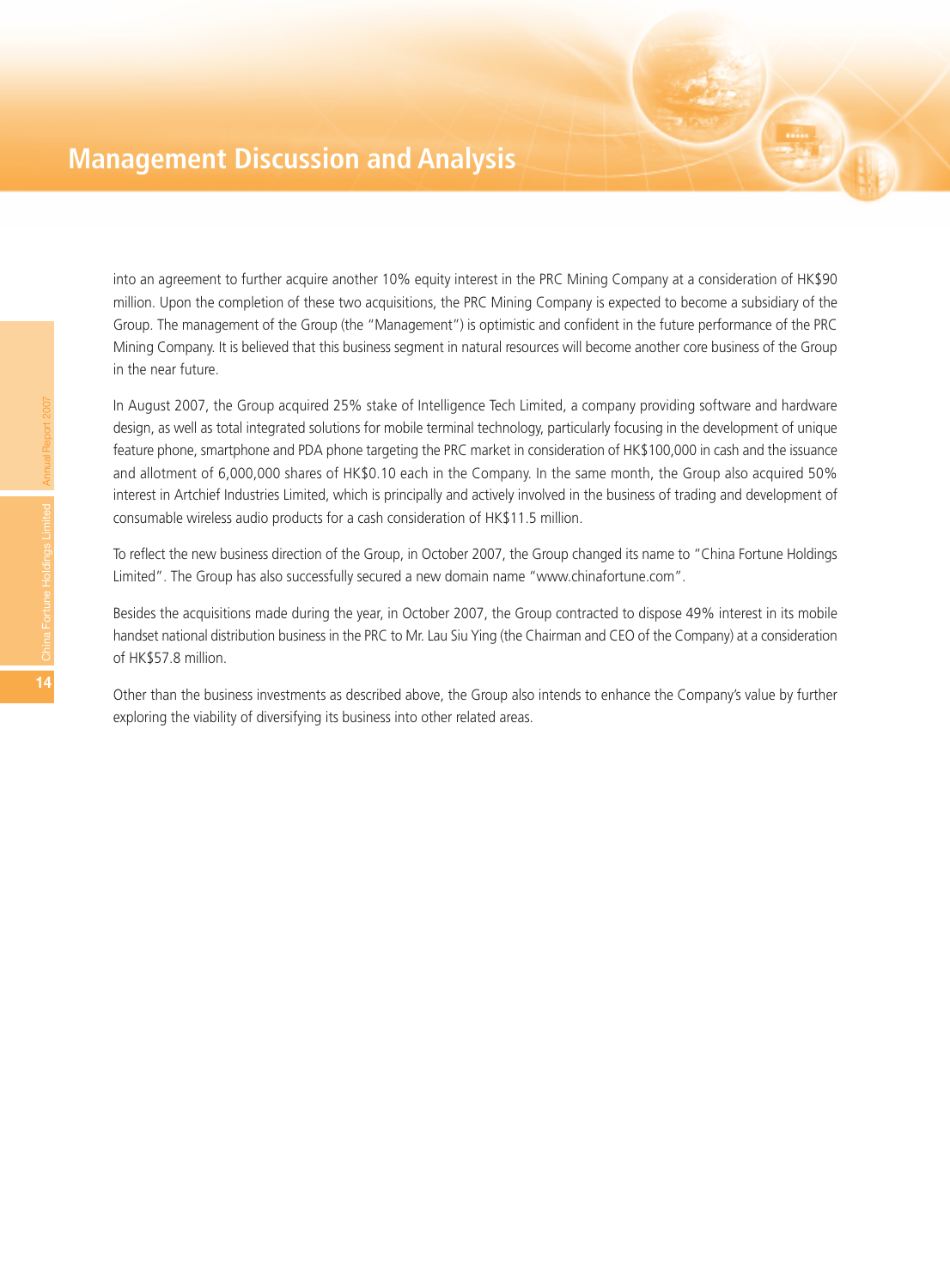#### **DIRECTORS**

#### *Executive Directors*

**Mr. LAU Siu Ying**, aged 45, is the founder, Chairman and Chief Executive Officer of the Group since 1992. Mr. Lau has extensive working experiences in the telecommunications industry for over 17 years and has established solid business contacts in both Hong Kong and the PRC. Mr. Lau is responsible for directing the Group's overall business policy and strategies as well as overseeing the Group's business development in Hong Kong and the PRC. Prior to setting up his business, Mr. Lau worked for Hutchison Whampao Group for approximately 5 years, in charge of the business development of the telecommunications in the PRC. Mr. Lau is also the Board Councilor of China Mobile Communications Association in Beijing and the Chairman of Chinese Chamber of Information and Communication Technologies in Hong Kong. Mr. Lau holds a bachelor degree in Business Administration from the Chinese University of Hong Kong and a Master of Science degree in Information Technology from the National University of Ireland, Dublin.

**Mr. LUO Xi Zhi**, aged 50, joined the Group in October 1995. Mr. Luo is also the Financial Controller of the Group's PRC operation. Mr. Luo holds a certificate in Accounting from the Finance Academy of Jiangxi Province. Mr. Luo has over 20 years of financial and accounting experience in the PRC. Prior to joining the Group in 1995, Mr. Luo was the chief accountant for Zhaoqing Sz Di Telecom Co., Ltd.

#### *Non-executive Directors*

**Mr. FUNG Oi Ip, Alfonso**, aged 51, owns and runs the leading Law Costs Draftsman firm in Hong Kong which was established in 1986. A pioneer in his profession, he taught himself computer programming, developed and published a specialist law costing software in 1986. The software was subsequently licensed to the Hong Kong Government for use in the Legal Aid Department. Mr. Fung also takes a keen interest in developing Internet related business. Mr. Fung was appointed as a Nonexecutive Director of the Group in October 1999.

**Mr. LO Wing Yat**, aged 49, is a Director and Managing Director of CITIC International Financial Holdings Limited, a Director of CITIC Ka Wah Bank Limited and a Director and the Chief Executive Officer of CITIC International Assets Management Limited. Mr. Lo graduated from the University of Hong Kong with a bachelor degree in laws. Mr. Lo was admitted as a Solicitor of the Supreme Court of Hong Kong in 1984 and a solicitor of the Supreme Court of England and Wales in 1989. Prior to joining CITIC International Financial Holdings Limited, Mr. Lo served as an in-house counsel of Bank of China Hong Kong-Macau Regional Office and then became a partner of Messrs. Kao, Lee & Yip and Messrs. Linklaters. Mr. Lo was appointed as a Nonexecutive Director of the Group in October 1999.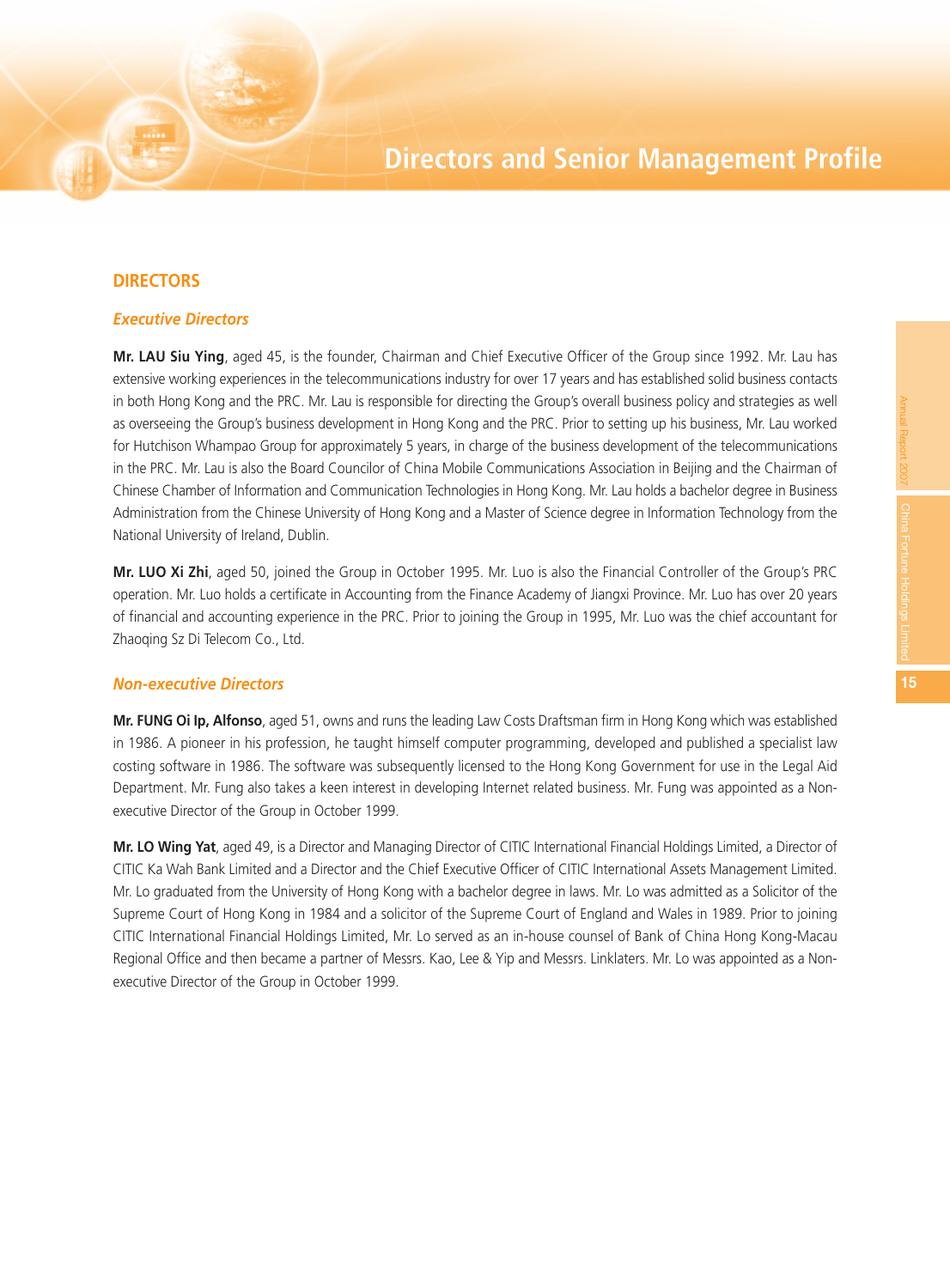#### *Independent Non-executive Directors*

**Mr. CHANG Wing Seng, Victor**, aged 70, last held the position of Managing Director of APCG Business Pte. Limited. Prior to this, Mr. Chang was the Managing Director of Singapore Technologies Telecommunications (Beijing) Pte. Ltd. based in Beijing for 2 years. Mr. Chang had held various senior management positions over 25 years with the Singapore Technologies Group, mainly as the Director of Finance. Mr. Chang was a graduate in Accounting from the Royal Melbourne Institute of Technology, Melbourne, Australia and the Institute of Chartered Accountants in Australia. He had also completed the Program for Management Development at the Harvard University Graduate School of Business Administration. Mr. Chang was a certified public accountant in both Singapore and Australia. Mr. Chang was appointed as an Independent Non-executive Director of the Group in October 1999.

**Mr. WONG Lit Chor, Alexis**, aged 50, graduated from the University of Toronto, Canada with a bachelor degree in Arts majoring in economics and commerce. He also holds a master degree in Business Administration obtained from the Chinese University of Hong Kong. Mr. Wong has over 20 years of banking, investment, corporate finance and securities dealing experience gained from working as a senior executive in a number of listed local and PRC financial services companies. He is currently a director and responsible person of Quam Securities Company Limited for Types 1 and 4 regulated activities under the Securities and Futures Ordinance. He is also an Independent Non-executive Director of Argos Enterprise (Holdings) Limited, Inspur International Limited and Wing Hing International (Holdings) Limited, which are companies listed on GEM Board or Main Board of The Stock Exchange of Hong Kong. Mr. Wong was appointed as an Independent Non-executive Director of the Group in September 2006.

**Mr. CHEN Yi Gang**, aged 55, graduated from Shaoxing Institute of Administration, majoring in Corporate Management. Mr. Chen has over 30 years of experience in the field of telecommunication, gained from working as a senior executive in a PRC government bureau and a number of PRC telecommunication companies. Mr. Chen was appointed as an Independent Nonexecutive Director of the Group in February 2007.

#### *Company Secretary*

**Mr. CHENG Ka Chung**, aged 40, joined the Group in December 2007 as the Company Secretary and one of the two Deputy Financial Controllers of the Group. Mr. Cheng holds a Bachelor of Arts degree in accountancy and a Master of Science degree in accountancy from the Hong Kong Polytechnic University. Mr. Cheng has over 13 years experience in finance and accounting. Mr. Cheng is a member of the Hong Kong Institute of Certified Public Accountants and the Association of Chartered Certified Accountants. Mr. Cheng is also a graduate member of the Institute of Chartered Secretaries & Administrators.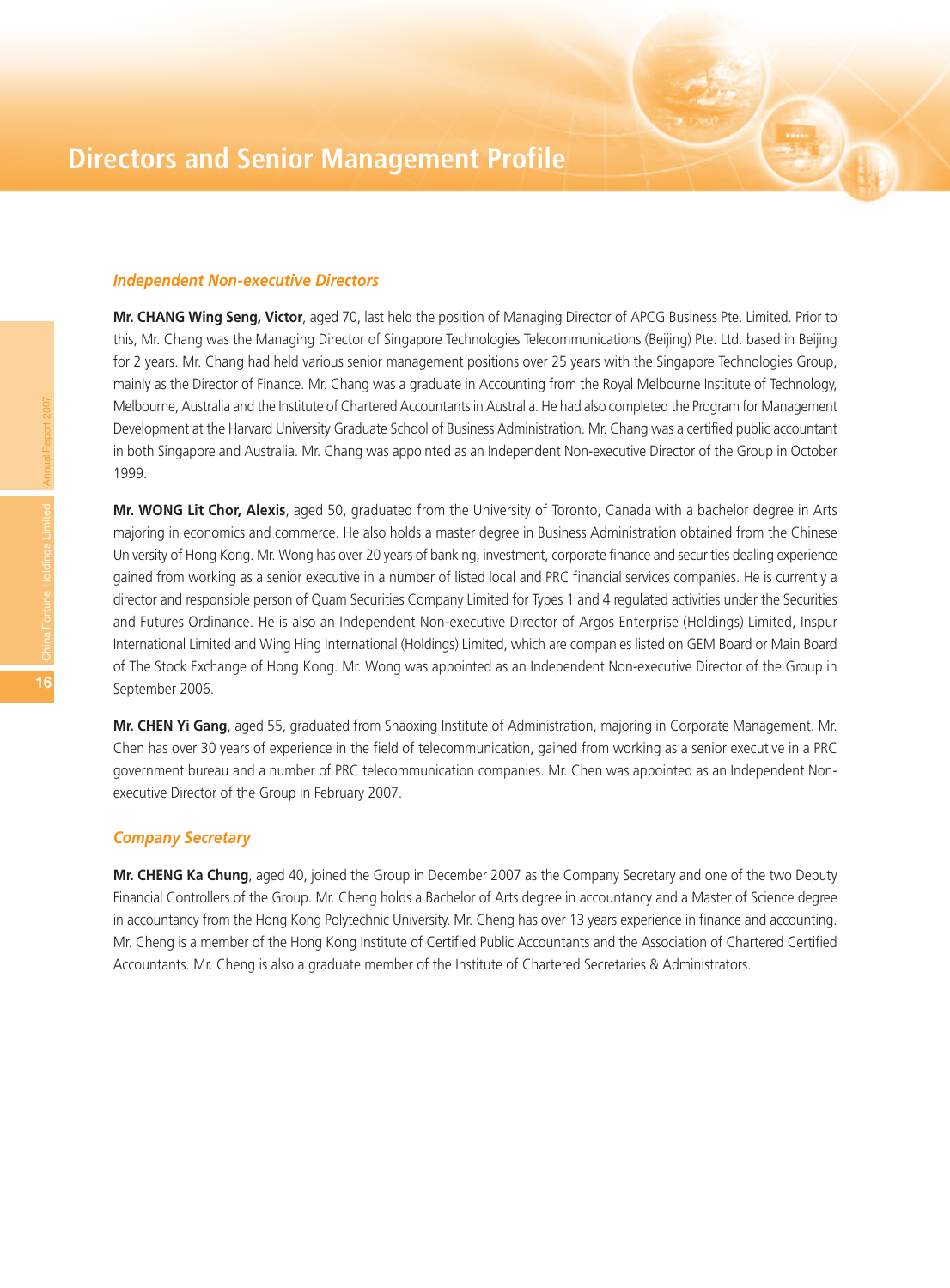## **Directors and Senior Management Profile**

#### *Senior Management*

**Mr. WANG Yu**, aged 42, is the Vice President of the Group and is responsible for the administration and management of the Group's operations in the PRC. Mr. Wang is also in charge of the legal affairs, public relationship, human resources and risk management of the Group. Mr. Wang graduated from Xi'an Jiaotong University with a master degree and a bachelor degree in Computer Science. Mr. Wang has more than 10 years working experiences in channel and distribution management on computer products and mobile phones with local and multinational companies in the PRC. Prior to joining the Group in April 2006, Mr. Wang was a general manager of a listed company in the PRC focusing on IT business.

**Mr. LO Kwok Leung, Jeff**, aged 39, is the Sales Director of the Group in charge of sales and marketing activities in the PRC and acts as the Business Unit Deputy General Manager handling Nokia's handsets business in the PRC. Mr. Lo obtained his bachelor degree in Fu-Jen Catholic University in Taiwan, major in sociology. Prior to joining the Group in July 2000, Mr. Lo has had almost 10 years experience in Hong Kong and the PRC responsible for the sales and marketing of consumer electronic products in the PRC.

**Mr. Kuang Huai Biu**, aged 47, is the general manager of Zhuhai Reminda Telecom Equipment Company Limited. Zhuhai Reminda Telecom Equipment Company Limited formally joined the Group and became a subsidiary of the Group in October 2007. Mr. Kuang was graduated from Guandong Provincial School of Electricity, and holds MBA degree from the University of Wales of UK. Mr. Kuang had been the senior technical management of China Telecom, has over 30 years experience in telecommunications, and has nearly 20 years working experience in the manufacturing and retail chains of domestic communications products in the PRC.

**Mr. FONG Po Kiu**, aged 39, joined Synergy Technologies (Asia) Limited in 1994, a wholly owned subsidiary of the Group, and is currently the general manager of this company. Mr. Fong graduated from the Hong Kong Polytechnic (now Hong Kong Polytechnic University) and is now the Fellow Member of The Institute of Chartered Secretaries and Administrators, United Kingdom (FCIS) and the Fellow Member of The Hong Kong Institute of Company Secretaries (FCS). During his 14 years of employment, Mr. Fong had introduced a lot of pioneering products and technologies (like 56K Modem, PDA, Wi-Fi, Smartphone, Slingbox, etc), into Hong Kong and set the milestones for the Company in Hong Kong ICT Sector. Mr. Fong is now the Member of Electoral Conference for the election of Hong Kong Deputies to the 11th National People's Congress of the People's Republic of China; the Member of HKSAR Election Committee, Information Technology Subsector (2006-2010); the Chairman of Electronics & Communication Industry Safety and Health Committee, Occupational Safety and Health Council (OSHC); the Founding Member of IT Voice and also the Initiator and the member of the Strategy Committee in The Professional Commons. Mr. Fong is also the Founding Chairman of Hong Kong Association of Interactive Marketing (HKAIM); the Vice-President of Hong Kong Information Technology Federation (HKITF); the Founding Member & Councilor of Internet Society — Hong Kong Chapter (ISOC-HK); and also the Fellow Member of Hong Kong Computer Society (FHKCS).

**Mr. LAM Man Kit**, aged 32, is one of the two Deputy Financial Controllers of the Group, mainly responsible for merger and acquisition projects. Mr. Lam graduated with a bachelor degree of Business Administration from the University of Hong Kong. Mr. Lam is a fellow member of the Association of Chartered Certified Accountants and a member of the Hong Kong Institute of Certified Public Accountants. Prior to joining the Group in January 2007, Mr. Lam has years of financial and audit experiences in Hong Kong and the PRC.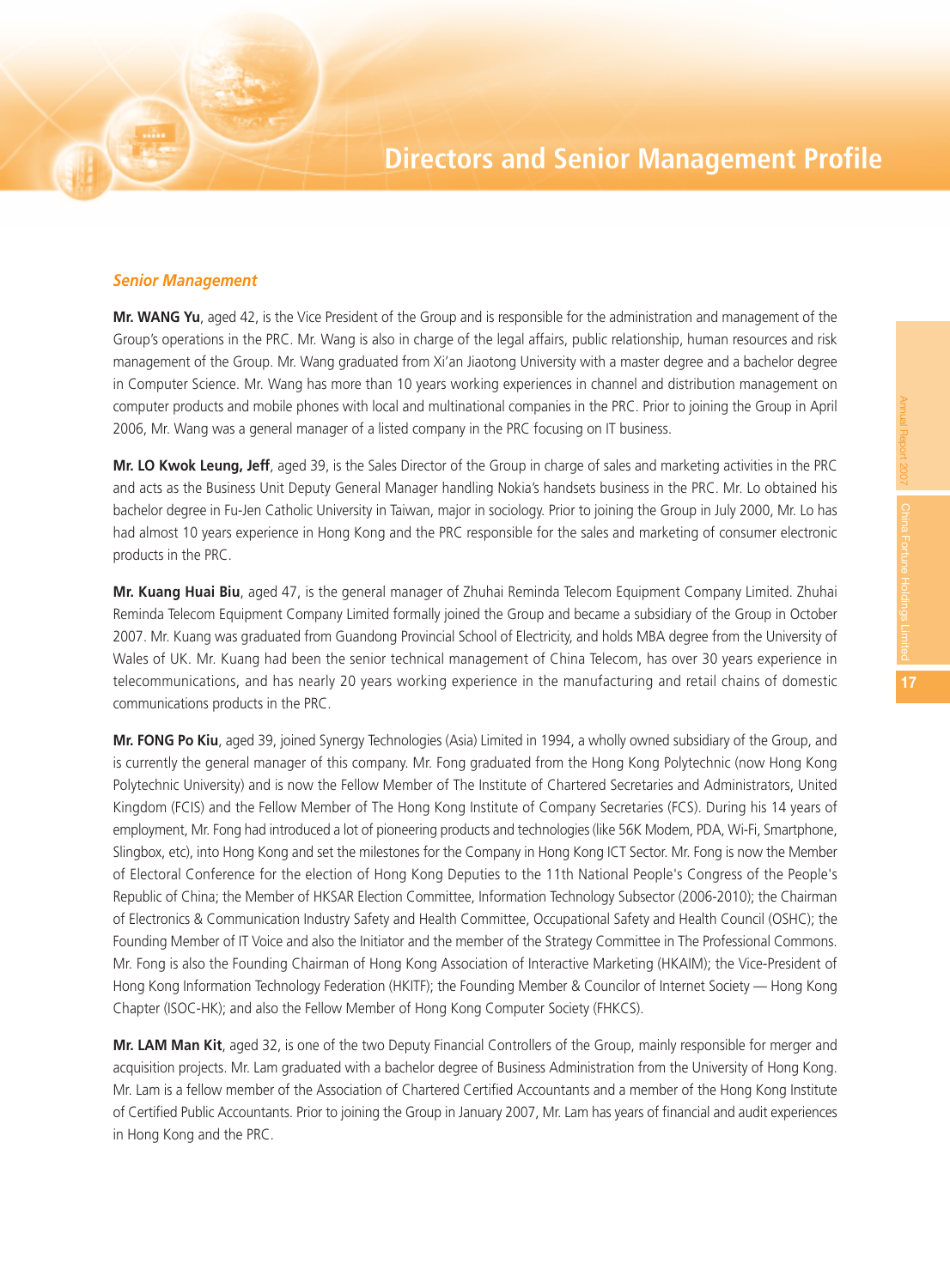#### **CORPORATE GOVERNANCE PRACTICES**

The Board is committed to maintaining high standards of corporate governance with a view to assuring the integrity, transparency and quality of disclosure to protect the interests of all shareholders. The Company has applied the principles and complied with all the applicable code provisions of the Code on Corporate Governance Practices (the "Code") as set out in Appendix 14 of the Rules Governing the Listing of Securities on The Stock Exchange of Hong Kong Limited (the "Listing Rules") for the year ended 31st December, 2007, except for the deviations as stated in paragraph headed "Chairman and Chief Executive Officer", "Re-election of Directors" and "Board meetings".

The Board will continuously review and improve the corporate governance practices and standards of the Company to ensure the business activities and decision making processes are regulated in a proper and prudent manner.

#### **DIRECTORS' SECURITIES TRANSACTIONS**

The Company has adopted the Model Code for Securities Transactions by Directors of Listed Issuers (the "Model Code") as set out in Appendix 10 of the Listing Rules for securities transactions by Directors of the Company during the year under review.

Having made specific enquiry with all Directors, each of whom has confirmed that he has complied with the required standard as set out in the Model Code for the year ended 31st December, 2007. The Model Code also applies to other specified senior management of the Group.

#### **BOARD OF DIRECTORS**

#### *Composition and role*

The Board of Directors of the Company comprises:

| <b>Executive Directors:</b>                 | Mr. Lau Siu Ying (Chairman) and Mr. Luo Xi Zhi                                                                                                                                  |
|---------------------------------------------|---------------------------------------------------------------------------------------------------------------------------------------------------------------------------------|
| <b>Non-executive Directors:</b>             | Mr. Fung Oi Ip, Alfonso and Mr. Lo Wing Yat                                                                                                                                     |
| <b>Independent Non-executive Directors:</b> | Mr. Chang Wing Seng, Victor, Mr. Wong Lit Chor, Alexis, Mr. Chen Yi Gang<br>(appointed on 28th February, 2007) and Mr. Liu Kwok Fai, Alvan (resigned on<br>28th February, 2007) |

The Board comprises two Executive Directors (including the Chairman), two Non-executive Directors and three Independent Non-executive Directors of which the number of Independent Non-executive Directors represents more than one-third of the Board. The Directors are, collectively and individually, aware of their responsibilities to the shareholders, for the manner in which the affairs of the Company are managed and operated. The Directors' biographical information is set out under the heading "Directors and Senior Management Profile" in this annual report.

The Board, headed by Mr. Lau Siu Ying, is responsible for the overall strategic development of the Group, the monitoring of the financial performance and the internal controls of the Group's business operations. All Directors and Board Committees have access to external legal counsel and other professionals for independent advice at the Group's expense if necessary.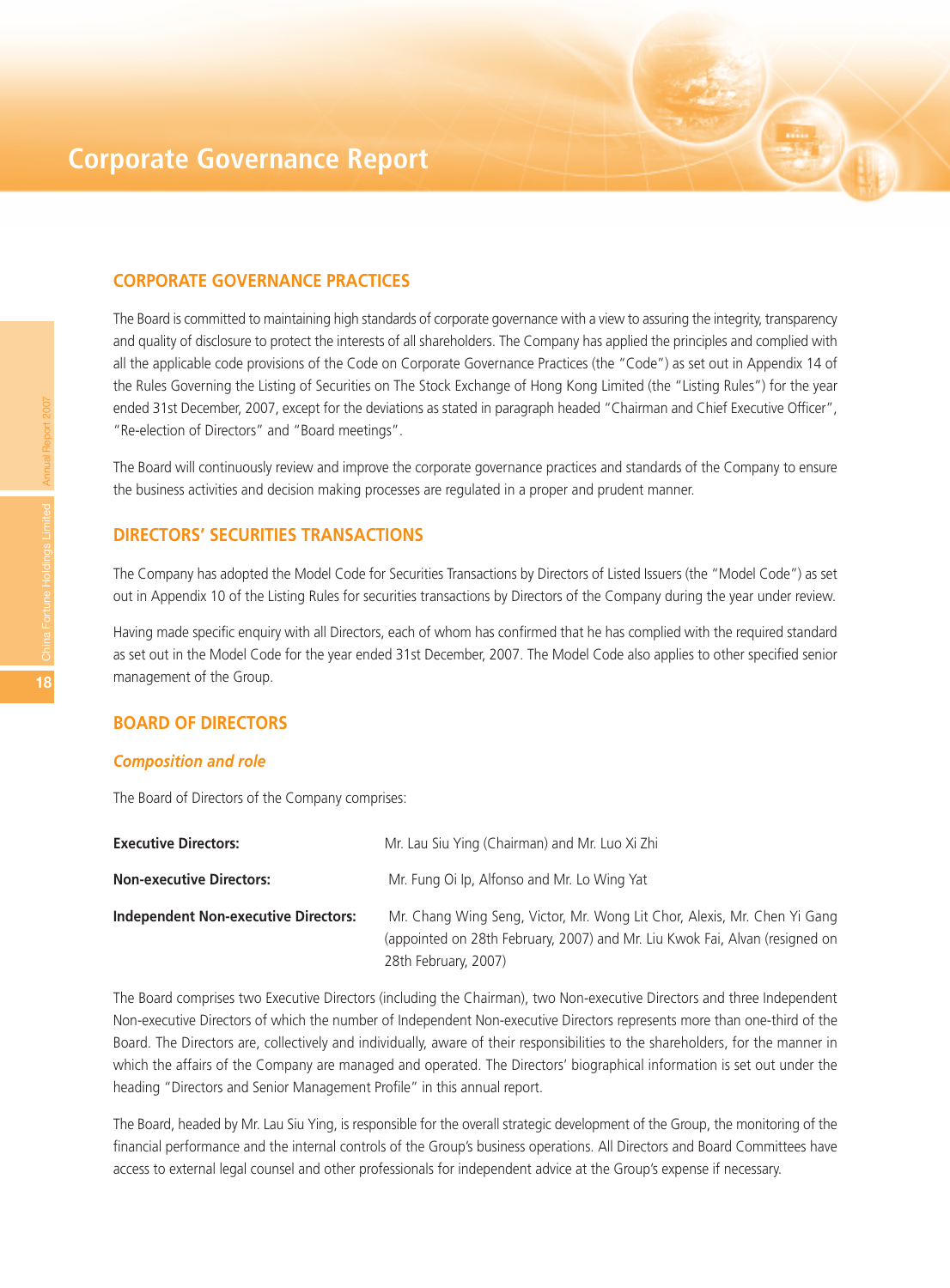Two Board Committees, namely, the Audit Committee and the Remuneration Committee, have been established to oversee particular aspects of the Group's affairs. The Board has delegated the day-to-day management and operations of the Group's business to the management of the Company and its subsidiaries. Major corporate matters that are specifically delegated by the Board to the management include the preparation of the financial statements for the Board's approval, the execution of business strategies approved by the Board, the implementation of internal controls system and risk management procedures, and the compliance with relevant statutory requirements and other rules and regulations.

To the best knowledge of the Company, there is no financial, business, family or other material/relevant relationship among the members of the Board.

#### **CHAIRMAN AND CHIEF EXECUTIVE OFFICER**

Provision A.2.1 of the Code stipulates that the roles of chairman and chief executive officer should be separated and should not be performed by the same individual but Mr. Lau Siu Ying currently assumes both roles of the Chairman and the Chief Executive Officer of the Company.

Provision A.4 of the Code states that all directors should be subject to re-election at regular intervals. However, Mr. Lau Siu Ying, being the Chairman of the Board, does not need to retire by rotation.

Mr. Lau Siu Ying has been in charge of the overall management of the Company since its incorporation. As a result, although he does not need to retire by rotation and assumes both roles of the Chairman and the Chief Executive Officer of the Company, the Board considers that such arrangement at the Group's current stage of development can facilitate the execution of the Group's business strategies and maximize the effectiveness of its operations. Nevertheless, through the supervision from the Board including the Independent Non-executive Directors, the interests of the shareholders should be adequately and fairly considered.

#### **RE-ELECTION OF DIRECTORS**

All Non-executive Directors of the Company are not appointed for a specific term as stipulated under the provision A.4.1 of the Code but are subject to retirement by rotation in accordance with the Company's Bye-laws. In accordance with the relevant provisions in the Bye-laws of the Company, if the appointment of Directors is made by the Board, the Directors so appointed must stand for election by the shareholders at the first annual general meeting following their appointments and all Directors, except the Chairman, must stand for re-election by the shareholders by rotation.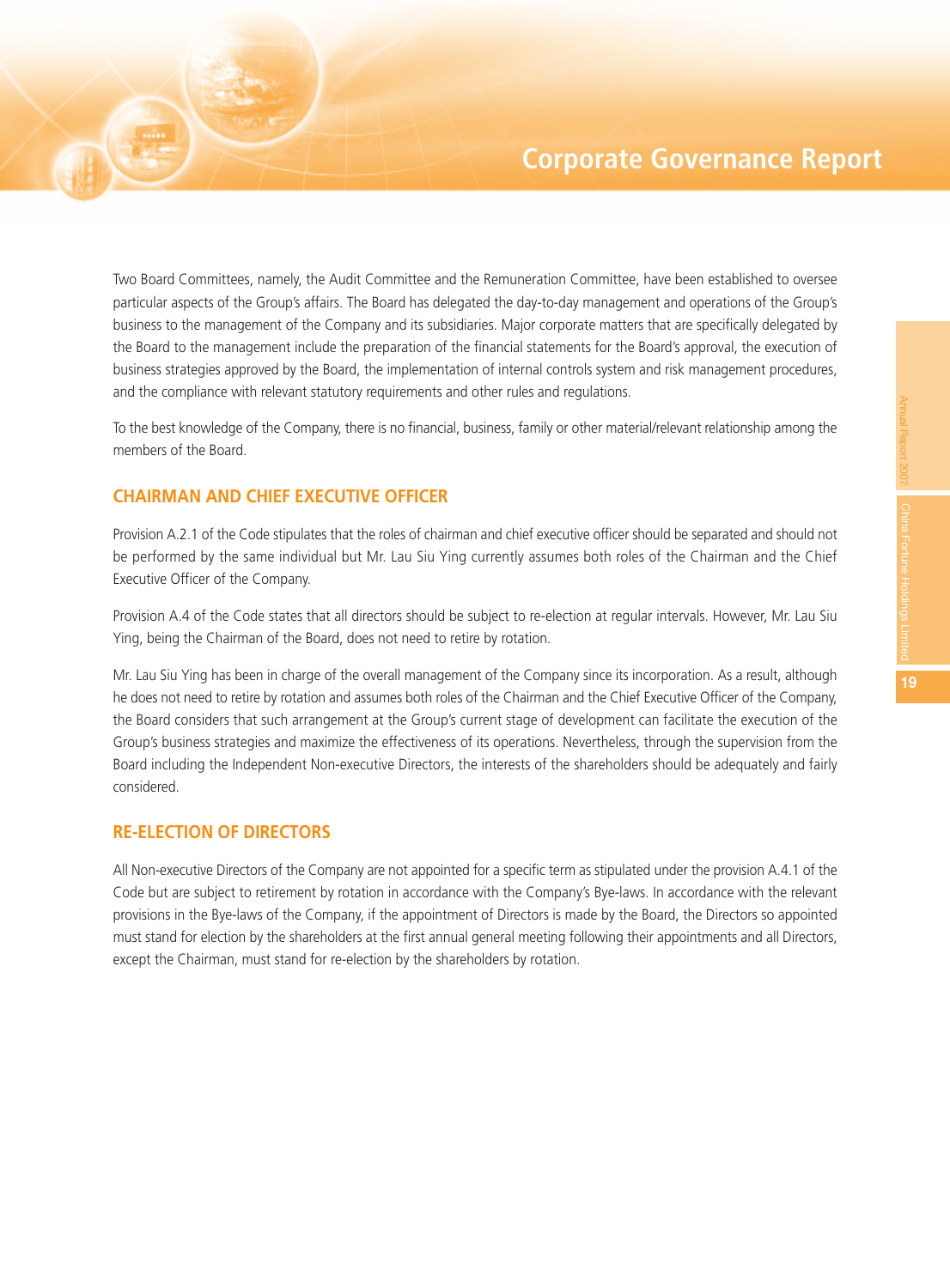#### **NON-EXECUTIVE DIRECTORS**

The Non-executive Directors, including the Independent Non-executive Directors, are all seasoned individuals from diversified background and industries and at least one member has an appropriate accounting qualification or related financial management expertise as required by the Listing Rules. With their expertise, they bring independent judgement on issues of strategic direction, development, performance and risk management through their contributions at Board meetings and Committee's works.

The Independent Non-executive Directors also act as a balance between the interests of the minority shareholders and the Company as a whole. The Board considers that each Independent Non-executive Director is independent in character and judgement and that they all meet the specific independence criteria as required by the Listing Rules. The Company has received from each Independent Non-executive Director an annual confirmation of his independence pursuant to Rule 3.13 of Chapter 3 of the Listing Rules and the Company still considers such Directors to be independent. The Independent Non-executive Directors are explicitly identified in all corporate communications.

#### **DIRECTORS' RESPONSIBILITY FOR THE FINANCIAL STATEMENTS**

The Directors acknowledged the responsibilities for preparing the financial statements which give a true and fair view of the affairs of the Company and its subsidiaries. The auditors are responsible to form an independent opinion, based on their audits, on the Group's financial statements and express their opinions.

#### **BOARD MEETINGS**

Provision A.1.1 of the Code stipulates that the board meetings should be held at least four times a year but the Board had only held three meetings to review the financial performance of the Group and other major issues. The views of the Independent Non-executive Directors were actively solicited by the Group if they were unable to attend the meetings of the Board.

**Attendance**

The names of the Directors and the individual attendance of each Director during the year is as follows:

| <b>Executive Directors</b>                                |     |
|-----------------------------------------------------------|-----|
| Mr. Lau Siu Ying (Chairman)                               | 3/3 |
| Mr. Luo Xi Zhi                                            | 2/3 |
| <b>Non-executive Directors</b>                            |     |
| Mr. Fung Oi Ip, Alfonso                                   | 3/3 |
| Mr. Lo Wing Yat                                           | 1/3 |
| <b>Independent Non-executive Directors</b>                |     |
| Mr. Chang Wing Seng, Victor                               | 1/3 |
| Mr. Wong Lit Chor, Alexis                                 | 2/3 |
| Mr. Chen Yi Gang (appointed on 28th February, 2007)       | 2/3 |
| Mr. Liu Kwok Fai, Alvan (resigned on 28th February, 2007) | 0/0 |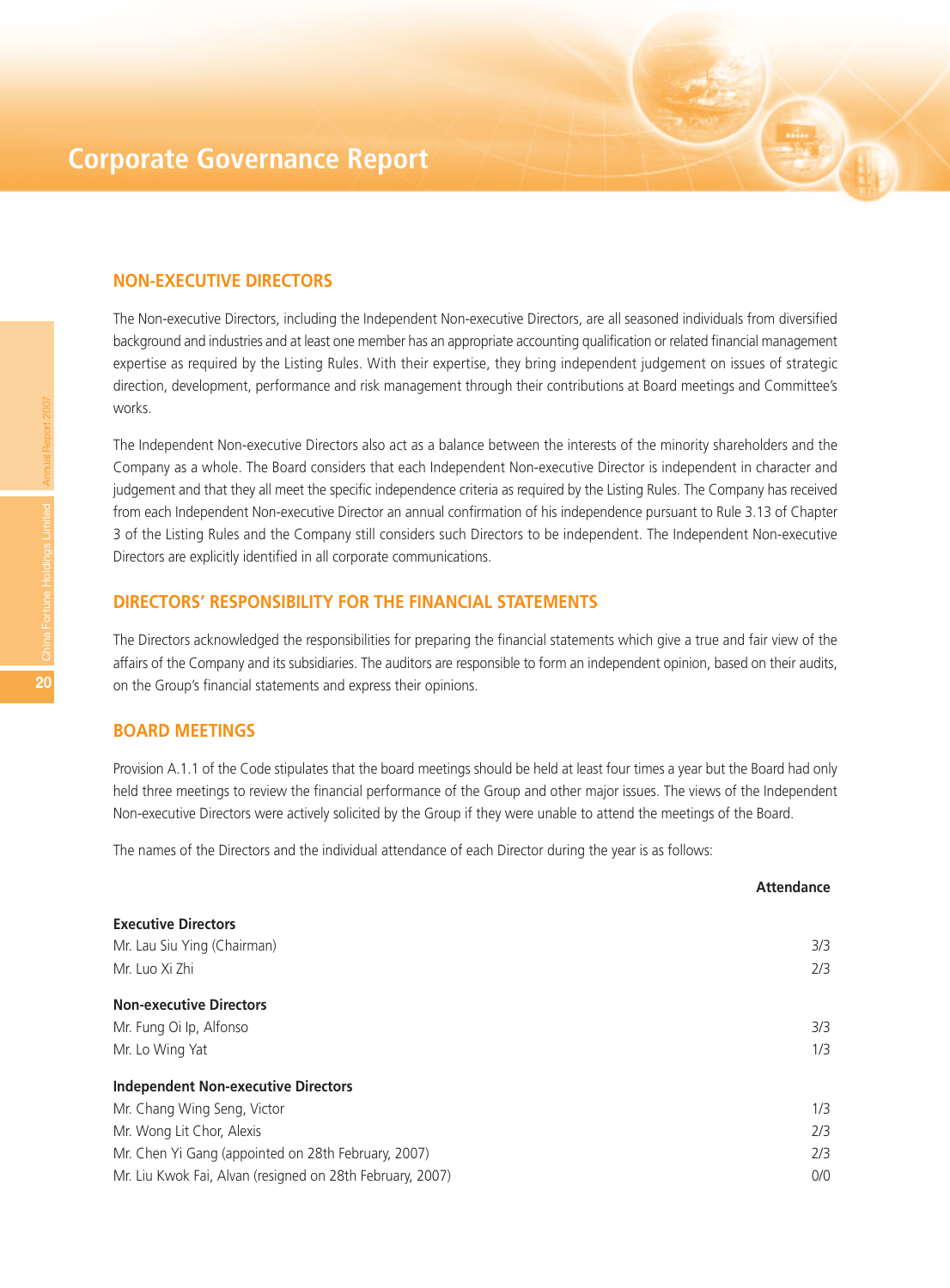#### **BOARD COMMITTEES**

The Board has established Board Committees, namely Audit Committee and Remuneration Committee to oversee particular aspects of the Company's affairs and to assist in the execution of the Board's responsibilities.

#### **AUDIT COMMITTEE**

The Company has formulated written terms of reference for the Audit Committee in accordance with the requirements of the Listing Rules and its current members comprise:

Mr. Chang Wing Seng, Victor – Committee Chairman Mr. Wong Lit Chor, Alexis Mr. Fung Oi Ip, Alfonso (appointed on 28th February, 2007) Mr. Liu Kwok Fai, Alvan (resigned on 28th February, 2007)

Mr. Chang Wing Seng, Victor and Mr. Wong Lit Chor, Alexis are Independent Non-executive Directors and Mr. Fung Oi Ip, Alfonso is a Non-executive Director. The Board considers that each Audit Committee member has broad commercial experiences and there is a suitable mix of expertise in business, accounting and financial management on the Audit Committee. The composition and members of the Audit Committee comply with the requirements under Rule 3.21 of the Listing Rules.

The Audit Committee's primary responsibilities include reviewing the reporting of financial and other information to the shareholders, the system of internal controls, risk management and the effectiveness and objectivity of the audit process. The Audit Committee also provides an important link between the Board and the Company's auditors in matters coming within the scope of its terms of reference and keeps under review the independence and objectivity of the auditors.

The Audit Committee has reviewed with the management the accounting principles and practices adopted by the Group and discussed internal controls and financial reporting matters including reviews of the half-year and full year accounts for the year ended 31st December, 2007. Each member of the Audit Committee has unrestricted access to the auditors and all senior staff of the Group.

Individual attendance of each Audit Committee member during the year is as follows:

|                                                            | <b>AUCHMAIL</b> |
|------------------------------------------------------------|-----------------|
| Mr. Chang Wing Seng, Victor                                | 1/2             |
| Mr. Wong Lit Chor, Alexis                                  | 7/2             |
| Mr. Fung Oi Ip, Alfonso (appointed on 28th February, 2007) | 7/2             |
| Mr. Liu Kwok Fai, Alvan (resigned on 28th February, 2007)  | 0/0             |

**Attendance**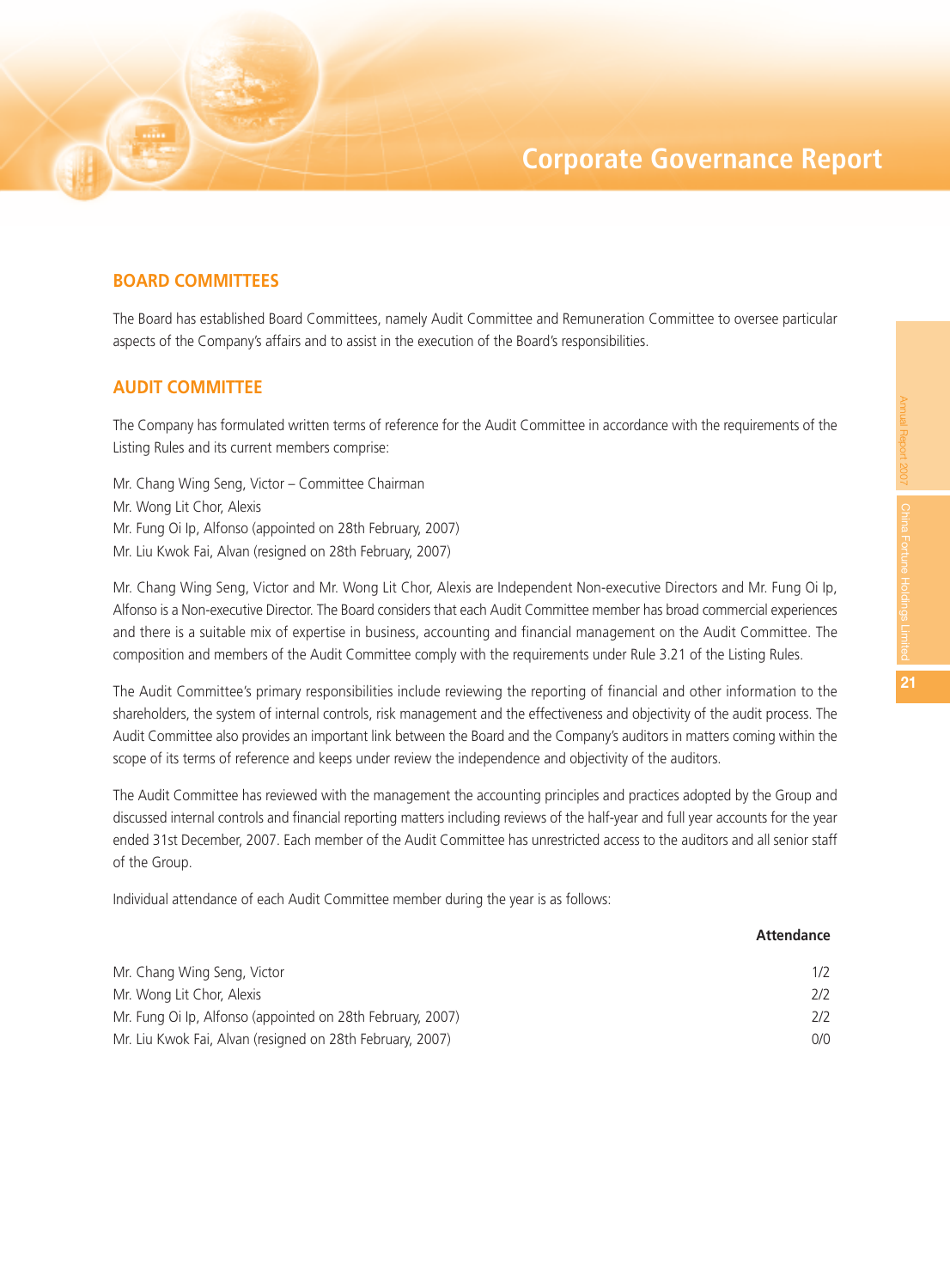#### **NOMINATION OF DIRECTORS**

In considering the nomination of new Directors, the Board will take into account the qualification, ability, working experience, leadership and professional ethics of the candidates.

Furthermore, as the full Board is responsible for the selection and approval of candidate for appointment as Director to the Board, therefore the Company has not established a Nomination Committee for the time being.

#### **REMUNERATION COMMITTEE**

The Company has formulated written terms of reference for the Remuneration Committee in accordance with the requirements of the Listing Rules and its current members comprise:

Mr. Chang Wing Seng, Victor – Committee Chairman Mr. Wong Lit Chor, Alexis Mr. Fung Oi Ip, Alfonso (appointed on 28th February, 2007) Mr. Liu Kwok Fai, Alvan (resigned on 28th February, 2007)

Mr. Chang Wing Seng, Victor and Mr. Wong Lit Chor, Alexis are Independent Non-executive Directors and Mr. Fung Oi Ip, Alfonso is a Non-executive Director. The Remuneration Committee is responsible for ensuring that formal and transparent procedures for developing remuneration packages of directors and senior management. In determining the emolument payable to directors, it takes into consideration factors such as remuneration paid by comparable companies, time commitment and responsibilities of the directors, employment conditions elsewhere in the Group and the desirability of performance-based remuneration.

No meeting was held by the Remuneration Committee during the year. It is expected that members of the Remuneration Committee will meet as and when required.

#### **AUDITOR'S REMUNERATION**

Deloitte Touche Tohmatsu was re-appointed as the Company's external auditors by the shareholders at the Annual General Meeting on 26th June, 2007, until the conclusion of the next Annual General Meeting. They are primarily responsible for providing audit services in connection with the financial statements of the Group for the year ended 31st December, 2007. During the year, the fees charged to the accounts of the Group for Deloitte Touche Tohmatsu's statutory audit services amounted to HKD1,180,000 (2006: HKD880,000).

#### **INTERNAL CONTROLS**

The Board has overall responsibility for the system of internal controls of the Company and for reviewing its effectiveness. The Board is committed to implementing an effective and sound internal controls system to safeguard the interest of shareholders and the Group's assets. The Board has delegated to the management the implementation of the system of internal controls and the review of all relevant financial, operational and compliance controls and risk management function within an established framework. The Board has confirmed with the management that there was no change in the internal control system of the Group.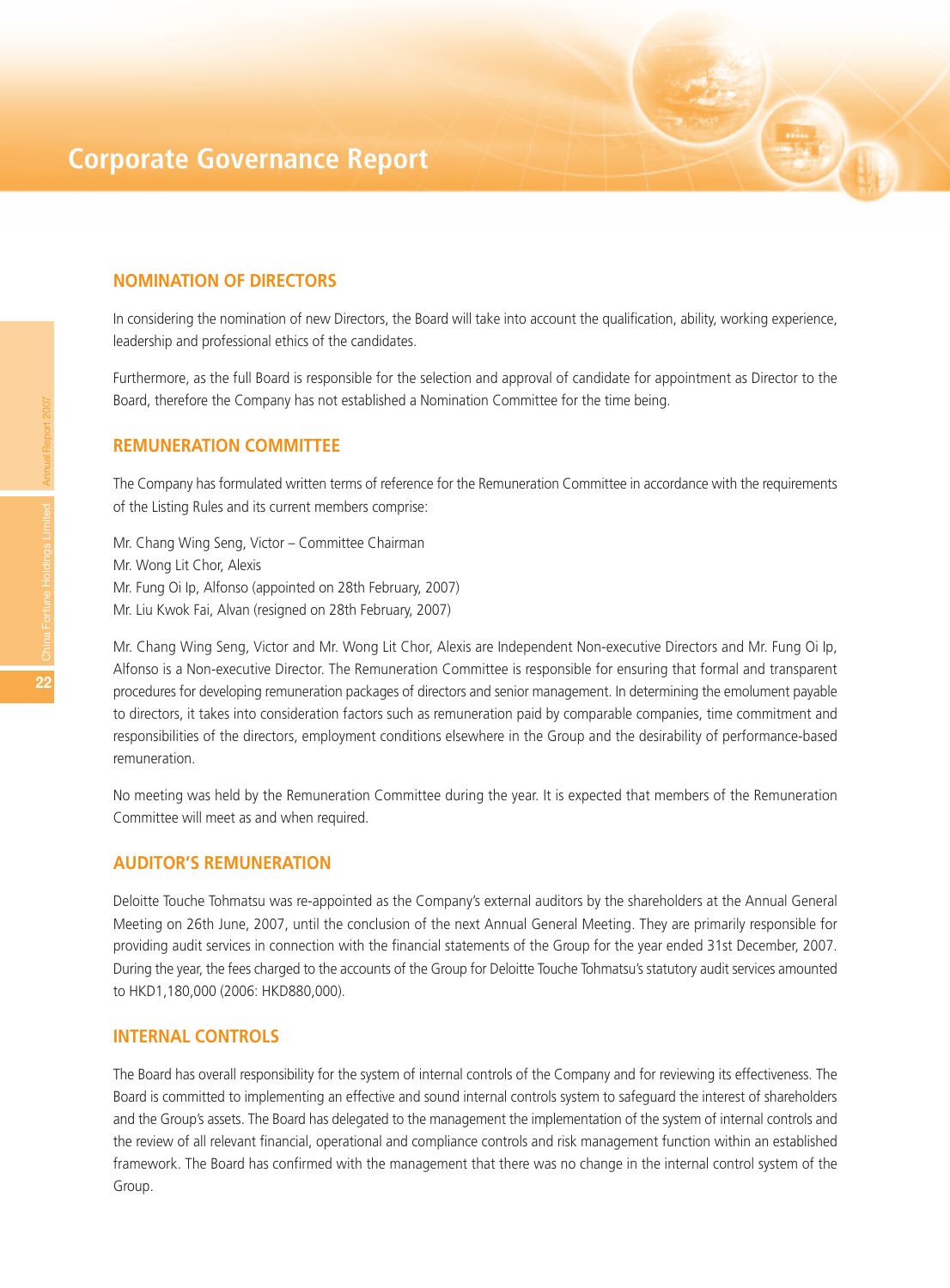#### **INVESTOR RELATIONSHIP AND COMMUNICATION**

In order to maintain a high level of transparency in the communication with the shareholders and the investors, the Company has established the Corporate Communications Department in October 2006. In order to ensure effective, clear and accurate communications with the investors and analysts, all corporate communications are arranged and handled by the executive Directors and the designated section executives according to established practices and procedures of the Company.

The Company has announced its annual results and interim results in a timely manner during the year under review. The Company's Annual General Meeting provides a platform for shareholders to have a direct dialogue with the Board. Shareholders are encouraged to attend the Annual General Meeting and the Chairman and other members of the Board or their duly appointed delegates are available to answer questions from the shareholders.

Procedures for demanding a poll are included in the circular to shareholders despatched together with this annual report.

The Company has also maintained a website at http://www.fortunetele.com which enables shareholders, investors and the general public to have access to the information of the Company. Financial information and all shareholder corporate communications of the Company are made available on the Company's website, which is to be updated regularly.

#### **CODE OF CONDUCT**

The Company is committed to high standard of business ethics and integrity. A code of conduct is enforced on all employees of the Group. The employees at all levels are expected to act in an honest, diligent and responsible manner. No personal gifts or other forms of advantages from any person or organisation doing business with the Group can be accepted by any employee. Business partners and customers are reminded from time to time that our policy forbids any employee or agent of the Group from accepting any gift from them.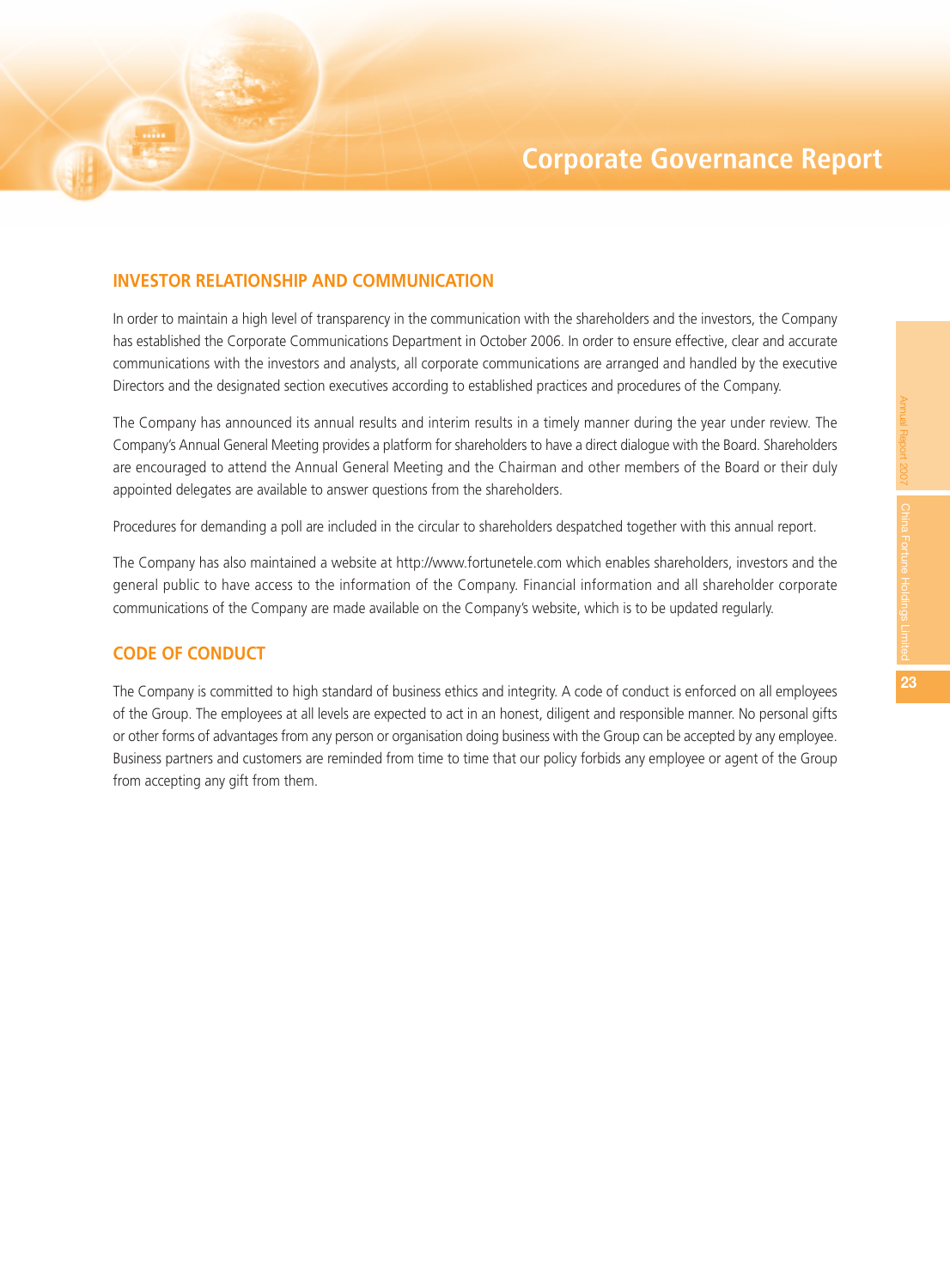## **Directors' Report**

The directors present their annual report and the audited consolidated financial statements for the year ended 31st December, 2007.

#### **CHANGE OF NAME**

Pursuant to a special resolution passed at an extraordinary general meeting held on 17th October, 2007, the name of the Company was changed from Fortune Telecom Holdings Limited to China Fortune Holdings Limited .

#### **PRINCIPAL ACTIVITIES**

The Company is an investment holding company. The principal activities of its principal subsidiaries and principal associates are set out in notes 44 and 45 to the consolidated financial statements.

#### **RESULTS AND APPROPRIATIONS**

The results of the Group for the year ended 31st December, 2007 are set out in the consolidated income statement on page 35 of the annual report.

No interim dividend was declared during the year. The directors do not recommend the payment of a final dividend.

#### **INVESTMENT PROPERTY**

The investment property of the Group was fair valued at 31st December, 2007. The fair value gain of HK\$2,240,000 has been credited directly to the consolidated income statement.

Details of the movement during the year in the investment property of the Group are set out in note 16 to the consolidated financial statements.

#### **PLANT AND EQUIPMENT**

Details of movements during the year in the plant and equipment of the Group are set out in note 15 to the consolidated financial statements.

#### **SHARE CAPITAL**

Details of movements during the year in the share capital of the Company are set out in note 30 to the consolidated financial statements.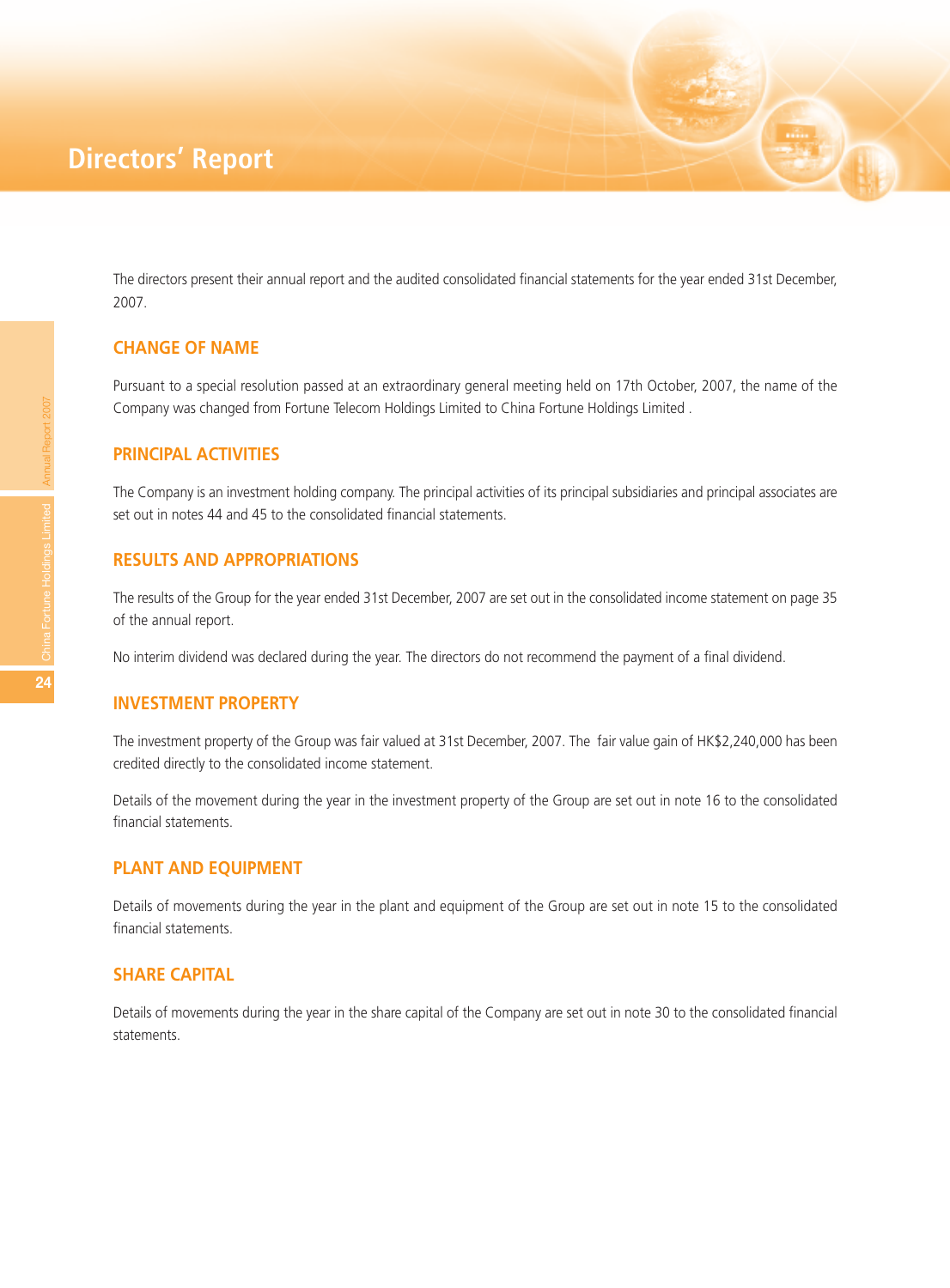#### **DISTRIBUTABLE RESERVES OF THE COMPANY**

In the opinion of the directors, the Company's reserves available for distribution to shareholders as at 31st December, 2007 consisted of contributed surplus and accumulated profits totalling 7,554,000 (31st December, 2006: HK\$115,380,000).

Under the Companies Act 1981 of Bermuda (as amended), the contributed surplus account of the Company is available for distribution. However, the Company cannot declare or pay a dividend, or make a distribution out of contributed surplus if:

- (a) it is, or would after payment be, unable to pay its liabilities as they become due; or
- (b) the realisable value of its assets would thereby be less than the aggregate of its liabilities and its issued share capital and share premium accounts.

#### **DIRECTORS**

The directors of the Company during the year and up to the date of this report were:

#### *Executive directors:*

Mr. Lau Siu Ying (Chairman) Mr. Luo Xi Zhi

#### *Non-executive directors:*

Mr. Fung Oi Ip, Alfonso Mr. Lo Wing Yat

#### *Independent non-executive directors:*

Mr. Chang Wing Seng, Victor Mr. Wong Lit Chor, Alexis Mr. Chen Yi Gang (appointed on 28th February, 2007) Mr. Liu Kwok Fai, Alvan (resigned on 28th February, 2007)

In accordance with clause 87 of the Company's bye-laws, Messrs. Chang Wing Seng, Victor and Lo Wing Yat shall retire at the forthcoming annual general meeting and, being eligible, offer themselves for re-election.

None of the directors proposed for re-election at the forthcoming annual general meeting has a service contract with the Company or any of its subsidiaries which is not determinable by the Group within one year without payment of compensation, other than statutory compensation.

The term of office of each of the non-executive directors and independent non-executive directors is the year up to his retirement by rotation in accordance with the Company's bye-laws.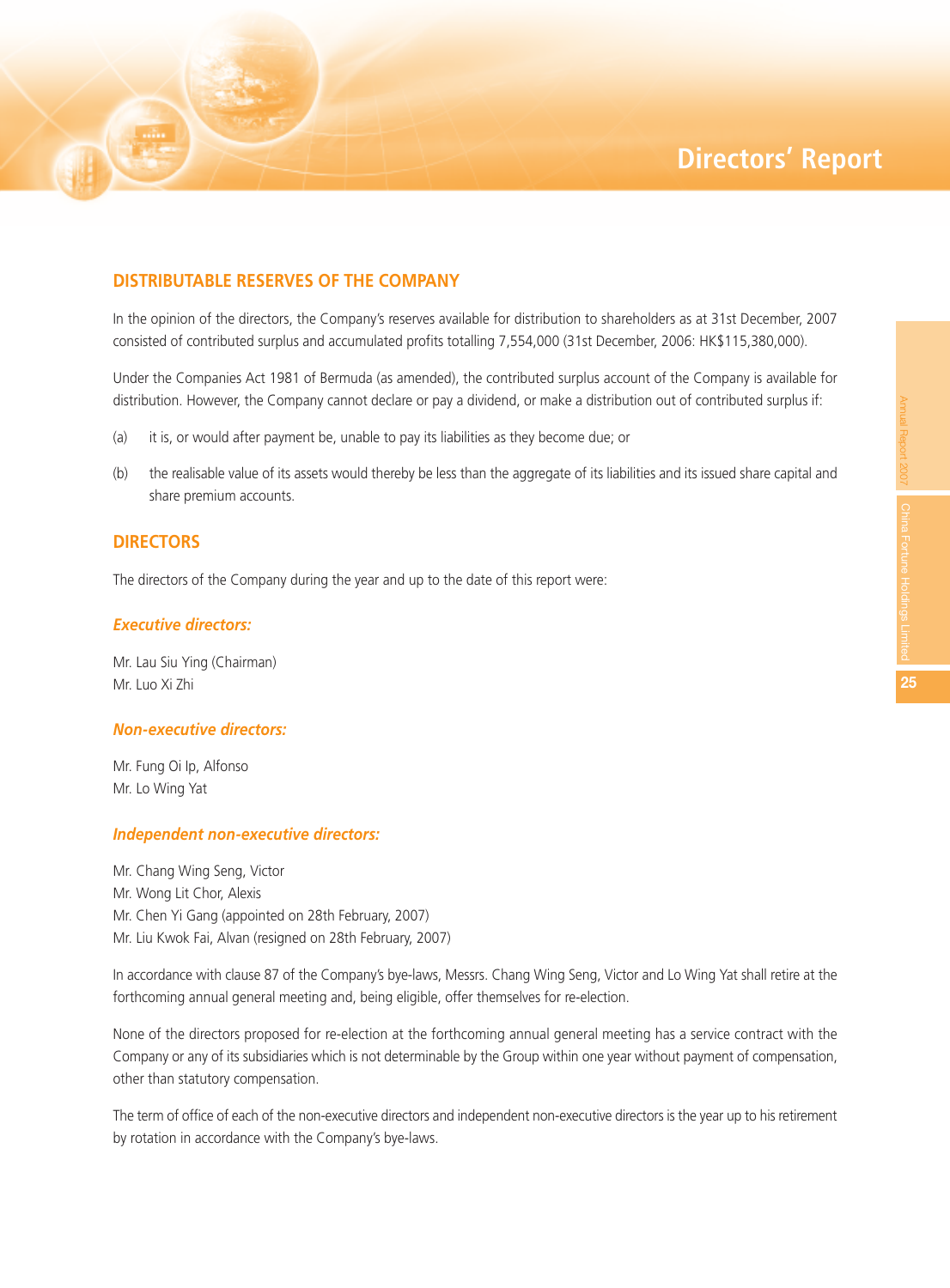#### **DIRECTORS' AND CHIEF EXECUTIVE'S INTERESTS IN SHARES AND UNDERLYING SHARES**

At 31st December, 2007, the interests and short positions of the directors, the chief executive and their associates in the shares and underlying shares of the Company and its associated corporations (within the meaning of Part XV of the Securities and Future Ordinance ("SFO")), which were required to be notified to the Company and The Stock Exchange of Hong Kong Limited (the "Stock Exchange") pursuant to Divisions 7 and 8 of Part XV of the SFO (including interests and short positions which they were taken or deemed to have under such provisions of the SFO), or as recorded in the register maintained by the Company pursuant to Section 352 of the SFO, or as otherwise notified to the Company and the Stock Exchange pursuant to the Model Code for Securities Transactions by Directors of Listed Companies (the "Model Code"), were as follows:

#### **(a) Ordinary shares of HK\$0.10 each of the Company**

| Name of director | Capacity                                  | Number of issued<br>ordinary shares held | Percentage of the<br>issued share capital<br>of the Company |
|------------------|-------------------------------------------|------------------------------------------|-------------------------------------------------------------|
| Mr. Lau Siu Ying | Held by a discretionary<br>trust (Note 1) | 188,300,013                              | 50.51%                                                      |
|                  | Beneficial owner                          | 280,000                                  | 0.08%                                                       |
|                  |                                           | 188,580,013                              | 50.59%                                                      |

#### **(b) Share options**

| Name of director            | <b>Capacity</b>         | Number of<br>options held | Number of<br>underlying shares |
|-----------------------------|-------------------------|---------------------------|--------------------------------|
| Mr. Lau Siu Ying            | Beneficial owner        | 2,000,000                 | 2,000,000                      |
|                             | Held by spouse (Note 2) | 1,000,000                 | 1,000,000                      |
| Mr. Luo Xi Zhi              | Beneficial owner        | 100,000                   | 100,000                        |
| Mr. Fung Oi Ip, Alfonso     | Beneficial owner        | 150.000                   | 150,000                        |
| Mr. Lo Wing Yat             | Beneficial owner        | 100,000                   | 100,000                        |
| Mr. Chang Wing Seng, Victor | Beneficial owner        | 200,000                   | 200,000                        |
| Mr. Wong Lit Chor, Alexis   | Beneficial owner        | 100,000                   | 100,000                        |
| Mr. Chen Yi Gang            | Beneficial owner        | 100,000                   | 100,000                        |
|                             |                         | 3,750,000                 | 3,750,000                      |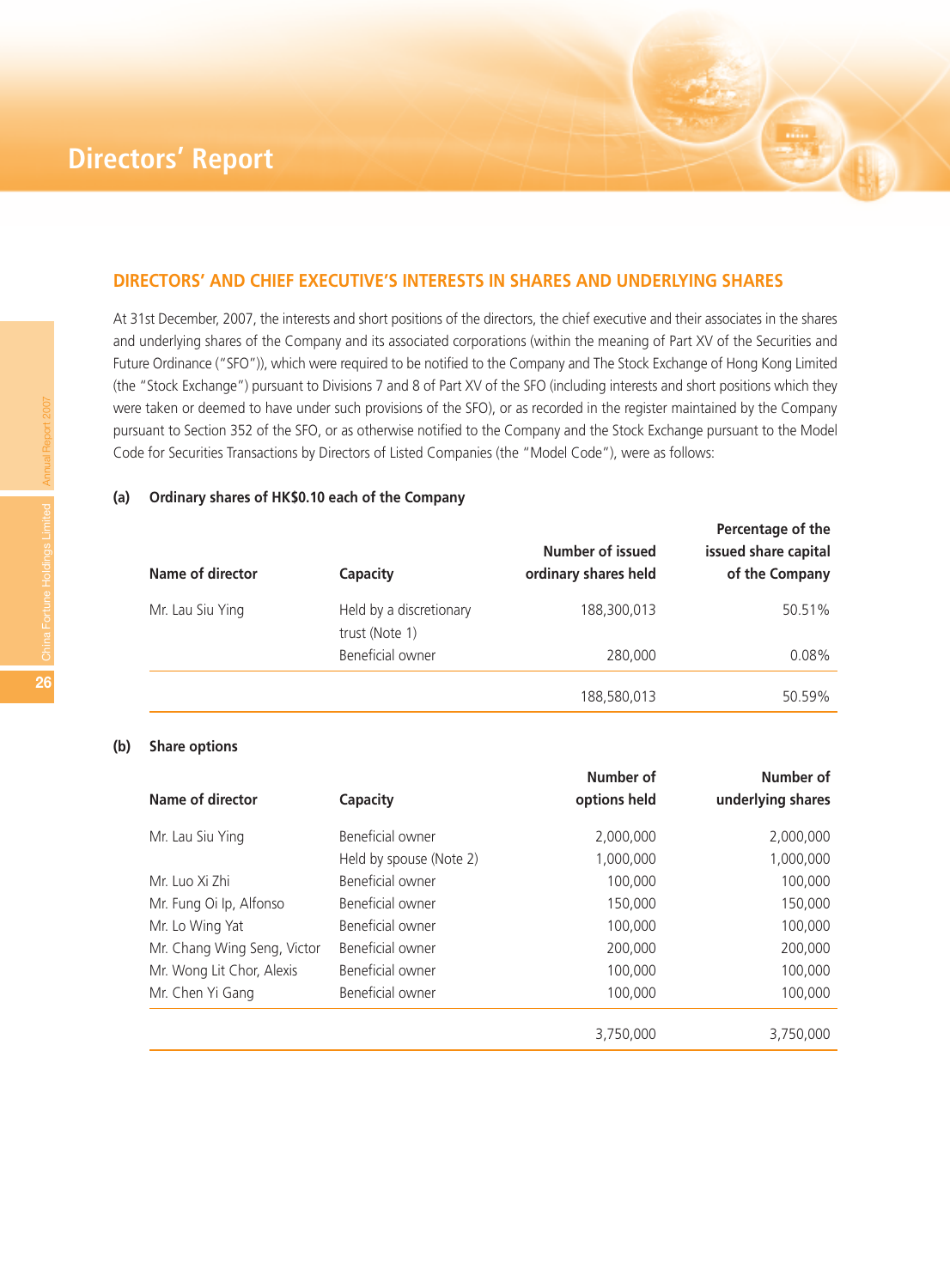## **Directors' Report**

#### **DIRECTORS' AND CHIEF EXECUTIVE'S INTERESTS IN SHARES AND UNDERLYING SHARES** *(Continued)*

#### **(b) Share options** *(Continued)*

Notes:

- 1. These shares are held by Future 2000 Limited, a company incorporated in the British Virgin Islands which in turn is held by a discretionary trust, the beneficiaries of which include Mr. Lau, his spouse and his children.
- 2. Mr. Lau Siu Ying is deemed to be interested in 1,000,000 options to acquire shares of the Company, being the interests held beneficially by his spouse.
- 3. 192,000,000 ordinary shares will be issued to Mr. Lau Siu Ying on the completion of the acquisition of a 40.8% interest in a mining company in the People's Republic of China (the "PRC Mining Company") by the Group. Details of this transaction can be referred to the circular made by the Company on 31st December, 2007.

The interest disclosed above represents long positions in the shares and underlying shares of the Company or its associated corporations.

Save as disclosed above, none of the directors, chief executives nor their associates had any interests or short positions in any shares or underlying shares of the Company or any of its associated corporations as defined in the SFO at 31st December, 2007.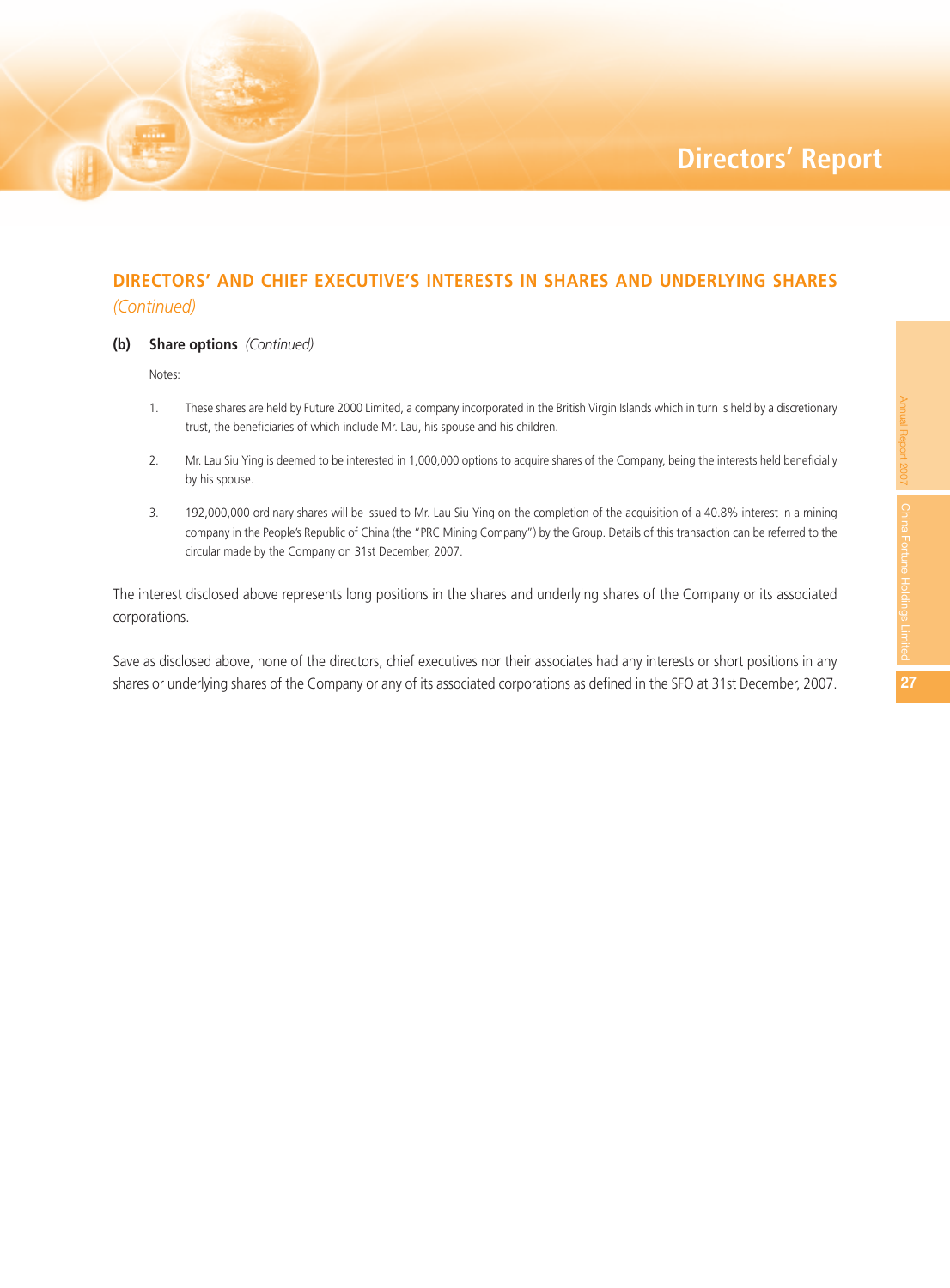#### **SHARE OPTIONS**

Particulars of the Company's share option scheme are set out in note 31 to the consolidated financial statements. The following table discloses movements in the Company's share options during the year:

99

|                                   | Date of<br>grant | <b>Exercise</b><br>price<br>HK\$ | Outstanding<br>at beginning<br>of the year | <b>Granted</b><br>during<br>the year | <b>Exercised</b><br>during<br>the year | during<br>the year       | <b>Lapsed Outstanding</b><br>at end of<br>the year |
|-----------------------------------|------------------|----------------------------------|--------------------------------------------|--------------------------------------|----------------------------------------|--------------------------|----------------------------------------------------|
| <b>Category I - Directors</b>     |                  |                                  |                                            |                                      |                                        |                          |                                                    |
| Mr. Lau Siu Ying                  | 7.5.2007         | 1.29                             |                                            | 2,000,000                            |                                        |                          | 2,000,000                                          |
| Mr. Luo Xi Zhi                    | 7.5.2007         | 1.29                             |                                            | 100,000                              |                                        |                          | 100,000                                            |
| Mr. Fung Oi Ip, Alfonso           | 7.5.2007         | 1.29                             |                                            | 150,000                              |                                        | $\overline{\phantom{0}}$ | 150,000                                            |
| Mr. Lo Wing Yat                   | 7.5.2007         | 1.29                             |                                            | 100,000                              |                                        | $\overline{\phantom{0}}$ | 100,000                                            |
| Mr. Chang Wing Seng, Victor       | 7.5.2007         | 1.29                             |                                            | 200,000                              |                                        |                          | 200,000                                            |
| Mr. Wong Lit Chor, Alexis         | 7.5.2007         | 1.29                             |                                            | 100,000                              |                                        |                          | 100,000                                            |
| Mr. Chen Yi Gang                  | 7.5.2007         | 1.29                             |                                            | 100,000                              |                                        | $\overline{\phantom{0}}$ | 100,000                                            |
| Total for directors               |                  |                                  |                                            | 2,750,000                            |                                        |                          | 2,750,000                                          |
| <b>Category II - Employees</b>    |                  |                                  |                                            |                                      |                                        |                          |                                                    |
| Employees                         | 7.5.2007         | 1.29                             |                                            | 14,562,000                           | $(690,000)$ $(10,714,000)$             |                          | 3,158,000                                          |
| <b>Category III - Consultants</b> |                  |                                  |                                            |                                      |                                        |                          |                                                    |
| Consultants                       | 7.5.2007         | 1.29                             |                                            | 10,950,000                           | (7,000,000)                            |                          | 3,950,000                                          |
| Total for all categories          |                  |                                  |                                            | 28.262.000                           | $(7,690,000)$ $(10,714,000)$           |                          | 9,858,000                                          |

The closing pricing of the Company's shares immediately before 7th May, 2007, the date of grant of the options, was HK\$1.21.

The weighted average closing price of the Company's shares immediately before the dates on which the share options were exercised was HK\$2.25.

#### **DIRECTORS' RIGHTS TO ACQUIRE SHARES OR DEBENTURES**

Other than the share option scheme disclosed above, at no time during the year was the Company, its holding company or any of its subsidiaries a party to any arrangements to enable the directors of the Company to acquire benefits by means of the acquisition of shares in, or debentures of, the Company or any other body corporate. None of the directors, their spouses or children under the age of 18 had any rights to subscribe for the securities of the Company or had exercised any such rights during the year.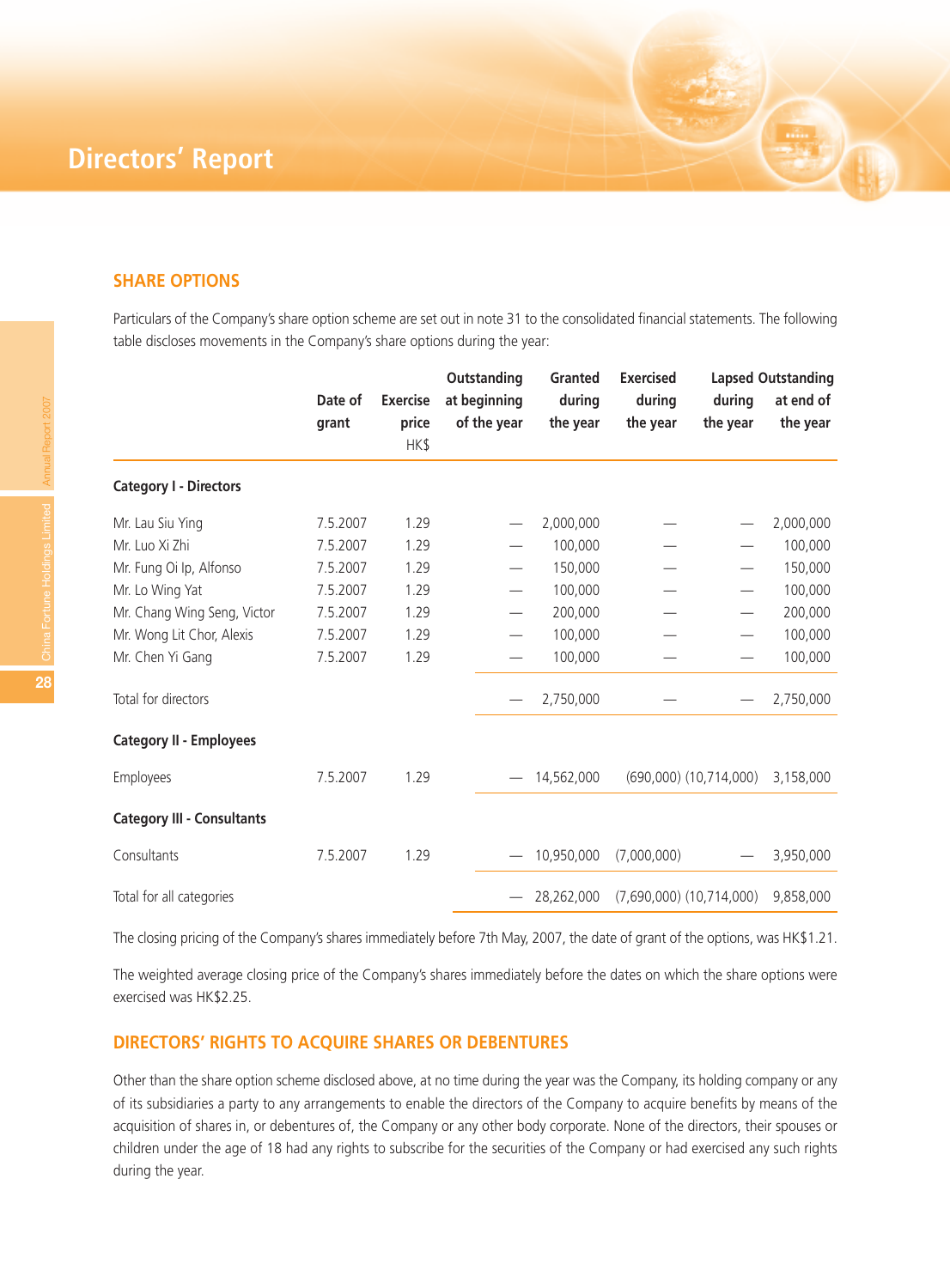#### **DIRECTORS' INTERESTS IN CONTRACTS OF SIGNIFICANCE**

During the year, the Group entered into certain transactions with Mr. Lau Siu Ying, of which completions for these had not yet taken place at 31st December, 2007, and which were regarded as contracts of significant to which Mr. Lau Siu Ying had a material interest. Details of the transactions are disclosed in the note 42 to the consolidated financial statements.

Other than as disclosed above, no contracts of significance to which the Company, its holding company or any of its subsidiaries was a party and in which a director of the Company had a material interest, whether directly or indirectly, subsisted at the end of the year or at any time during the year.

#### **SUBSTANTIAL SHAREHOLDERS**

The register of substantial shareholders maintained by the Company pursuant to Section 336 of the SFO shows that, as at 31st December, 2007, the following shareholders had notified the Company of relevant interests in the issued share capital of the Company.

|     | Name of<br>substantial shareholder | <b>Capacity</b>                             | Number of issued<br>ordinary shares held | Percentage of the<br>issued share capital<br>of the Company |
|-----|------------------------------------|---------------------------------------------|------------------------------------------|-------------------------------------------------------------|
|     | Mr. Lau Siu Ying                   | Held by a discretionary<br>trust (Note 1)   | 188,300,013                              | 50.51%                                                      |
|     |                                    | Beneficial owner                            | 280,000                                  | 0.08%                                                       |
|     |                                    |                                             | 188,580,013                              | 50.59%                                                      |
|     | Mr. Lee Wai,<br>Timothy            | Held by controlled<br>entity (Note 2)       | 188,300,013                              | 50.51%                                                      |
| (b) | <b>Share options</b>               |                                             |                                          |                                                             |
|     | Name of<br>substantial shareholder | <b>Capacity</b>                             | Number of<br>options held                | Number of<br>underlying shares                              |
|     | Mr. Lau Siu Ying                   | Beneficial owner<br>Held by spouse (Note 3) | 2,000,000<br>1,000,000                   | 2,000,000<br>1,000,000                                      |
|     | Mr. Lee Wai, Timothy               | Beneficial owner                            | 100,000                                  | 100,000                                                     |
|     |                                    |                                             | 3,100,000                                | 3,100,000                                                   |

#### **(a) Ordinary shares of HK\$0.10 each of the Company**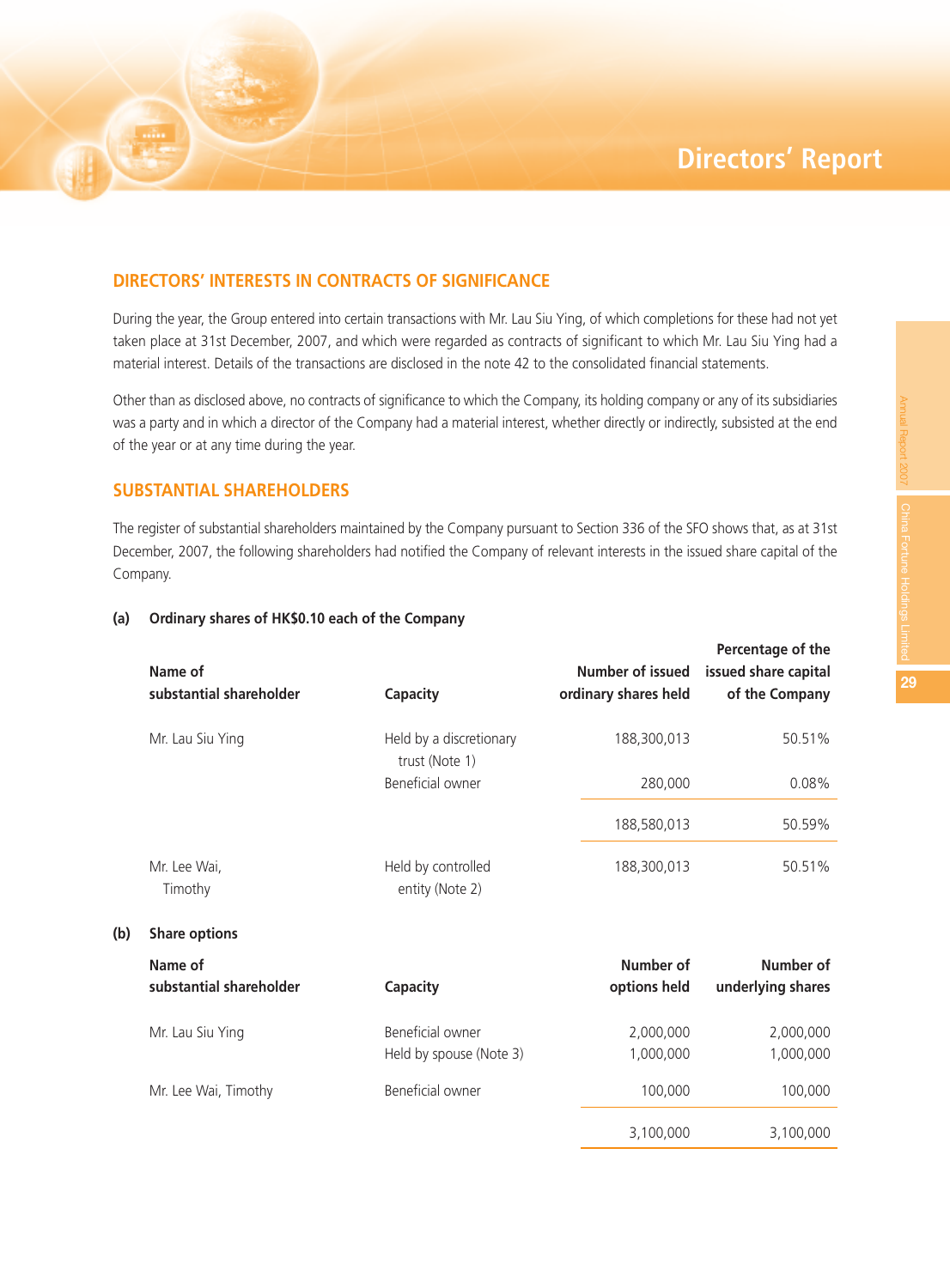## **Directors' Report**

#### **SUBSTANTIAL SHAREHOLDERS** *(Continued)*

Notes:

1. These Shares are held by Future 2000 Limited, a company incorporated in the British Virgin Islands which in turn is held by a discretionary trust. The beneficiaries of the discretionary trust include Mr. Lau Siu Ying, his spouse and his children.

3) T

- 2. Under the SFO, Mr. Lee Wai, Timothy is deemed to have interests in the shares of the Company which Future 2000 Limited has interests as he is entitled to exercise more than one-third of the voting power at general meetings of Future 2000 Limited.
- 3. Mr. Lau Siu Ying is deemed to be interested in 1,000,000 options to acquire shares of the Company, being the interests held beneficially by his spouse.
- 4. 192,000,000 ordinary shares will be issued to Mr. Lau Siu Ying on the completion of the acquisition of a 40.8% interest in the PRC Mining Company by the Group. Details of this transaction can be referred to the circular made by the Company on 31st December, 2007.

#### **APPOINTMENT OF INDEPENDENT NON-EXECUTIVE DIRECTORS**

The Company has received, from each of the independent non-executive directors, an annual confirmation of his independence pursuant to Rule 3.13 of the Rules Governing the Listing of Securities on the Stock Exchange (the "Listing Rules"). The Company considers all of the independent non-executive directors are independent.

#### **PRE-EMPTIVE RIGHTS**

There are no provisions for pre-emptive rights under the Company's bye-laws, or the laws of Bermuda, which would oblige the Company to offer new shares on a pro-rata basis to existing shareholders.

#### **PURCHASE, SALE OR REDEMPTION OF THE COMPANY'S LISTED SECURITIES**

During the year, neither the Company nor any of its subsidiaries purchased, sold or redeemed any of the Company's listed securities.

#### **MAJOR CUSTOMERS AND SUPPLIERS**

The aggregate sales attributable to the Group's five largest customers during the year was less than 30% of total revenue.

During the year, the aggregate purchases attributable to the Group's five largest suppliers and the largest supplier represent approximately 94% and 67%, respectively, of the Group's total purchases.

At no time during the year did a director, an associate of a director or a shareholder of the Company which to the knowledge of the directors, own more than 5% of the Company's issued share capital, had a beneficial interest in any of the Group's five largest suppliers.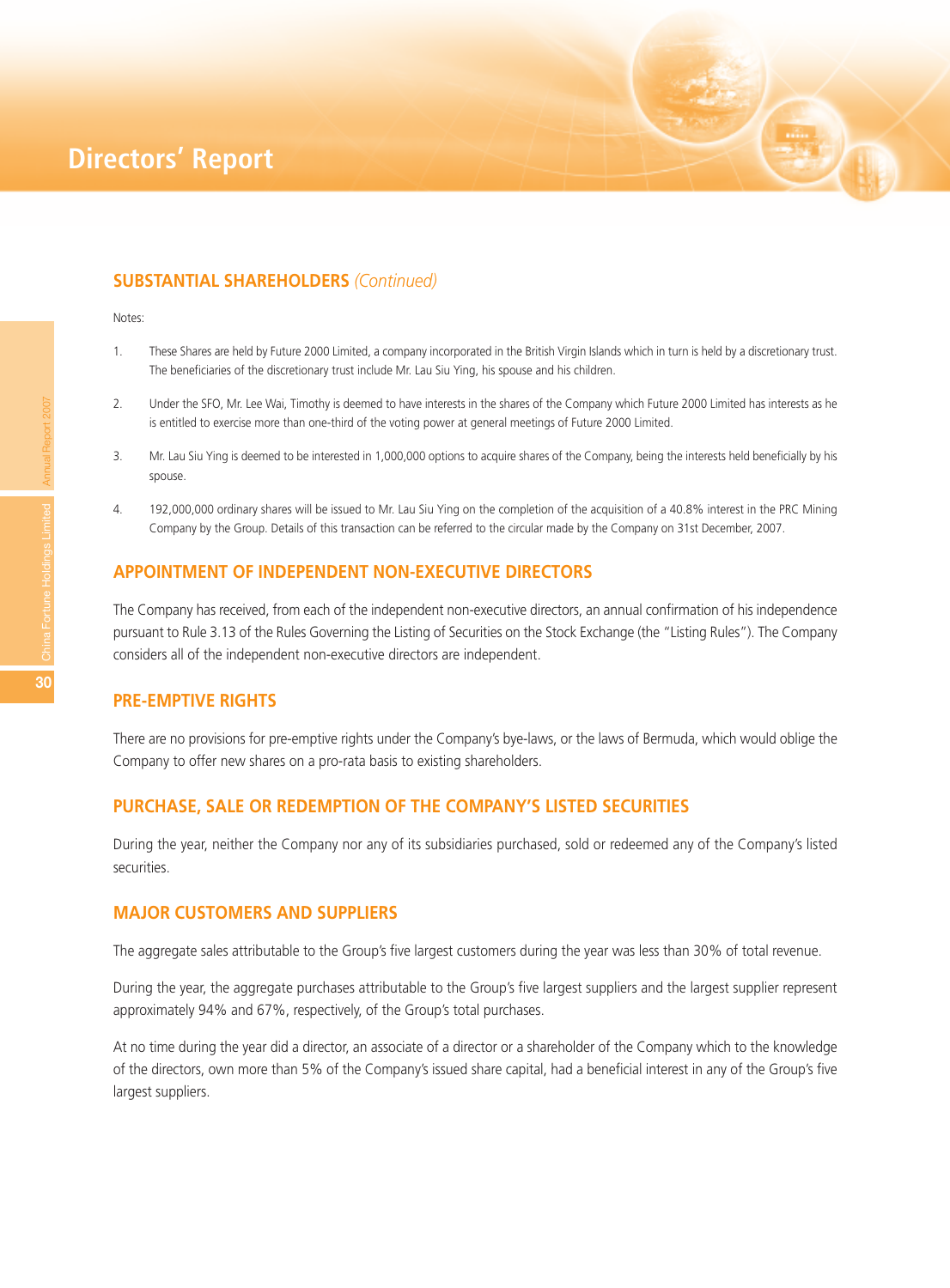31

**Directors' Report**

#### **CORPORATE GOVERNANCE**

Save as disclosed in the Corporate Governance Report on pages 18 to 23 of this annual report, the Company has complied throughout the year with the Code on Corporate Governance Practice ("CG Code") as set out in Appendix 14 to the Listing Rules which were then in force.

Detailed information on the Company's corporate governance practices is also set out in the Corporate Governance Report.

#### **SPECIFIC PERFORMANCE OBLIGATIONS ON A CONTROLLING SHAREHOLDER**

On 15th September, 2005, the Company entered into a loan agreement with a syndicate of banks in respect of a US\$16,000,000 loan facility which had a tenor of three years from the date of the loan agreement. Under the loan agreement, the following conditions were imposed to Mr. Lau Siu Ying:

- (i) Mr. Lau Siu Ying and his associates continue to remain collectively the legal and beneficial owner of the issued share capital of Future 2000 Limited, a company in which Mr. Lau and his associates have beneficial interests;
- (ii) Future 2000 Limited continues to be the single largest shareholder of the Company;
- (iii) Mr. Lau Siu Ying is either the Chairman or the Chief Executive Officer of the Company; and
- (iv) Mr. Lau Siu Ying continues to engage in full-time management of the Company.

The conditions were released on early repayment of the loan agreement on 21st September, 2007.

#### **CONNECTED TRANSACTIONS**

During the year, the Group entered into certain transactions with Mr. Lau Siu Ying, of which completions for these had not yet taken place at 31st December, 2007, and which were regarded as connected transactions pursuant to Charter 14A of the Listing Rules. Details of the transactions are disclosed in the note 42 to the consolidated financial statements.

#### **EMOLUMENT POLICY**

The emolument policy of the employees of the Group is set up by the Remuneration Committee on the basis of their merit, qualifications and competence.

The emoluments of the directors of the Company are decided by the Remuneration Committee having regard to the Company's operating results, individual performance and comparable market statistics.

The Company has adopted a share option scheme as an incentive to directors and eligible employees, details of the scheme is set out in note 31 to the consolidated financial statements.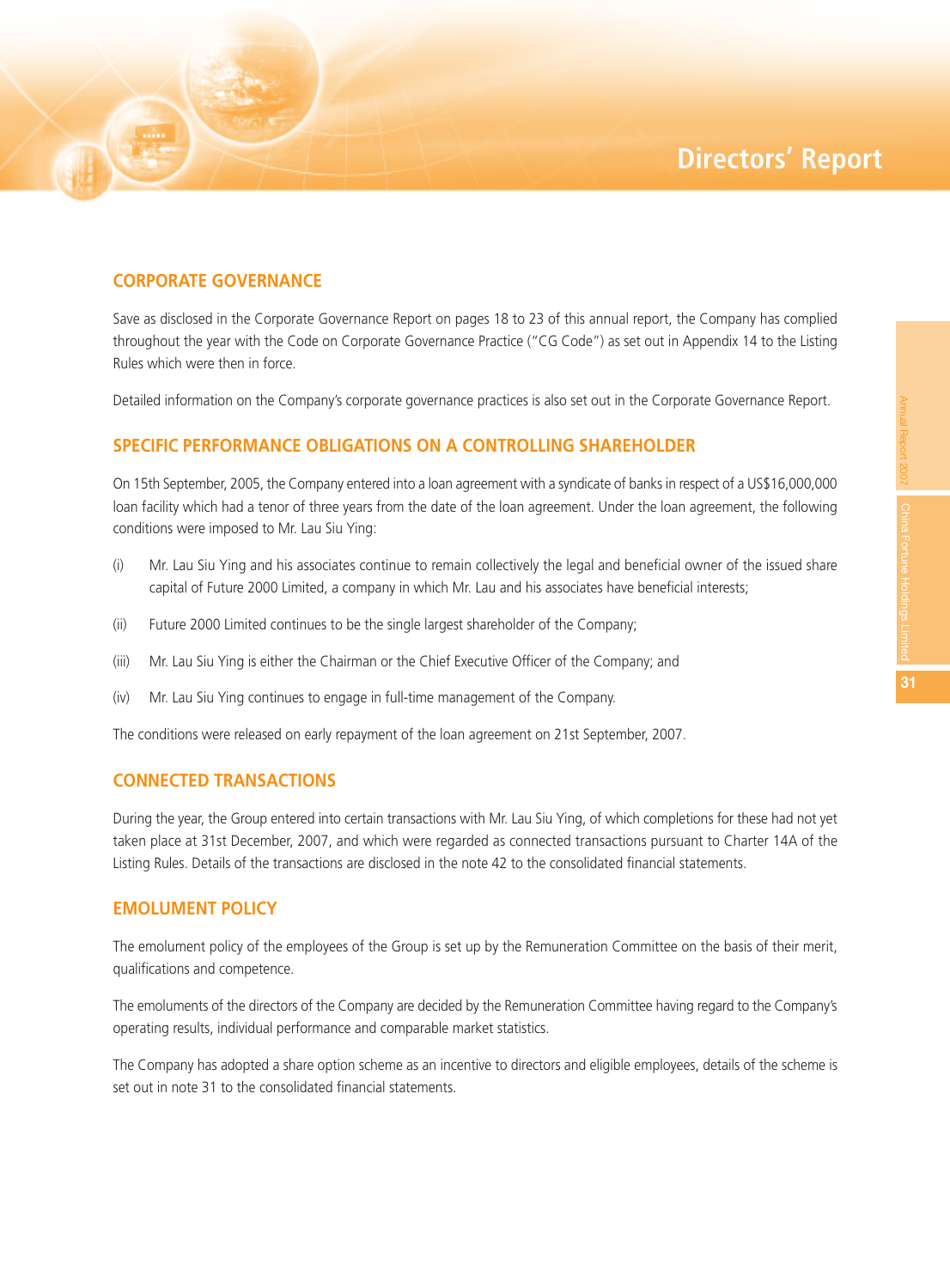#### **SUFFICIENCY OF PUBLIC FLOAT**

The Company has maintained a sufficient public float throughout the year ended 31st December, 2007.

#### **POST BALANCE SHEET EVENTS**

Details of significant events occurring after the balance sheet date are set out in note 42 to the consolidated financial statements.

シロ

#### **AUDITOR**

A resolution will be submitted to the annual general meeting of the Company to re-appoint. Deloitte Touche Tohmatsu as auditor of the Company.

On behalf of the Board

**Lau Siu Ying** CHAIRMAN Hong Kong, 25th April. 2008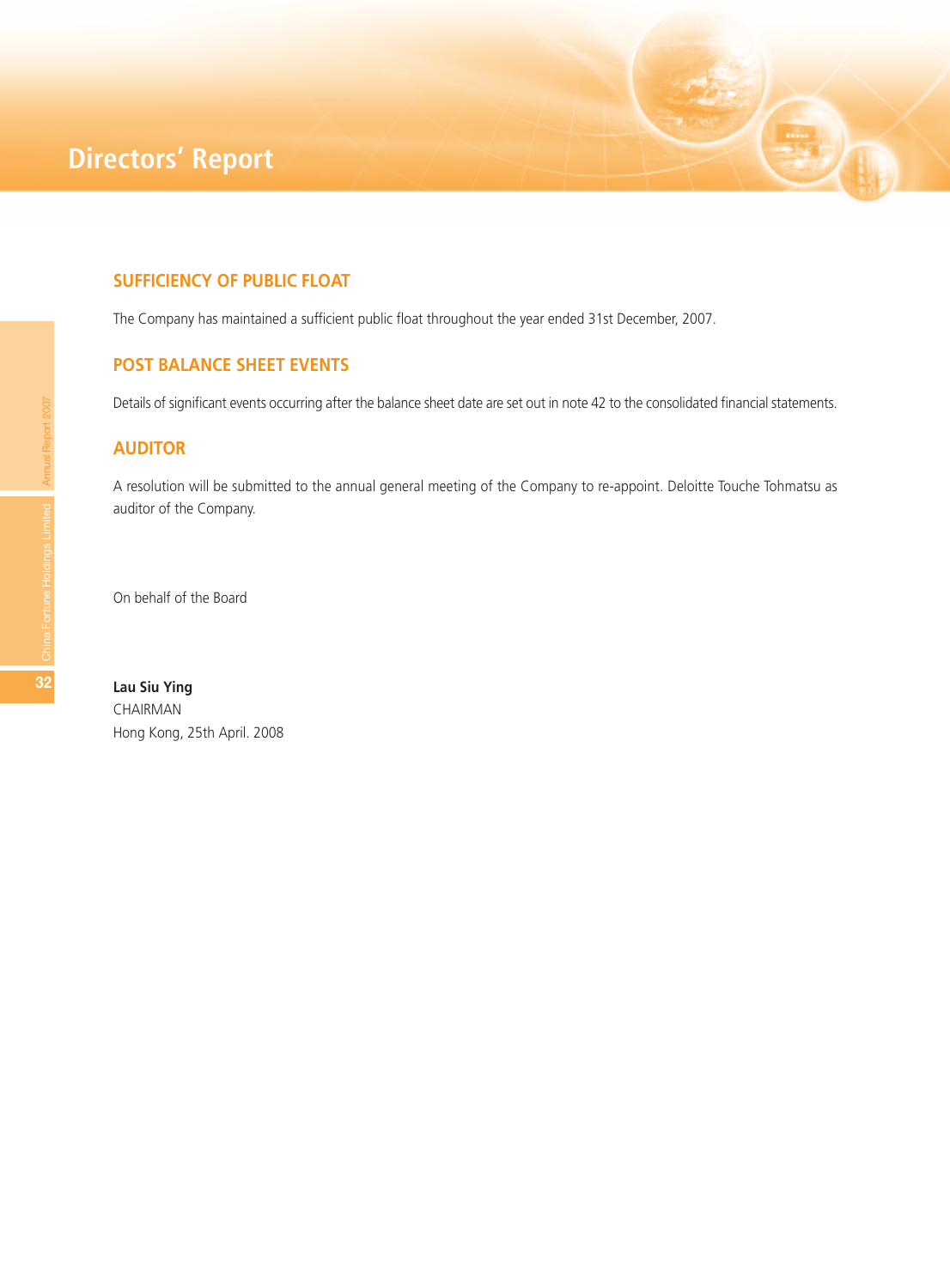

#### **TO THE SHAREHOLDERS OF CHINA FORTUNE HOLDINGS LIMITED (FORMERLY KNOWN AS FORTUNE TELECOM HOLDINGS LIMITED** *(incorporated in Bermuda with limited liability)*

We have audited the consolidated financial statements of China Fortune Holdings Limited (the "Company") and its subsidiaries (collectively referred to as the "Group") set out on pages 35 to 90, which comprise the consolidated balance sheet as at 31st December, 2007, and the consolidated income statement, the consolidated statement of changes in equity and the consolidated cash flow statement for the year then ended, and a summary of significant accounting policies and other explanatory notes.

#### **DIRECTORS' RESPONSIBILITY FOR THE CONSOLIDATED FINANCIAL STATEMENTS**

The directors of the Company are responsible for the preparation and the true and fair presentation of these consolidated financial statements in accordance with Hong Kong Financial Reporting Standards ("HKFRS") issued by the Hong Kong Institute of Certified Public Accountants ("HKICPA") and the disclosure requirements of the Hong Kong Companies Ordinance. This responsibility includes designing, implementing and maintaining internal control relevant to the preparation and the true and fair presentation of the consolidated financial statements that are free from material misstatement, whether due to fraud or error; selecting and applying appropriate accounting policies; and making accounting estimates that are reasonable in the circumstances.

#### **AUDITOR'S RESPONSIBILITY**

Our responsibility is to express an opinion on these consolidated financial statements based on our audit and to report our opinion solely to you, as a body, in accordance with section 90 of the Bermuda Companies Act, and for no other purpose. We do not assume responsibility towards or accept liability to any other person for the contents of this report. We conducted our audit in accordance with Hong Kong Standards on Auditing issued by the HKICPA. Those standards require that we comply with ethical requirements and plan and perform the audit to obtain reasonable assurance as to whether the consolidated financial statements are free from material misstatement.

An audit involves performing procedures to obtain audit evidence about the amounts and disclosures in the consolidated financial statements. The procedures selected depend on the auditor's judgment, including the assessment of the risks of material misstatement of the consolidated financial statements, whether due to fraud or error. In making those risk assessments, the auditor considers internal control relevant to the entity's preparation and true and fair presentation of the consolidated financial statements in order to design audit procedures that are appropriate in the circumstances, but not for the purpose of expressing an opinion on the effectiveness of the entity's internal control. An audit also includes evaluating the appropriateness of accounting policies used and the reasonableness of accounting estimates made by the directors, as well as evaluating the overall presentation of the consolidated financial statements.

We believe that the audit evidence we have obtained is sufficient and appropriate to provide a basis for our audit opinion.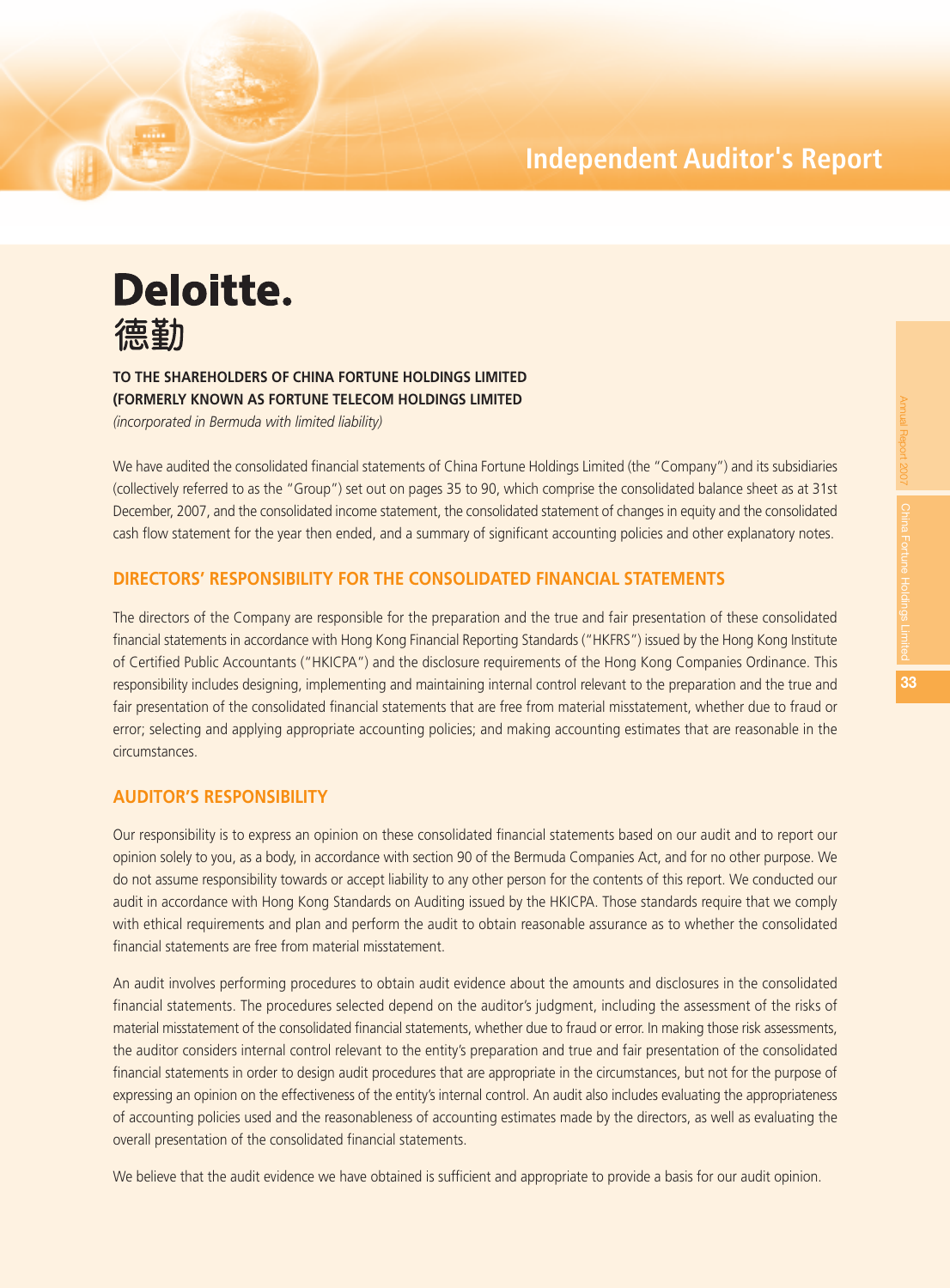#### **TO THE SHAREHOLDERS OF CHINA FORTUNE HOLDINGS LIMITED (FORMERLY KNOWN AS FORTUNE TELECOM HOLDINGS LIMITED**

*(incorporated in Bermuda with limited liability)*

#### **OPINION**

In our opinion, the consolidated financial statements give a true and fair view of the state of the Group's affairs as at 31st December, 2007 and of its loss and cash flows for the year then ended in accordance with HKFRS and have been properly prepared in accordance with the disclosure requirements of the Hong Kong Companies Ordinance.

#### **Deloitte Touche Tohmatsu** Certified Public Accountants Hong Kong

25th April. 2008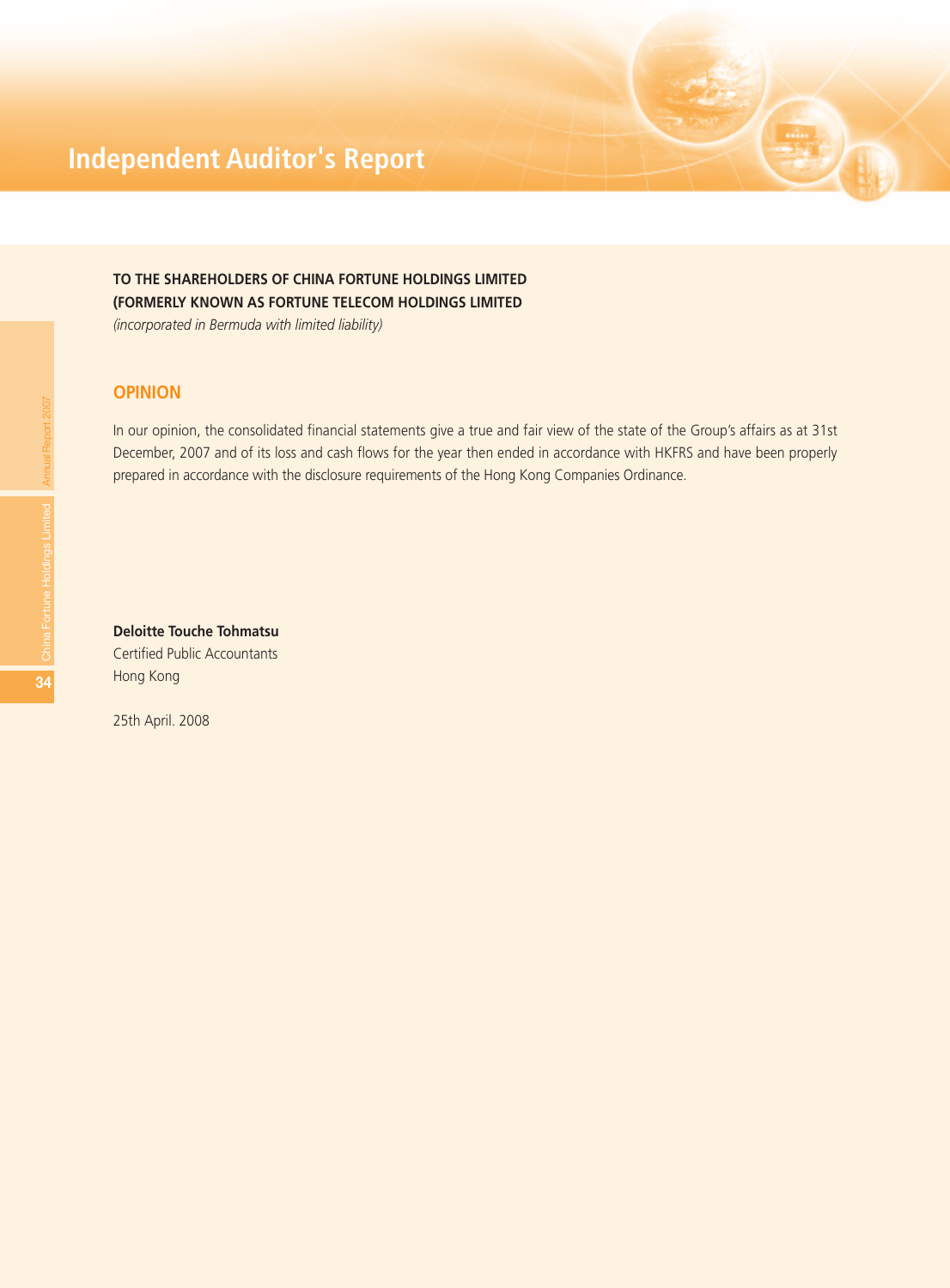## **Consolidated Income Statement**

*For the Year Ended 31st December, 2007*

|                                                                                                                                                                                                                                                                   | <b>NOTES</b>   | 2007<br><b>HK\$'000</b>                                               | 2006<br>HK\$'000               |
|-------------------------------------------------------------------------------------------------------------------------------------------------------------------------------------------------------------------------------------------------------------------|----------------|-----------------------------------------------------------------------|--------------------------------|
| Revenue<br>Cost of sales                                                                                                                                                                                                                                          |                | 2,744,597<br>(2,838,162)                                              | 3,046,805<br>(2,933,472)       |
| Gross (loss) profit<br>Other income<br>Selling and distribution costs<br>Administrative expenses                                                                                                                                                                  | $\overline{7}$ | (93, 565)<br>17,791<br>(50, 623)                                      | 113,333<br>17,904<br>(36, 716) |
| - Share-based payment expenses<br>- Other administrative expenses<br>Allowance for trade and other receivables<br>Impairment loss recognised in respect of interests in associates<br>Fair value gain on an investment property<br>Share of results of associates |                | (14, 816)<br>(31, 490)<br>(46, 379)<br>(18, 193)<br>2,240<br>(2, 125) | (24, 122)<br>(5,380)<br>60     |
| Finance costs                                                                                                                                                                                                                                                     | 8              | (26, 350)                                                             | (27, 535)                      |
| (Loss) profit before taxation<br>Income tax expense                                                                                                                                                                                                               | 9              | (263, 510)<br>(3, 337)                                                | 37,544<br>(6, 205)             |
| (Loss) profit for the year                                                                                                                                                                                                                                        | 10             | (266, 847)                                                            | 31,339                         |
| Attributable to:<br>Equity holders of the parent<br>Minority interests                                                                                                                                                                                            |                | (266, 679)<br>(168)                                                   | 31,339                         |
|                                                                                                                                                                                                                                                                   |                | (266, 847)                                                            | 31,339                         |
| <b>Dividend</b>                                                                                                                                                                                                                                                   | 13             | 3,151                                                                 | 3,021                          |
| (Loss) earnings per share - basic                                                                                                                                                                                                                                 | 14             | (79.5 cents)                                                          | 10.4 cents                     |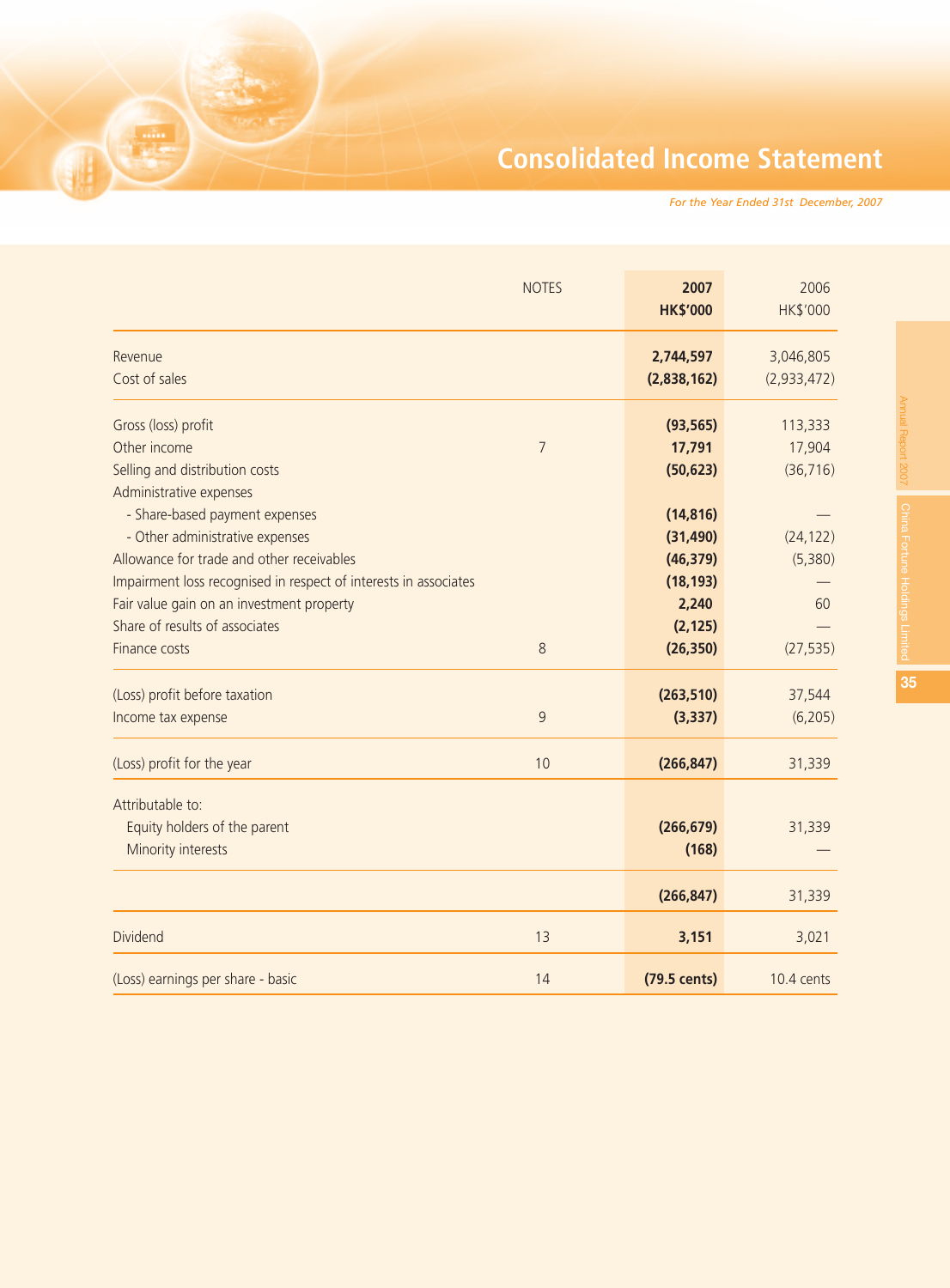# **Consolidated Balance Sheet**

*At 31st December, 2007*

|                                                                                                                                                                                                                                                                                                          | <b>NOTES</b>                                          | 2007<br><b>HK\$'000</b>                                                             | 2006<br>HK\$'000                                                                |
|----------------------------------------------------------------------------------------------------------------------------------------------------------------------------------------------------------------------------------------------------------------------------------------------------------|-------------------------------------------------------|-------------------------------------------------------------------------------------|---------------------------------------------------------------------------------|
| <b>Non-Current Assets</b><br>Plant and equipment<br>Investment property<br>Goodwill<br>Investments in associates<br>Available-for-sale investment<br>Deposit paid for acquisition of a subsidiary<br>Other non-current assets<br>Club membership<br>Deferred tax assets                                  | 15<br>16<br>17<br>18<br>19<br>42(1)<br>20<br>21<br>34 | 3,790<br>12,925<br>14,561<br>918<br>25,000<br>21,400<br>600                         | 886<br>9,560<br>4,910<br>918<br>600<br>2,697                                    |
|                                                                                                                                                                                                                                                                                                          |                                                       | 79,194                                                                              | 19,571                                                                          |
| <b>Current Assets</b><br>Inventories<br>Trade and other receivables<br><b>Bills receivable</b><br>Amount due from a minority shareholder of a subsidiary<br>Taxation recoverable<br>Held for trading investments<br>Pledged bank deposits<br>Bank balances and cash<br>Asset classified as held for sale | 22<br>23<br>23<br>24<br>25<br>26<br>27<br>28          | 128,801<br>137,505<br>431<br>5,350<br>75,010<br>82,891<br>429,988<br>11,800         | 600,871<br>333,346<br>15,845<br>312<br>12,064<br>150,567<br>50,448<br>1,163,453 |
| <b>Current Liabilities</b><br>Trade and other payables<br>Amount due to a director<br>Amount due to an associate<br>Taxation payables<br><b>Bank borrowings</b><br>Bank overdrafts - secured<br>Other financial liabilities<br>Liabilities associated with asset classified as held for sale             | 29<br>24<br>24<br>33<br>27<br>32<br>28                | 441,788<br>82,783<br>1,742<br>500<br>1,270<br>120,223<br>53,145<br>259,663<br>1,180 | 1,163,453<br>108,453<br>1,737<br>675,608<br>1,058<br>786,856                    |
|                                                                                                                                                                                                                                                                                                          |                                                       | 260,843                                                                             | 786,856                                                                         |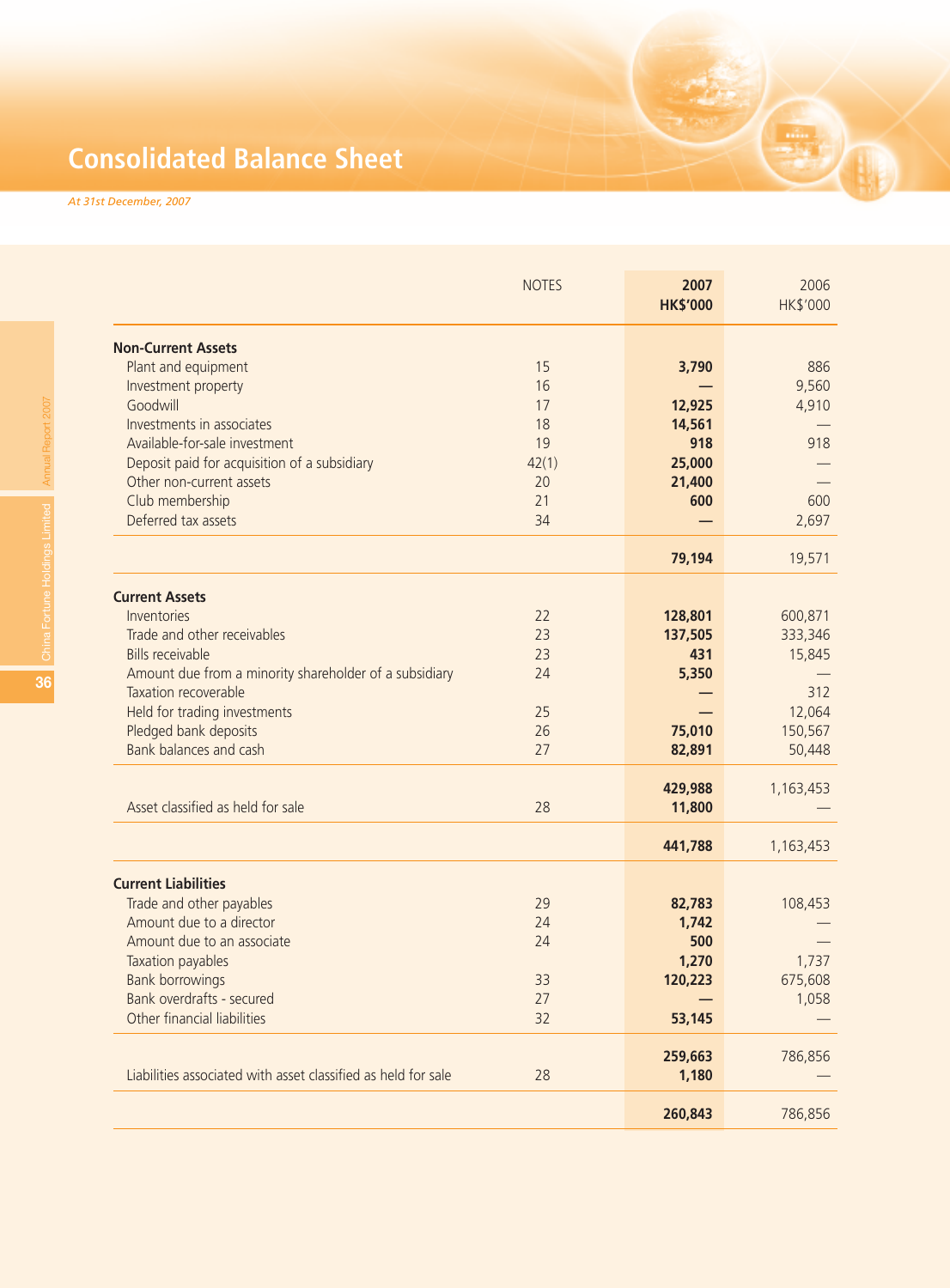# **Consolidated Balance Sheet**

*At 31st December, 2007*

|                                                                                                                   | <b>NOTES</b> | 2007<br><b>HK\$'000</b> | 2006<br>HK\$'000  |
|-------------------------------------------------------------------------------------------------------------------|--------------|-------------------------|-------------------|
| <b>Net Current Assets</b>                                                                                         |              | 180,945                 | 376,597           |
| <b>Total Assets Less Current Liabilities</b>                                                                      |              | 260,139                 | 396,168           |
| <b>Capital and Reserves</b><br>Share capital<br>Reserves                                                          | 30           | 37,279<br>217,784       | 30,210<br>365,200 |
| Equity attributable to equity holders of the parent<br>Share option reserve of a subsidiary<br>Minority interests |              | 255,063<br>5,076        | 395,410<br>758    |
|                                                                                                                   |              | 260,139                 | 396,168           |

The consolidated financial statements on pages 35 to 90 were approved and authorised for issue by the Board of Directors on 25th April, 2008 and are signed on its behalf by:

> **Lau Siu Ying Luo Xi Zhi CHAIRMAN** DIRECTOR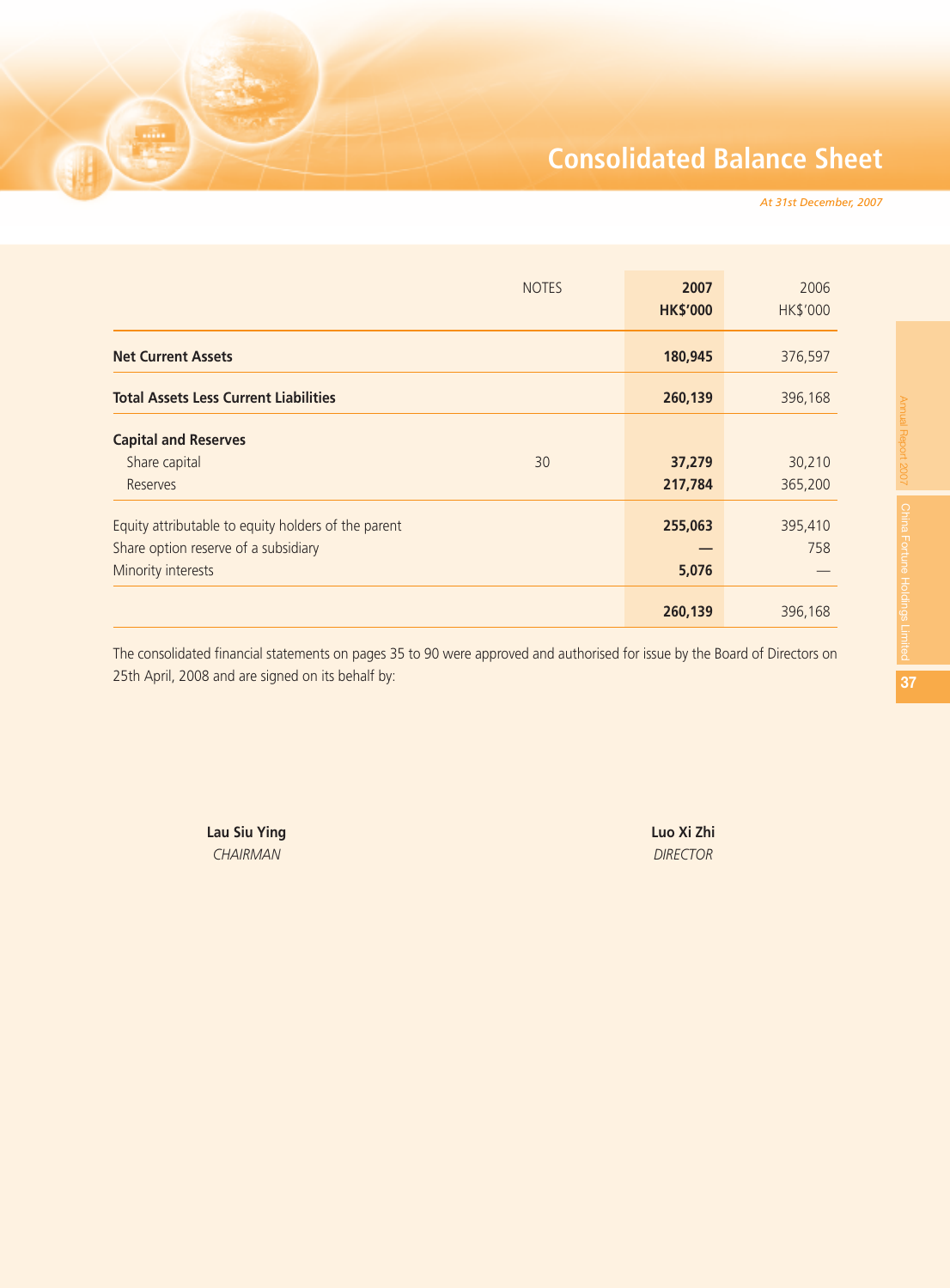# **Consolidated Statement of Changes in Equity**

*For the Year Ended 31st December, 2007*

|                                                                                                      | Attributable to equity holders of the parent |                                            |                                 |                                            |                                                   |                   |                                                         |          |                                                              |                                          |                   |
|------------------------------------------------------------------------------------------------------|----------------------------------------------|--------------------------------------------|---------------------------------|--------------------------------------------|---------------------------------------------------|-------------------|---------------------------------------------------------|----------|--------------------------------------------------------------|------------------------------------------|-------------------|
|                                                                                                      | <b>Share</b><br>capital<br>HK\$'000          | <b>Share</b><br>premium<br><b>HK\$'000</b> | reserve<br>HK\$'000<br>(Note a) | Special Translation<br>reserve<br>HK\$'000 | <b>Statutory</b><br>funds<br>HK\$'000<br>(Note b) | Share<br>HK\$'000 | option Accumulated<br>reserve rofits (loss)<br>HK\$'000 | HK\$'000 | Share option<br>reserve of<br>Total a subsidiary<br>HK\$'000 | <b>Minority</b><br>interests<br>HK\$'000 | Total<br>HK\$'000 |
| At 1st January, 2006                                                                                 | 30,210                                       | 103,275                                    | 2,481                           | 4,553                                      | 26,130                                            |                   | 186,507                                                 | 353,156  | 758                                                          |                                          | 353,914           |
| Exchange differences arising<br>on translation of<br>functional currency<br>to presentation currency |                                              |                                            | $\qquad \qquad -$               | 13,936                                     |                                                   |                   |                                                         | 13,936   |                                                              |                                          | 13,936            |
| Net income recognised                                                                                |                                              |                                            |                                 |                                            |                                                   |                   |                                                         |          |                                                              |                                          |                   |
| directly in equity                                                                                   |                                              |                                            |                                 | 13,936                                     |                                                   |                   |                                                         | 13,936   |                                                              | —                                        | 13,936            |
| Profit for the year                                                                                  |                                              |                                            |                                 |                                            |                                                   | $\qquad \qquad -$ | 31,339                                                  | 31,339   |                                                              |                                          | 31,339            |
| Total recognised income                                                                              |                                              |                                            |                                 |                                            |                                                   |                   |                                                         |          |                                                              |                                          |                   |
| for the year                                                                                         |                                              |                                            |                                 | 13,936                                     |                                                   |                   | 31,339                                                  | 45,275   |                                                              |                                          | 45,275            |
| Dividend paid                                                                                        |                                              |                                            |                                 |                                            |                                                   | —                 | (3,021)                                                 | (3,021)  |                                                              |                                          | (3,021)           |
| At 31st December, 2006                                                                               | 30,210                                       | 103,275                                    | 2,481                           | 18,489                                     | 26,130                                            |                   | 214,825                                                 | 395,410  | 758                                                          |                                          | 396,168           |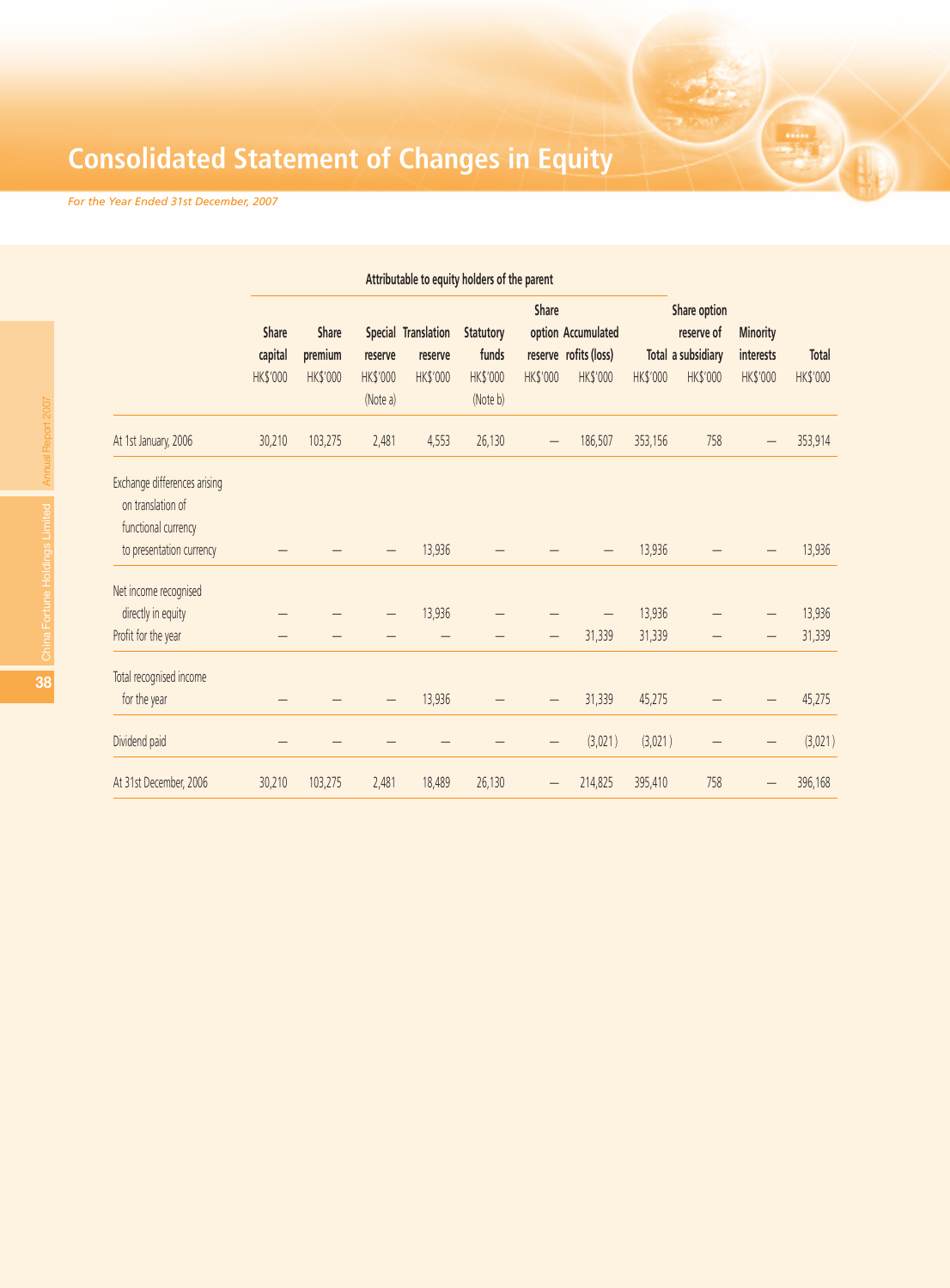# **Consolidated Statement of Changes in Equity**

*For the Year Ended 31st December, 2007*

|                                                                       | Attributable to equity holders of the parent |                     |                                 |                     |                               |                             |                                    |            |                                       |                       |                   |
|-----------------------------------------------------------------------|----------------------------------------------|---------------------|---------------------------------|---------------------|-------------------------------|-----------------------------|------------------------------------|------------|---------------------------------------|-----------------------|-------------------|
|                                                                       | Share<br><b>Share</b>                        |                     | <b>Special Translation</b>      |                     | <b>Statutory</b>              | Share<br>option Accumulated |                                    |            | Share option<br>reserve of            | <b>Minority</b>       |                   |
|                                                                       | capital<br>HK\$'000                          | premium<br>HK\$'000 | reserve<br>HK\$'000<br>(Note a) | reserve<br>HK\$'000 | funds<br>HK\$'000<br>(Note b) | HK\$'000                    | reserve profits (loss)<br>HK\$'000 | HK\$'000   | <b>Total a subsidiary</b><br>HK\$'000 | interests<br>HK\$'000 | Total<br>HK\$'000 |
| Exchange differences arising on<br>translation of functional currency |                                              |                     |                                 |                     |                               |                             |                                    |            |                                       |                       |                   |
| to presentation currency                                              |                                              |                     |                                 | 18,809              |                               |                             |                                    | 18,809     |                                       | 189                   | 18,998            |
| Share of reserves of associates                                       |                                              |                     |                                 | 154                 |                               |                             |                                    | 154        |                                       | $\equiv$              | 154               |
| Net income recognised directly                                        |                                              |                     |                                 |                     |                               |                             |                                    |            |                                       |                       |                   |
| in equity                                                             |                                              |                     |                                 | 18,963              |                               |                             |                                    | 18,963     |                                       | 189                   | 19,152            |
| Loss for the year                                                     |                                              |                     |                                 |                     |                               |                             | (266, 679)                         | (266, 679) |                                       | (168)                 | (266, 847)        |
| Total recognised income for the year                                  |                                              |                     |                                 | 18,963              |                               |                             | (266, 679)                         | (247, 716) |                                       | 21                    | (247, 695)        |
| Dividend paid                                                         |                                              |                     |                                 |                     |                               |                             | (3, 151)                           | (3, 151)   |                                       |                       | (3, 151)          |
| Issue of shares upon share                                            |                                              |                     |                                 |                     |                               |                             |                                    |            |                                       |                       |                   |
| subscription                                                          | 4,000                                        | 66,800              |                                 |                     |                               |                             |                                    | 70,800     |                                       | —                     | 70,800            |
| Issue of shares upon acquisition                                      |                                              |                     |                                 |                     |                               |                             |                                    |            |                                       |                       |                   |
| of associates                                                         | 1,500                                        | 21,030              |                                 |                     |                               |                             |                                    | 22,530     |                                       |                       | 22,530            |
| Issue of shares upon exercise of<br>share options                     | 769                                          | 9,151               |                                 |                     |                               |                             |                                    | 9,920      |                                       |                       | 9,920             |
| Costs attributable to issue of shares                                 | $\overline{\phantom{0}}$                     | (19, 424)           |                                 |                     |                               |                             |                                    | (19, 424)  |                                       |                       | (19, 424)         |
| Arising on acquisition                                                |                                              |                     |                                 |                     |                               |                             |                                    |            |                                       |                       |                   |
| of a subsidiary (Note 35)                                             | 800                                          | 10,320              |                                 |                     |                               |                             |                                    | 11,120     |                                       | 5,055                 | 16,175            |
| Recognition of equity-settled share -                                 |                                              |                     |                                 |                     |                               |                             |                                    |            |                                       |                       |                   |
| based payment expenses                                                |                                              |                     |                                 |                     |                               | 14,816                      |                                    | 14,816     |                                       |                       | 14,816            |
| Transfer of reserve upon exercise                                     |                                              |                     |                                 |                     |                               |                             |                                    |            |                                       |                       |                   |
| of share options                                                      |                                              | 4,031               |                                 |                     |                               | (4,031)                     |                                    |            |                                       |                       |                   |
| Transfer of reserve upon expiration/                                  |                                              |                     |                                 |                     |                               |                             |                                    |            |                                       |                       |                   |
| forfeiture of share options                                           |                                              |                     |                                 |                     |                               | (5,617)                     | 6,375                              | 758        | (758)                                 |                       |                   |
| At 31st December, 2007                                                | 37,279                                       | 195,183             | 2,481                           | 37,452              | 26,130                        | 5,168                       | (48, 630)                          | 255,063    |                                       | 5,076                 | 260,139           |

Notes:

(a) The special reserve represents the difference between the nominal value of the shares of the subsidiaries acquired and the nominal value of the Company's shares issued for their acquisition at the time of the group reorganisation in 1999.

(b) Statutory funds are reserves required by the relevant laws applicable to the Group's subsidiaries established in the People's Republic of China (the "PRC") and can be utilised to offset the prior years' losses of the PRC subsidiaries and appropriated at the directors' discretion.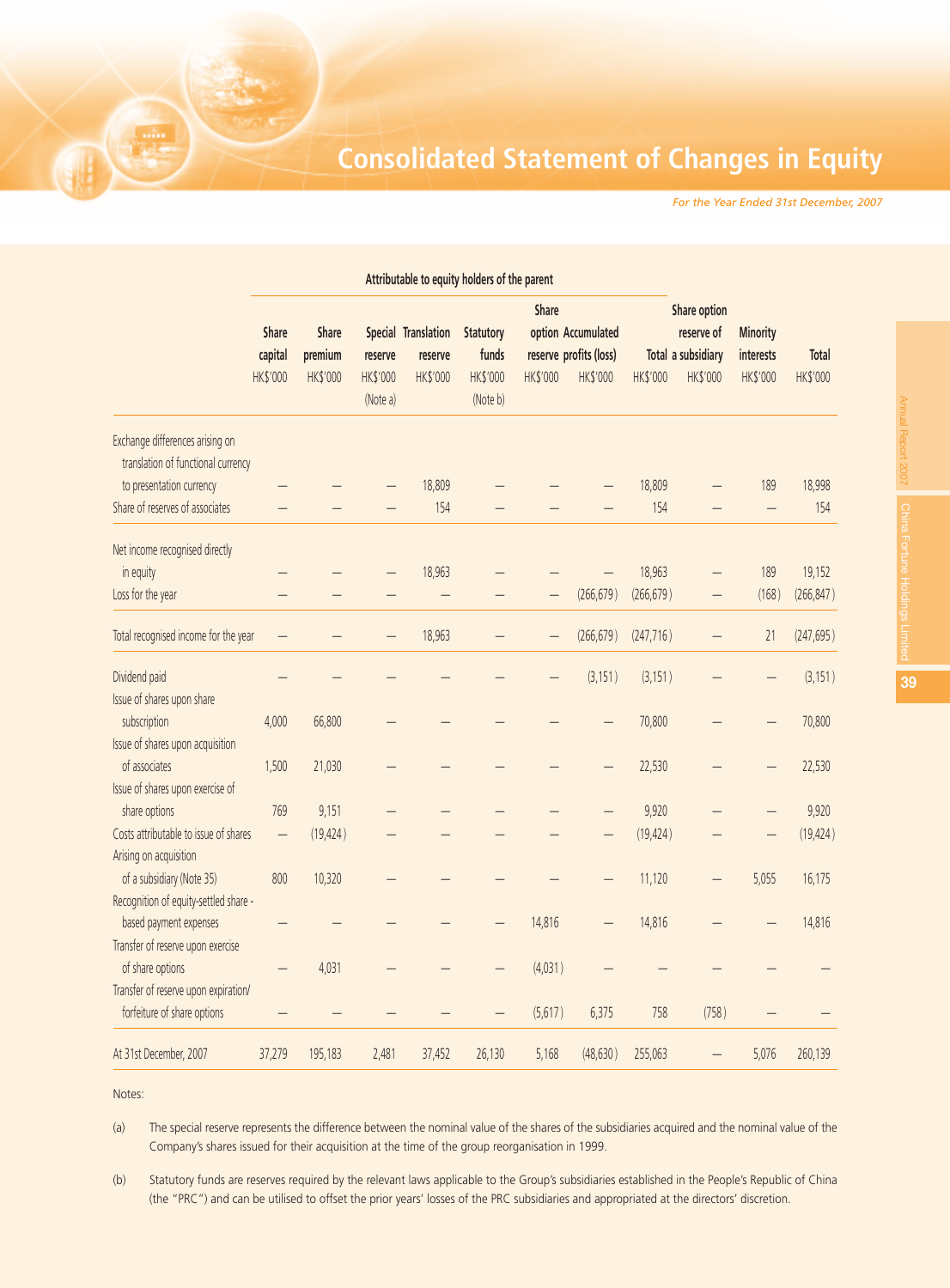# **Consolidated Cash Flow Statement**

*For the Year Ended 31st December, 2007*

|                                                                  | <b>HK\$'000</b> | 2007     | 2006<br><b>HK\$'000</b> |
|------------------------------------------------------------------|-----------------|----------|-------------------------|
| <b>OPERATING ACTIVITIES</b>                                      |                 |          |                         |
| (Loss) profit before taxation                                    | (263, 510)      |          | 37,544                  |
| Adjustments for:                                                 |                 |          |                         |
| Allowance for trade and other receivables                        | 46,379          |          | 5,380                   |
| Depreciation on plant and equipment                              |                 | 657      | 401                     |
| Fair value gain on an investment property                        |                 | (2, 240) | (60)                    |
| Gain on fair value changes of held for trading investments       |                 | (1, 375) | (6, 185)                |
| Impairment loss recognised in respect of club membership         |                 |          | 60                      |
| Impairment loss recognised in respect of interests in associates | 18,193          |          |                         |
| Interest expenses                                                | 26,350          |          | 27,535                  |
| Interest income                                                  |                 | (7, 406) | (8, 515)                |
| Loss on disposal of plant and equipment                          |                 | 93       |                         |
| Share-based payment expenses                                     | 14,816          |          |                         |
| Share of results of associates                                   |                 | 2,125    |                         |
| Write down of inventories                                        |                 | 4,305    | 5,393                   |
| Operating cash flows before movements in working capital         | (161, 613)      |          | 61,553                  |
| Decrease (increase) in inventories                               | 507,862         |          | (418, 294)              |
| Decrease (increase) in trade and other receivables               | 173,952         |          | (204, 596)              |
| Decrease (increase) in bills receivable                          | 15,414          |          | (15, 845)               |
| Decrease (increase) in held for trading investments              | 13,439          |          | (5,879)                 |
| (Decrease) increase in trade and other payables                  | (36, 864)       |          | 81,701                  |
| Decrease in bills payables                                       |                 |          | (30,000)                |
| Cash generated from (used in) operations                         | 512,190         |          | (531, 360)              |
| PRC Enterprise Income Tax paid                                   |                 | (1, 104) | (7, 297)                |
| Hong Kong Profits Tax refunded (paid)                            |                 | 312      | (930)                   |
| NET CASH FROM (USED IN) OPERATING ACTIVITIES                     | 511,398         |          | (539, 587)              |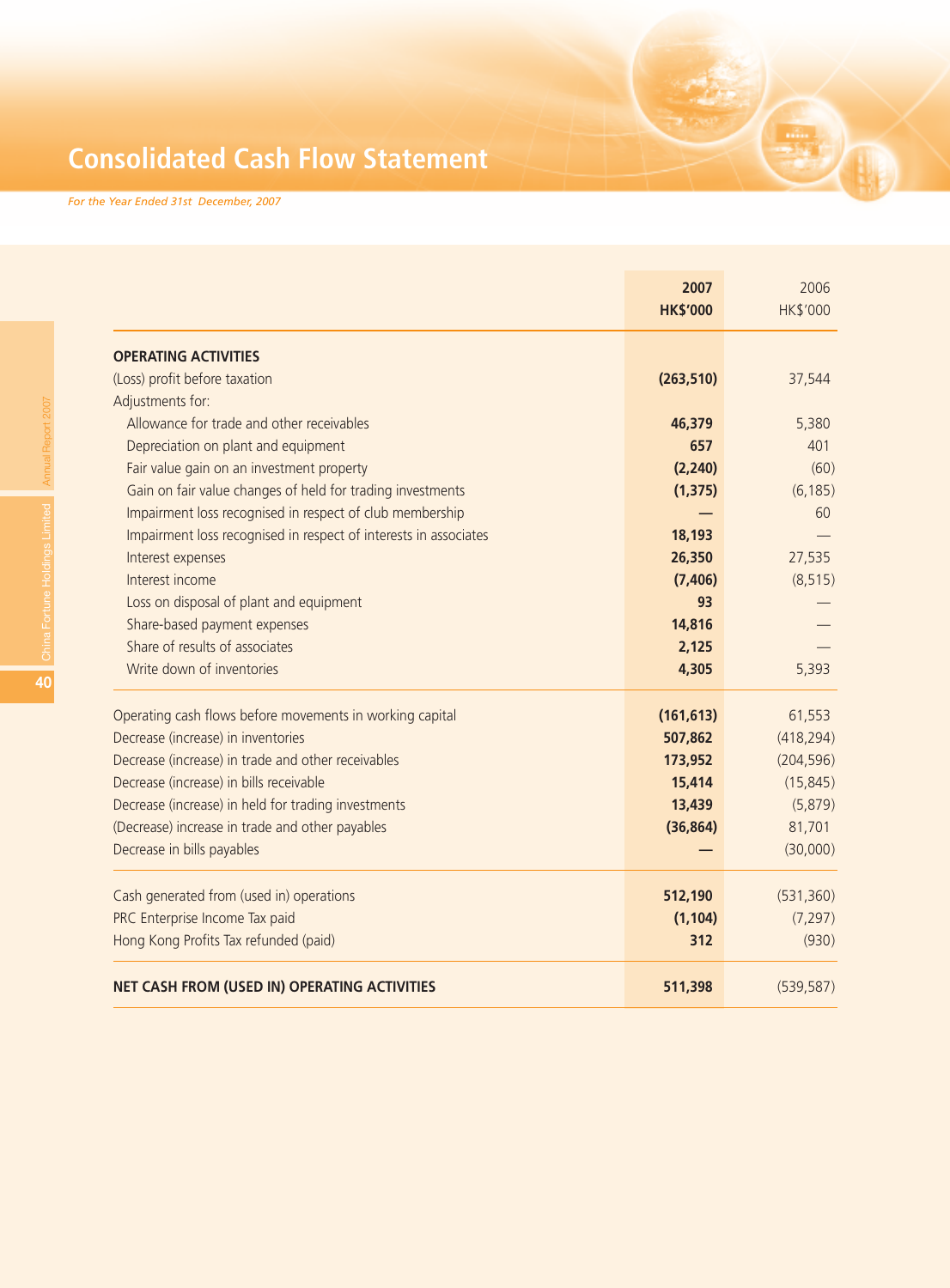# **Consolidated Cash Flow Statement**

*For the Year Ended 31st December, 2007*

| <b>NOTE</b>                                          | 2007<br><b>HK\$'000</b> | 2006<br>HK\$'000 |
|------------------------------------------------------|-------------------------|------------------|
|                                                      |                         |                  |
| <b>INVESTING ACTIVITIES</b>                          |                         |                  |
| Decrease (increase) in pledged bank deposits         | 75,767                  | (3, 125)         |
| Interest received                                    | 7,406                   | 8,515            |
| Proceeds from disposal of plant and equipment        | 71                      |                  |
| Deposit paid for acquisition of a subsidiary         | (25,000)                |                  |
| Payments for other non-current assets                | (21, 400)               |                  |
| Acquisitions of investments in associates            | (12, 195)               |                  |
| Advance to a minority shareholder of a subsidiary    | (5,350)                 |                  |
| Purchase of plant and equipment                      | (1,509)                 | (332)            |
| Acquisition of a subsidiary<br>35                    | (1, 233)                |                  |
| <b>NET CASH FROM INVESTING ACTIVITIES</b>            | 16,557                  | 5,058            |
| <b>FINANCING ACTIVITIES</b>                          |                         |                  |
| Bank and other borrowings repaid                     | (1,386,141)             | (675, 616)       |
| Interest paid                                        | (23, 205)               | (27, 522)        |
| Dividend paid                                        | (3, 151)                | (3,021)          |
| Expenses paid in connection with issue of shares     | (2,624)                 |                  |
| Bank and other borrowings raised                     | 798,703                 | 1,075,724        |
| Proceeds from issue of shares                        | 54,000                  |                  |
| Other financial liabilities raised                   | 50,000                  |                  |
| Proceeds from exercise of share options              | 9,920                   |                  |
| Advance from a director                              | 1,742                   |                  |
| Advance from an associate                            | 500                     |                  |
| Repayment of obligations under finance leases        |                         | (100)            |
| Interest on obligations under finance leases         |                         | (13)             |
| NET CASH (USED IN) FROM FINANCING ACTIVITIES         | (500, 256)              | 369,452          |
| NET INCREASE (DECREASE) IN CASH AND CASH EQUIVALENTS | 27,699                  | (165, 077)       |
| CASH AND CASH EQUIVALENTS AT BEGINNING OF THE YEAR   | 49,390                  | 205,906          |
| Effect of foreign exchange rate changes              | 5,802                   | 8,561            |
| CASH AND CASH EQUIVALENTS AT END OF THE YEAR         | 82,891                  | 49,390           |
| <b>Represented by:</b>                               |                         |                  |
| Bank balances and cash                               | 82,891                  | 50,448           |
| <b>Bank overdrafts</b>                               |                         | (1,058)          |
|                                                      | 82,891                  | 49,390           |

 $\overline{41}$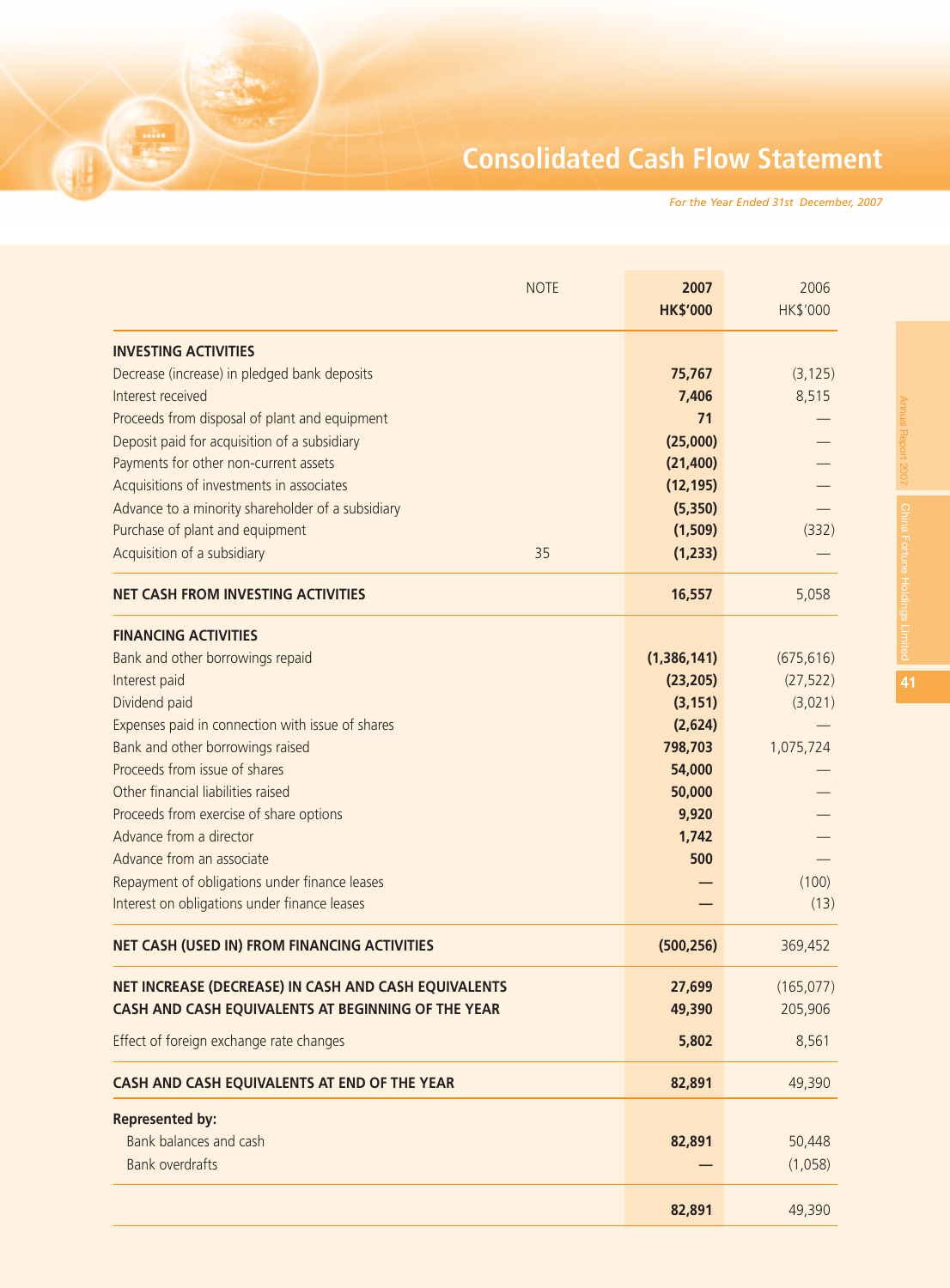### **1. GENERAL**

The Company is an exempted company with limited liability incorporated in Bermuda under The Companies Act 1981 of Bermuda (as amended). The shares of the Company are listed on The Stock Exchange of Hong Kong Limited (the "Stock Exchange"). Its parent and ultimate holding company is Future 2000 Limited, a company incorporated in the British Virgin Islands. The addresses of the registered office and principal place of business of the Company are disclosed in the "Corporate Information" section to the annual report.

The functional currency of the Company is Renminbi ("RMB"). The consolidated financial statements are presented in Hong Kong dollars ("HK\$") for the convenience of the shareholders, as the Company is listed in Hong Kong.

The Company is an investment holding company. The principal activities of the Group are distribution and trading of mobile phones and related accessories, computer products and development of marketing and after-sales service network. The activities of its principal subsidiaries and principal associates are set out in notes 44 and 45.

#### **2. APPLICATION OF NEW AND REVISED HONG KONG FINANCIAL REPORTING STANDARDS ("HKFRSs")**

In the current year, the Group and the Company have applied, for the first time, the following new standards, amendments and interpretations ("new HKFRSs") issued by the Hong Kong Institute of Certified Public Accountants ("HKICPA"), which are effective for the Group's financial year beginning 1st January, 2007.

| HKAS 1 (Amendment) | Capital Disclosures                                |
|--------------------|----------------------------------------------------|
| <b>HKFRS 7</b>     | <b>Financial Instruments: Disclosures</b>          |
| HK(IFRIC) - INT 7  | Applying the Restatement Approach under HKAS 29    |
|                    | Financial Reporting in Hyperinflationary Economies |
| HK(IFRIC) - INT 8  | Scope of HKFRS 2                                   |
| HK(IFRIC) - INT 9  | <b>Reassessment of Embedded Derivatives</b>        |
| HK(IFRIC) - INT 10 | Interim Financial Reporting and Impairment         |

The adoption of the new HKFRSs has had no material effect on how the results and financial position for the current or prior accounting periods have been prepared and presented. Accordingly, no prior period adjustment has been required.

The Group has applied the disclosure requirements under HKAS 1 (Amendment) and HKFRS 7 retrospectively. Certain information presented in prior year under the requirements of HKAS 32 has been removed and the relevant comparative information based on the requirements of HKAS 1 (Amendment) and HKFRS 7 has been presented for the first time in the current year.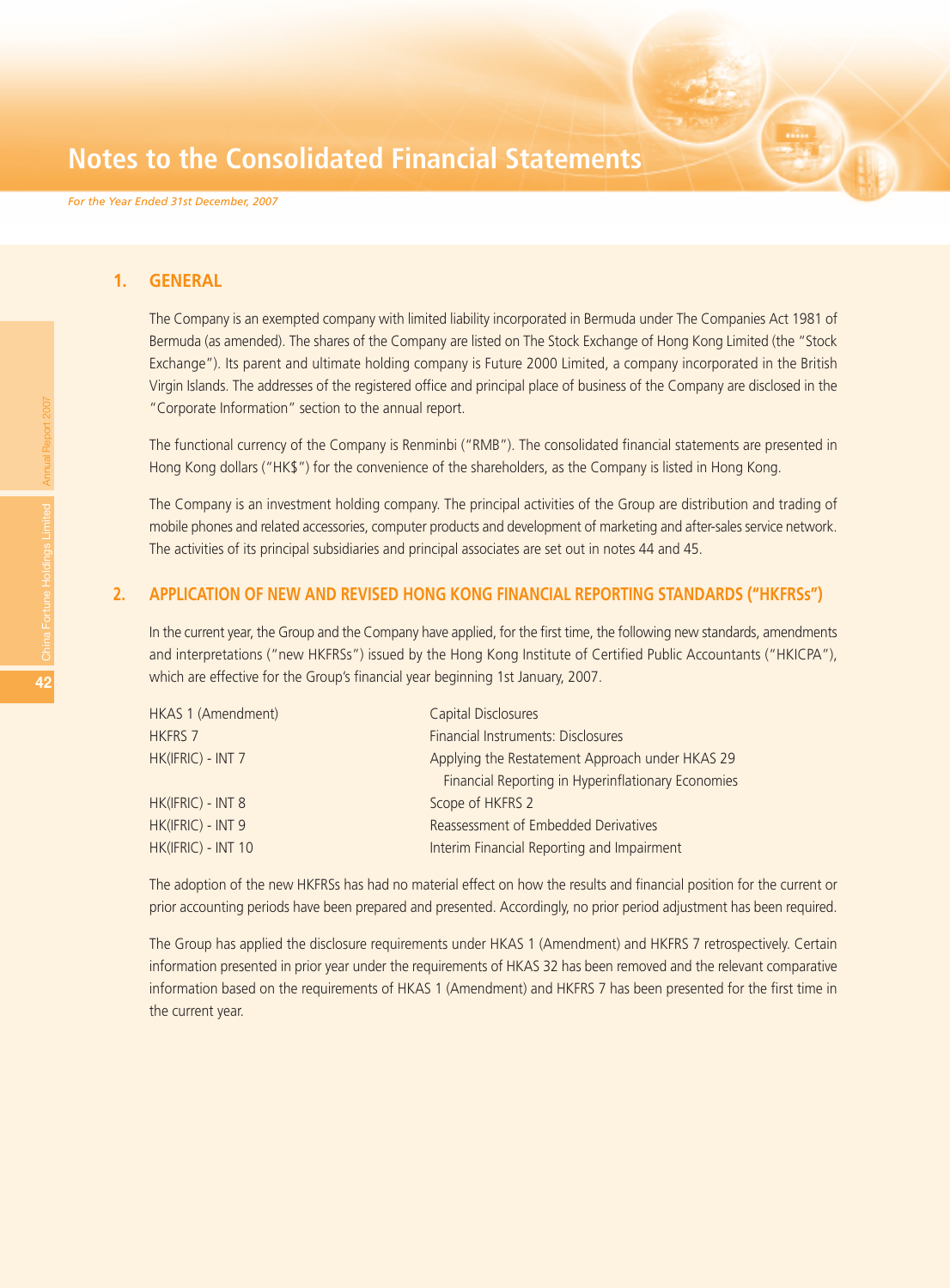*For the Year Ended 31st December, 2007*

# **2. APPLICATION OF NEW AND REVISED HONG KONG FINANCIAL REPORTING STANDARDS ("HKFRSS")** *(Continued)*

The Group has not early applied the following new and revised standards, amendment or interpretations that have been issued but are not yet effective.

| HKAS 1 (Revised)    | Presentation of Financial Statements <sup>1</sup>               |
|---------------------|-----------------------------------------------------------------|
| HKAS 23 (Revised)   | Borrowing Costs <sup>1</sup>                                    |
| HKAS 27 (Revised)   | Consolidated and Separate Financial Statements <sup>2</sup>     |
| HKFRS 2 (Amendment) | Vesting Conditions and Cancellations <sup>1</sup>               |
| HKFRS 3 (Revised)   | Business Combinations <sup>2</sup>                              |
| <b>HKFRS 8</b>      | Operating Segments <sup>1</sup>                                 |
| HK(IFRIC) - INT 11  | HKFRS 2 - Group and Treasury Share Transactions <sup>3</sup>    |
| HK(IFRIC) - INT 12  | Service Concession Arrangements <sup>4</sup>                    |
| HK(IFRIC) - INT 13  | Customer Loyalty Programmes <sup>5</sup>                        |
| HK(IFRIC) - INT 14  | HKAS 19 - The Limit on a Defined Benefit Asset,                 |
|                     | Minimum Funding Requirements and their Interaction <sup>4</sup> |

<sup>1</sup> Effective for annual periods beginning on or after 1st January, 2009.

<sup>2</sup> Effective for annual periods beginning on or after 1st July, 2009.

Effective for annual periods beginning on or after 1st March, 2007.

Effective for annual periods beginning on or after 1st January, 2008.

<sup>5</sup> Effective for annual periods beginning on or after 1st July, 2008.

The adoption of HKFRS 3 (Revised) may affect the accounting for business combination for which the acquisition date is on or after the beginning of the first annual reporting period beginning on or after 1st July, 2009. HKAS 27 (Revised) will affect the accounting treatment for changes in a parent's ownership interest in a subsidiary that do not result in a loss of control, which will be accounted for as equity transactions. The directors of the Company anticipate that the application of the other new or revised standards, amendment and interpretations will have no material impact on the results and the financial position of the Group.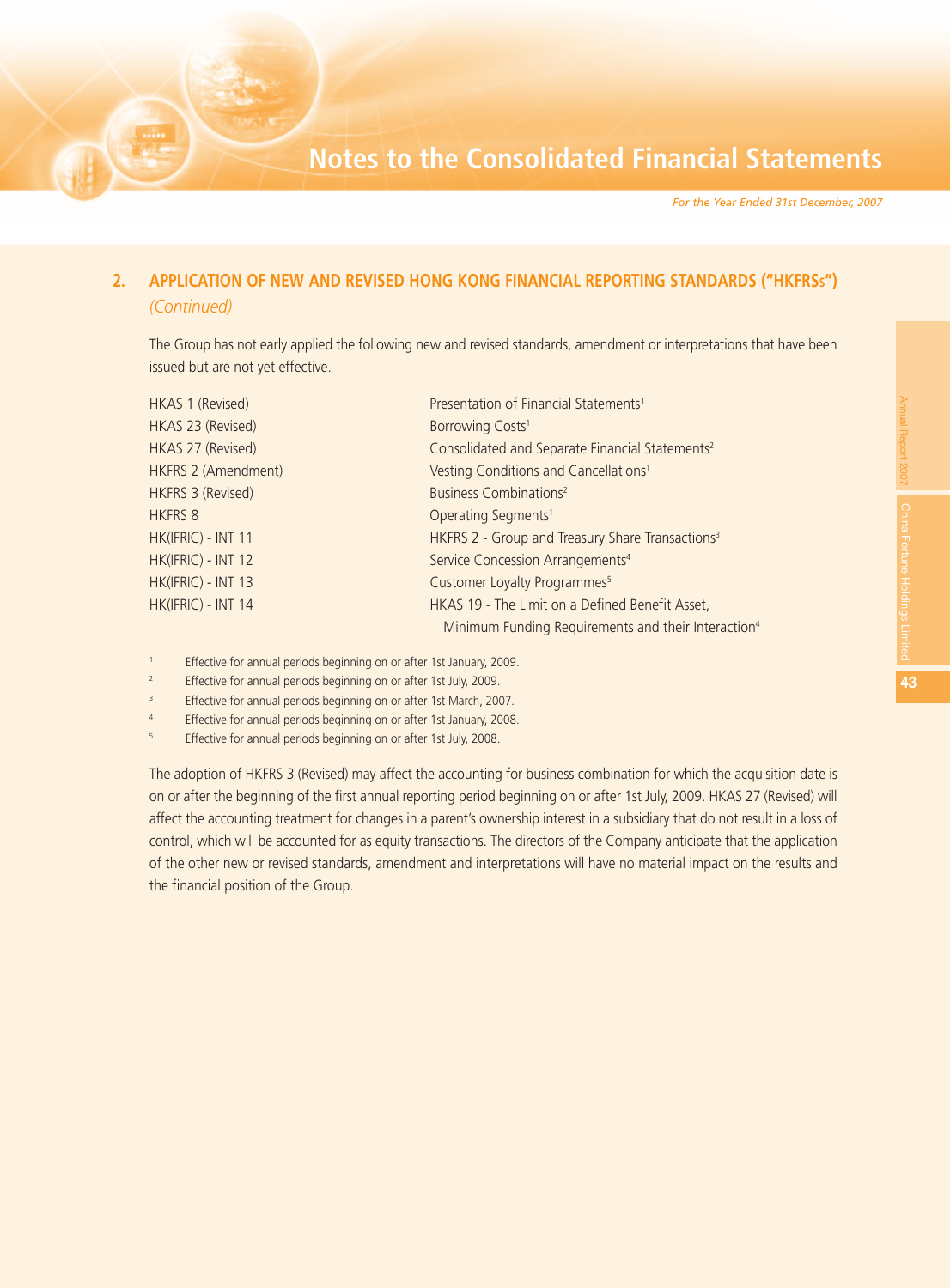## **3. SIGNIFICANT ACCOUNTING POLICIES**

The consolidated financial statements have been prepared on the historical cost basis except for investment property and certain financial instruments, which are measured at fair values, as explained in the accounting policies set out below.

The consolidated financial statements have been prepared in accordance with Hong Kong Financial Reporting Standards issued by the HKICPA. In addition, the consolidated financial statements include applicable disclosures required by the Rules Governing the Listing of Securities on The Stock Exchange of Hong Kong Limited and by the Hong Kong Companies Ordinance.

#### *Basis of consolidation*

The consolidated financial statements incorporate the financial statements of the Company and entities controlled by the Company (its subsidiaries). Control is achieved where the Company has the power to govern the financial and operating policies of an entity so as to obtain benefits from its activities.

The results of subsidiaries acquired or disposed of during the year are included in the consolidated income statement from the effective date of acquisition or up to the effective date of disposal, as appropriate.

Where necessary, adjustments are made to the financial statements of subsidiaries to bring their accounting policies into line with those used by other members of the Group.

All intra-group transactions, balances, income and expenses are eliminated on consolidation.

Minority interests in the net assets of consolidated subsidiaries are presented separately from the Group's equity therein. Minority interests in the net assets consist of the amount of those interests at the date of the original business combination and the minority's share of changes in equity since the date of the combination. Losses applicable to the minority in excess of the minority's interest in the subsidiary's equity are allocated against the interests of the Group except to the extent that the minority has a binding obligation and is able to make an additional investment to cover the losses.

#### *Business combinations*

The acquisition of businesses is accounted for using the purchase method. The cost of the acquisition is measured at the aggregate of the fair values, at the date of exchange, of assets given, liabilities incurred or assumed, and equity instruments issued by the Group in exchange for control of the acquiree, plus any costs directly attributable to the business combination. The acquiree's identifiable assets, liabilities and contingent liabilities that meet the conditions for recognition under HKFRS 3 *Business Combinations* are recognised at their fair values at the acquisition date.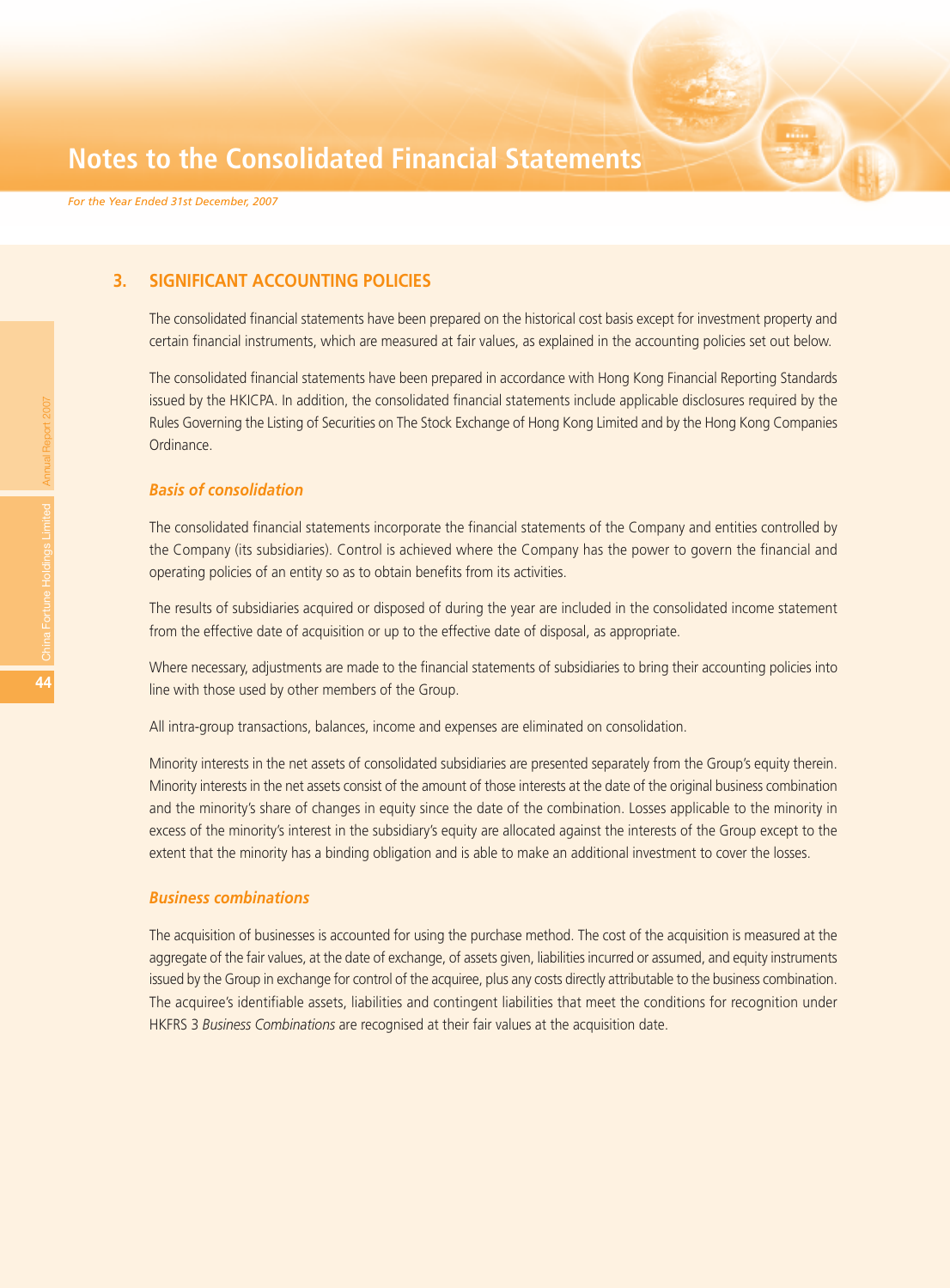*For the Year Ended 31st December, 2007*

# **3. SIGNIFICANT ACCOUNTING POLICIES** *(Continued)*

#### *Business combinations (Continued)*

Goodwill arising on acquisition is recognised as an asset and initially measured at cost, being the excess of the cost of the business combination over the Group's interest in the net fair value of the identifiable assets, liabilities and contingent liabilities recognised. If, after reassessment, the Group's interest in the net fair value of the acquiree's identifiable assets, liabilities and contingent liabilities exceeds the cost of the business combination, the excess is recognised immediately in profit or loss.

The interest of minority shareholders in the acquiree is initially measured at the minority's proportion of the net fair value of the assets, liabilities and contingent liabilities recognised.

#### *Goodwill*

#### **Goodwill arising on acquisitions on or after 1st January, 2005**

Goodwill arising on an acquisition of a business for which the agreement date is on or after 1st January, 2005 represents the excess of the cost of acquisition over the Group's interest in the fair value of the identifiable assets, liabilities and contingent liabilities of the relevant business at the date of acquisition. Such goodwill is carried at cost less any accumulated impairment losses.

Capitalised goodwill arising on an acquisition of a business is presented separately in the consolidated balance sheet.

For the purposes of impairment testing, goodwill arising from an acquisition is allocated to each of the relevant cashgenerating units, or groups of cash-generating units, that are expected to benefit from the synergies of the acquisition. A cash-generating unit to which goodwill has been allocated is tested for impairment annually, and whenever there is an indication that the unit may be impaired. For goodwill arising on an acquisition in a financial year, the cash-generating unit to which goodwill has been allocated is tested for impairment before the end of that financial year. When the recoverable amount of the cash-generating unit is less than the carrying amount of the unit, the impairment loss is allocated to reduce the carrying amount of any goodwill allocated to the unit first, and then to the other assets of the unit pro rata on the basis of the carrying amount of each asset in the unit. Any impairment loss for goodwill is recognised directly in the consolidated income statement. An impairment loss for goodwill is not reversed in subsequent periods.

On subsequent disposal of the relevant cash-generating unit, the attributable amount of goodwill capitalised is included in the determination of the amount of profit or loss on disposal.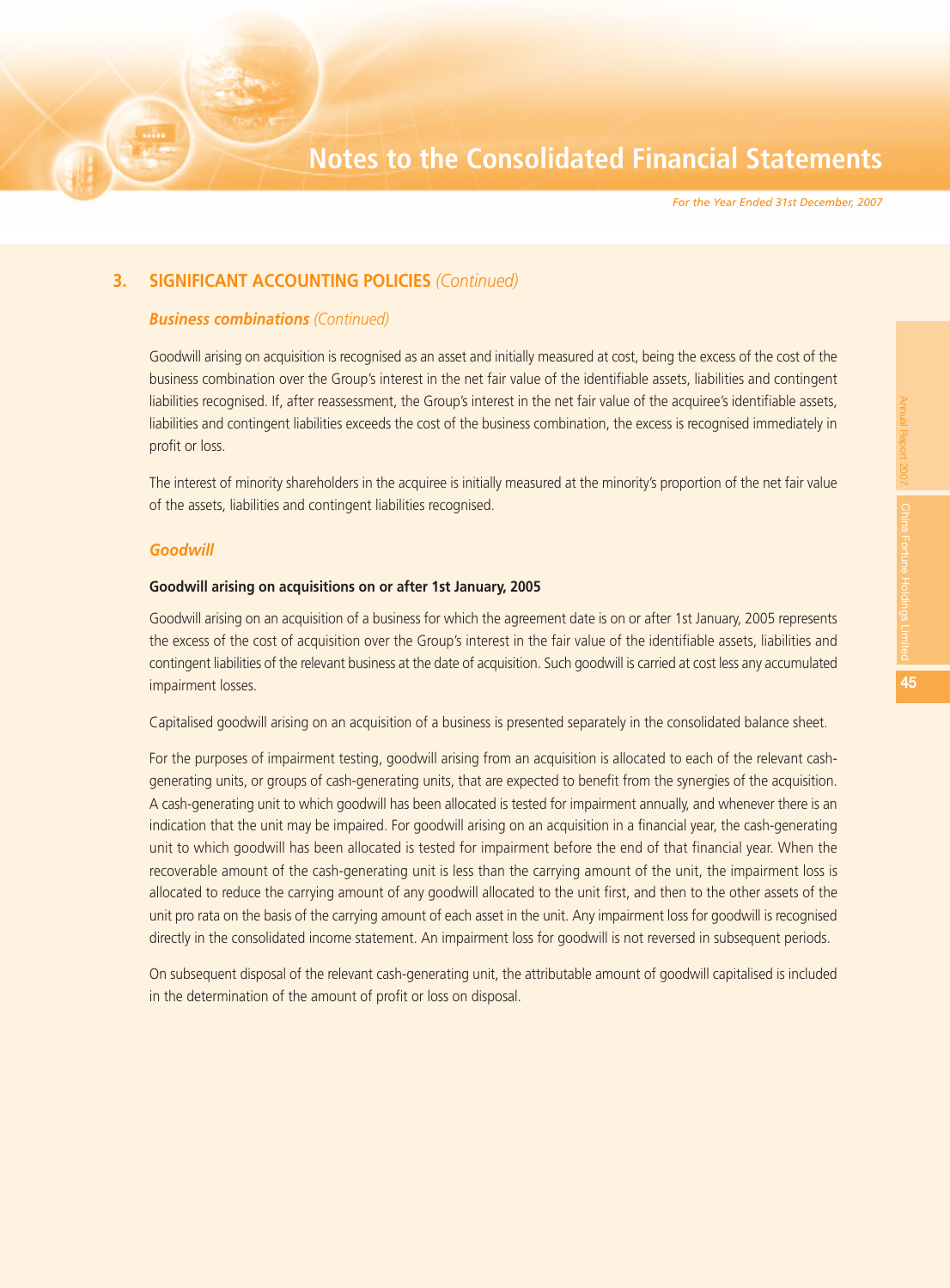*For the Year Ended 31st December, 2007*

## **3. SIGNIFICANT ACCOUNTING POLICIES** *(Continued)*

#### *Investments in associates*

An associate is an entity over which the investor has significant influence and that is neither a subsidiary nor an interest in a joint venture.

The results and assets and liabilities of associates are incorporated in these consolidated financial statements using the equity method of accounting. Under the equity method, investments in associates are carried in the consolidated balance sheet at cost as adjusted for post-acquisition changes in the Group's share of the net assets of the associates, less any identified impairment loss. When the Group's share of losses of an associate equals or exceeds its interest in that associate (which includes any long-term interests that, in substance, form part of the Group's net investment in the associate), the Group discontinues recognising its share of further losses. An additional share of losses is provided for and a liability is recognised only to the extent that the Group has incurred legal or constructive obligations or made payments on behalf of that associate.

Any excess of the cost of acquisition over the Group's share of the net fair value of the identifiable assets, liabilities and contingent liabilities of the associate recognised at the date of acquisition is recognised as goodwill. The goodwill is included within the carrying amount of the investment and is assessed for impairment as part of the investment.

Any excess of the Group's share of the net fair value of the identifiable assets, liabilities and contingent liabilities over the cost of acquisition, after reassessment, is recognised immediately in profit or loss.

Where a group entity transacts with an associate of the Group, profits and losses are eliminated to the extent of the Group's interest in the relevant associate.

#### *Revenue recognition*

Revenue is measured at the fair value of the consideration received or receivable and represents amounts receivable for goods sold and services provided in the normal course of business, net of discounts and sales related taxes.

Revenve from sales of goods is recognised when goods are delivered and title has passed.

Service income is recognised when services are provided.

Rental income from operating leases is recognised in the consolidated income statement on a straight line basis over the term of the relevant lease.

Interest income from a financial asset is accrued on a time basis, by reference to the principal outstanding and at the effective interest rate applicable, which is the rate that exactly discounts the estimated future cash receipts through the expected life of the financial asset to that asset's net carrying amount.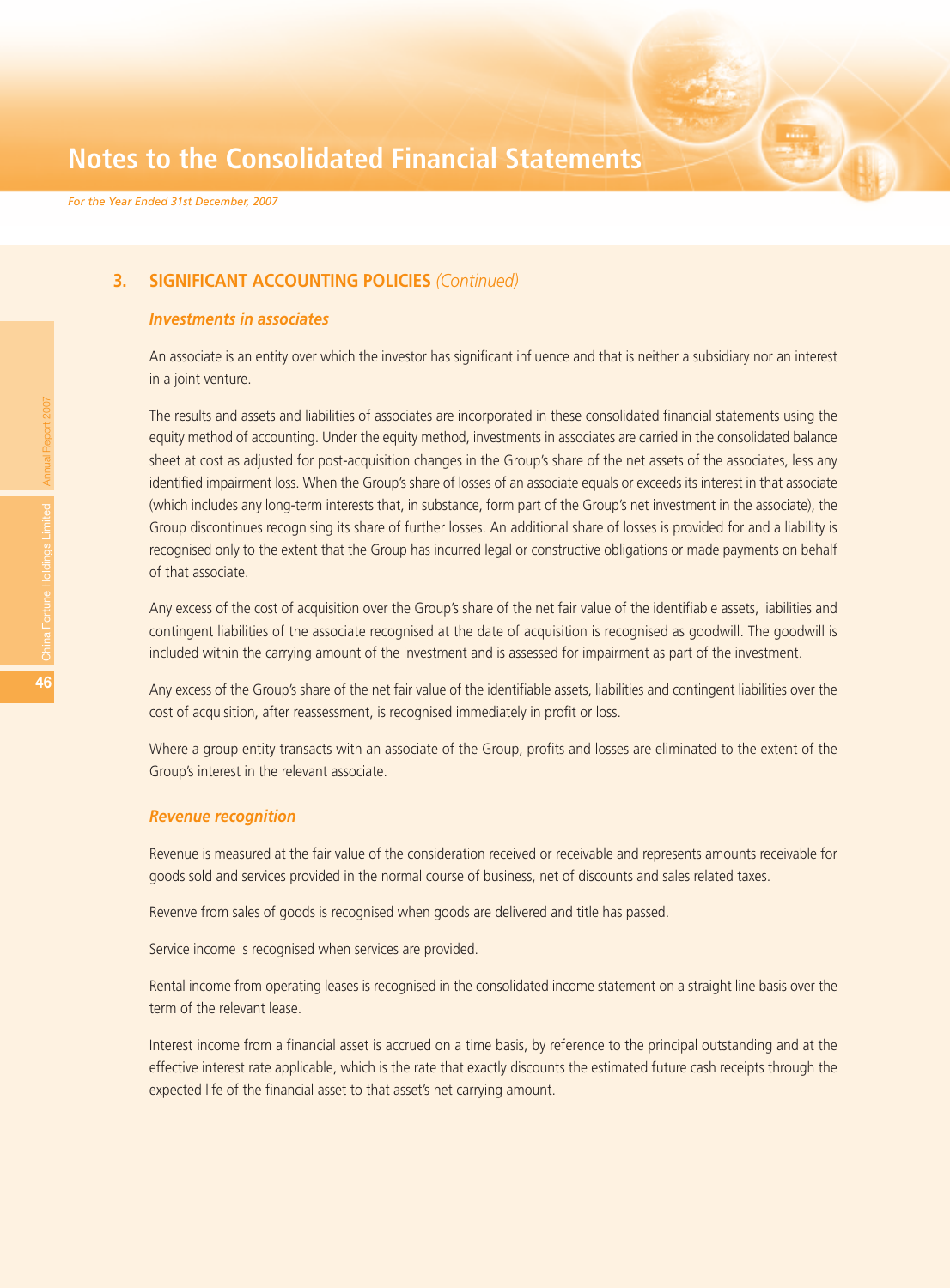*For the Year Ended 31st December, 2007*

# **3. SIGNIFICANT ACCOUNTING POLICIES** *(Continued)*

#### *Plant and equipment*

Plant and equipment are stated at cost less subsequent accumulated depreciation and accumulated impairment losses.

Depreciation is provided to write off the cost of items of plant and equipment over their estimated useful lives and after taking into account of their estimated residual values, using the straight line method.

An item of plant and equipment is derecognised upon disposal or when no future economic benefits are expected to arise from the continued use of the asset. Any gain or loss arising on derecognition of the asset (calculated as the difference between the net disposal proceeds and the carrying amount of the item) is included in the consolidated income statement in the year in which the item is derecognised.

#### *Investment property*

Investment property is property held to earn rentals and/or for capital appreciation.

On initial recognition, investment property is measured at cost, including any directly attributable expenditure. Subsequent to initial recognition, investment property is measured at their fair values using the fair value model. Gains or losses arising from changes in the fair value of investment property are included in profit or loss for the period in which they arise.

An investment property is derecognised upon disposal or when the investment property is permanently withdrawn from use and no future economic benefits are expected from its disposals. Any gain or loss arising on derecognition of the asset (calculated as the difference between the net disposal proceeds and the carrying amount of the asset) is included in the consolidated income statement in the year in which the item is derecognised.

### *Non-current asset held for sale*

Non-current asset is classified as held for sale if its carrying amount will be recovered principally through a sale transaction rather than through continuing use. This condition is regarded as met only when the sale is highly probable and the asset is available for immediate sale in its present condition.

Non-current asset classified as held for sale is measured at the lower of the assets' previous carrying amount and fair value less costs to sell.

## *Impairment losses on tangible assets other than goodwill (see the accounting policy in respect of goodwill above)*

At each balance sheet date, the Group reviews the carrying amounts of its tangible assets to determine whether there is any indication that those assets have suffered an impairment loss. If the recoverable amount of an asset is estimated to be less than its carrying amount, the carrying amount of the asset is reduced to its recoverable amount. An impairment loss is recognised as an expense immediately.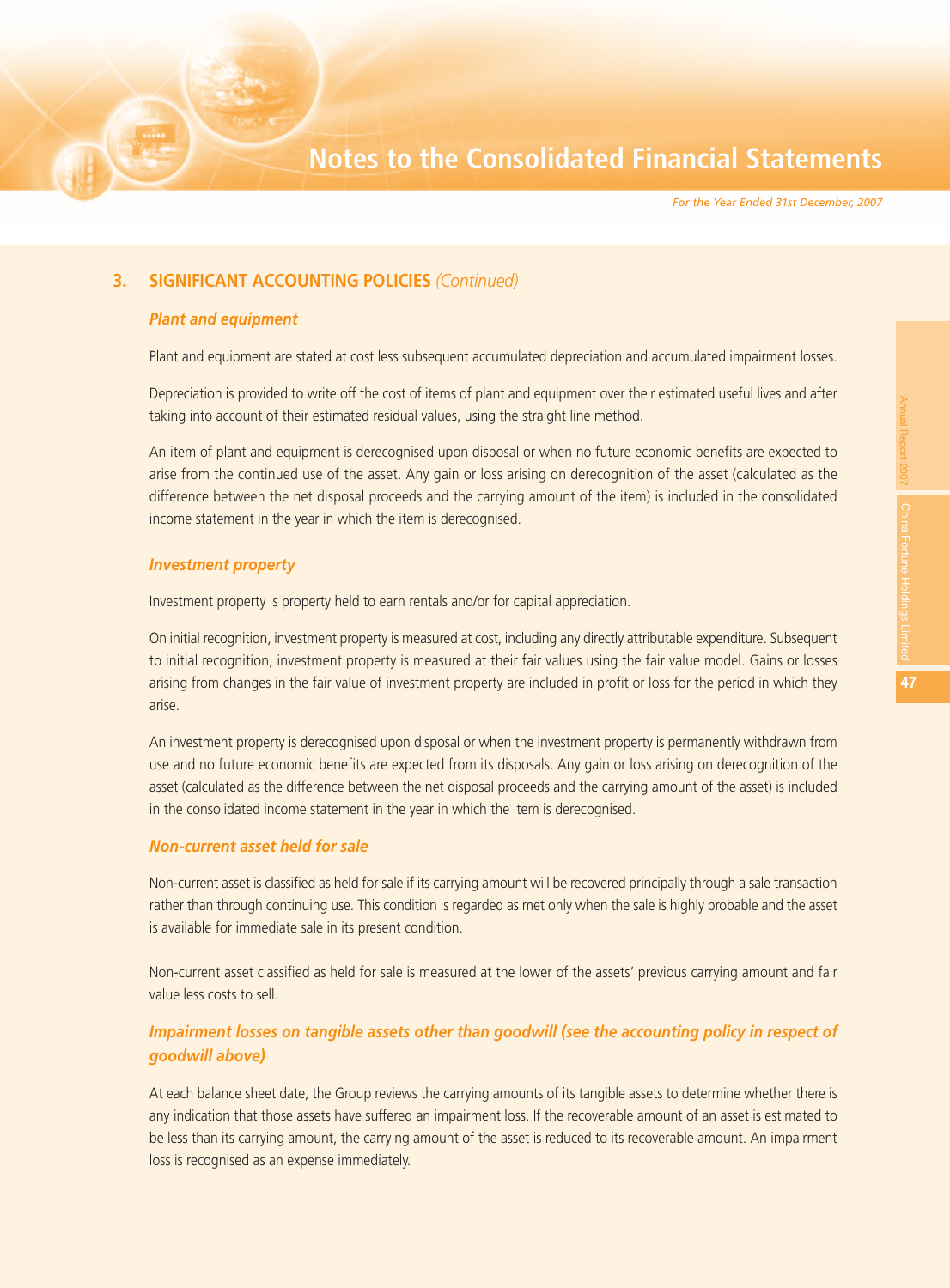*For the Year Ended 31st December, 2007*

# **3. SIGNIFICANT ACCOUNTING POLICIES** *(Continued)*

# *Impairment losses on tangible assets other than goodwill (see the accounting policy in respect of goodwill above) (Continued)*

Where an impairment loss subsequently reverses, the carrying amount of the asset is increased to the revised estimate of its recoverable amount, but so that the increased carrying amount does not exceed the carrying amount that would have been determined had no impairment loss been recognised for the asset in prior years. A reversal of an impairment loss is recognised as income immediately.

#### *Inventories*

Inventories are stated at the lower of cost and net realisable value. Cost is calculated using the first-in, first-out method.

#### *Leasing*

Leases are classified as finance leases whenever the terms of the lease transfer substantially all the risks and rewards of ownership to the lessee. All other leases are classified as operating leases.

#### **The Group as lessor**

Rental income from operating leases is recognised in the consolidated income statement on a straight line basis over the term of the relevant lease. Initial direct costs incurred in negotiating and arranging an operating lease are added to the carrying amount of the leased asset and recognised as an expense on a straightline basis over the lease term.

#### **The Group as lessee**

Rentals payable under operating leases are charged to profit or loss on a straight line basis over the term of the relevant lease. Benefits received and receivable as an incentive to enter into an operating lease are recognised as a reduction of rental expense over the lease term on a straight line basis.

#### *Foreign currencies*

In preparing the financial statements of each individual group entity, transactions in currencies other than the functional currency of that entity (foreign currencies) are recorded in the respective functional currency (i.e. the currency of the primary economic environment in which the entity operates) at the rates of exchanges prevailing on the dates of the transactions. At each balance sheet date, monetary items denominated in foreign currencies are retranslated at the rates prevailing on the balance sheet date. Non-monetary items that are measured in terms of historical cost in a foreign currency are not retranslated.

Exchange differences arising on the settlement of monetary items, and on the translation of monetary items, are recognised in profit or loss in the period in which they arise.

For the purposes of presenting the consolidated financial statements, the assets and liabilities of the Group's entities are translated into the presentation currency of the Group (i.e. Hong Kong dollars) at the rate of exchange prevailing at the balance sheet date, and their income and expenses are translated at the average exchange rates for the year, unless exchange rates fluctuate significantly during the period, in which case, the exchange rates prevailing at the dates of transactions are used. Exchange differences arising, if any, are recognised as a separate component of equity (the translation reserve). Such exchange differences are recognised in profit or loss in the period in which the foreign operation is disposed of.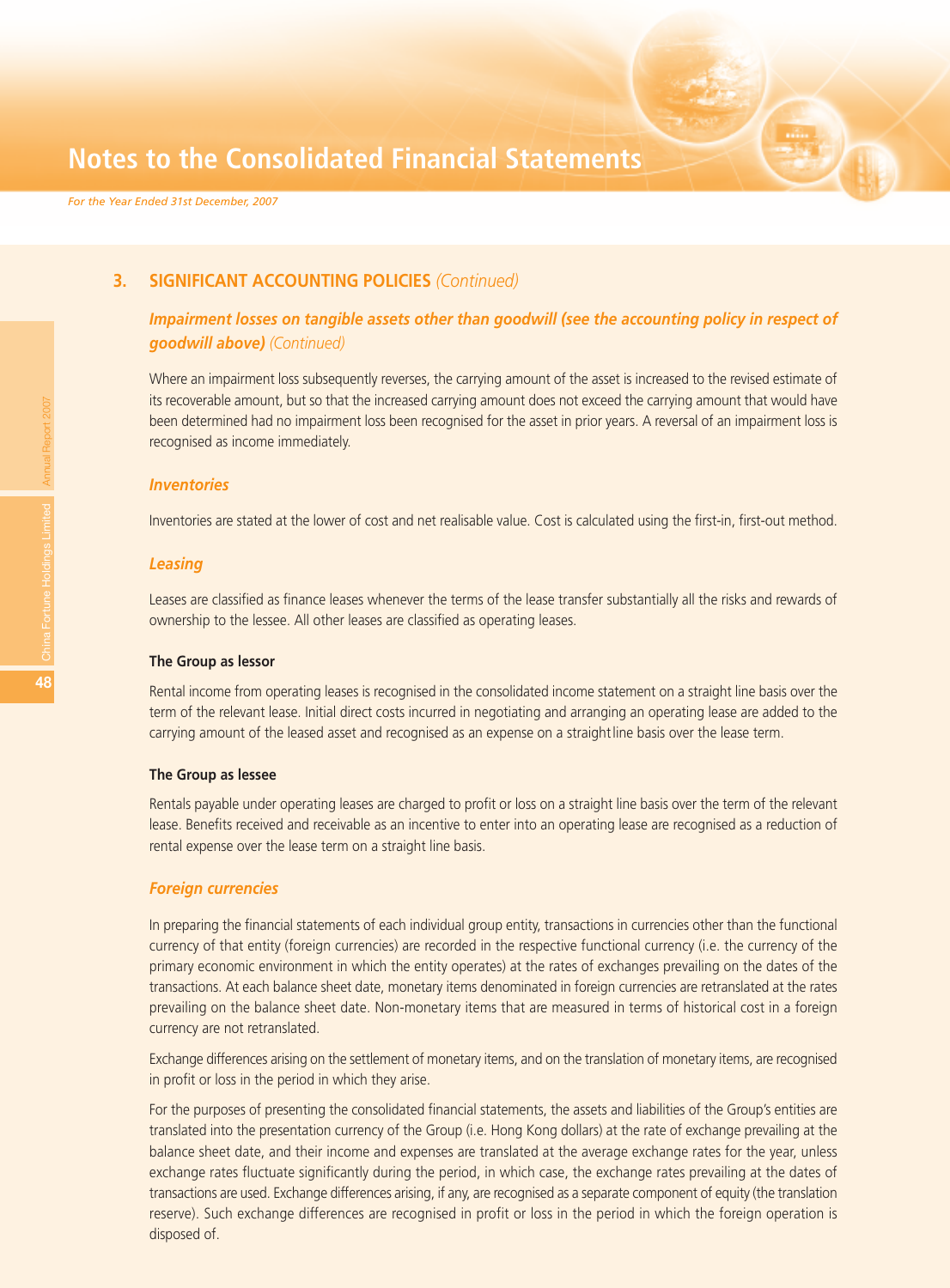*For the Year Ended 31st December, 2007*

# **3. SIGNIFICANT ACCOUNTING POLICIES** *(Continued)*

#### *Taxation*

Income tax expense represents the sum of the tax currently payable and deferred tax.

The tax currently payable is based on taxable profit for the year. Taxable profit differs from profit as reported in the consolidated income statement because it excludes items of income or expense that are taxable or deductible in other years and it further excludes items that are never taxable or deductible. The Group's liability for current tax is calculated using tax rates that have been enacted or substantively enacted by the balance sheet date.

Deferred tax is recognised on differences between the carrying amounts of assets and liabilities in the consolidated financial statements and the corresponding tax bases used in the computation of taxable profit, and is accounted for using the balance sheet liability method. Deferred tax liabilities are generally recognised for all taxable temporary differences and deferred tax assets are recognised to the extent that it is probable that taxable profits will be available against which deductible temporary differences can be utilised. Such assets and liabilities are not recognised if the temporary difference arises from goodwill or from the initial recognition (other than in a business combination) of other assets and liabilities in a transaction that affects neither the taxable profit nor the accounting profit.

Deferred tax liabilities are recognised for taxable temporary differences arising on investments in subsidiaries and associates, except where the Group is able to control the reversal of the temporary difference and it is probable that the temporary difference will not reverse in the foreseeable future.

The carrying amount of deferred tax assets is reviewed at each balance sheet date and reduced to the extent that it is no longer probable that sufficient taxable profit will be available to allow all or part of the asset to be recovered.

Deferred tax is calculated at the tax rates that are expected to apply in the period when the liability is settled or the asset is realised. Deferred tax is charged or credited to the consolidated income statement, except when it relates to items charged or credited directly to equity, in which case the deferred tax is also dealt with in equity.

#### *Intangible asset – club membership*

Club membership with indefinite life is carried at cost less any subsequent accumulated impairment losses.

Gains or losses arising from derecognition of the club membership are measured at the difference between the net disposal proceeds and the carrying amount of the club membership and are recognised in the consolidated income statement when the club membership is derecognised.

Club membership is tested for impairment annually by comparing its carrying amount with its recoverable amount, irrespective of whether there is any indication that it may be impaired. If the recoverable amount of club membership is estimated to be less than its carrying amount, the carrying amount of the club membership is reduced to its recoverable amount. An impairment loss is recognised as an expense immediately.

When an impairment loss subsequently reverses, the carrying amount of club membership is increased to the revised estimate of its recoverable amount, but so that the increased carrying amount does not exceed the carrying amount that would have been determined had no impairment loss been recognised for that club membership in prior years.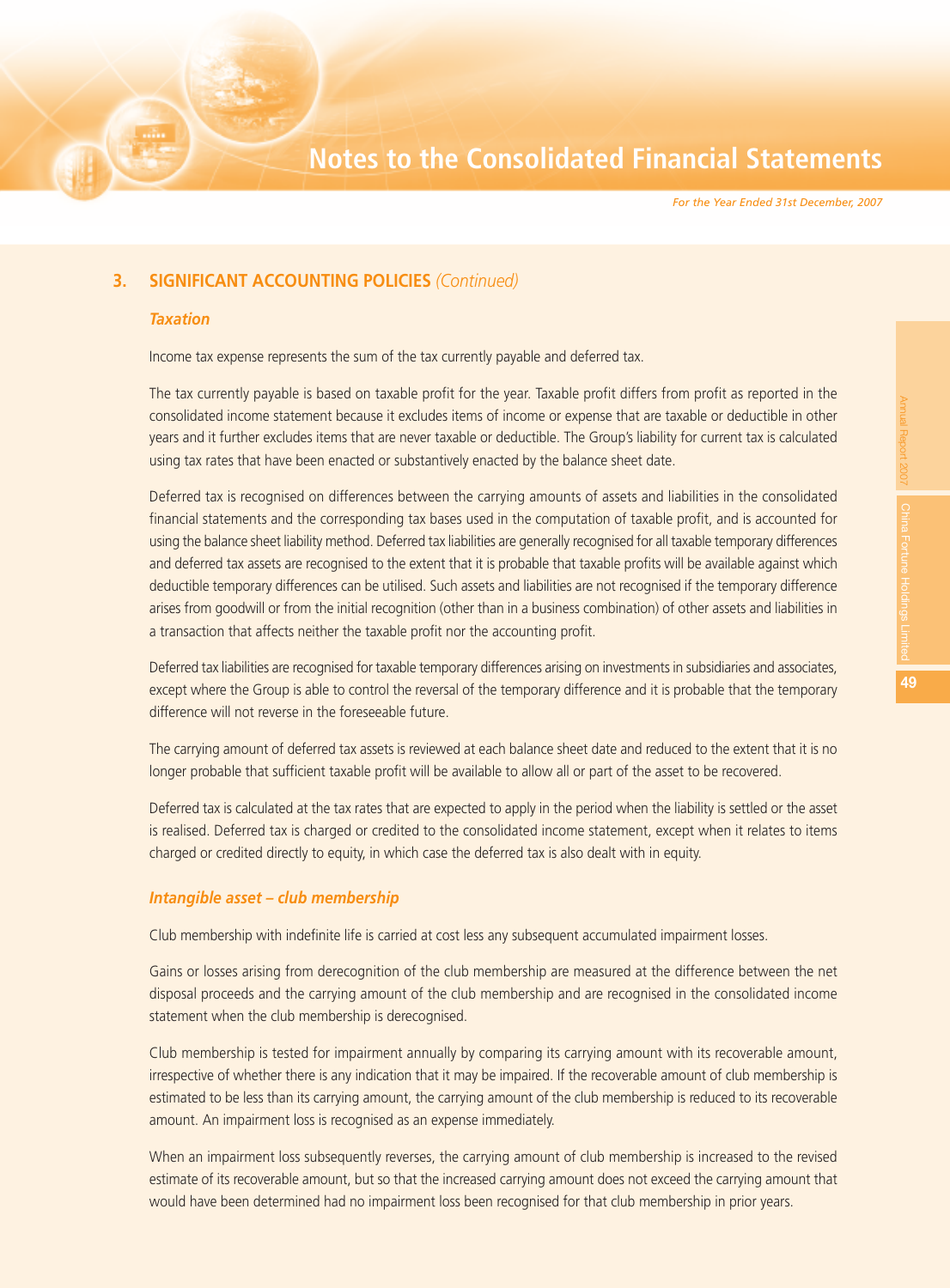*For the Year Ended 31st December, 2007*

### **3. SIGNIFICANT ACCOUNTING POLICIES** *(Continued)*

#### *Borrowing costs*

All borrowing costs are recognised as and included in finance costs in the consolidated income statement in the period in which they are incurred.

#### *Government grants*

Government grants are recognised as income over the periods necessary to match them with the related costs. Grants related to expense items are recognised in the same period as those expenses are charged in the consolidated income statement and are reported separately as other income.

#### *Retirement benefit costs*

Payments to defined contribution retirement benefit scheme and state-managed retirement benefit scheme are charged as expenses when employees have rendered services entitling them to the contributions.

#### *Financial instruments*

Financial assets and financial liabilities are recognised on the consolidated balance sheet when a group entity becomes a party to the contractual provisions of the instrument. Financial assets and financial liabilities are initially measured at fair value. Transaction costs that are directly attributable to the acquisition or issue of financial assets and financial liabilities (other than financial assets and financial liabilities at fair value through profit or loss) are added to or deducted from the fair value of the financial assets or financial liabilities, as appropriate, on initial recognition. Transaction costs directly attributable to the acquisition of financial assets or financial liabilities at fair value through profit or loss are recognised immediately in profit or loss.

#### **Financial assets**

The Group's financial assets are classified into one of the three categories, including financial assets at fair value through profit or loss ("FVTPL"), loans and receivables and available-for-sale investments. All regular way purchases or sales of financial assets are recognised and derecognised on a trade date basis. Regular way purchases or sales are purchases or sales of financial assets that require delivery of assets within the time frame established by regulation or convention in the marketplace.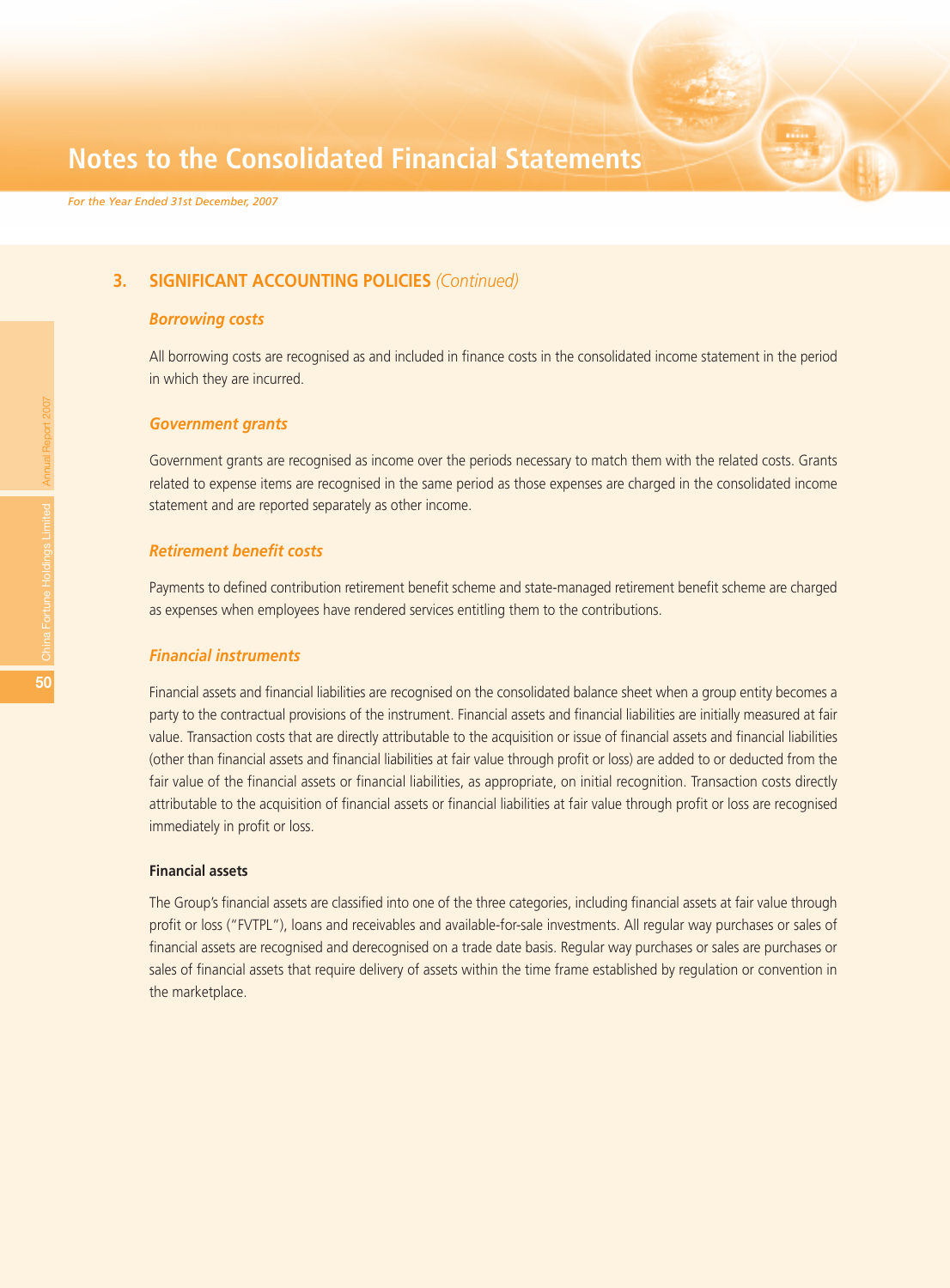*For the Year Ended 31st December, 2007*

# **3. SIGNIFICANT ACCOUNTING POLICIES** *(Continued)*

#### *Financial instruments (Continued)*

#### **Effective interest method**

The effective interest method is a method of calculating the amortised cost of a financial asset and of allocating interest income over the relevant period. The effective interest rate is the rate that exactly discounts estimated future cash receipts (including all fees on points paid or received that form an integral part of the effective interest rate, transaction costs and other premiums or discounts) through the expected life of the financial asset, or, where appropriate, a shorter period.

#### *Financial assets at fair value through profit or loss*

A financial asset is classified as held for trading if:

- it has been acquired principally for the purpose of selling in the near future; or
- it is a part of an identified portfolio of financial instruments that the Group manages together and has a recent actual pattern of short-term profit-taking; or
- it is a derivative that is not designated and effective as a hedging instrument.

At each balance sheet date subsequent to initial recognition, financial assets at FVTPL are measured at fair value, with changes in fair value recognised directly in profit or loss in the period in which they arise. The net gain or loss recognised in profit or loss excludes any dividend or interest earned on the financial assets.

#### *Loans and receivables*

Loans and receivables are non-derivative financial assets with fixed or determinable payments that are not quoted in an active market. At each balance sheet date subsequent to initial recognition, loans and receivables (including trade and other receivables, bills receivable, amount due from a minority shareholder of a subsidiary, pledged bank deposits and bank balances and cash) are carried at amortised cost using the effective interest method, less any identified impairment losses (see accounting policy on impairment loss on financial assets below).

#### *Available-for-sale financial assets*

Available-for-sale financial assets are non-derivatives that are either designated or not classified as financial assets at fair value through profit or loss, loans and receivables or held-to-maturity investments.

For available-for-sale equity investments that do not have a quoted market price in an active market and whose fair value cannot be reliably measured and derivatives that are linked to and must be settled by delivery of such unquoted equity instruments, they are measured at cost less any identified impairment losses at each balance sheet date subsequent to initial recognition (see accounting policy on impairment loss on financial assets below).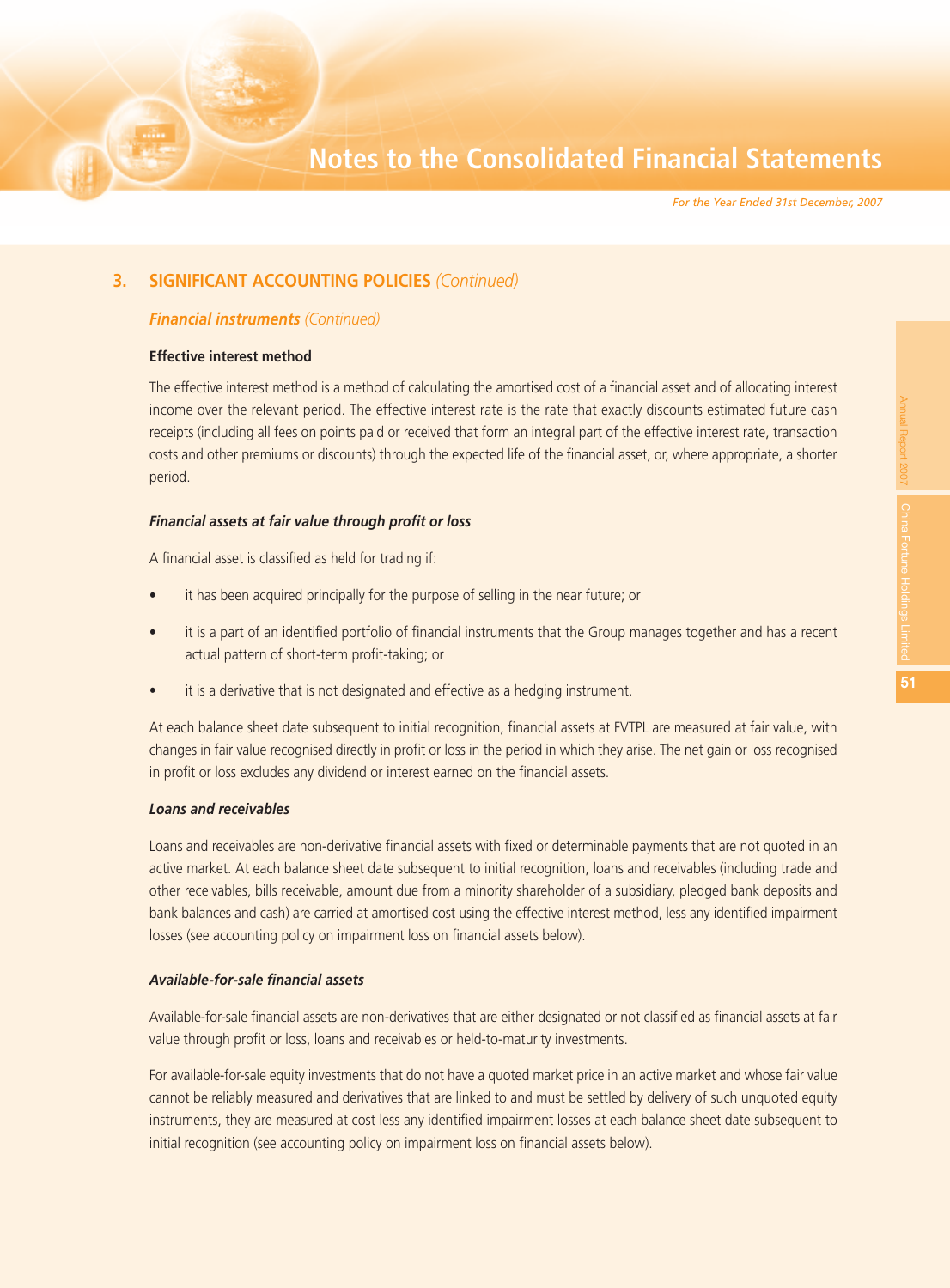*For the Year Ended 31st December, 2007*

# **3. SIGNIFICANT ACCOUNTING POLICIES** *(Continued)*

#### *Financial instruments (Continued)*

#### **Impairment of financial assets**

Financial assets, other than those at FVTPL, are assessed for indicators of impairment at each balance sheet date. Financial assets are impaired where there is objective evidence that, as a result of one or more events that occurred after the initial recognition of the financial asset, the estimated future cash flows of the financial assets have been impacted.

For an available-for sale equity investment, a significant or prolonged decline in the fair value of that investment below its cost is considered to be objective evidence of impairment.

For all other financial assets, objective evidence of impairment could include:

- significant financial difficulty of the issuer or counterparty; or
- default or delinquency in interest or principal payments; or
- it becoming probable that the borrower will enter bankruptcy or financial re-organisation.

For financial assets carried at amortised cost, an impairment loss is recognised in profit or loss when there is objective evidence that the asset is impaired, and is measured as the difference between the asset's carrying amount and the present value of the estimated future cash flows discounted at the original effective interest rate.

For financial assets carried at cost, the amount of the impairment loss is measured as the difference between the asset's carrying amount and the present value of the estimated future cash flows discounted at the current market rate of return for a similar financial asset. Such impairment loss will not be reversed in subsequent periods.

The carrying amount of the financial asset is reduced by the impairment loss directly for all financial assets with the exception of trade and other receivables, where the carrying amount is reduced through the use of an allowance account. Changes in the carrying amount of the allowance account are recognised in profit or loss. When a trade and other receivable is considered uncollectible, it is written off against the allowance account. Subsequent recoveries of amounts previously written off are credited to profit or loss.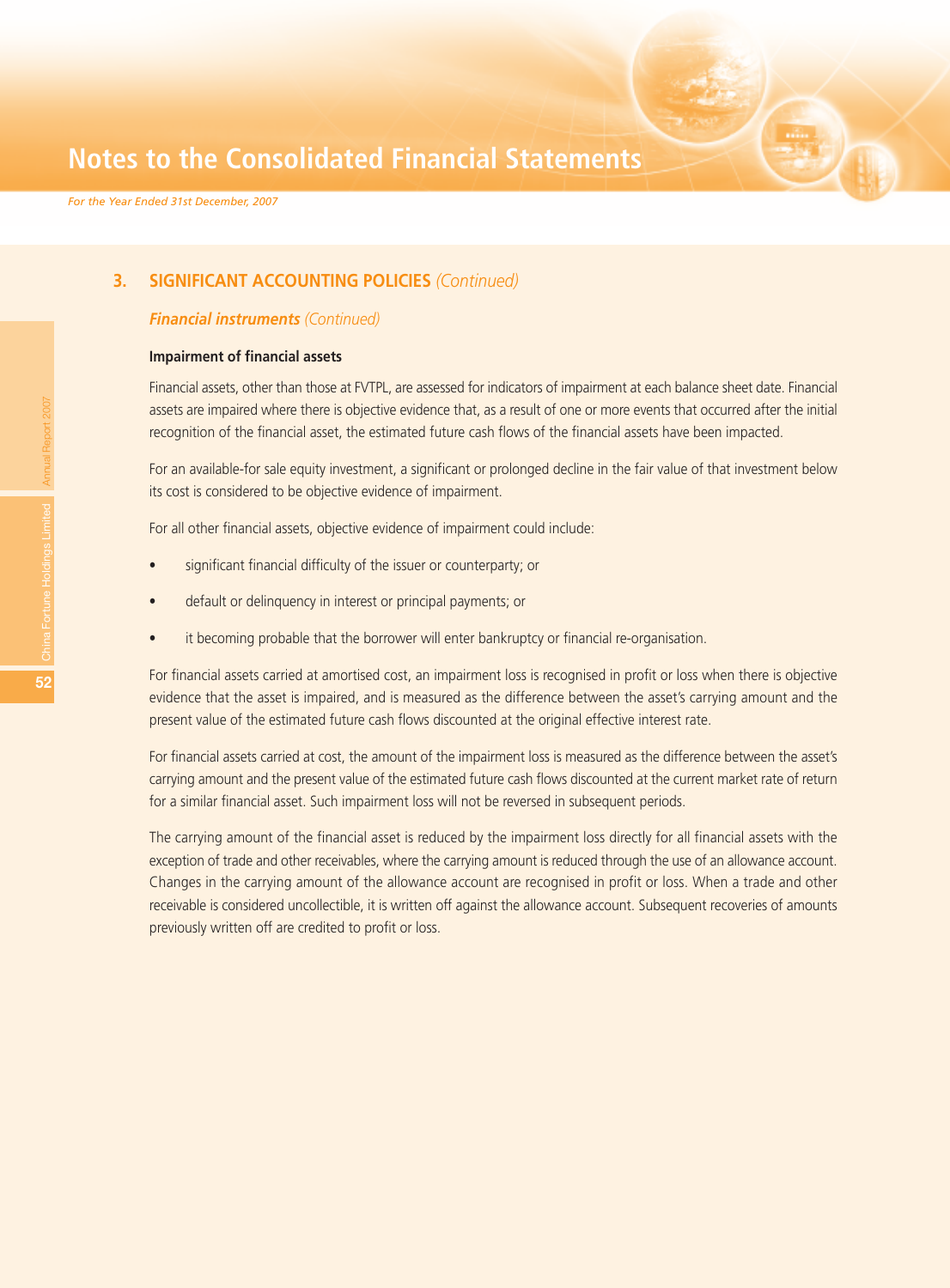*For the Year Ended 31st December, 2007*

# **3. SIGNIFICANT ACCOUNTING POLICIES** *(Continued)*

#### *Financial instruments (Continued)*

#### **Impairment of financial assets** *(Continued)*

For financial assets measured at amortised cost, if, in a subsequent period, the amount of impairment loss decreases and the decrease can be related objectively to an event occurring after the impairment losses was recognised, the previously recognised impairment loss is reversed through profit or loss to the extent that the carrying amount of the asset at the date the impairment is reversed does not exceed what the amortised cost would have been had the impairment not been recognised.

#### **Financial liabilities and equity**

Financial liabilities and equity instruments issued by a group entity are classified according to the substance of the contractual arrangements entered into and the definitions of a financial liability and an equity instrument.

An equity instrument is any contract that evidences a residual interest in the assets of the group after deducting all of its liabilities.

#### **Effective interest method**

The effective interest method is a method of calculating the amortised cost of a financial liability and of allocating interest expense over the relevant period. The effective interest rate is the rate that exactly discounts estimated future cash payments through the expected life of the financial liability, or, where appropriate, a shorter period. Interest expense is recognised on an effective interest basis.

#### *Financial liabilities (other than embedded derivatives)*

Financial liabilities including trade and other payables, amount due to a director/an associate, bank borrowings, secured bank overdrafts and put option obligation are subsequently measured at amortised cost, using the effective interest method.

#### *Equity instruments*

Equity instruments issued by the Company are recorded at the proceeds received, net of direct issue costs.

#### **Embedded derivatives**

Derivatives embedded in non-derivative host contracts are treated as separate derivatives when their risks and characteristics are not closely related to those of the host contracts and the host contracts are not measured at fair value with changes in fair value recognised in profit or loss.

At an initial recognition, a non-option derivative embedded in a host debt instrument is considered to have fair value of zero.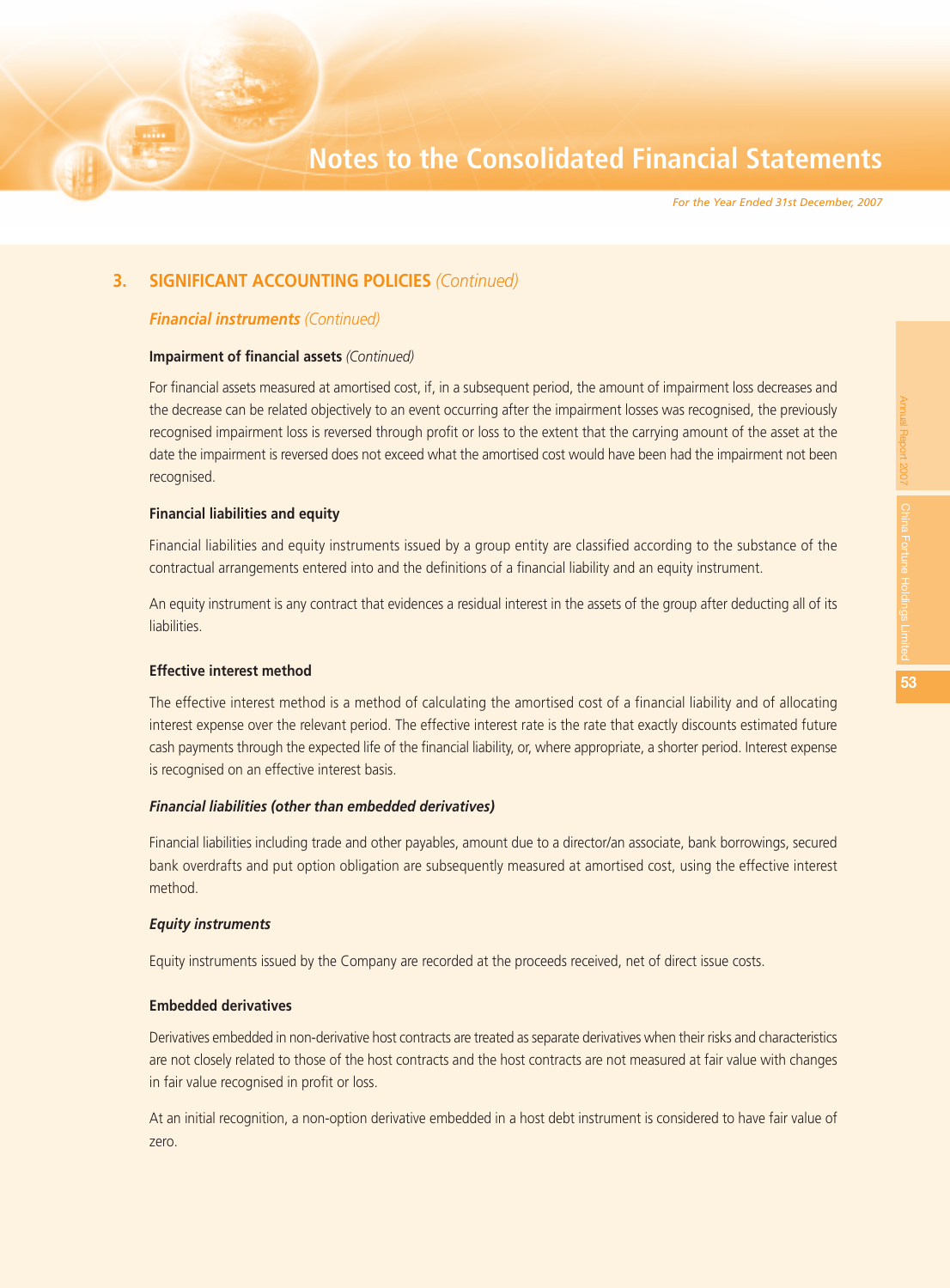### **3. SIGNIFICANT ACCOUNTING POLICIES** *(Continued)*

#### *Financial instruments (Continued)*

#### **Derecognition**

Financial assets are derecognised when the rights to receive cash flows from the assets expire or, the financial assets are transferred and the Group has transferred substantially all the risks and rewards of ownership of the financial assets. On derecognition of a financial asset, the difference between the asset's carrying amount and the sum of the consideration received and receivable and the cumulative gain or loss that had been recognised directly in equity is recognised in profit or loss.

Financial liabilities are derecognised when the obligation specified in the relevant contract is discharged, cancelled or expires. The difference between the carrying amount of the financial liability derecognised and the consideration paid and payable is recognised in profit or loss.

#### *Equity-settled share-based payment transactions*

#### *Share options granted to employees*

The fair value of services received determined by reference to the fair value of share options granted at the grant date is recognised as an expense immediately with a corresponding increase in equity (share options reserve).

At the time when the share options are exercised, the amount previously recognised in share option reserve will be transferred to share premium. When the share options are forfeited or are still not exercised at the expiry date, the amount previously recognised in share option reserve will be transferred to accumulated profits.

#### *Share options granted to consultants*

Share options issued in exchange for goods or services are measured at the fair values of the services received unless that fair value cannot be reliably measured, in which case the services received are measured by reference to the fair value of the share options granted. The fair values of the services received are recognised as expenses immediately, unless the goods or services qualify for recognition as assets. Corresponding adjustment has been made to equity (share options reserve).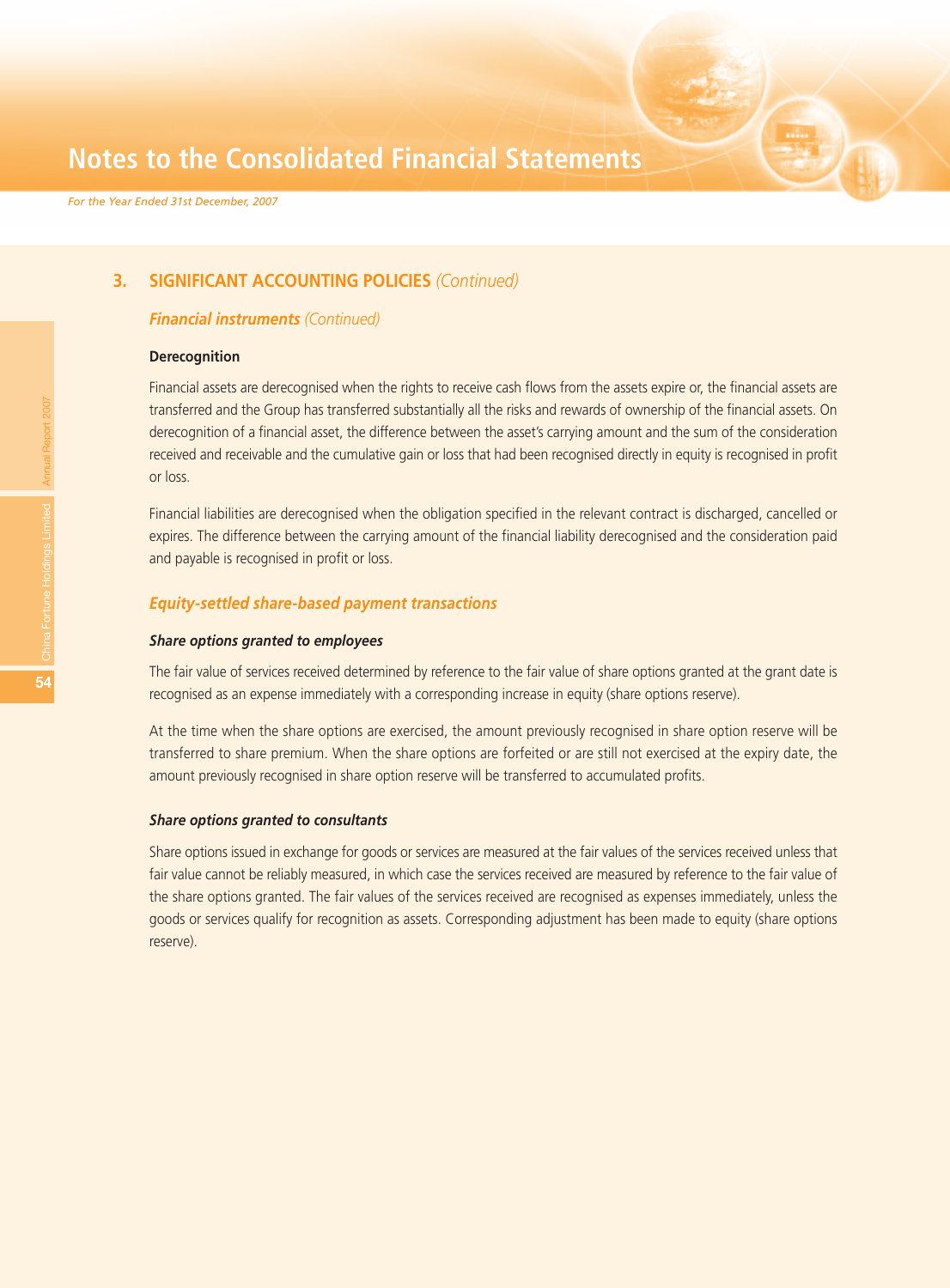*For the Year Ended 31st December, 2007*

# **4. KEY SOURCE OF ESTIMATION UNCERTAINLY**

In the application of the Group's accounting policies, which are described in note 3, the directors of the Company are required to make judgements, estimates and assumptions about the carrying amounts of assets and liabilities that are not readily apparent from other sources. The estimates and associated assumptions are based on historical experience and other factors that are considered to be relevant. Actual results may differ from these estimates.

The estimates and underlying assumptions are reviewed on an ongoing basis. Revisions to accounting estimates are recognised in the period in which the estimate is revised if the revision affects only that period, or in the period of the revision and future periods if the revision affects both current and future periods.

The following are the key assumptions concerning the future, and other key sources of estimation uncertainty at the balance sheet date, that have a significant risk of causing a material adjustment to the carrying amounts of assets and liabilities within the next financial year.

### *Estimated impairment of goodwill*

Determining whether goodwill is impaired requires an estimation of the value in use of the cash-generating units to which goodwill has been allocated. The value in use calculation requires the Group to estimate the future cash flows expected to arise from the cash-generating unit and a suitable discount rate in order to calculate the present value. Where the actual cash flows are less than expected, a material impairment loss may arise. As at 31st December, 2007, the carrying amount of goodwill was approximately HK\$12,925,000 (2006: HK\$4,910,000). Details of the recoverable amount calculation are set out in note 17.

#### *Estimated impairment of trade and other receivables*

When there is objective evidence of impairment loss, the Group takes into consideration the estimation of future cash flows. The amount of the impairment loss is measured as the difference between the asset's carrying amount and the present value of estimated future cash flows (excluding future credit losses that have not been incurred) discounted at the financial asset's original effective interest rate (i.e. the effective interest rate computed at initial recognition). Where the actual future cash flows are less than expected, a material impairment loss may arise. As at 31st December, 2007, the carrying amount of trade and other receivable is HK\$137,505,000 (2006: HK\$333,346,000) (net of allowance for doubtful debts of HK\$64,906,000 (2006: HK\$17,419,000)).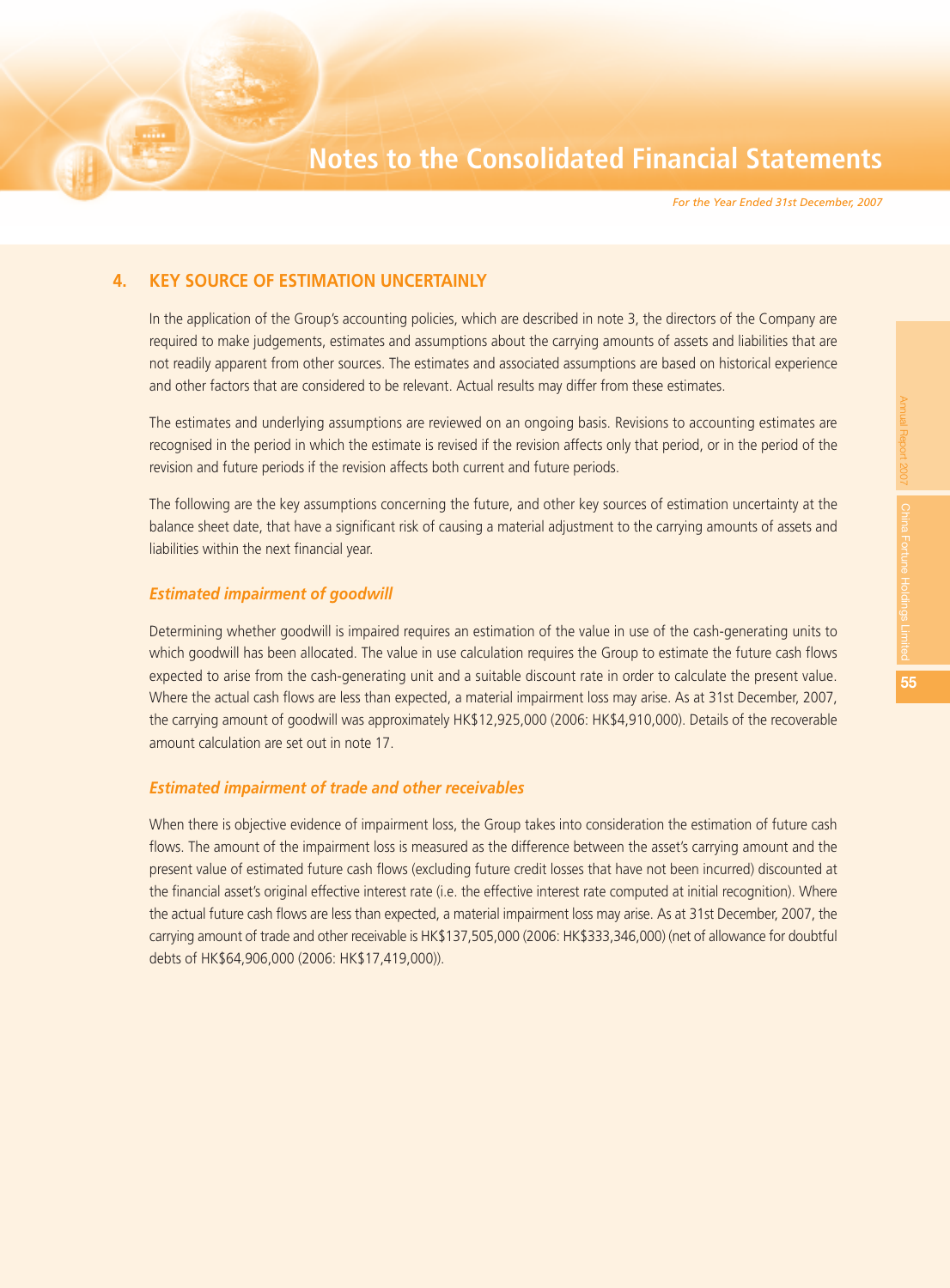### **5. CAPITAL RISK MANAGEMENT**

The Group manages its capital to ensure that entities in the Group will be able to continue as a going concern while maximising the return to stakeholders through the optimisation of the debt and equity balance. The Group's overall strategy remains unchanged from prior year.

The capital structure of the Group consists of debt, which includes the borrowings disclosed in note 33, and equity attributable to equity holders of the Company, comprising issued share capital and various reserves.

The directors of the Company review the capital structure periodically. As part of this review, the directors consider the cost of capital and the risks associates thereto. Based on recommendations of the directors, the Group will balance its overall capital structure through the payment of dividends, new share issues as well as issue of new debt or the redemption of existing debt.

### **6. FINANCIAL INSTRUMENTS**

#### *6a. Categories of financial instruments*

|                                                                | 2007            | 2006            |
|----------------------------------------------------------------|-----------------|-----------------|
|                                                                | <b>HK\$'000</b> | <b>HK\$'000</b> |
| <b>Financial assets</b>                                        |                 |                 |
| Fair value through profit or loss held for trading investments |                 | 12,064          |
| Loans and receivables (including cash and cash equivalents)    | 263,432         | 485,319         |
| Available-for-sale investment                                  | 918             | 918             |
| <b>Financial liabilities</b>                                   |                 |                 |
| Amortised cost                                                 | 249,426         | 746.614         |

#### *6b. Financial risk management objectives and policies*

The Group's major financial instruments include trade and other receivables, bills receivable, amount due from a minority shareholder of a subsidiary, held for trading investments, pledged bank deposits, bank balances and cash, trade and other payables, bank borrowings, secured bank overdrafts, amount due to a director/an associate and put option obligation. Details of these financial instruments are disclosed in the respective notes. The risks associated with these financial instruments include market risk (currency risk, interest rate risk and other price risk), credit risk and liquidity risk. The policies on how to mitigate these risks are set out below. Management manages and monitors these exposures to ensure appropriate measures are implemented on a timely and effective manner.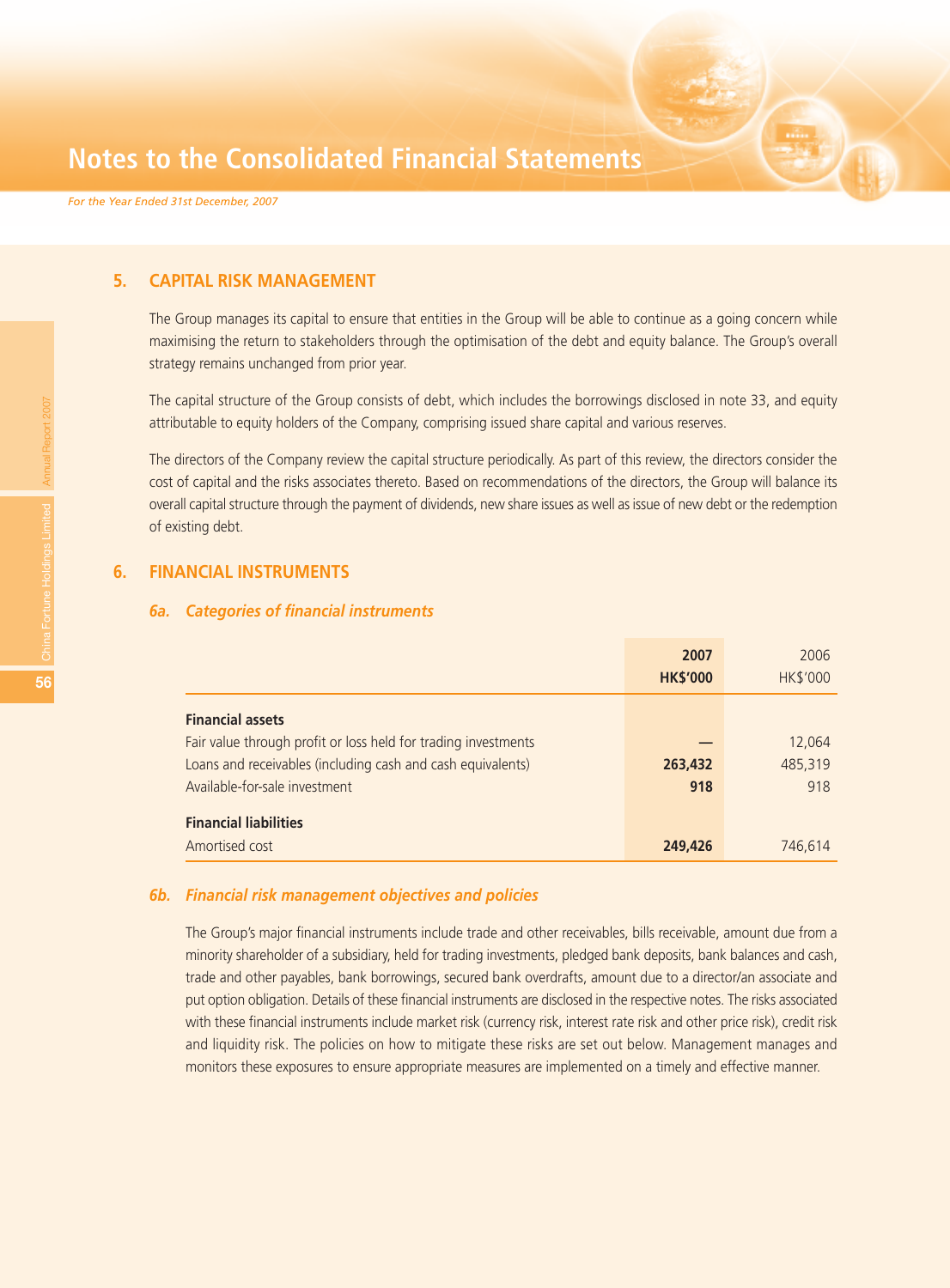*For the Year Ended 31st December, 2007*

### **6. FINANCIAL INSTRUMENTS** *(Continued)*

#### *6b. Financial risk management objectives and policies (Continued)*

#### **Market risk**

#### *(i) Currency risk*

Several subsidiaries of the Group are exposed to foreign currency risk primarily arising from foreign currency bank deposits and bank borrowings.

The carrying amounts of the Group's significant monetary assets and liabilities which are denominated in a currency other than the functional currency of the relevant group entities at the reporting date are as follows:

|                                           |                         | <b>Liabilities</b> | <b>Assets</b>           |                  |  |
|-------------------------------------------|-------------------------|--------------------|-------------------------|------------------|--|
|                                           | 2007<br><b>HK\$'000</b> | 2006<br>HK\$'000   | 2007<br><b>HK\$'000</b> | 2006<br>HK\$'000 |  |
| United States dollars<br>("US\$")<br>HK\$ | 14,874<br>146,650       | 116,191<br>74,734  | 75,926<br>277           | 138,949<br>9,774 |  |

#### *Sensitivity analysis*

The Group is mainly exposed to the fluctuation of US\$ and HK\$. The following table details the Group's sensitivity to a 5% increase and decrease in RMB against US\$ and HK\$. 5% is the sensitivity rate used when reporting foreign currency risk internally to key management personnel and represents management's assessment of the reasonably possible change in foreign exchange rates. The sensitivity analysis includes only outstanding foreign currency denominated monetary items and adjusts their translation at the year end for a 5% change in the exchange rates. A 5% strengthening of the RMB against US\$ and HK\$ will give rise to the following impact to (loss) profit for the year. For 5% weakening of the RMB against US\$ and HK\$, there would be an equal and opposite impact on the (loss) profit for the year.

|                                                                   | 2007<br><b>HK\$'000</b> | 2006<br>HK\$'000 |
|-------------------------------------------------------------------|-------------------------|------------------|
| (Increase) decrease in loss (2006: increase (decrease) in profit) |                         |                  |
| $-US5$                                                            | (3,053)                 | (1, 138)         |
| $-HK$$                                                            | 7,319                   | 3,248            |

Note: This is mainly attributable to the exposure outstanding on bank deposits, other receivables, trade and other payables and bank borrowings denominated in US\$ and HK\$ at the balance sheet date.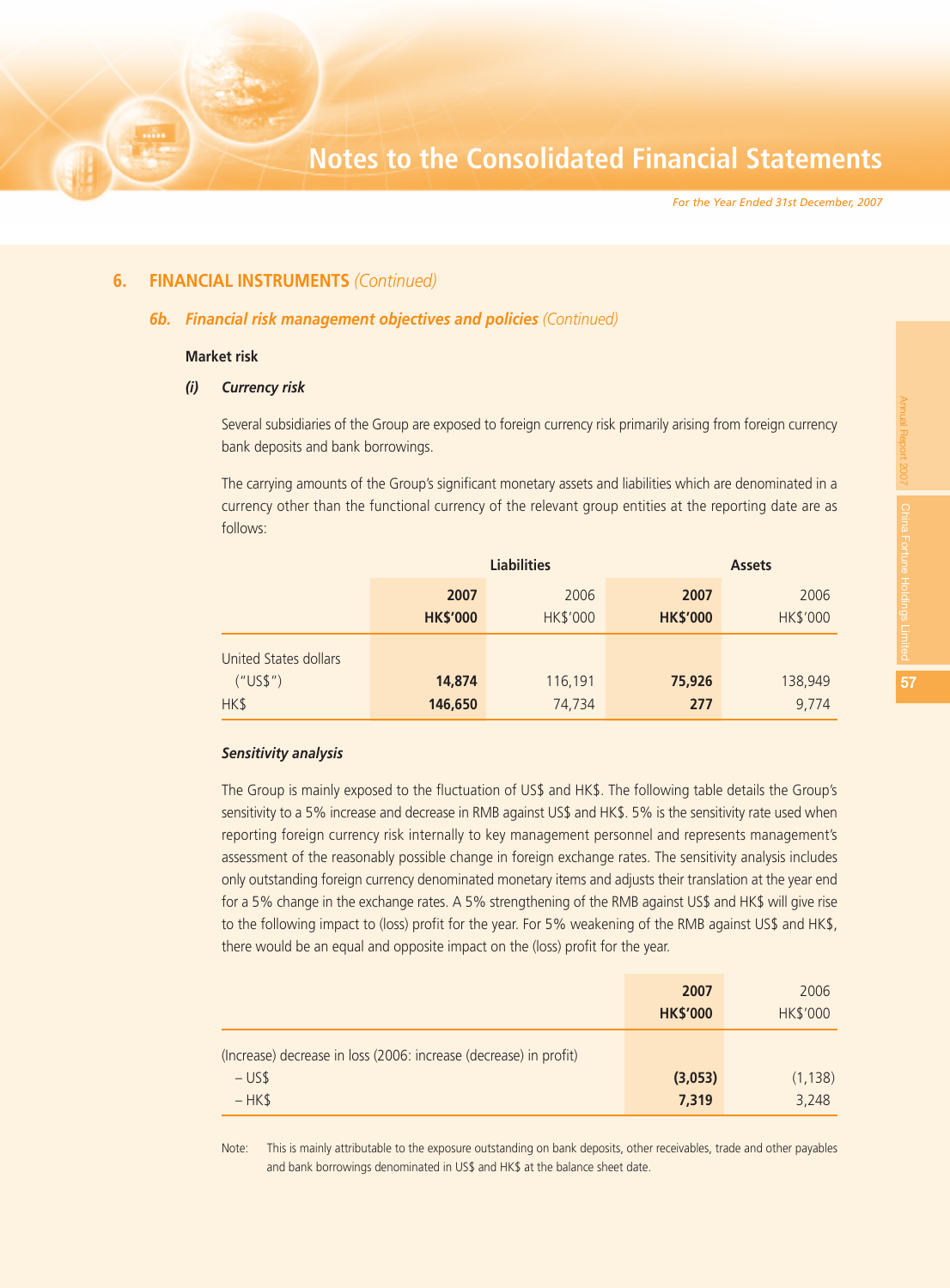*For the Year Ended 31st December, 2007*

#### **6. FINANCIAL INSTRUMENTS** *(Continued)*

#### *6b. Financial risk management objectives and policies (Continued)*

#### **Market risk** *(Continued)*

#### *(ii) Interest rate risk*

The Group is exposed to cash flow interest rate risk in relation to its variable-rate bank borrowings (see note 33 for details of these borrowings) and bank deposits. It is the Group's policy to keep its borrowings at floating rate of interests so as to minimise the fair value interest rate risk.

The Group is exposed to fair value interest rate risk in relation to fixed-rate bank borrowings (see note 33 for details of these borrowings) and pledged bank deposits carrying fixed interest rates. The Group aims at keeping borrowings at variable rates. The Group currently does not have an interest rate hedging policy. However, the management monitors interest rate exposure and will consider hedging significant interest rate exposure should the need arise.

The Group's exposures to interest rates on financial liabilities are detailed in the liquidity risk management section of this note. The Group cash flow interest rate risk is mainly attributable to fluctuation of Hong Kong Interbank Offer Rate ("HIBOR") and Prime rate ("P") arising from the Group's HK\$ borrowings in 2007 and 2006 and London Interbank Offer Rate ("LIBOR") arising from the Group's US\$ borrowings in 2006.

#### *Sensitivity analysis*

The sensitivity analyses below have been determined based on the exposure to interest rates for the Group's variable rate bank borrowings and bank deposits at the balance sheet date. The analysis is prepared assuming these financial instruments outstanding at the balance sheet date were outstanding for the whole year. A 50 basis point fluctuation is used when reporting interest rate risk internally to key management personnel and represents management's assessment of the reasonably possible change in interest rates.

If interest rates had been 50 basis points higher/lower and all other variables were held constant, the Group's loss for the year ended 31st December, 2007 would increase/decrease by approximately HK\$491,000 (2006: profit for the year would decrease/increase by HK\$1,088,000).

#### *(iii) Other price risk*

The Group was exposed to equity price risk through its investments in unlisted marketable equity securities at 31st December, 2006. Management regularly reviewed the value of the investment and would consider hedging the risk exposure should the need arise. As to the sensitivity analysis, if the prices of the equity instruments had been 5% higher/lower, profit for the year ended 31st December, 2006 would have increased/ decreased by HK\$603,000. The held for trading investments were disposed during the year ended 31st December, 2007.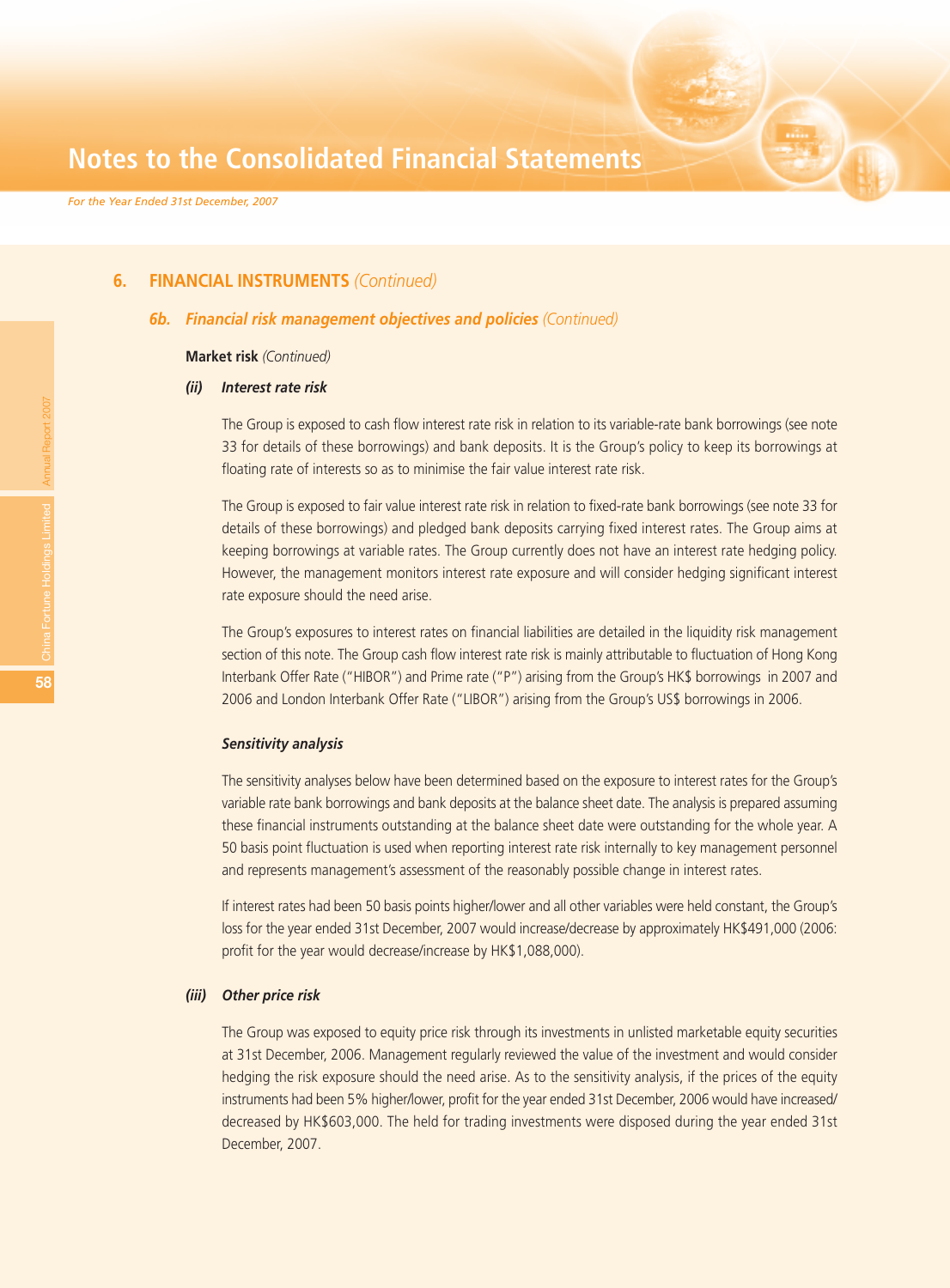*For the Year Ended 31st December, 2007*

### **6. FINANCIAL INSTRUMENTS** *(Continued)*

#### *6b. Financial risk management objectives and policies (Continued)*

#### **Credit risk**

As at 31st December, 2007, the Group's maximum exposure to credit risk which will cause a financial loss to the Group due to failure to discharge an obligation by the counterparties is arising from the carrying amount of the respective recognised financial assets as stated in the consolidated balance sheet.

The Group has a concentration of credit risk as 55% (2006: 61%) of its total trade receivables were due from its five largest customers.

In order to minimise the credit risk, the management of the Group has delegated a team responsible for determination of credit limits, credit approvals and other monitoring procedures to ensure that follow-up action is taken to recover overdue debts. In addition, the Group reviews the recoverable amount of each individual trade debt at each balance sheet date to ensure that adequate impairment losses are made for irrecoverable amounts. In this regard, the directors of the Company consider that the Group's credit risk is significantly reduced.

The credit risk on liquid funds is limited because the counterparties are banks with high credit ratings assigned by international credit-rating agencies.

The Group has concentration of credit risk as 90% (2006: 92%) of bank balances are placed with three (2006: six) banks.

#### **Liquidity risk**

In the management of the liquidity risk, the Group monitors and maintains a level of cash and cash equivalents deemed adequate by the management to finance the Group's operations and mitigate the effects of fluctuations in cash flows. The management monitors the utilisation of bank borrowings and ensures compliance with loan covenants.

The Group relies on bank borrowings as a significant source of liquidity. As at 31st December, 2007, the Group had available unutilised short-term bank loan facilities of approximately HK\$48,000,000 (2006: HK\$52,000,000).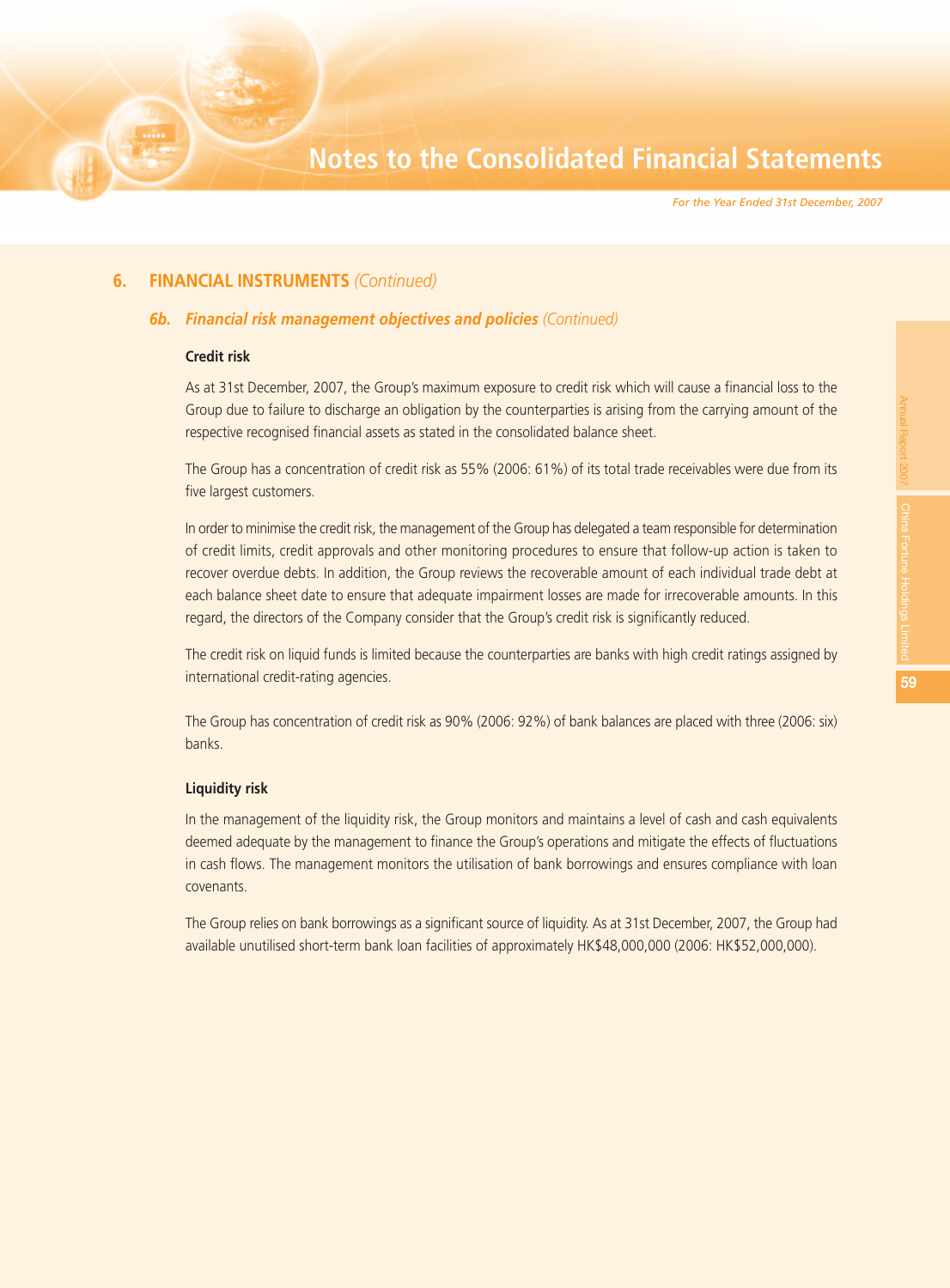### **6. FINANCIAL INSTRUMENTS** *(Continued)*

#### *6b. Financial risk management objectives and policies (Continued)*

#### **Liquidity risk** *(Continued)*

The following table details the Group's remaining contractual maturity for its non-derivative financial liabilities. The table has been drawn up based on the undiscounted cash flows of financial liabilities based on the earliest date on which the Group can be required to pay. The table includes both interest and principal cash flows.

#### *Liquidity tables*

|                                             | Weighted             |           |          |                 | <b>Total</b>          | <b>Carrying</b><br>amount |
|---------------------------------------------|----------------------|-----------|----------|-----------------|-----------------------|---------------------------|
|                                             | average<br>effective | Less than | $1 - 3$  |                 | 3 months undiscounted | at                        |
|                                             | interest rate        | 1 month   | months   | to 1 year       | cash flows            | 31.12.2007                |
|                                             | $\%$                 | HK\$'000  | HK\$'000 | <b>HK\$'000</b> | HK\$'000              | HK\$'000                  |
| 2007                                        |                      |           |          |                 |                       |                           |
| <b>Non-derivative financial liabilities</b> |                      |           |          |                 |                       |                           |
| Trade and other payables                    |                      | 36,402    | 32,774   | 4,640           | 73,816                | 73,816                    |
| Amount due to a director                    |                      | 1,742     |          |                 | 1,742                 | 1,742                     |
| Amount due to an associate                  |                      | 500       |          |                 | 500                   | 500                       |
| <b>Bank borrowings</b>                      |                      |           |          |                 |                       |                           |
| - fixed rate                                | 4.40                 | 21,113    |          |                 | 21,113                | 20,223                    |
| - variable rate                             | 5.01                 | 105,010   |          |                 | 105,010               | 100,000                   |
| Other financial liabilities                 |                      | 1,324     | 648      | 51,173          | 53,145                | 53,145                    |
|                                             |                      | 166,091   | 33,422   | 55,813          | 255,326               | 249,426                   |
| 2006                                        |                      |           |          |                 |                       |                           |
| <b>Non-derivative financial liabilities</b> |                      |           |          |                 |                       |                           |
| Trade and other payables                    |                      | 51,634    | 16,867   | 1,447           | 69,948                | 69,948                    |
| Bank and other borrowings                   |                      |           |          |                 |                       |                           |
| - fixed rate                                | 5.29                 | 115,819   | 257,961  | 109,012         | 482,792               | 458,524                   |
| - variable rate                             | 5.79                 | 25,253    | 110,154  | 94,244          | 229,651               | 217,084                   |
| Bank overdrafts - secured                   | 7.00                 | 1,132     |          |                 | 1,132                 | 1,058                     |
|                                             |                      | 193,838   | 384,982  | 204,703         | 783,523               | 746,614                   |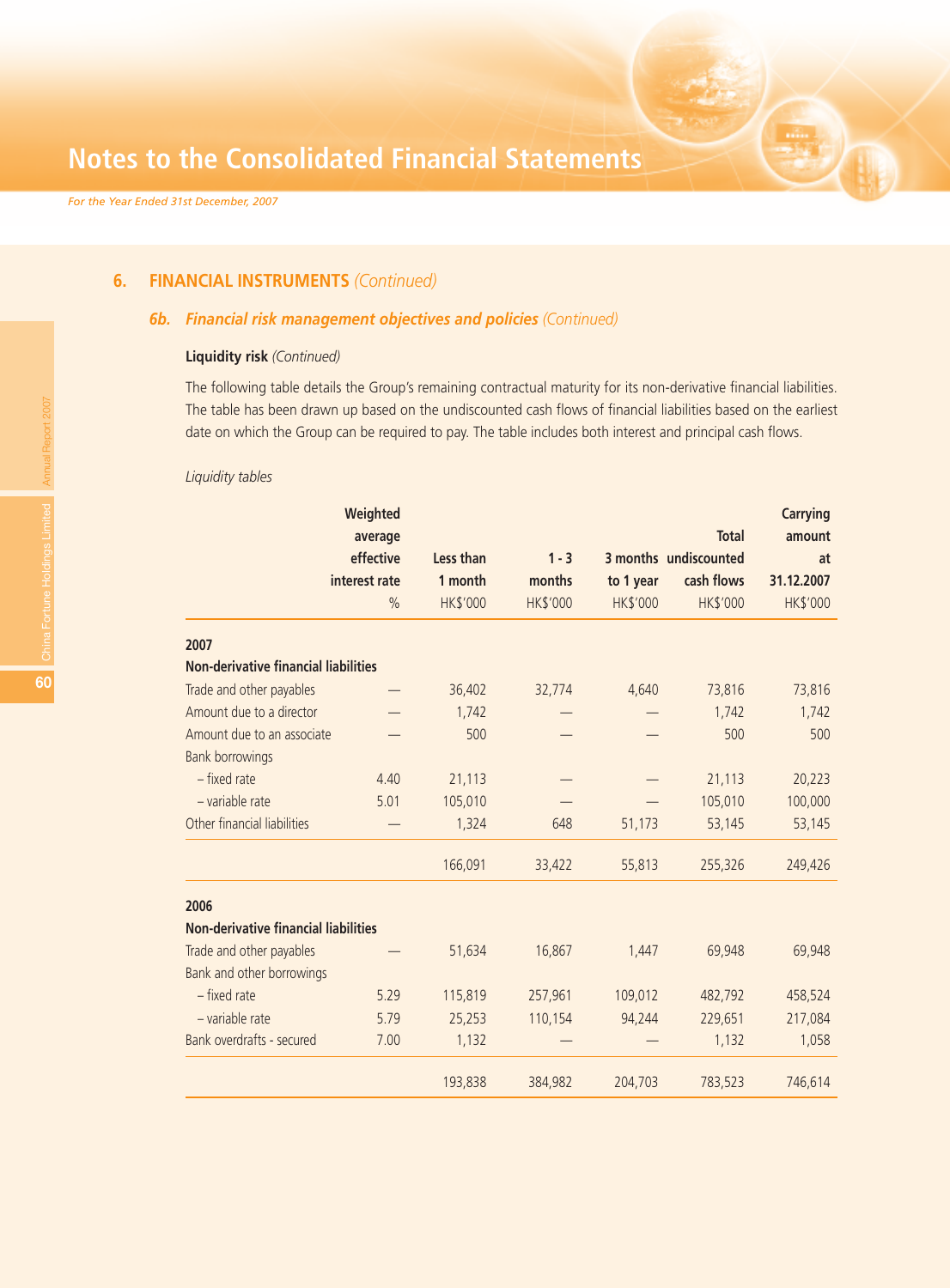*For the Year Ended 31st December, 2007*

# **6. FINANCIAL INSTRUMENTS** *(Continued)*

### *6c. Fair values*

The fair value of financial assets and financial liabilities are determined as follows:

- the fair value of financial assets with standard terms and conditions and traded on active liquid markets are determined with reference to quoted market bid prices; and
- the fair value of other financial assets and financial liabilities (including derivative instruments) are determined in accordance with generally accepted pricing models based on discounted cash flow analysis using prices or rates from observable current market transactions as input.

The directors consider that the carrying amounts of the Group's financial assets and financial liabilities recorded at amortised cost in the consolidated financial statements approximate their fair values.

# **7. OTHER INCOME**

During the year ended 31st December, 2007, other income included tax refunds of HK\$2,245,000 (2006: Nil) on capital reinvestment in PRC subsidiaries. The refunds were calculated with reference to certain percentage of the tax paid by the subsidiaries.

# **8. FINANCE COSTS**

|                                                    | 2007<br><b>HK\$'000</b> | 2006<br>HK\$'000 |
|----------------------------------------------------|-------------------------|------------------|
| Interests on:                                      |                         |                  |
| Bank borrowings wholly repayable within five years | 23,205                  | 27,522           |
| Other financial liabilities (note 32)              | 3,145                   |                  |
| Obligations under finance leases                   |                         | 13               |
|                                                    | 26,350                  | 27,535           |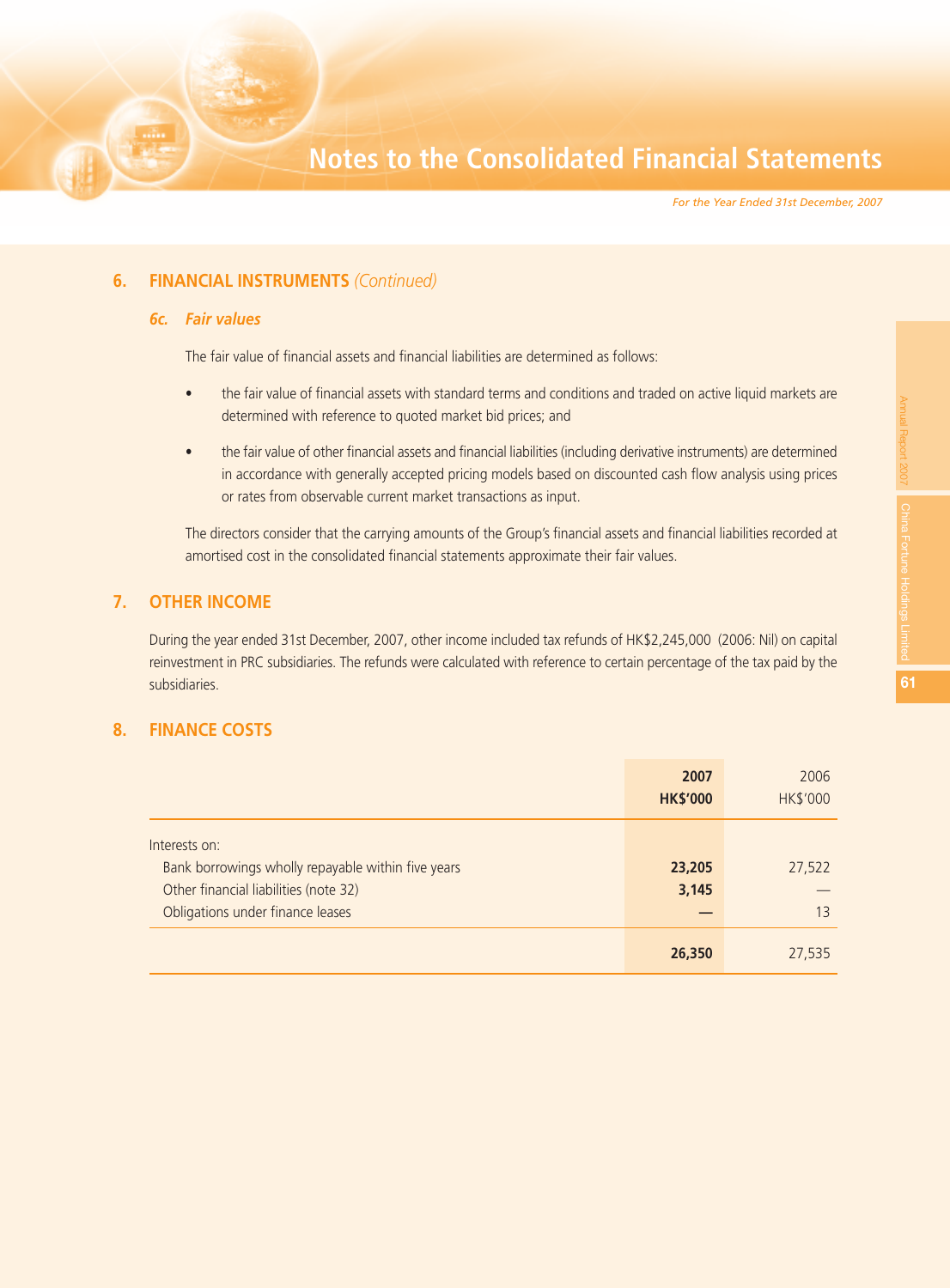*For the Year Ended 31st December, 2007*

### **9. INCOME TAX EXPENSE**

|                                                         | 2007<br><b>HK\$'000</b> | 2006<br>HK\$'000 |
|---------------------------------------------------------|-------------------------|------------------|
| The charge comprises:                                   |                         |                  |
| Hong Kong Profits Tax calculated at 17.5% (2006: 17.5%) |                         |                  |
| on the estimated assessable profit for the year         |                         |                  |
| PRC Enterprise Income Tax                               |                         |                  |
| Current year                                            | 1,468                   | 7,850            |
| Overprovision in prior years                            | (877)                   |                  |
|                                                         |                         |                  |
|                                                         | 591                     | 7,850            |
| Deferred tax (note 34)                                  | 2,746                   | (1,645)          |
|                                                         | 3,337                   | 6,205            |

PRC Enterprise Income Tax represents tax charge on the assessable profits of the Company's subsidiaries, Fortune (Shanghai) International Trading Co., Ltd. ("Fortune Shanghai"), 上海遠嘉國際貿易有限公司 ("Shanghai Yuanjia") and 珠海市雷 鳴達通訊設備有限公司 ("Zhuhai Reminda").

Fortune Shanghai and Shanghai Yuanjia are established in Shanghai Waigaoqiao Free Trade Zone, the PRC and are entitled to a preferential PRC Enterprise Income Tax rate of 15% which is granted to companies established in Shanghai Waigaoqiao Free Trade Zone. Zhuhai Reminda is established in Zhuhai Special Economic Zone and is entitled to a preferential PRC Enterprise Income Tax rate of 15%.

On 16th March, 2007, the PRC promulgated the Law of the PRC on Enterprise Income Tax (the "New Law") by Order No. 63 of the President of the PRC. On 6th December, 2007, the State Council of the PRC issued Implementation Regulations of the New Law. The New Law and Implementation Regulations will change the tax rate from 15% to 25% for Fortune Shanghai and Shanghai Yuanjia from 1st January, 2008 onwards. For Zhuhai Reminda, the tax rate will ratchet up to 18%, 22%, 24%, 25% in 2008 to 2011 respectively.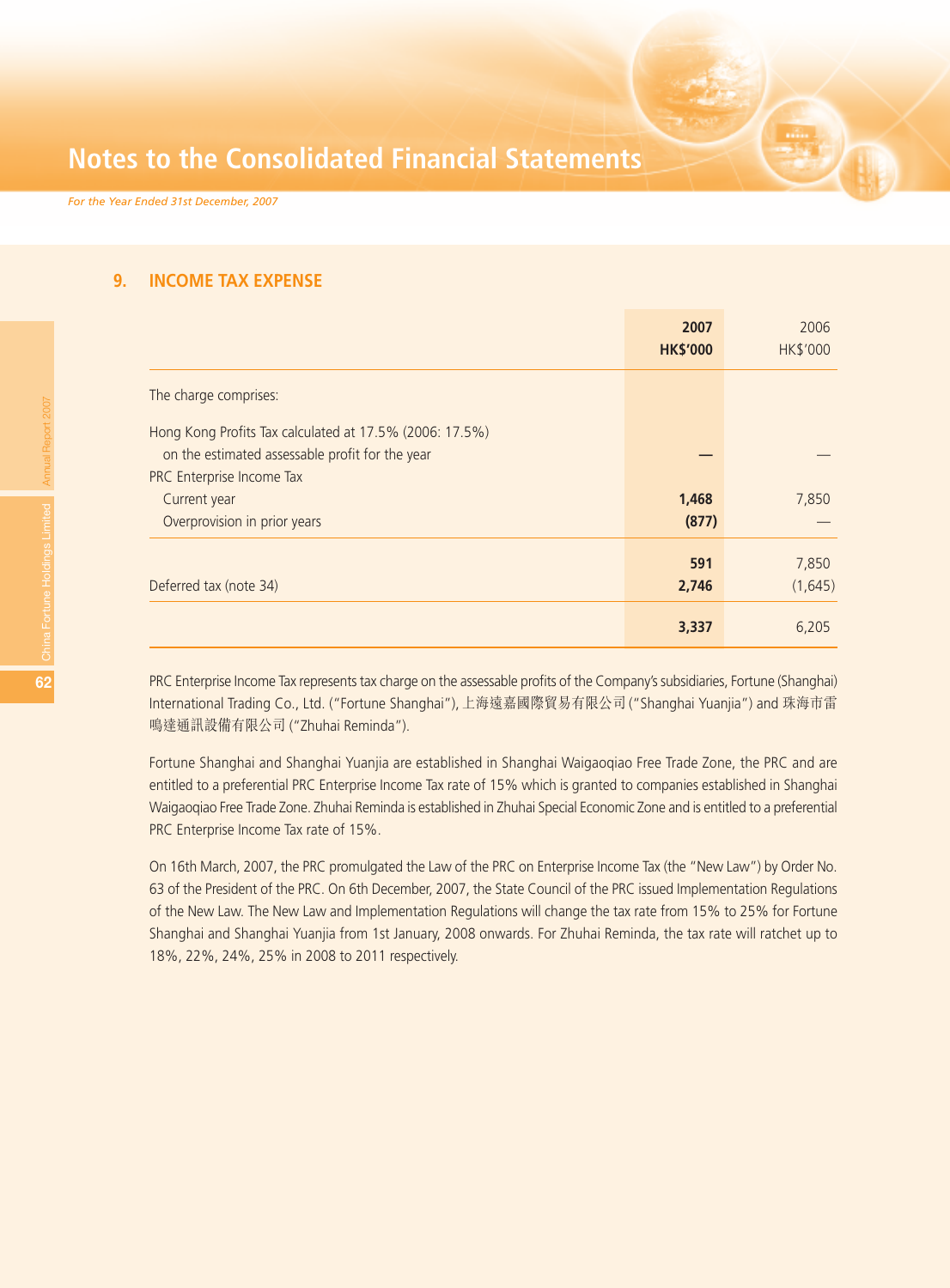*For the Year Ended 31st December, 2007*

# **9. INCOME TAX EXPENSE** *(Continued)*

The charge for the year can be reconciled to the (loss) profit before taxation per the consolidated income statement as follows:

|                                                               | 2007<br><b>HK\$'000</b> | 2006<br>HK\$'000 |
|---------------------------------------------------------------|-------------------------|------------------|
| (Loss) profit before taxation                                 | (263, 510)              | 37,544           |
| Tax at the domestic income tax rate of 15% (2006: 15%) (Note) | (39, 527)               | 5,632            |
| Tax effect of share of results of associates                  | 319                     |                  |
| Tax effect of expenses not deductible for tax purpose         | 8,570                   | 1,615            |
| Tax effect of income not taxable for tax purpose              | (1,052)                 | (2, 397)         |
| Overprovision in respect of prior years                       | (877)                   |                  |
| Reversal of tax effect of deductible temporary differences    |                         |                  |
| previously recognised                                         | 2,746                   |                  |
| Tax effect of (reversal of tax effect of)                     |                         |                  |
| deductible temporary differences not recognised               | 5,151                   | (9)              |
| Tax effect of tax losses not recognised                       | 28,572                  | 1,364            |
| Utilisation of tax loss previously not recognised             | (565)                   |                  |
| Tax expense for the year                                      | 3,337                   | 6,205            |

At the balance sheet date, the Group had unused tax losses of approximately HK\$251,332,000 (2006: HK\$64,619,000) available for offset against future profits. No deferred tax asset has been recognised in respect of the unused tax losses due to the unpredictability of future profit streams. Included in unrecognised tax losses are losses of approximately HK\$173,172,000 (2006: Nil) that will expire in 2012. Other losses may be carried forward indefinitely.

At the balance sheet date, the Group also had deductible temporary differences of approximately HK\$37,181,000 (2006: HK\$2,839,000). No deferred tax asset has been recognised in relation to such deductible temporary difference as it is not probable that taxable profit will be available against which the deductible temporary differences can be utilised.

Note:

The domestic income tax rate represents the preferential PRC Enterprise Income Tax rate where the Group's operations are substantially based.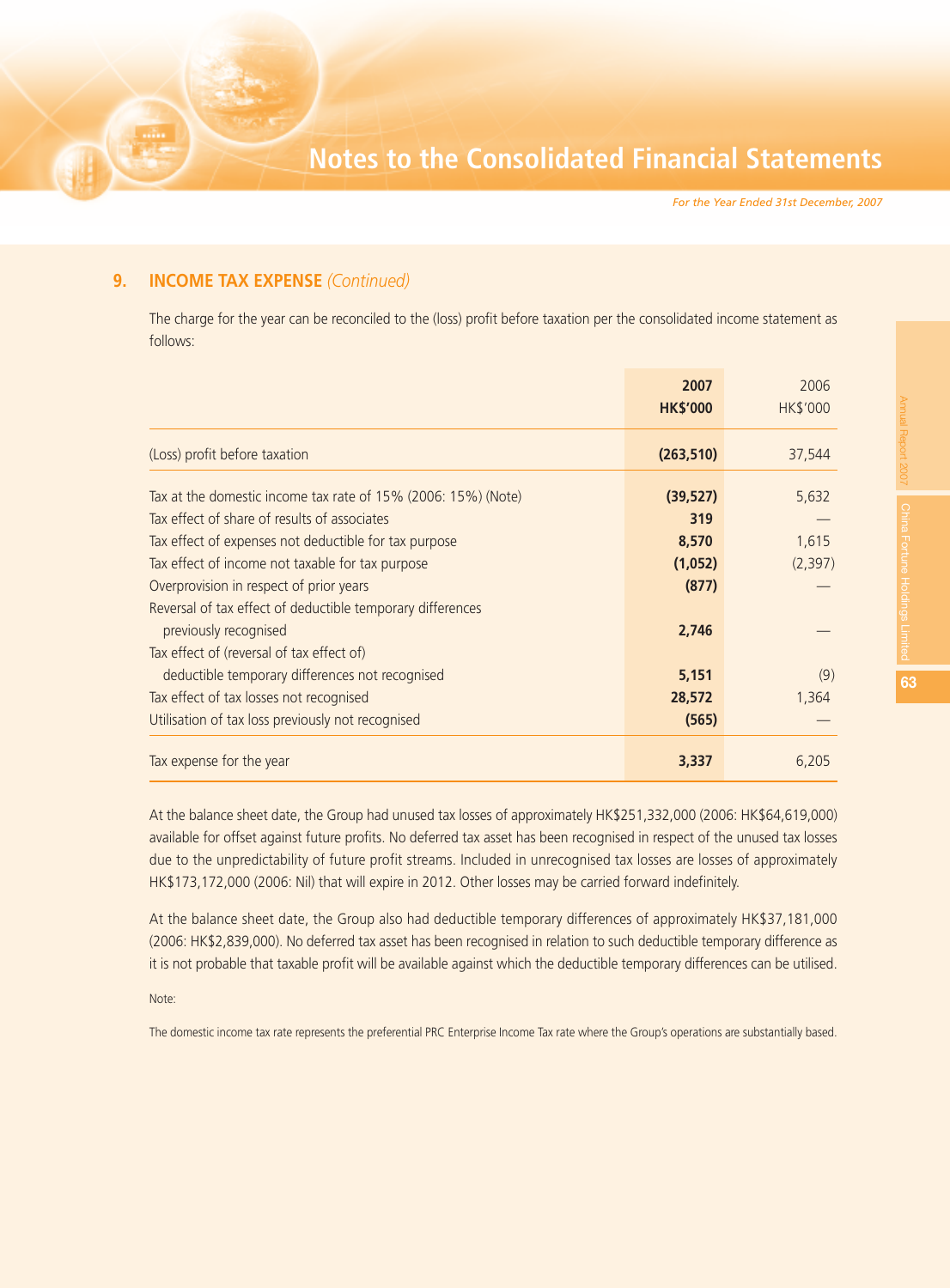*For the Year Ended 31st December, 2007*

# **10. (LOSS) PROFIT FOR THE YEAR**

|                                                                 | 2007<br><b>HK\$'000</b> | 2006<br><b>HK\$'000</b> |
|-----------------------------------------------------------------|-------------------------|-------------------------|
| (Loss) profit for the year has been arrived at after charging:  |                         |                         |
| Allowance for trade receivables, net                            | 38,259                  | 5,380                   |
| Allowance for other receivables                                 | 8,120                   |                         |
| Auditor's remuneration                                          | 1,443                   | 989                     |
| Cost of inventories recognised as expense                       | 2,833,857               | 2,928,079               |
| Depreciation of plant and equipment                             | 657                     | 401                     |
| Impairment loss recognised in respect of club membership        |                         | 60                      |
| Loss on disposal of plant and equipment                         | 93                      |                         |
| Write down of inventories                                       | 4,305                   | 5,393                   |
| Staff costs                                                     |                         |                         |
| - directors' emoluments (note 11)                               | 4,569                   | 3,216                   |
| $-$ other staff costs                                           | 41,722                  | 41,191                  |
| - share-based payment expenses (excluding directors')           | 7,636                   |                         |
| - retirement benefit scheme contribution (excluding directors') | 564                     | 600                     |
|                                                                 | 54,491                  | 45,007                  |
| and after crediting to other income:                            |                         |                         |
| Bank interest income                                            | 7.406                   | 8,515                   |
| Exchange gain                                                   | 2,395                   | 2,000                   |
| Gain on fair value changes of held for trading investments      | 1,375                   | 6,185                   |
| Government grants                                               | 3,098                   |                         |
| Rental income on an investment property, net of outgoings of    |                         |                         |
| approximately HK\$34,000 (2006: HK\$39,000)                     | 275                     | 273                     |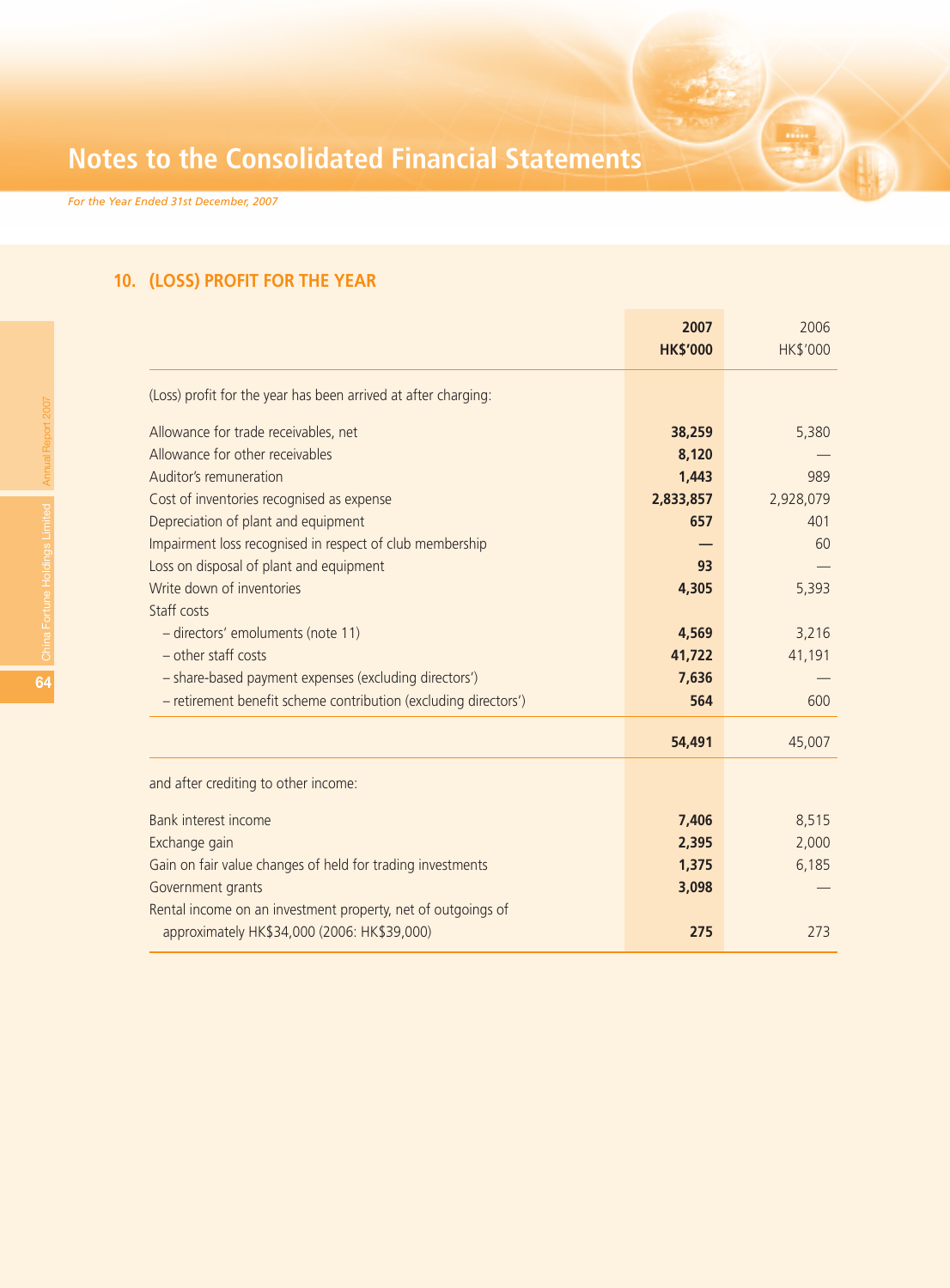*For the Year Ended 31st December, 2007*

# **11. DIRECTORS' EMOLUMENTS**

The emoluments paid or payable to each of the eight (2006: eight) directors were as follows:

|                               | Lau             |                | Fung     |          | Chang              | Wong          |                     | Liu               |              |
|-------------------------------|-----------------|----------------|----------|----------|--------------------|---------------|---------------------|-------------------|--------------|
|                               | <b>Siu Ying</b> | Luo            | Oi Ip,   |          | Lo Wing Wing Seng, | Lit Chor,     |                     | Chen Yi Kwok Fai, |              |
|                               | ("Mr. Lau")     | Xi Zhi         | Alfonso  | Yat      | <b>Victor</b>      | <b>Alexis</b> | Gang                | Alvan             | Total        |
|                               | HK\$'000        | HK\$'000       | HK\$'000 | HK\$'000 | HK\$'000           | HK\$'000      | HK\$'000            | HK\$'000          | HK\$'000     |
| 2007                          |                 |                |          |          |                    |               |                     |                   |              |
| Fees                          |                 |                | 50       | 50       | 80                 | 80            | 67                  | 13                | 340          |
| Other emoluments              |                 |                |          |          |                    |               |                     |                   |              |
| Salaries and allowances       | 1,620           | 154            |          |          |                    |               |                     |                   | 1,774        |
| Share-based payment expenses  | 1,048           | 52             | 79       | 52       | 105                | 52            | 52                  |                   | 1,440        |
| Performance related incentive |                 |                |          |          |                    |               |                     |                   |              |
| bonuses (Note)                | 1,000           |                |          |          |                    |               |                     |                   | 1,000        |
| Retirement benefit            |                 |                |          |          |                    |               |                     |                   |              |
| scheme contribution           | $\overline{2}$  | 13             |          |          |                    |               |                     |                   | 15           |
| Total emoluments              | 3,670           | 219            | 129      | 102      | 185                | 132           | 119                 | 13                | 4,569        |
|                               |                 |                | Fung     |          | Chang              | Wong          | Fok                 | Liu               |              |
|                               | Lau             | Luo            | Oi Ip,   |          | Lo Wing Wing Seng, |               | Lit Chor, Wai Ming, | Kwok Fai,         |              |
|                               | <b>Siu Ying</b> | Xi Zhi         | Alfonso  | Yat      | <b>Victor</b>      | <b>Alexis</b> | <b>Eddie</b>        | Alvan             | <b>Total</b> |
|                               | HK\$'000        | HK\$'000       | HK\$'000 | HK\$'000 | HK\$'000           | HK\$'000      | HK\$'000            | HK\$'000          | HK\$'000     |
| 2006                          |                 |                |          |          |                    |               |                     |                   |              |
| Fees                          |                 |                | 50       | 50       | 66                 | 26            | 41                  | 66                | 299          |
| Other emoluments              |                 |                |          |          |                    |               |                     |                   |              |
| Salaries and allowances       | 1,813           | 93             |          |          |                    |               |                     |                   | 1,906        |
| Performance related incentive |                 |                |          |          |                    |               |                     |                   |              |
| bonuses (Note)                | 1,000           |                |          |          |                    |               |                     |                   | 1,000        |
| Retirement benefit            |                 |                |          |          |                    |               |                     |                   |              |
| scheme contribution           | $\overline{2}$  | $\overline{9}$ |          |          |                    |               |                     |                   | 11           |
| <b>Total emoluments</b>       | 2,815           | 102            | 50       | 50       | 66                 | 26            | 41                  | 66                | 3,216        |

Note: The performance related incentive bonuses for both years were determined with reference to performance of the Group.

No directors waived any emoluments in both years.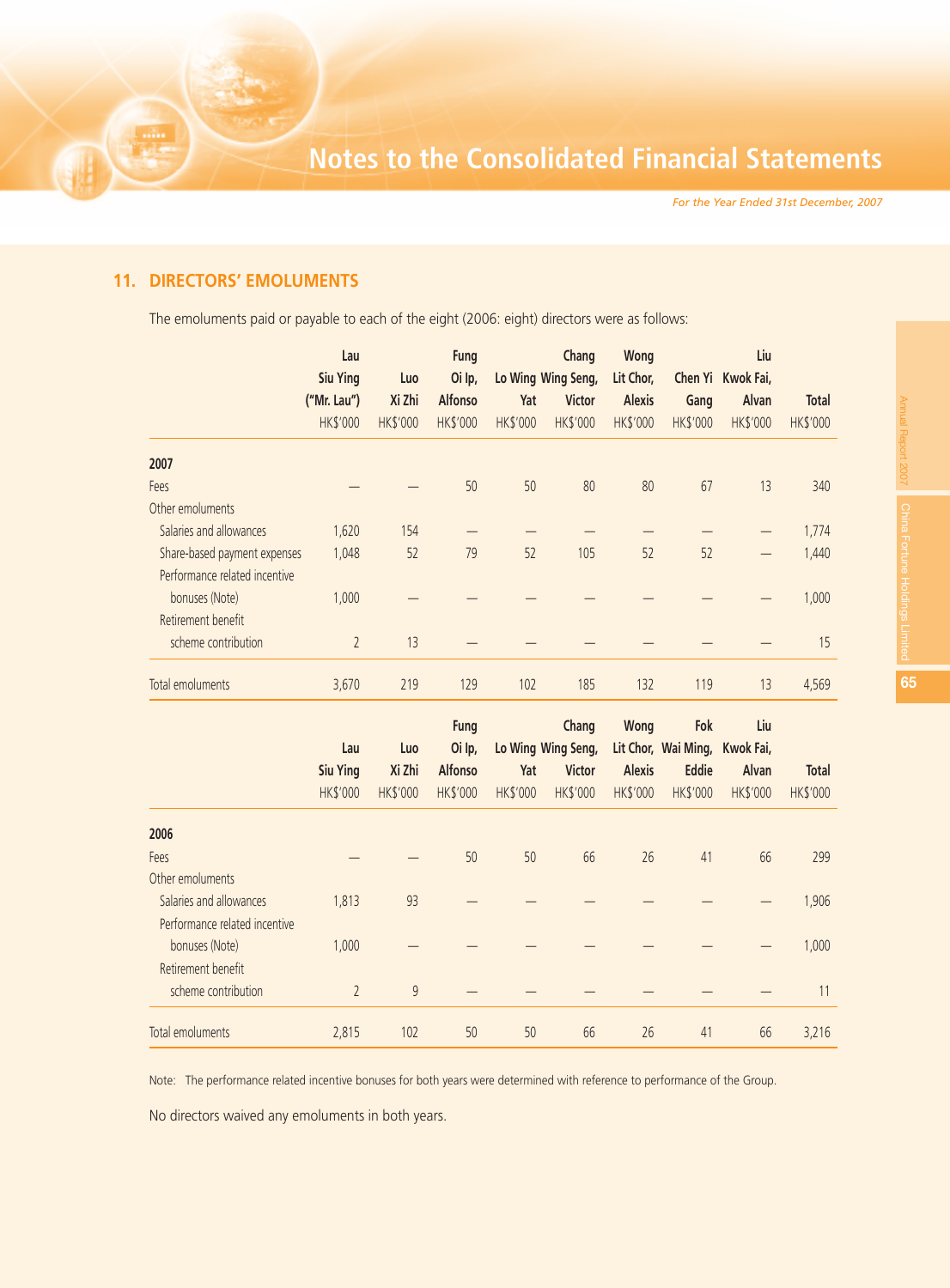*For the Year Ended 31st December, 2007*

## **12. EMPLOYEES' EMOLUMENTS**

Of the five individuals with the highest emoluments in the Group, one (2006: one) was a director of the Company whose emolument is included in the disclosures in note 11 above. The emoluments of the remaining four (2006: four) individuals were as follows:

|                                                                                                           | 2007<br><b>HK\$'000</b> | 2006<br>HK\$'000 |
|-----------------------------------------------------------------------------------------------------------|-------------------------|------------------|
| Salaries and allowances<br>Share-based payment expenses (Note)<br>Retirement benefit scheme contributions | 3,094<br>1,284<br>35    | 3,034<br>38      |
|                                                                                                           | 4,413                   | 3,072            |

Their emoluments were within the following bands:

|                                | 2007             | 2006           |
|--------------------------------|------------------|----------------|
|                                | <b>Number of</b> | Number of      |
|                                | employees        | employees      |
|                                |                  |                |
| Up to HK\$1,000,000            | 2                | $\overline{4}$ |
| HK\$1,000,001 to HK\$1,500,000 | 2                |                |

Note: During the year ended 31st December, 2007, the share-based payment expense was determined as the fair value of share option at the grant date.

None of the five highest paid individuals waived any emoluments in both years.

During the year ended 31st December, 2007 and 2006, no emoluments were paid by the Group to the five highest paid individuals, including directors, as an inducement to join or upon joining the Group or as compensation for loss of office.

### **13. DIVIDEND**

|                                                                                                         | 2007<br><b>HK\$'000</b> | 2006<br><b>HK\$'000</b> |
|---------------------------------------------------------------------------------------------------------|-------------------------|-------------------------|
| Final dividend recognised as distribution:<br>HK1 cent per share for the year ended 31st December, 2006 |                         |                         |
| (2006: HK1 cent per share for the year ended                                                            |                         |                         |
| 31st December, 2005)                                                                                    | 3,151                   | 3.021                   |

No dividend has been proposed for the year ended 31st December, 2007 (2006: HK1 cent per share).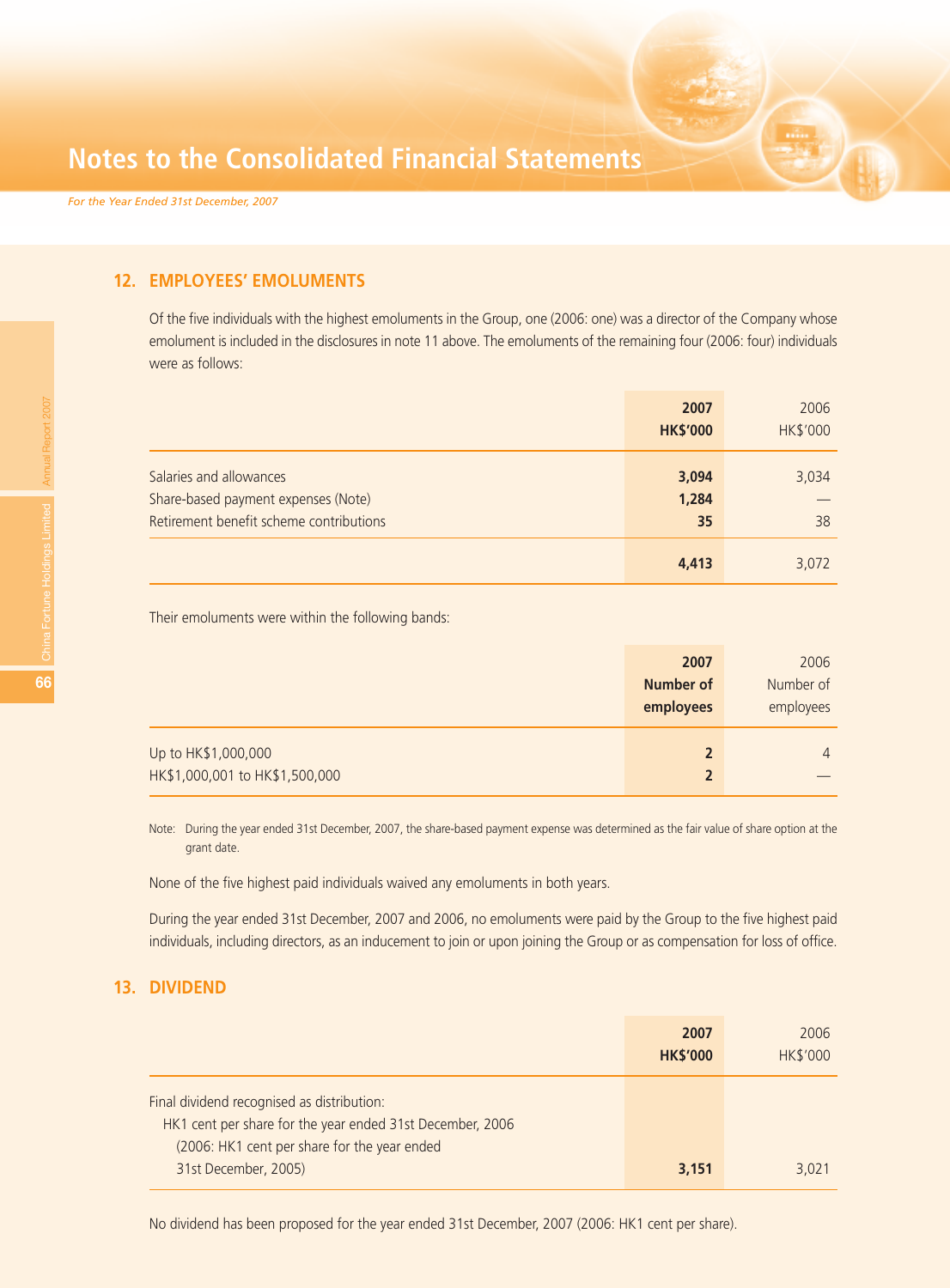*For the Year Ended 31st December, 2007*

## **14. (LOSS) EARNINGS PER SHARE**

The calculation of the basic (loss) earnings per share is based on the loss for the year attributable to the ordinary equity holders of the parent of HK\$266,679,000 (2006: profit for the year of HK\$31,339,000) and on 335,559,000 (2006: 302,100,000) weighted average number of ordinary shares in issue during the year.

No diluted loss per share is presented for the year ended 31st December, 2007 as the exercise of the Company's outstanding share options for the year ended 31st December, 2007 would result in a decrease in loss per share.

### **15. PLANT AND EQUIPMENT**

|                                         |                 | Furniture,   |                 |                 |
|-----------------------------------------|-----------------|--------------|-----------------|-----------------|
|                                         | Leasehold       | fixtures and | <b>Motor</b>    |                 |
|                                         | improvements    | equipment    | vehicles        | <b>Total</b>    |
|                                         | <b>HK\$'000</b> | HK\$'000     | <b>HK\$'000</b> | <b>HK\$'000</b> |
| COST                                    |                 |              |                 |                 |
| At 1st January, 2006                    | 1,019           | 2,187        | 2,250           | 5,456           |
| Exchange adjustments                    |                 | 27           | 20              | 47              |
| <b>Additions</b>                        | 22              | 310          |                 | 332             |
| At 31st December, 2006                  | 1,041           | 2,524        | 2,270           | 5,835           |
| Exchange adjustments                    | 168             | 54           | 30              | 252             |
| <b>Additions</b>                        | 867             | 207          | 435             | 1,509           |
| Acquired on acquisition of a subsidiary |                 |              |                 |                 |
| (note 35)                               | 1,485           | 520          |                 | 2,005           |
| <b>Disposals</b>                        |                 | (614)        | (82)            | (696)           |
| At 31st December, 2007                  | 3,561           | 2,691        | 2,653           | 8,905           |
| <b>DEPRECIATION</b>                     |                 |              |                 |                 |
| At 1st January, 2006                    | 919             | 1,664        | 1,935           | 4,518           |
| Exchange adjustments                    |                 | 18           | 12              | 30              |
| Provided for the year                   | 43              | 237          | 121             | 401             |
| At 31st December, 2006                  | 962             | 1,919        | 2,068           | 4,949           |
| Exchange adjustments                    | 10              | 9            | 22              | 41              |
| Provided for the year                   | 159             | 299          | 199             | 657             |
| Eliminated on disposals                 |                 | (493)        | (39)            | (532)           |
| At 31st December, 2007                  | 1,131           | 1,734        | 2,250           | 5,115           |
| <b>CARRYING VALUE</b>                   |                 |              |                 |                 |
| At 31st December, 2007                  | 2,430           | 957          | 403             | 3,790           |
| At 31st December, 2006                  | 79              | 605          | 202             | 886             |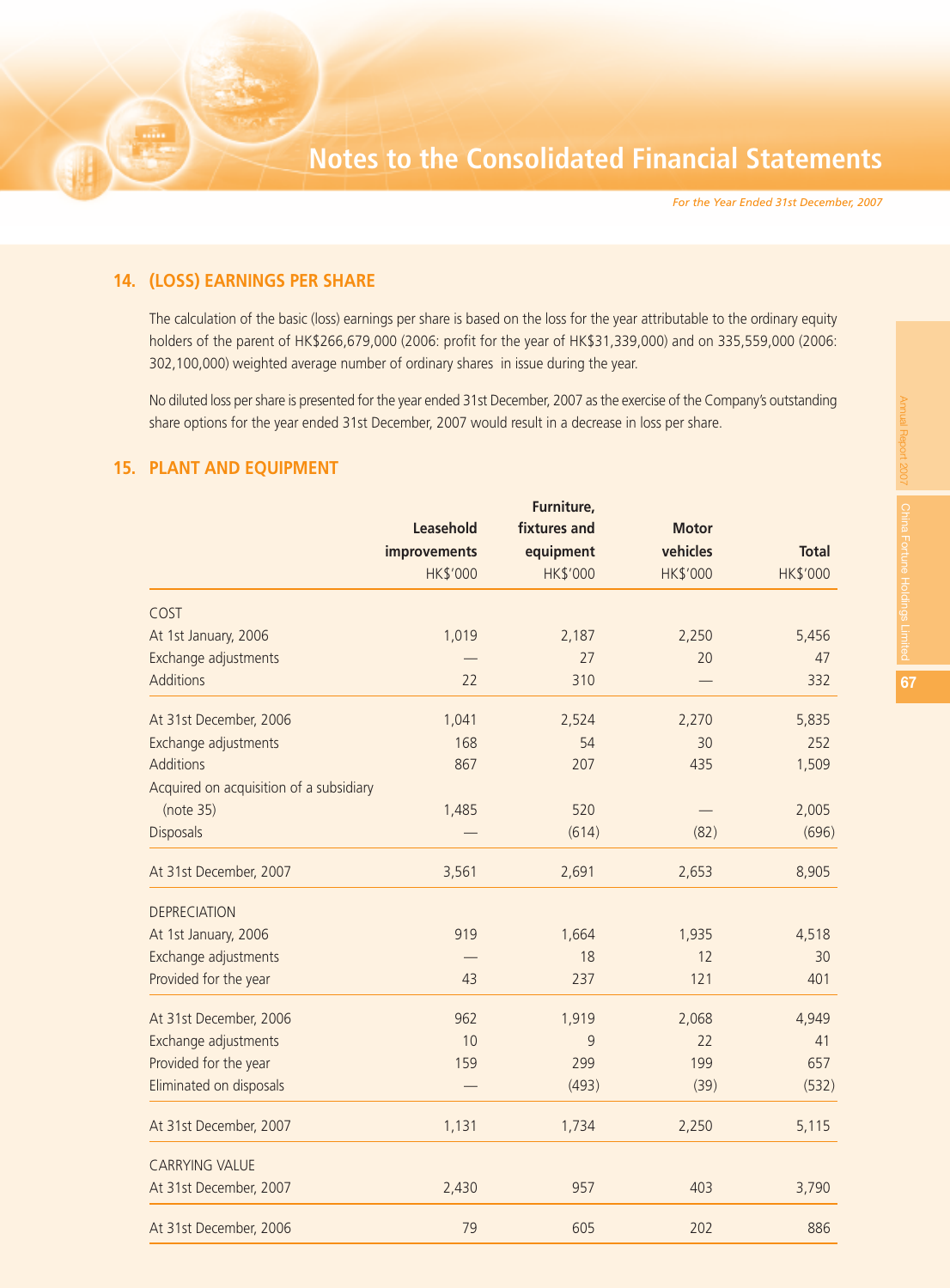*For the Year Ended 31st December, 2007*

# **15. PLANT AND EQUIPMENT** *(Continued)*

The above items of plant and equipment are depreciated on a straight line basis at the following rates per annum:

 $\mathbb{Z}_{\mathbb{R}}$ 

| Leasehold improvements            | 20% or over the term of the relevant leases. |
|-----------------------------------|----------------------------------------------|
|                                   | whichever is shorter                         |
| Furniture, fixtures and equipment | 25%                                          |
| Motor vehicles                    | 25%                                          |

### **16. INVESTMENT PROPERTY**

|                                                                        | <b>HK\$'000</b> |
|------------------------------------------------------------------------|-----------------|
| <b>FAIR VALUE</b>                                                      |                 |
| At 1st January, 2006                                                   | 9,500           |
| Increase in fair value recognised in the consolidated income statement | 60              |
| At 31st December, 2006 and 1st January, 2007                           | 9,560           |
| Increase in fair value recognised in the consolidated income statement | 2,240           |
| Transfer to asset classified as held for sale (note 28)                | (11,800)        |
| At 31st December, 2007                                                 |                 |

The fair value of the Group's investment property as at 31st December, 2007 has been determined by the directors of the Company. No valuation was performed by independent qualified professional valuers. The valuation performed by the directors of the Company was based on the sales proceeds the Group received on the disposal of the investment property on 10th January, 2008.

The fair value of the Group's investment property at 31st December, 2006 was arrived at on the basis of a valuation carried out on that date by Midland Surveyors Limited, an independent qualified professional valuer not connected with the Group. Midland Surveyors Limited is a member of the Hong Kong Institute of Surveyors ("HKIS") and has appropriate qualifications and recent experiences in the valuation of similar properties in the relevant locations. The valuation, which conforms to HKIS valuation standards on properties, was arrived at by reference to market evidence of transaction prices for similar properties.

All of the Group's property interests held under operating leases to earn rentals were measured using the fair value model and were classified and accounted for as investment property.

The Group's investment property was situated on land under a long lease in Hong Kong.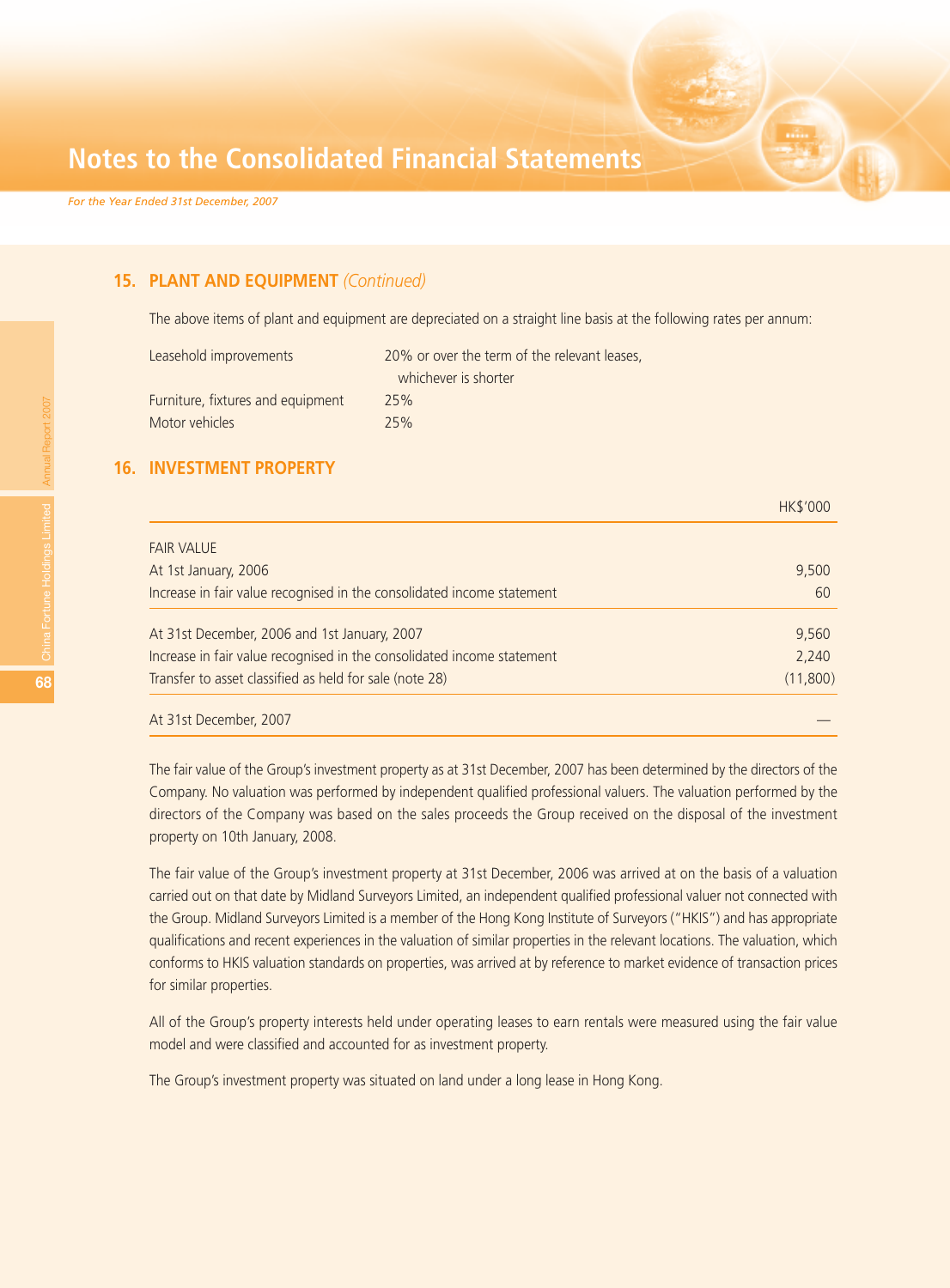*For the Year Ended 31st December, 2007*

# **17. GOODWILL**

|                                                  | HK\$'000 |
|--------------------------------------------------|----------|
| <b>COST</b>                                      |          |
| At 1st January, 2006 and 31st December, 2006     | 4,910    |
| Arising on acquisition of a subsidiary (note 35) | 8,015    |
| At 31st December, 2007                           | 12,925   |
| <b>CARRYING AMOUNT</b>                           |          |
| At 31st December, 2007                           | 12,925   |
| At 31st December, 2006                           | 4,910    |

Goodwill as at 31st December, 2007 represents management expertise in the mobile phones retailing and computer products distribution business acquired by the Group and is allocated to the following cash generating units ("CGU"):

|                                                          | 2007<br><b>HK\$'000</b> | 2006<br>HK\$'000 |
|----------------------------------------------------------|-------------------------|------------------|
| Mobile phone retailing<br>Computer products distribution | 8,015<br>4,910          | 4,910            |
|                                                          | 12,925                  | 4,910            |

The recoverable amount of the goodwill has been determined based on a value in use calculation of the relevant CGU. That calculation uses cash flow projections based on financial forecasts approved by management covering a 5-year period, and a discount rate of 10%. Other key assumptions for the value in use calculations relate to the estimation of cash inflows/outflows which include budgeted sales and gross margin, such estimation is based on the CGU past performance and management's expectations for the market development. The directors have determined that no impairment of the goodwill has occurred.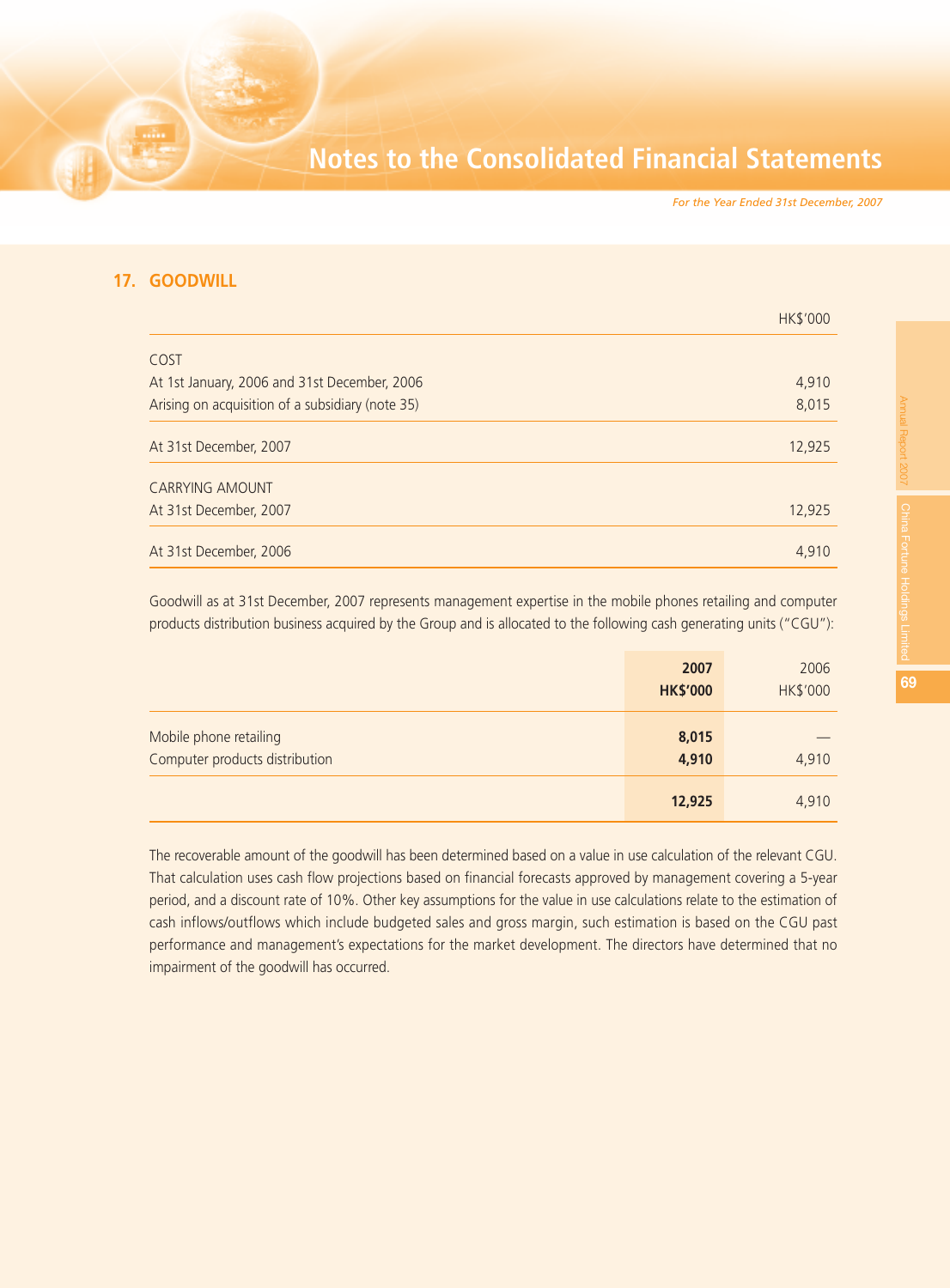*For the Year Ended 31st December, 2007*

# **18. INVESTMENTS IN ASSOCIATES**

|                                                                                                      | 2007<br><b>HK\$'000</b> | 2006<br>HK\$'000 |
|------------------------------------------------------------------------------------------------------|-------------------------|------------------|
| Cost of investment in unlisted associates less impairment loss<br>Share of post-acquisition reserves | 16,532<br>(1, 971)      |                  |
|                                                                                                      | 14,561                  |                  |

Particulars of the associates as at 31st December, 2007 are set out in note 45.

During the year, the directors of the Company reviewed the carrying amount of the Group's associates in view of the poor performance of certain associates. The recoverable amounts of these associates are determined with reference to the estimated future cash flows using a discount rate of 10%. As a result of this review, an impairment loss of HK\$18,193,000 (2006: Nil) was identified and charged to the consolidated income statement.

The summarised financial information in respect of the Group's associates is set out below:

|                                                     | 2007<br><b>HK\$'000</b> | 2006<br>HK\$'000 |
|-----------------------------------------------------|-------------------------|------------------|
| Total assets<br><b>Total liabilities</b>            | 30,288<br>(11, 443)     |                  |
| Net assets                                          | 18,845                  |                  |
| Group's share of net assets of associates           | 5,327                   |                  |
| Revenue                                             | 40,579                  |                  |
| Loss for the year                                   | (4, 191)                |                  |
| Group's share of results of associates for the year | (2, 125)                |                  |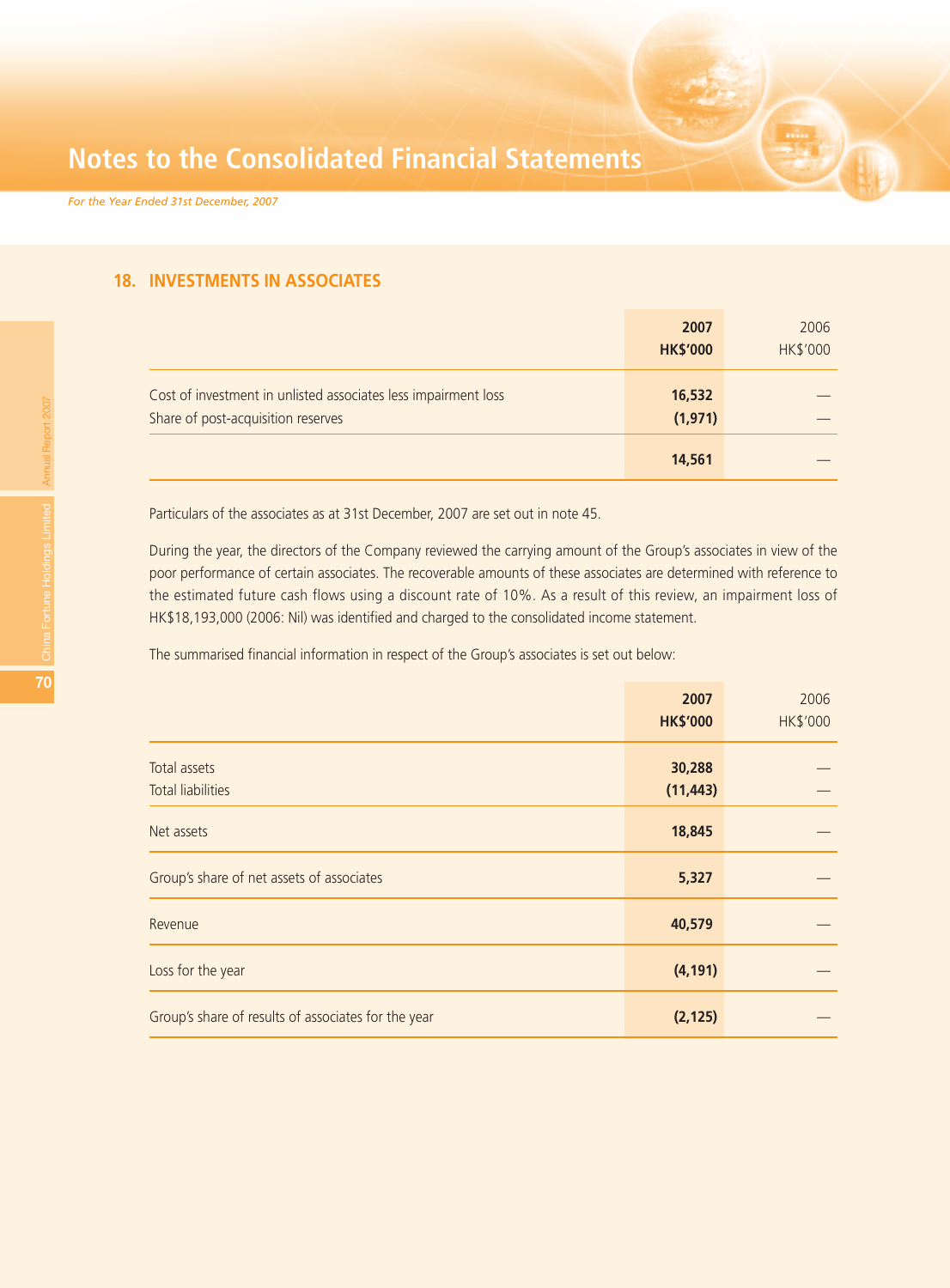*For the Year Ended 31st December, 2007*

## **19. AVAILABLE-FOR-SALE INVESTMENT**

Available-for-sale investment as at 31st December, 2007 comprises:

|                                                  | 2007 & 2006<br><b>HK\$'000</b> |
|--------------------------------------------------|--------------------------------|
| Unlisted securities:<br><b>Equity securities</b> | 918                            |

This represents 5% (2006: 5%) unlisted equity securities issued by a private entity incorporated in Hong Kong which is engaged in provision of computer technology services in Hong Kong. Available-for-sale investment is measured at cost less impairment at each balance sheet date because the range of reasonable fair values estimates is so significant that the directors of the Company are of the opinion that its fair value cannot be measured reliably.

# **20. OTHER NON-CURRENT ASSETS**

|                                                                                    | 2007<br><b>HK\$'000</b> | 2006<br>HK\$'000 |
|------------------------------------------------------------------------------------|-------------------------|------------------|
| Deposit for potential investment (note i)<br>Mineral supplier prepayment (note ii) | 10,700<br>10,700        |                  |
|                                                                                    | 21,400                  |                  |

Notes:

- (i) On 1st October, 2007, the Group entered into an agreement with a third party, pursuant to which the Group has engaged the third party to identify potential investment opportunities in mining operations in the PRC for the period from the date of the agreement to 31st March, 2009. A sum of RMB10 million was paid by the Group to the third party as an initial deposit for such potential investment. If an investment is not eventually consummated by 31st March, 2009 or by an earlier date determined by the Group, the deposit will be fully refunded to the Group.
- (ii) On 2nd November, 2007, the Group entered into an agreement with a mining company pursuant to which the mining company has agreed to supply the Group with its minerals at a pre-determined discount for re-sale inside and outside the PRC for a period of three years from the date of the agreement. In connection with this agreement, the Group has paid the mining company an amount of RMB10 million as prepayment for future mineral supplies. The mining company is expected to commence its operation in the 2nd half year of 2008. At 31st December, 2007, the Group had not made any mineral purchases from the mining company.

## **21. CLUB MEMBERSHIP**

|                   | 2007 & 2006<br><b>HK\$'000</b> |
|-------------------|--------------------------------|
| Club membership   |                                |
| Outside Hong Kong | 600                            |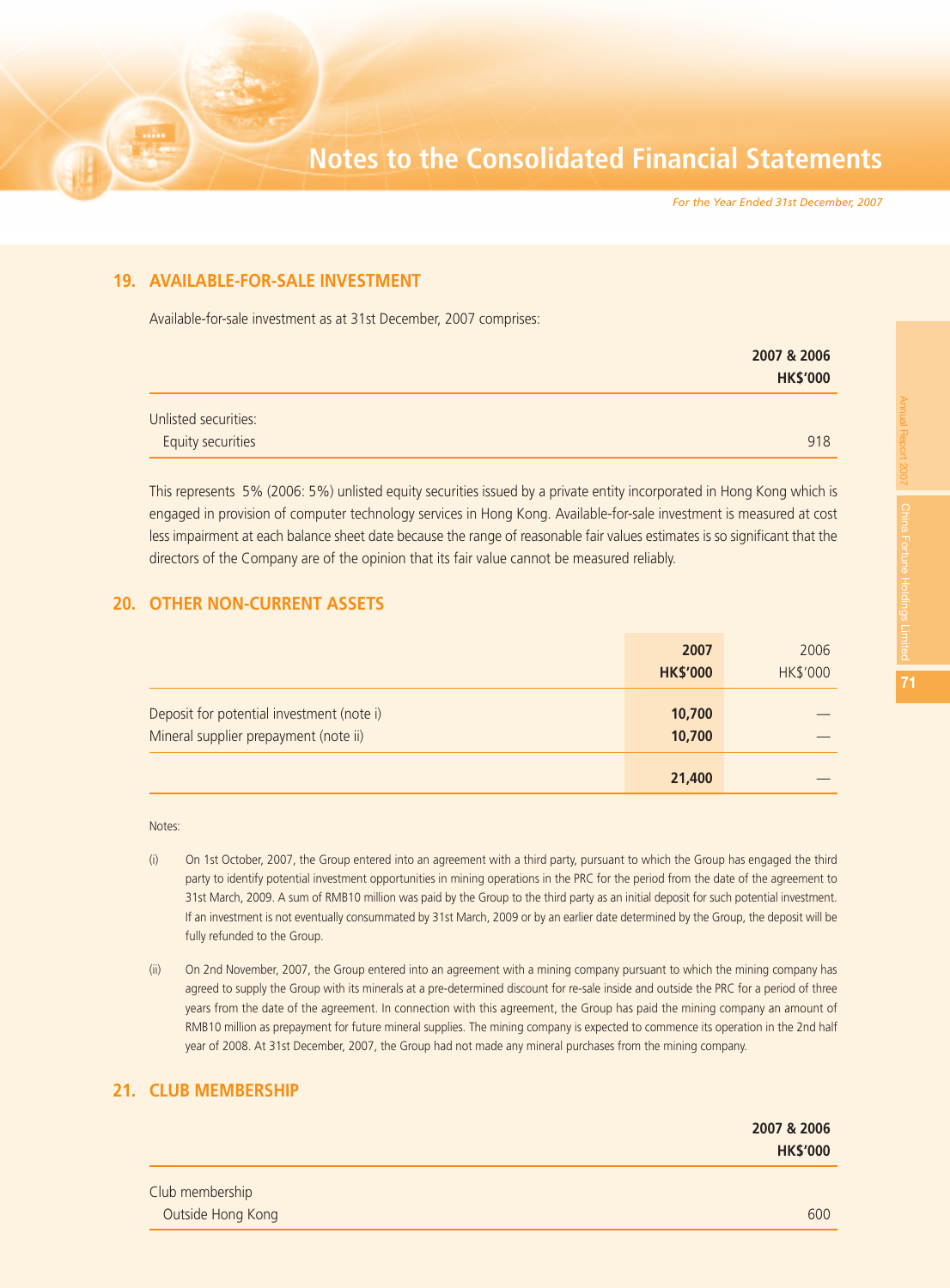*For the Year Ended 31st December, 2007*

#### **22. INVENTORIES**

Inventories represent finished goods held for resale.

## **23. TRADE, BILLS AND OTHER RECEIVABLES**

|                                | 2007            | 2006            |
|--------------------------------|-----------------|-----------------|
|                                | <b>HK\$'000</b> | <b>HK\$'000</b> |
| Trade receivables              | 91,502          | 187,320         |
| Less: accumulated allowance    | (55, 395)       | (16, 329)       |
|                                | 36,107          | 170,991         |
| Value-added-tax receivables    | 13,748          | 66,920          |
| Rebates receivables            | 33,936          | 62,359          |
| Other receivables and deposits | 53,714          | 33,076          |
|                                | 137,505         | 333,346         |
| <b>Bills receivable</b>        | 431             | 15,845          |
|                                | 137,936         | 349,191         |

 $\mathbb{Z}/\mathbb{Z}$ 

The Group allows credit period ranged from 30 to 90 days to its trade customers. The following is an aged analysis of the trade and bills receivables (net of allowance) at the reporting date:

|                              | 2007<br><b>HK\$'000</b> | 2006<br>HK\$'000 |
|------------------------------|-------------------------|------------------|
| Trade and bills receivables: |                         |                  |
| 0 to 30 days                 | 21,019                  | 119,415          |
| 31 to 90 days                | 9,964                   | 57,360           |
| Over 90 days                 | 5,555                   | 10,061           |
|                              | 36,538                  | 186,836          |

Before accepting any new customer, the Group assesses the potential customer's credit quality and defines credit limits by customer. Limits attributed to customers are reviewed periodically. Majority of the trade receivables that are neither past due nor impaired have no default payment history.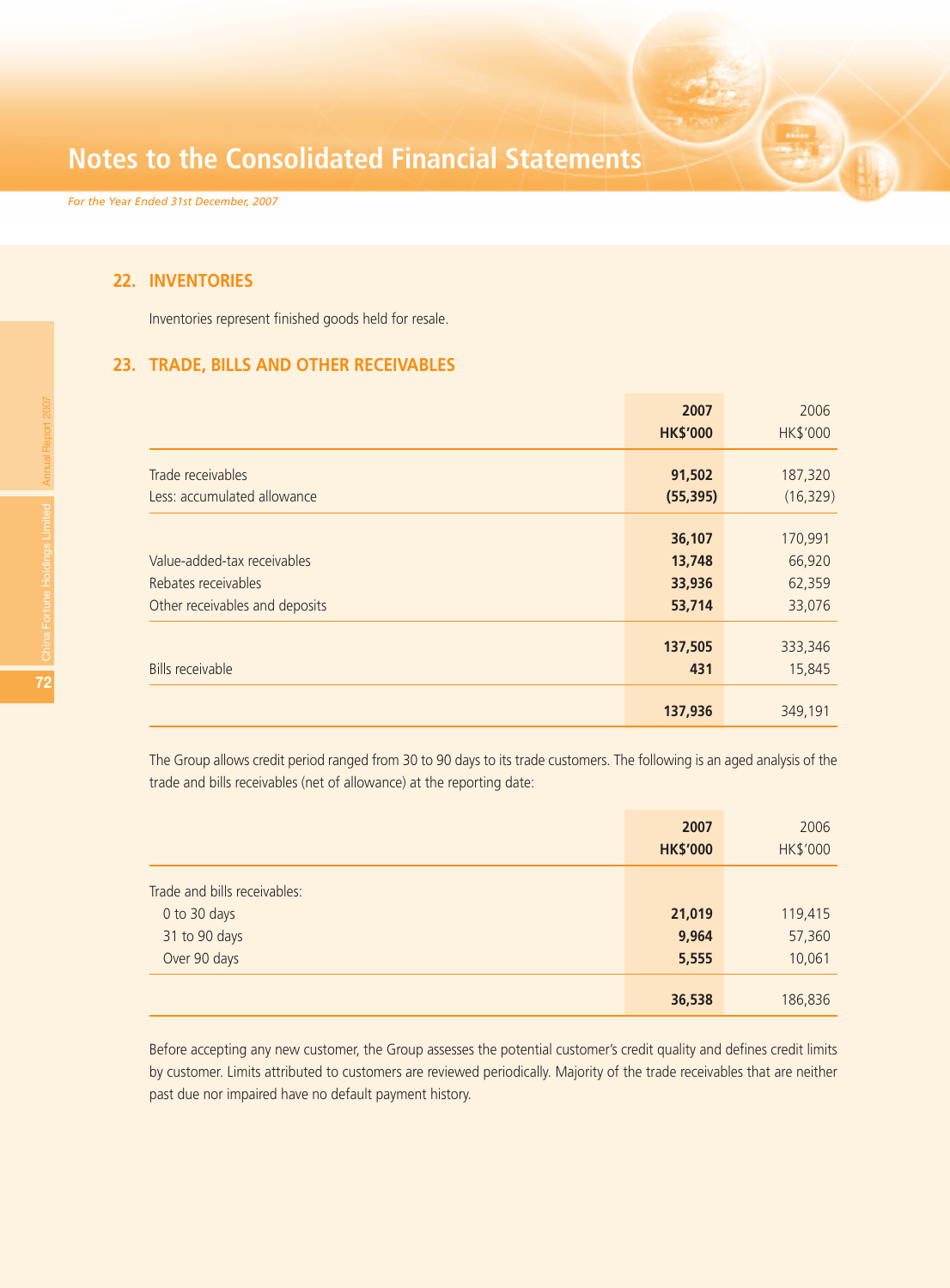*For the Year Ended 31st December, 2007*

### **23. TRADE, BILLS AND OTHER RECEIVABLES** *(Continued)*

Included in the Group's trade receivable balance are debtors with aggregate carrying amount of HK\$6,850,000 (2006: HK\$5,331,000) which are past due at the reporting date for which the Group has not provided for impairment loss. The Group does not hold any collateral over these balances.

Ageing of trade receivables which are past due but not impaired

|                                       | 2007<br><b>HK\$'000</b> | 2006<br>HK\$'000 |
|---------------------------------------|-------------------------|------------------|
| Between 31 to 90 days<br>Over 90 days | 2,259<br>4,591          | 2,693<br>2,638   |
| Total                                 | 6,850                   | 5,331            |

The Group has provided fully for all receivables over 180 days because historical experience is such that receivables that are past due beyond 180 days are generally not recoverable. For amounts which have past due at the balance sheet date, the Group has not provided for those receivables as there has not been significant change in the customers' credit quality and the amounts are still considered recoverable.

Movement in the allowance for doubtful debts in respect of trade and other receivables

|                                             | 2007<br><b>HK\$'000</b> | 2006<br>HK\$'000 |
|---------------------------------------------|-------------------------|------------------|
| Balance at beginning of the year            | 17,419                  | 11,995           |
| Exchange adjustments                        | 1,108                   | 44               |
| Impairment losses recognised on receivables | 54,525                  | 5,380            |
| Amounts recovered during the year           | (8, 146)                |                  |
| Balance at end of the year                  | 64,906                  | 17,419           |

Included in the allowance for doubtful debts are individually impaired trade and other receivables with an aggregate balance of HK\$54,525,000 (2006: Nil) with which the Group have ceased the business relationship during the year and considered not to be recoverable. The Group does not hold any collateral over these balances.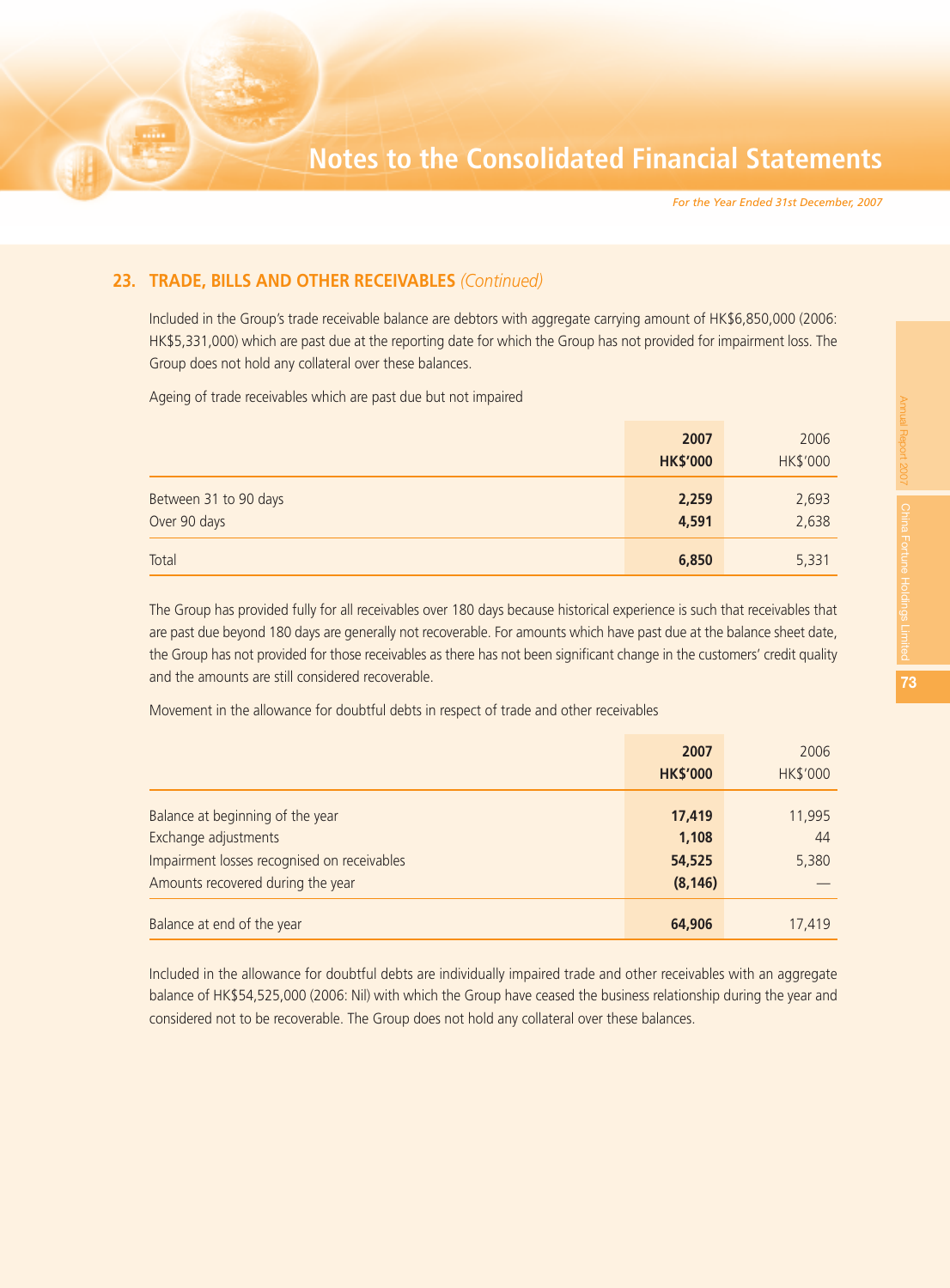*For the Year Ended 31st December, 2007*

## **24. AMOUNT DUE FROM A MINORITY SHAREHOLDER OF A SUBSIDIARY/AMOUNT DUE TO A DIRECTOR/AMOUNT DUE TO AN ASSOCIATE**

The amounts are unsecured, non-interest bearing and are repayable on demand.

#### **25. HELD FOR TRADING INVESTMENTS**

At 31st December, 2006, the amount represented unlisted marketable investment funds. During the year, the Group disposed of the investments for approximately HK\$13,439,000.

#### **26. PLEDGED BANK DEPOSITS**

The amount represents deposits pledged to banks to secure banking facilities granted to the Group. At 31st December, 2006, included in the amount was a fixed deposit of approximately HK\$9,600,000 held at a bank with maturity for more than three months. The deposits were pledged to secure short-term bank borrowings and were therefore classified as current assets. All the pledged bank deposits had original maturity of three months or less as at 31st December, 2007.

The deposits carry fixed interest rates ranging from 2.70% to 4.35% (2006: 2.625% to 5.230%) per annum. The pledged bank deposits will be released upon the settlement of relevant bank borrowings.

The Group's pledged bank deposits that are denominated in currencies other than the functional currencies of the relevant group entities are set out below:

|                        |          | Denominated in |  |
|------------------------|----------|----------------|--|
|                        | US\$     | HK\$           |  |
|                        | HK\$'000 | HK\$'000       |  |
| At 31st December, 2007 | 75,010   |                |  |
| At 31st December, 2006 | 137,968  | 9,600          |  |

#### **27. BANK BALANCES AND CASH/BANK OVERDRAFTS - SECURED**

#### *Bank balances and cash*

Bank balances and cash comprises cash held by the Group and short-term bank deposits that are interest-bearing at market interest rates ranging from 2.22% to 3.34% (2006: 1.75% to 5.35%) per annum and have original maturity of three months or less.

The bank balances and cash of the Group are mainly denominated in RMB and HK\$. Included in bank balances and cash at 31st December, 2007 was an amount in RMB, the functional currencies of the relevant group entities, of approximately RMB65,411,000 (2006: RMB43,770,000). RMB is not freely convertible into other currencies.

#### *Bank overdrafts - secured*

At 31st December, 2006, secured bank overdrafts carried interest at market rates at P minus 1% per annum.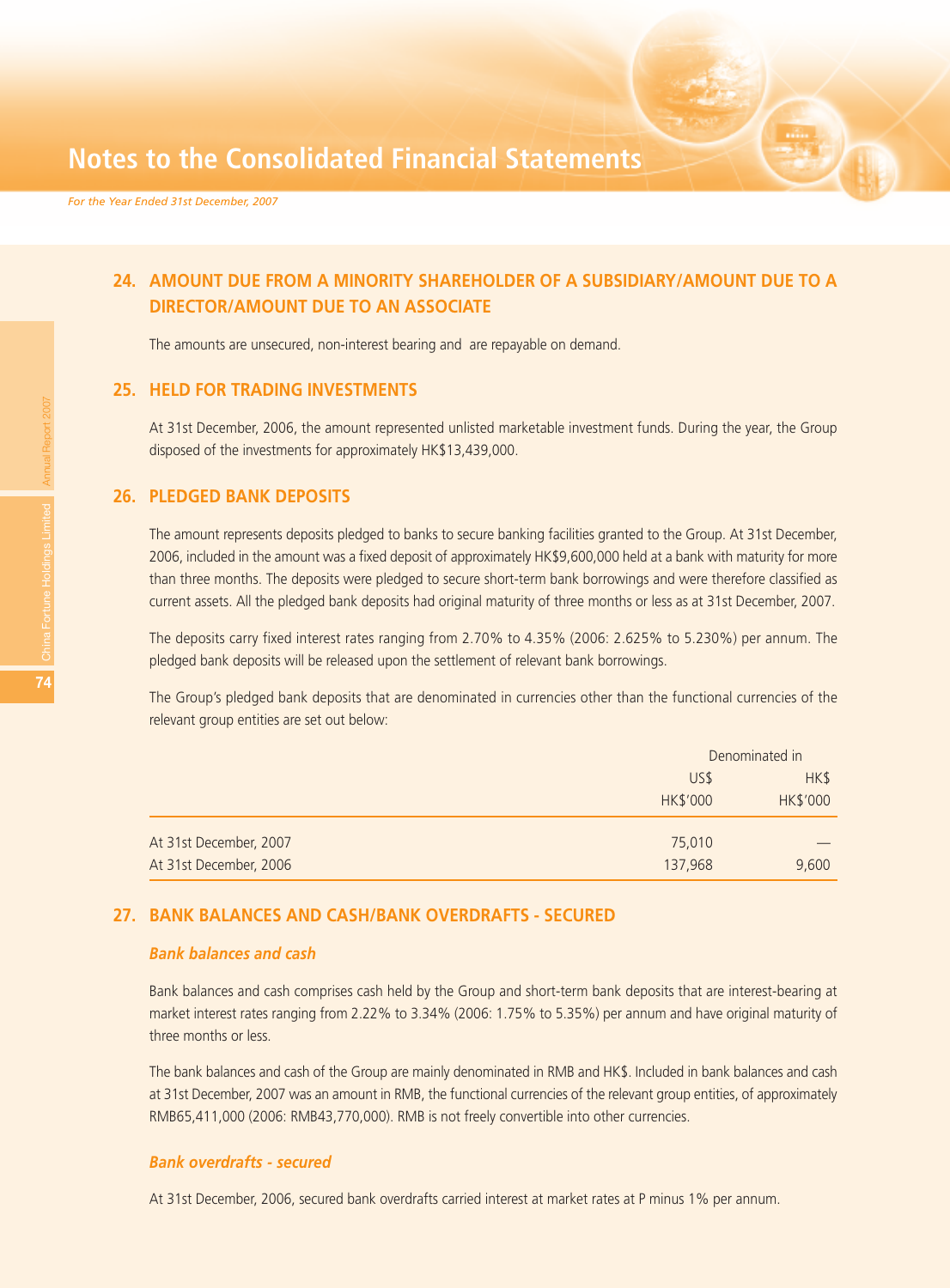*For the Year Ended 31st December, 2007*

## **28. ASSET CLASSIFIED AS HELD FOR SALE/(LIABILITY ASSOCIATED WITH ASSET CLASSIFIED AS HELD FOR SALE)**

|                                            | HK\$'000 |
|--------------------------------------------|----------|
| Investment property                        | 11,800   |
| Deposit on disposal of investment property | (1, 180) |
|                                            |          |
|                                            | 10,620   |

Pursuant to an agreement dated 10th November, 2007 entered into between the Group and the purchaser, the Group would dispose of the investment property to the purchaser. The purchaser has paid an initial deposit of HK1,180,000 at 31st December, 2007. Disposal of the investment property was completed on 10th January, 2008 as disclosed in note 42(3).

### **29. TRADE AND OTHER PAYABLES**

The following is an aged analysis of the trade payables at the balance sheet date:

|                             | 2007<br><b>HK\$'000</b> | 2006<br>HK\$'000 |
|-----------------------------|-------------------------|------------------|
| Trade payables:             |                         |                  |
| 0 to 30 days                | 34,385                  | 40,865           |
| 31 to 90 days               | 2,311                   | 12,369           |
| Over 90 days                | 7,345                   | 2,004            |
| Other payables and accruals | 44,041<br>38,742        | 55,238<br>53,215 |
|                             | 82,783                  | 108,453          |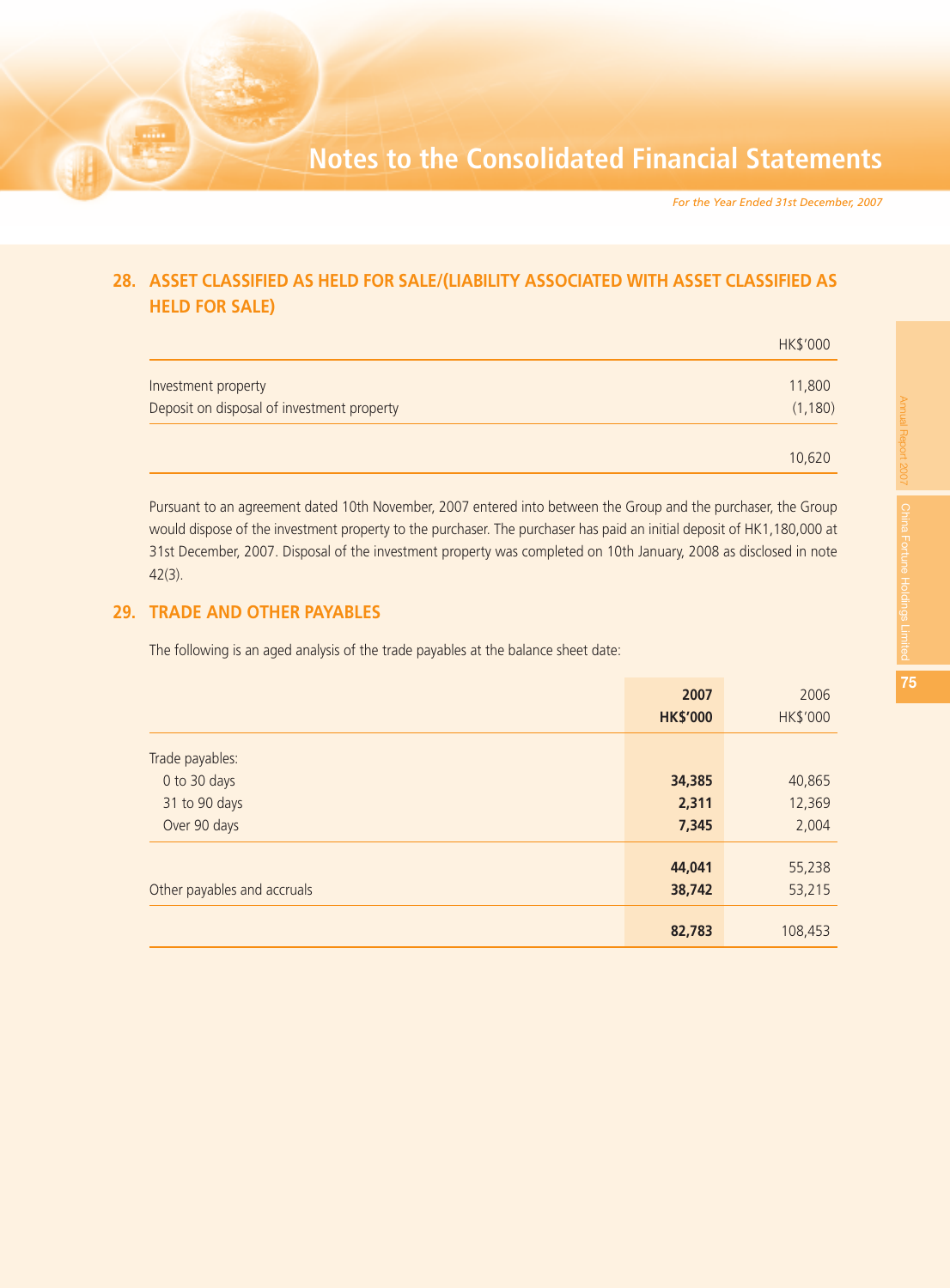*For the Year Ended 31st December, 2007*

### **30. SHARE CAPITAL OF THE COMPANY**

|                                                                                 | <b>Number of</b><br>ordinary shares |              | <b>Share</b><br>capital |                  |
|---------------------------------------------------------------------------------|-------------------------------------|--------------|-------------------------|------------------|
|                                                                                 | 2007<br>'000                        | 2006<br>'000 | 2007<br><b>HK\$'000</b> | 2006<br>HK\$'000 |
| Ordinary shares of HK\$0.10 each                                                |                                     |              |                         |                  |
| Authorised                                                                      | 1,000,000                           | 1,000,000    | 100,000                 | 100,000          |
| Issued and fully paid                                                           |                                     |              |                         |                  |
| At beginning of year<br>Issue of shares in consideration for                    | 302,100                             | 302,100      | 30,210                  | 30,210           |
| the acquisition of a subsidiary<br>(note i)<br>Issue of shares in consideration | 8,000                               |              | 800                     |                  |
| for the acquisitions of associates<br>(note ii)<br>Issue of shares upon share   | 15,000                              |              | 1,500                   |                  |
| subscription (note iii)                                                         | 40,000<br>7,690                     |              | 4,000<br>769            |                  |
| Exercise of share options (note iv)                                             |                                     |              |                         |                  |
| At end of year                                                                  | 372,790                             | 302,100      | 37,279                  | 30,210           |

Notes:

- (i) On 18th October, 2007, the Group acquired 51% equity interest of Zhuhai Reminda for a cash consideration of RMB2,000,000 and the issue by the Company of 8,000,000 ordinary shares of HK\$0.10 each at an offer price of HK\$0.90 per share. Details of which are set out in note 35. The fair value of the shares on the date of exchange, represented by their closing market price on that date was HK\$1.39 per share.
- (ii) On 18th May, 2007, the Group acquired 50% equity interest of DW Mobile Technology Limited ("DW Mobile") in consideration of the issue by the Company of 9,000,000 ordinary shares of HK\$0.10 each at an offer price of HK\$0.90 per share. The fair value of the shares on the date of exchange, represented by their closing market price on that date was HK\$1.77 per share.

On 20th September, 2007, the Group acquired 25% equity interest of Intelligence Tech Limited ("Intelligence Tech") for a cash consideration of HK\$100,000 and the issue by the Company of 6,000,000 ordinary shares of HK\$0.10 each at an offer price of HK\$2 per share. The fair value of the shares on the date of exchange, represented by their closing market price on that date was HK\$1.10 per share.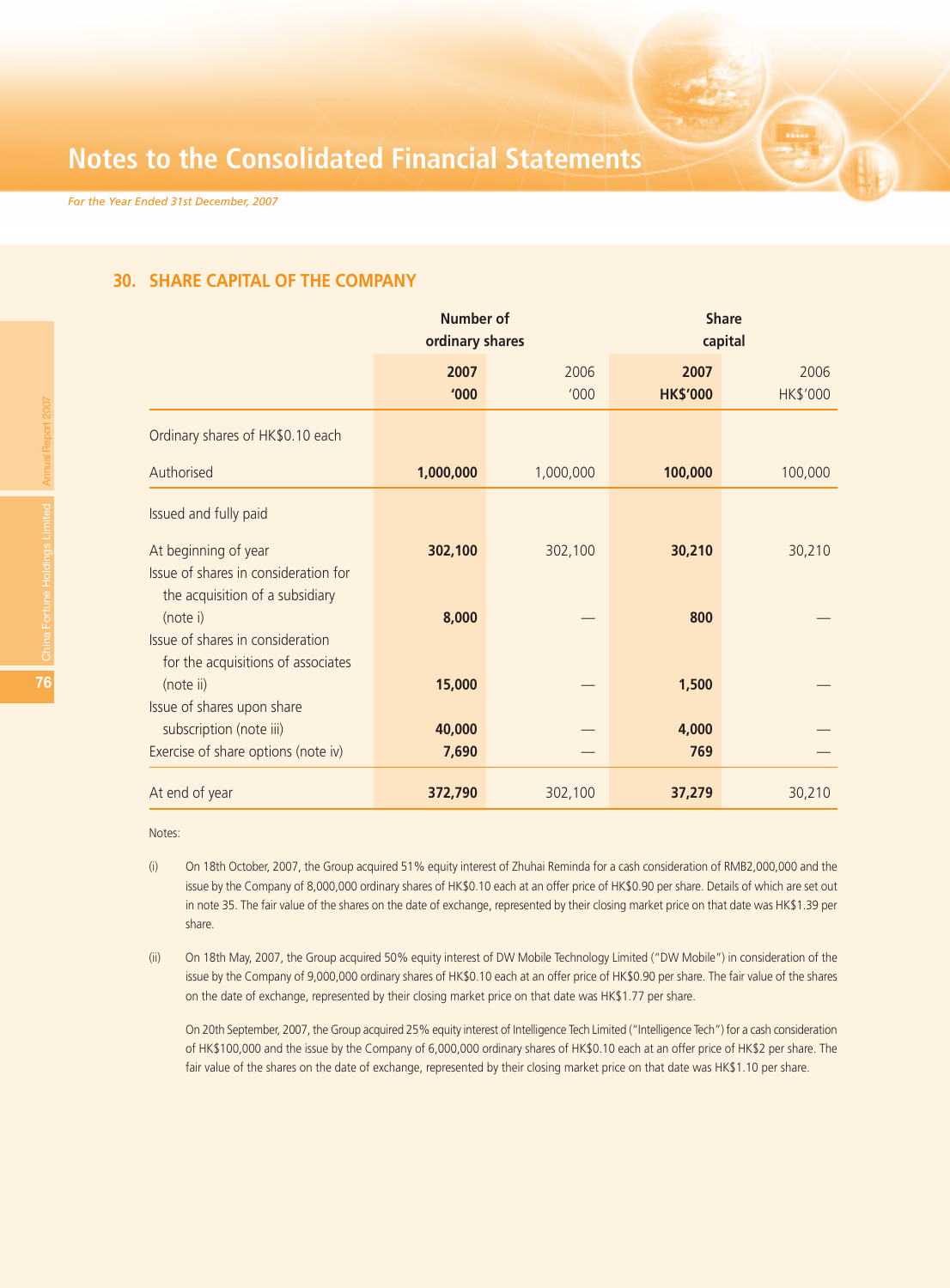*For the Year Ended 31st December, 2007*

## **30 SHARE CAPITAL OF THE COMPANY** *(Continued)*

Notes: *(Continued)*

- (iii) Pursuant to a subscription agreement dated 25th May, 2007, Galaxy China Opportunities Fund subscribed for 40,000,000 new ordinary shares of HK\$0.10 each in the Company at a price of HK\$1.35 per share ("subscription price"), representing a discount of approximately 23.73% to the closing market price of the Company's shares on 23rd May, 2007 of HK\$1.77 per share ("market price"). The discount on issued shares of HK\$16,800,000, representing the difference between the subscription price and market price is considered as incremental costs directly attributable to the equity transaction and hence is deducted from the share premium. The proceeds were used as general working capital for the Company. These new shares were issued under the special mandate granted to the directors at the special general meeting of the Company held on 18th June, 2007.
- (iv) During the year ended 31st December, 2007, 7,690,000 share options were exercised at HK\$1.29 per share, resulting in the issue of a total of 7,690,000 ordinary shares of HK\$0.10 each in the Company.

All shares issued as mentioned above ranked pari passu with the then existing shares in issue in all respects.

#### **31. SHARE-BASED PAYMENT TRANSACTIONS**

#### *(a) Share options of the Company*

The Company adopted a share option scheme on 14th January, 2004 (the "Scheme") which was effective on 26th January, 2004 and will expire on 26th January, 2014. The primary purpose of the Scheme is to provide incentives to directors, eligible employees and other qualified persons who in the opinion of the board of directors has made or will make contributions which are or may be beneficial to the Group as a whole.

Under the Scheme, the directors of the Company may, subject to certain conditions, grant to any director, employee, suppliers, agents, customers, distributors, business associate or partner, professional or other advisor of, or consultant or contractor to, any member of the Group or any associated company who in the opinion of the board of directors has made or will make contributions which are or may be beneficial to the Group as a whole, options to subscribe for shares of the Company at any price but not less than the higher of (i) nominal value of a share, (ii) the closing price of the shares on the Stock Exchange on the day of grant and (iii) the average of the closing prices of the shares on the Stock Exchange on the five trading days immediately preceding the date of grant of the options, subject to a maximum of 10% of the issued share capital of the Company from time to time.

At 31st December, 2007, the number of shares in respect of which options had been granted and remained outstanding under the Scheme was 9,858,000, representing 2.6% of the shares of the Company in issue at that date. Without prior approval from the Company's shareholders, (i) the total number of shares in respect of which options may be granted under the Scheme is not permitted to exceed 10% of the shares of the Company in issue at any point in time, and (ii) the number of shares issued and to be issued in respect of which options granted and may be granted to any individual in any 12-month period is not permitted to exceed 1% of the shares of the Company in issue at any point in time.

Options granted must be taken up within the time period set out in the offer letter and upon payment of HK\$1 for each lot of share option granted.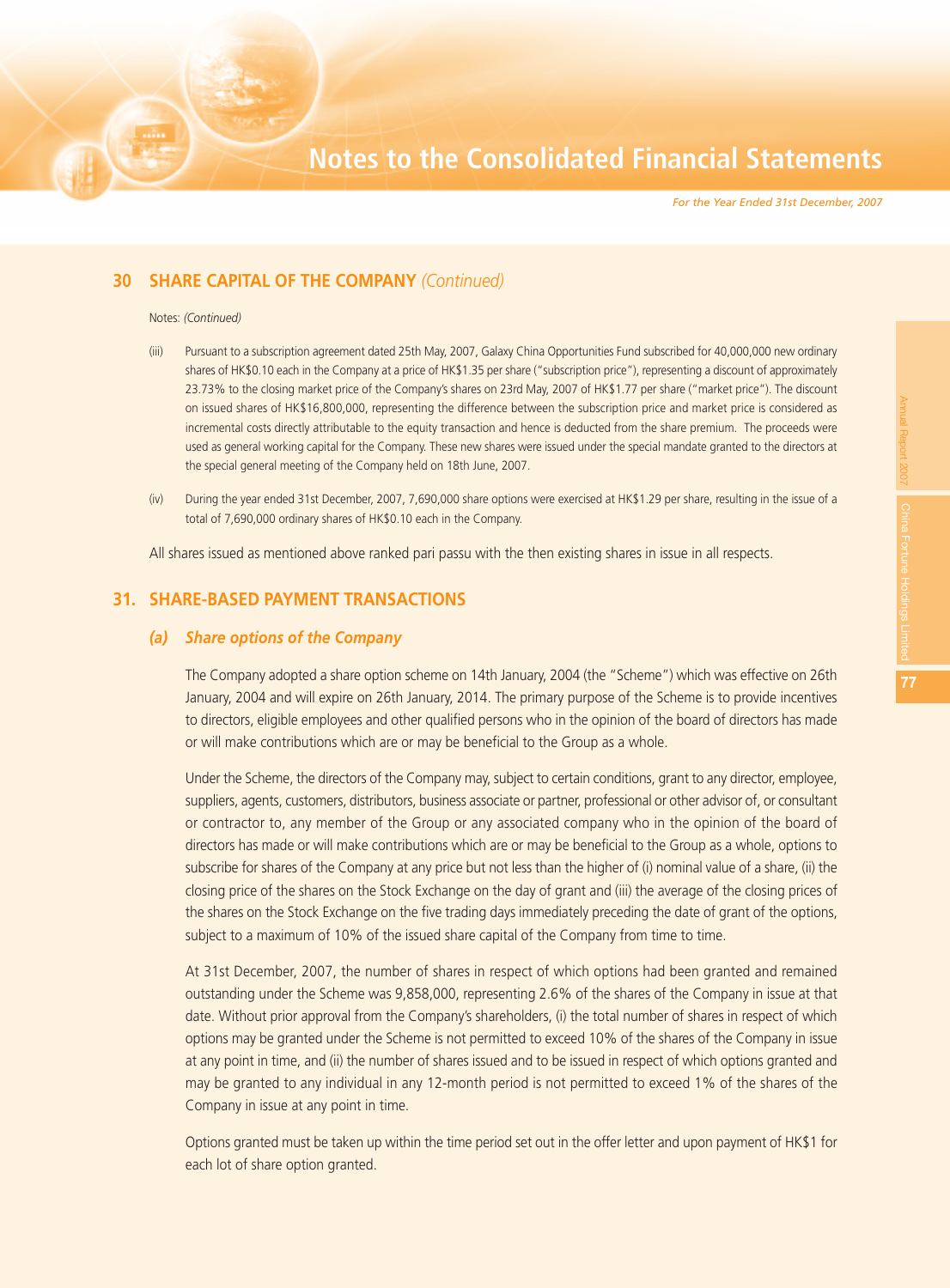#### **31. SHARE-BASED PAYMENT TRANSACTIONS** *(Continued)*

#### *(a) Share options of the Company (Continued)*

The following table discloses movement of the Company's share options held by employees and consultants (including directors) during the year ended 31st December, 2007:

| <b>Name</b>                        | Date of<br>grant | Exercisable<br>period   | price<br>per share<br>HK\$ | <b>Exercise Outstanding</b><br>at<br>1.1.2007 | Granted<br>during<br>the year | <b>Exercised</b><br>during<br>the year | during<br>the year           | Lapsed Outstanding<br>at<br>31.12.2007 |
|------------------------------------|------------------|-------------------------|----------------------------|-----------------------------------------------|-------------------------------|----------------------------------------|------------------------------|----------------------------------------|
| Category I: Directors              | 7.5.2007         | 7.5.2007 to<br>6.5.2012 | 1.29                       |                                               | 2,750,000                     |                                        |                              | 2,750,000                              |
| Category II: Employees             | 7.5.2007         | 7.5.2007 to<br>6.5.2012 | 1.29                       |                                               | 14,562,000                    |                                        | $(690,000)$ $(10,714,000)$   | 3,158,000                              |
| Category III: Consultants          | 7.5.2007         | 7.5.2007 to<br>6.5.2012 | 1.29                       |                                               | 10,950,000                    | (7,000,000)                            |                              | 3,950,000                              |
| Total for all categories           |                  |                         |                            |                                               | 28,262,000                    |                                        | $(7,690,000)$ $(10,714,000)$ | 9,858,000                              |
| Exercisable at the end of the year |                  |                         |                            |                                               |                               |                                        |                              | 9,858,000                              |
| Weighted average exercise price    |                  |                         |                            |                                               | HK\$1.29                      | HK\$1.29                               | <b>HK\$1.29</b>              | HK\$1.29                               |

Consultants rendered consultancy services with regard to the management of the Company's group entities. The Group granted share options to them for recognising their services similar to those rendered by other employees.

In respect of the share options exercised during the year, the weighted average share price at the date of exercise is HK\$2.25.

During the year ended 31st December, 2007, options were granted on 7th May, 2007. The estimated fair values of the options granted on that date is HK\$14,816,000. No option was granted during the year ended 31st December, 2006.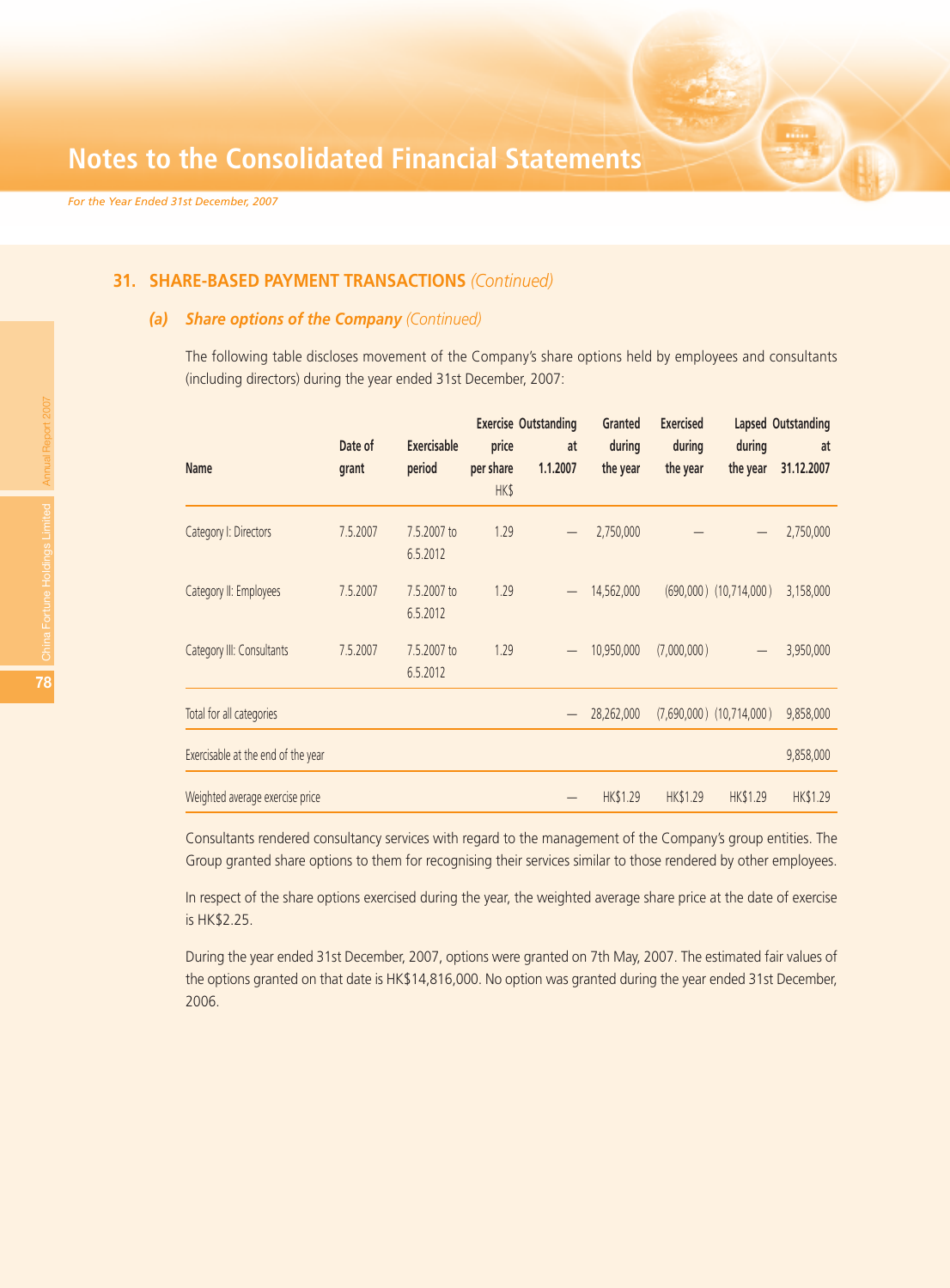*For the Year Ended 31st December, 2007*

### **31. SHARE-BASED PAYMENT TRANSACTIONS** *(Continued)*

#### *(a) Share options of the Company (Continued)*

The fair value was calculated using the binominal model. The inputs into the model were as follows:

| HK\$1.29         |
|------------------|
| 65.13%           |
| 2-5 years        |
| 3.876% to 4.103% |
| 2.526%           |
|                  |

Expected volatility was determined by using the historical volatility of the Company's share price over the previous 5 years. The expected life used in the model has been adjusted, based on management's best estimate, for the effects of non transferability, exercise restrictions and behavioural considerations.

The Group recognised the total expense of HK\$14,816,000 for the year ended 31st December, 2007 (2006: Nil) in relation to share options granted by the Company.

#### *(b) Share option of a subsidiary*

On 29th December, 2005, the board of directors of the Company approved Synergy Technologies (Asia) Limited ("Synergy Technologies"), a subsidiary of the Company, to grant a share option to a director of Synergy Technologies. The share option is exercisable for a period of two years from 29th December, 2005. The option holder can acquire 11% interest in Synergy Technologies at a consideration of HK\$1. The estimated fair value of the option granted on that date was approximately HK\$758,000.

The fair value was calculated using the Black-Scholes pricing model. The inputs into the model were as follows:

| Exercise price          | <b>HK\$1</b> |
|-------------------------|--------------|
| Expected volatility     | 0.1%         |
| Expected life           | 2 years      |
| Risk free rate          | 3.983%       |
| Expected dividend yield | nil          |

A low volatility was adopted as the shares of Synergy Technologies are not publicly traded. Yield to maturity of 2- Year Hong Kong Exchange Fund Notes was adopted as risk free rate.

Except for the share option granted to the director of Synergy Technologies expired without exercise, there was no movement in the share options granted during the year ended 31st December, 2007.

During the year ended 31st December, 2006, there was no movement in the share option granted to the director of the Synergy Technologies.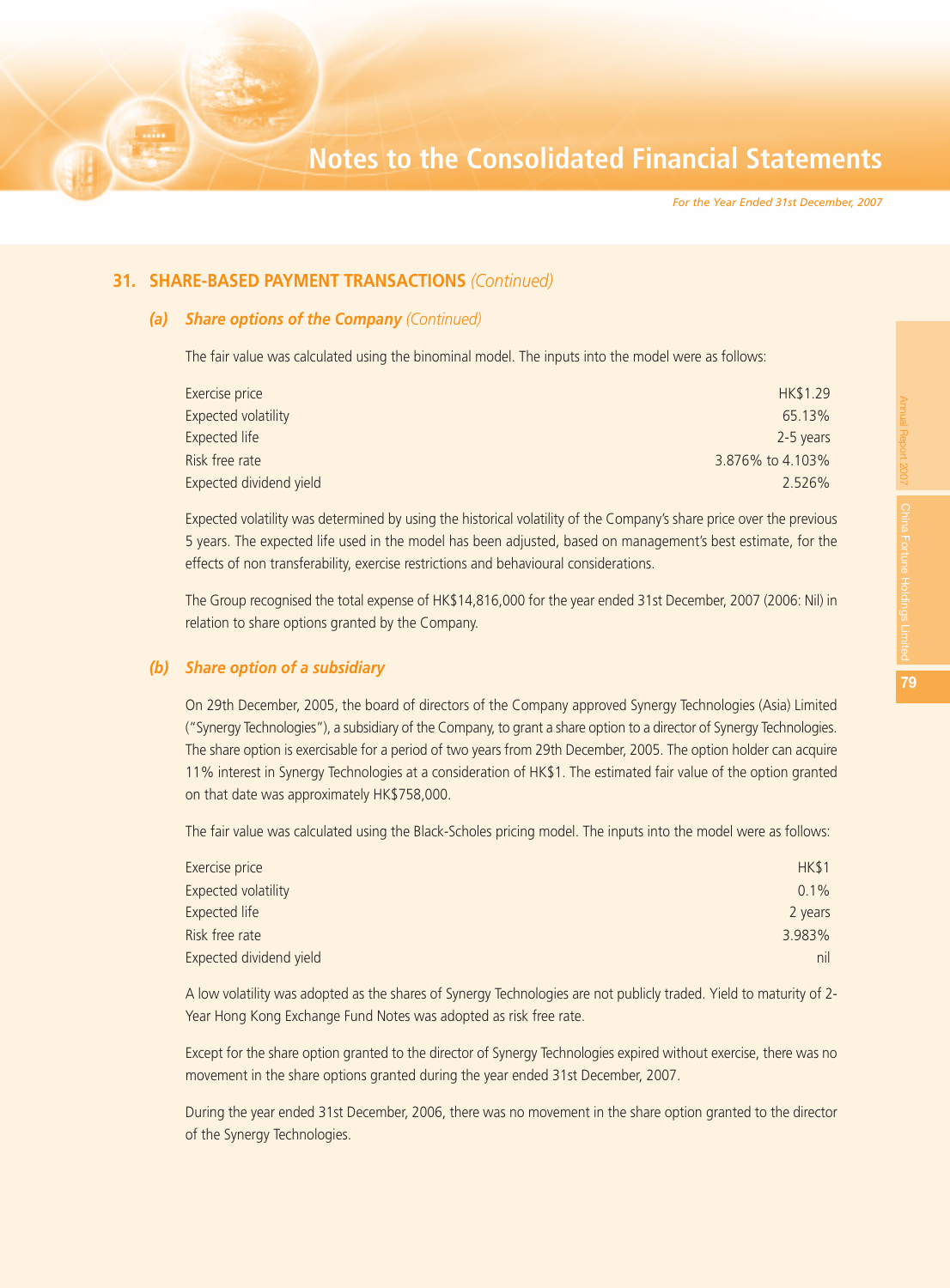*For the Year Ended 31st December, 2007*

#### **32. OTHER FINANCIAL LIABILITIES**

On 4th September, 2007, the Group and TeleChoice International Limited ("TeleChoice"), an independent third party, entered into an agreement to establish a subsidiary (the "Fulfillment Subsidiary") to engage in the logistics and fulfillment business for Nokia-branded mobile handsets and accessories in the PRC (the "Fulfillment Business"), which is presently operated by Fortune Shanghai. TeleChoice injected HK\$50 million for 40% equity interest of the Fulfillment Subsidiary, while the Group injected HK\$25 million for 60% equity interest therein. The commencement of the Fulfillment Business by the Fulfillment Subsidiary is subject to the consent to the novation of the Nokia Fulfillment Agreement (the "NF Agreement") from Fortune Shanghai to the Fulfillment Subsidiary by Nokia (China) Investment Company Limited, an independent third party. The NF Agreement has not been novated as at year ended 31st December, 2007.

At the same time, the Company granted a put option to TeleChoice pursuant to which TeleChoice can require the Company to purchase its entire 40% equity interest in the Fulfillment Subsidiary at a price of HK\$50 million during the period from 1st March, 2008 to 31st December, 2008, on condition that the NF Agreement has not been novated over from Fortune Shanghai to the Fulfillment Subsidiary. During the period from 4th September, 2007 to 31st December, 2008, TeleChoice is entitled to 40% share of profit attributable to the Fulfillment Business.

The put option liability is considered as a host debt instrument with a not closely related embedded non-option derivative which is linked to the profitability of the Fulfillment Business. At initial recognition, the original effective interest rate for the host debt component is determined based on the estimated future profit to be generated from the Fulfillment Business, with the embedded non-option derivative having a fair value of zero. At balance sheet date, the put option liability is stated at amortised cost using the original effective interest rate of 20% per annum, of which an effective interest expense of HK\$3,145,000 has been recognised in the consolidated income statement for the year ended 31st December, 2007. At 31st December, 2007, the directors reassessed the fair value of the embedded derivative with reference to the estimated future profit generated from the Fulfillment Business and determined that the fair value is insignificant.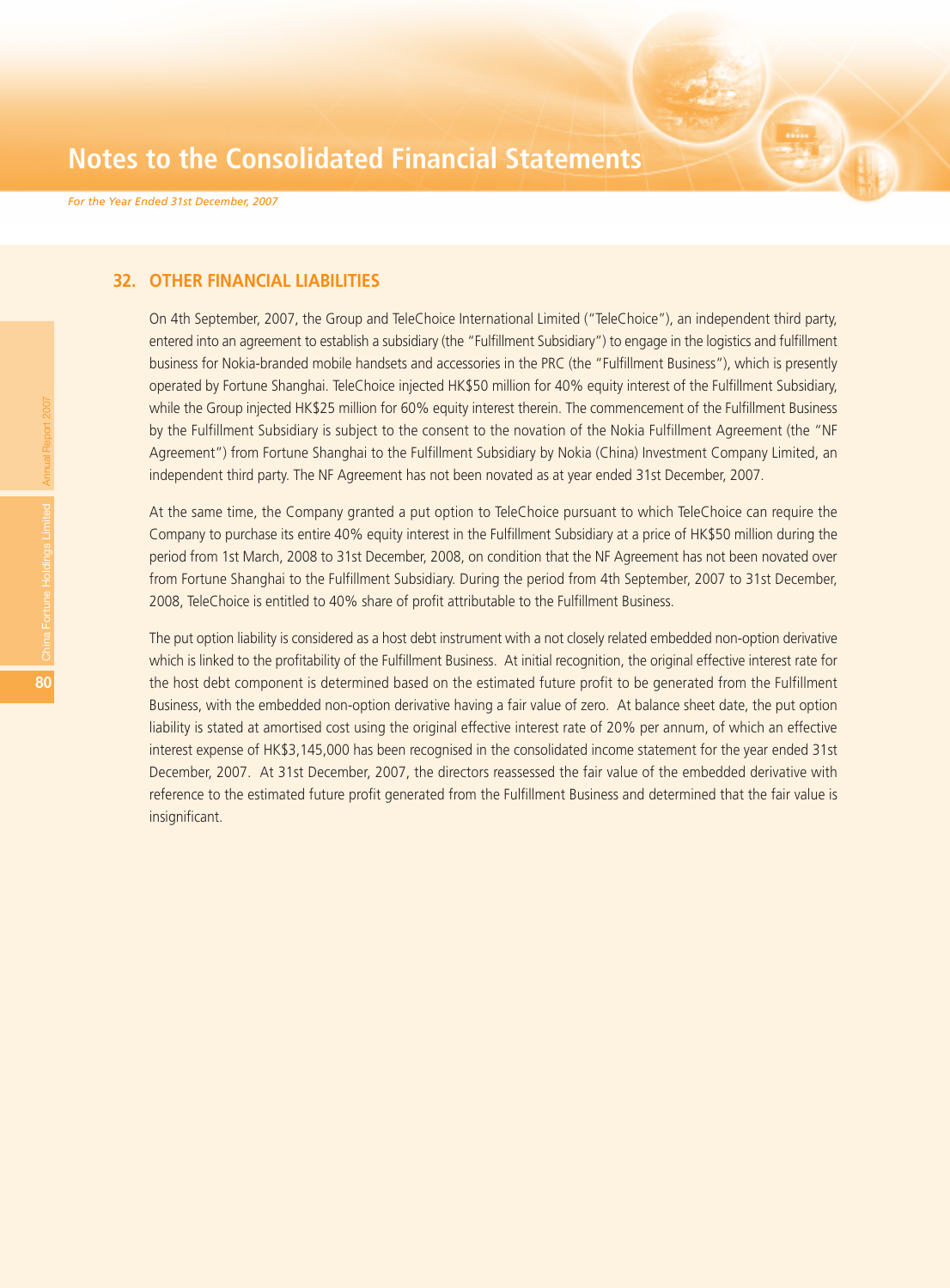*For the Year Ended 31st December, 2007*

#### **33. BANK BORROWINGS**

|                                          | 2007<br><b>HK\$'000</b> | 2006<br>HK\$'000   |
|------------------------------------------|-------------------------|--------------------|
| Bank borrowings comprise:                |                         |                    |
| <b>Bank loans</b><br>Trust receipt loans | 120,223                 | 505,608<br>170,000 |
|                                          | 120,223                 | 675,608            |
| Secured<br>Unsecured                     | 112,223<br>8,000        | 327,000<br>348,608 |
|                                          | 120,223                 | 675,608            |

At the balance sheet date, the bank borrowings of the Group are repayable on demand or within one year for both years.

The exposure of the Group's fixed-rate borrowings and the contractual maturing dates are as follows:

|                                                   | 2007<br><b>HK\$'000</b> | 2006<br>HK\$'000 |
|---------------------------------------------------|-------------------------|------------------|
| Fixed-rate borrowings:<br>Within one year         | 20,223                  | 458,524          |
| Effective interest rate:<br>Fixed-rate borrowings | 4.4%                    | 4% to 7.25%      |

In addition, the Group has variable-rate borrowings amounting to HK\$94,000,000 (2006: HK\$111,500,000) which carry interest at HIBOR plus 1.3% (2006: 1% to 1.3%) per annum, except for a borrowing amounting to HK\$6,000,000 (2006: HK\$6,000,000) which carries interest at P and a syndicated loan with an aggregate amount of nil (2006: HK\$99,584,000) which carries interest at LIBOR plus 1% per annum.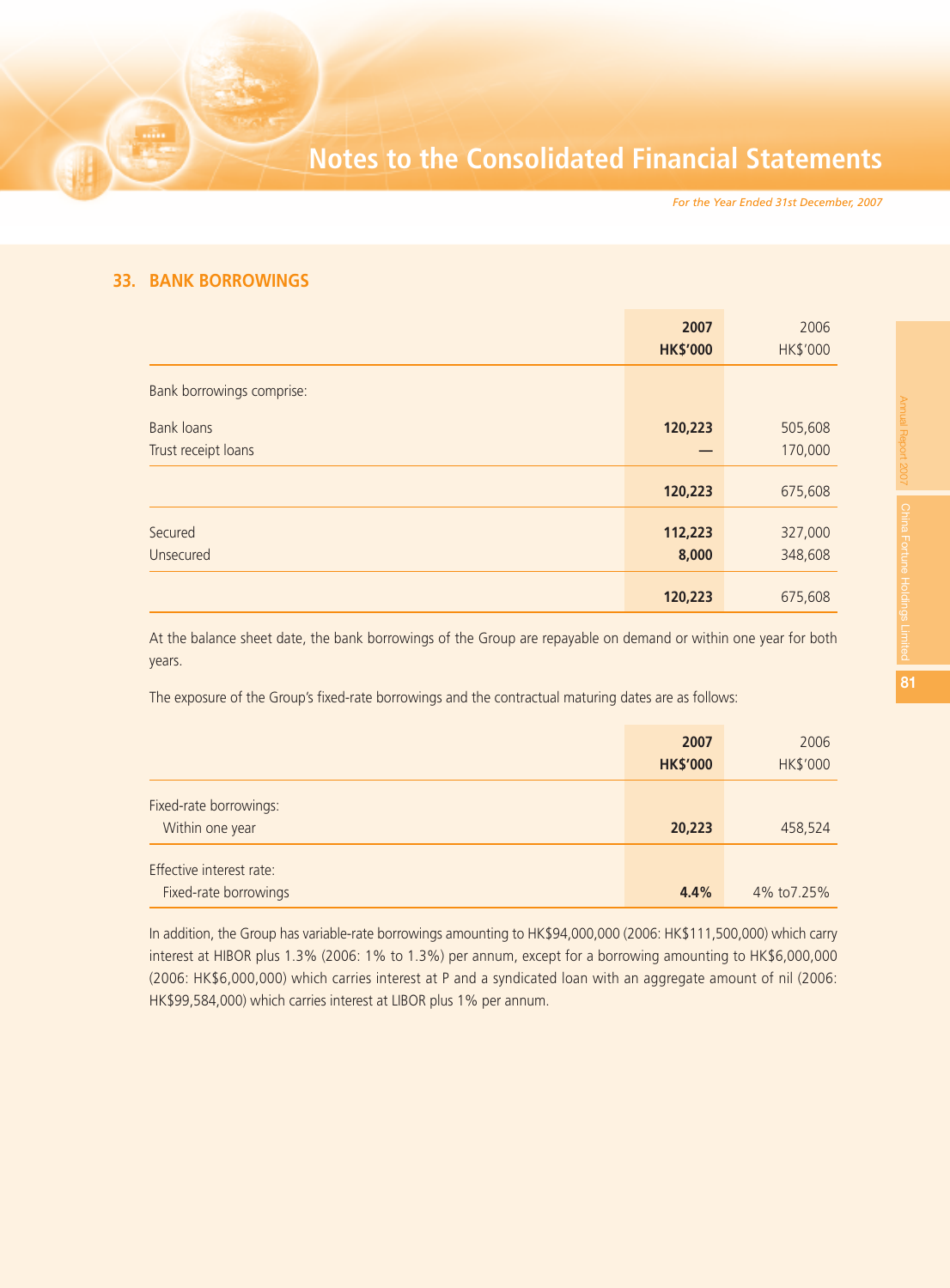*For the Year Ended 31st December, 2007*

### **33. BANK BORROWINGS** *(Continued)*

The Group's borrowings denominated in a currency other than the functional currencies of the relevant group entities are set out below:

|                        |          | Denominated in |  |
|------------------------|----------|----------------|--|
|                        | US\$     | HK\$           |  |
|                        | HK\$'000 | HK\$'000       |  |
| At 31st December, 2007 |          | 94,000         |  |
|                        |          |                |  |
| At 31st December, 2006 | 99,584   | 72,000         |  |

At 31st December, 2007, the Group was in breach of certain banking covenants in relation to consolidated tangible net worth, interest coverage ratio and debt leverage ratio. The relevant bank loans at 31st December, 2007 amounted to approximately HK\$120.2 million (2006: HK\$185.1 million). On discovery of the breach, the directors of the Company informed the lenders and commenced a renegotiation of the terms of the loan with the relevant bankers. As at 31st December, 2007, those negotiations had not been concluded. Accordingly, the loans were classified as current liabilities in the consolidated financial statements for the year ended 31st December, 2007. The negotiations of the terms of loans with the bankers are still in progress. The directors of the Company are confident that their negotiations will ultimately reach a successful conclusion. In any event, should the lenders call for immediate repayment of the loans, the directors of the Company believe that adequate alternative sources of finance are available to ensure that the Group can operate as a going concern.

#### **34. DEFERRED TAX ASSETS**

The following is the deferred tax assets recognised and movements thereon during the current and prior year:

|                                                             |                                         | Allowance                                                         |                                 |  |  |
|-------------------------------------------------------------|-----------------------------------------|-------------------------------------------------------------------|---------------------------------|--|--|
|                                                             | <b>Allowance for</b><br><b>HK\$'000</b> | for trade and<br>inventories other receivables<br><b>HK\$'000</b> | <b>Total</b><br><b>HK\$'000</b> |  |  |
| At 1st January, 2006                                        |                                         | 1,052                                                             | 1,052                           |  |  |
| Credit to consolidated income statement for the year        | 841                                     | 804                                                               | 1,645                           |  |  |
| At 31st December, 2006 and 1st January, 2007                | 841                                     | 1,856                                                             | 2,697                           |  |  |
| Exchange adjustments                                        | 25                                      | 24                                                                | 49                              |  |  |
| Charge to consolidated income statement for the year (note) | (866)                                   | (1,880)                                                           | (2,746)                         |  |  |
| At 31st December, 2007                                      |                                         |                                                                   |                                 |  |  |

Note: The deferred tax assets were charged to consolidated financial statements during the year. In the opinion of directors, it is no longer probable that sufficient taxable profit will be available to allow all of the deferred tax assets to be recovered.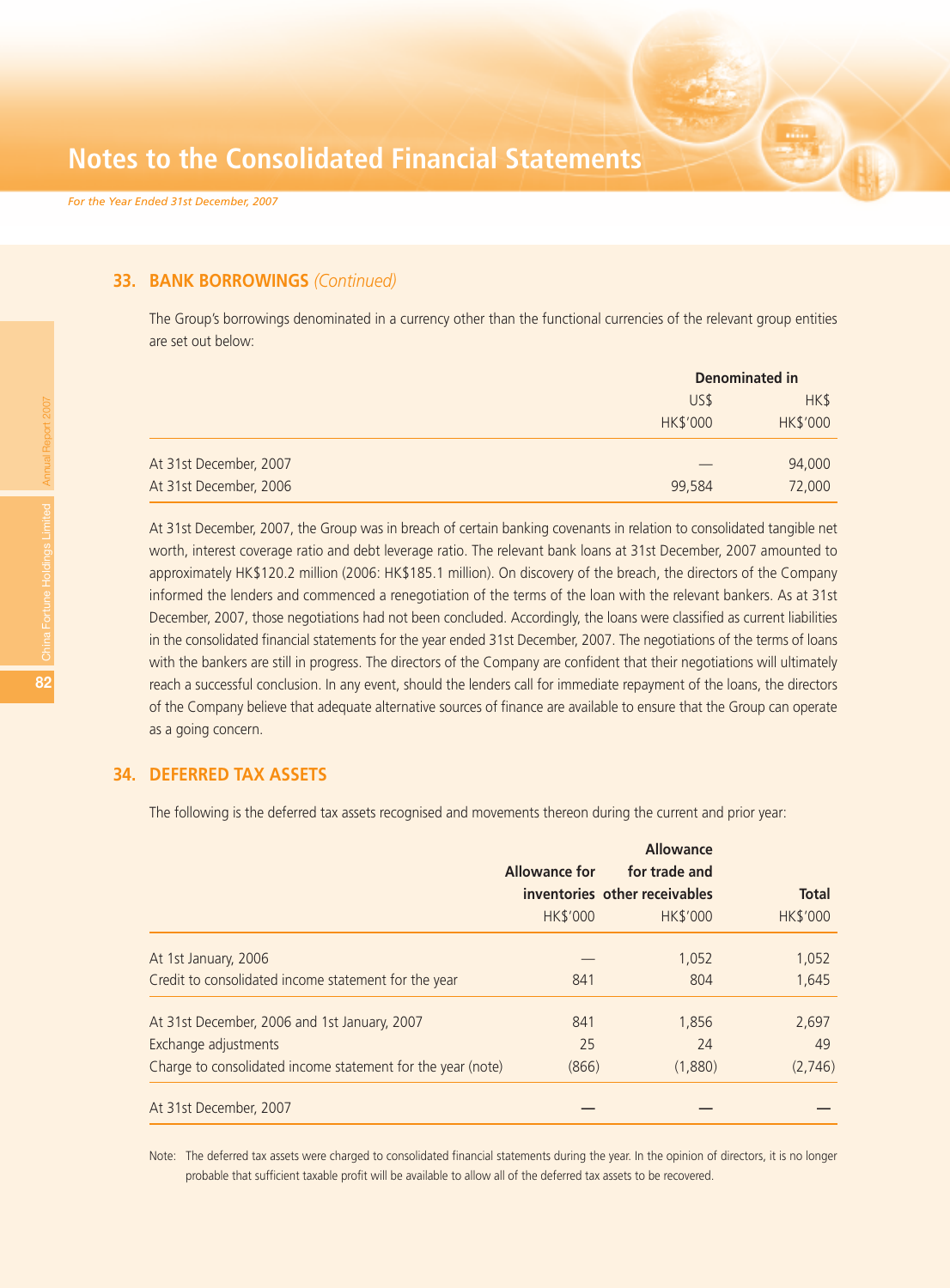*For the Year Ended 31st December, 2007*

#### **35. ACQUISITION OF A SUBSIDIARY**

On 18th October, 2007, the Group acquired 51% of the issued share capital of Zhuhai Reminda for a total consideration of HK\$13,276,000. This transaction has been accounted for using the purchase method. The amount of goodwill arising as a result of the acquisition was HK\$8,015,000.

The net assets acquired in the transaction, and the goodwill arising are as follows:

|                                          | <b>Carrying</b>   |
|------------------------------------------|-------------------|
|                                          | amount            |
|                                          | and fair value    |
|                                          | <b>HK\$'000</b>   |
| Net assets acquired:                     |                   |
| Plant and equipment                      | 2,005             |
| Inventories                              | 7,070             |
| Trade and other receivables              | 7,606             |
| Bank balances and cash                   | 923               |
| Trade and other payables                 | (7, 288)          |
| Minority interests                       | 10,316<br>(5,055) |
|                                          |                   |
|                                          | 5,261             |
| Goodwill (note i)                        | 8,015             |
| <b>Total consideration</b>               | 13,276            |
| Satisfied by:                            |                   |
| Cash                                     | 2,073             |
| Issue of shares (note ii)                | 11,120            |
| Expenses incurred for the acquisition    | 83                |
|                                          | 13,276            |
| Net cash outflow arising on acquisition: |                   |
| Cash consideration paid                  | (2,073)           |
| Cash and cash equivalents acquired       | 923               |
| Expenses paid for the acquisition        | (83)              |
|                                          | (1, 233)          |
|                                          |                   |

Notes:

i. The goodwill arising is attributable to the anticipated profitability of the mobile phones retailing business carried on by the subsidiary.

ii. As part of the consideration for the acquisition of Zhuhai Reminda, 8,000,000 ordinary shares of the Company with par value of HK\$0.10 each were issued. The fair value of the shares, determined using the published price available at the date of the acquisition, amounted to HK\$11,120,000.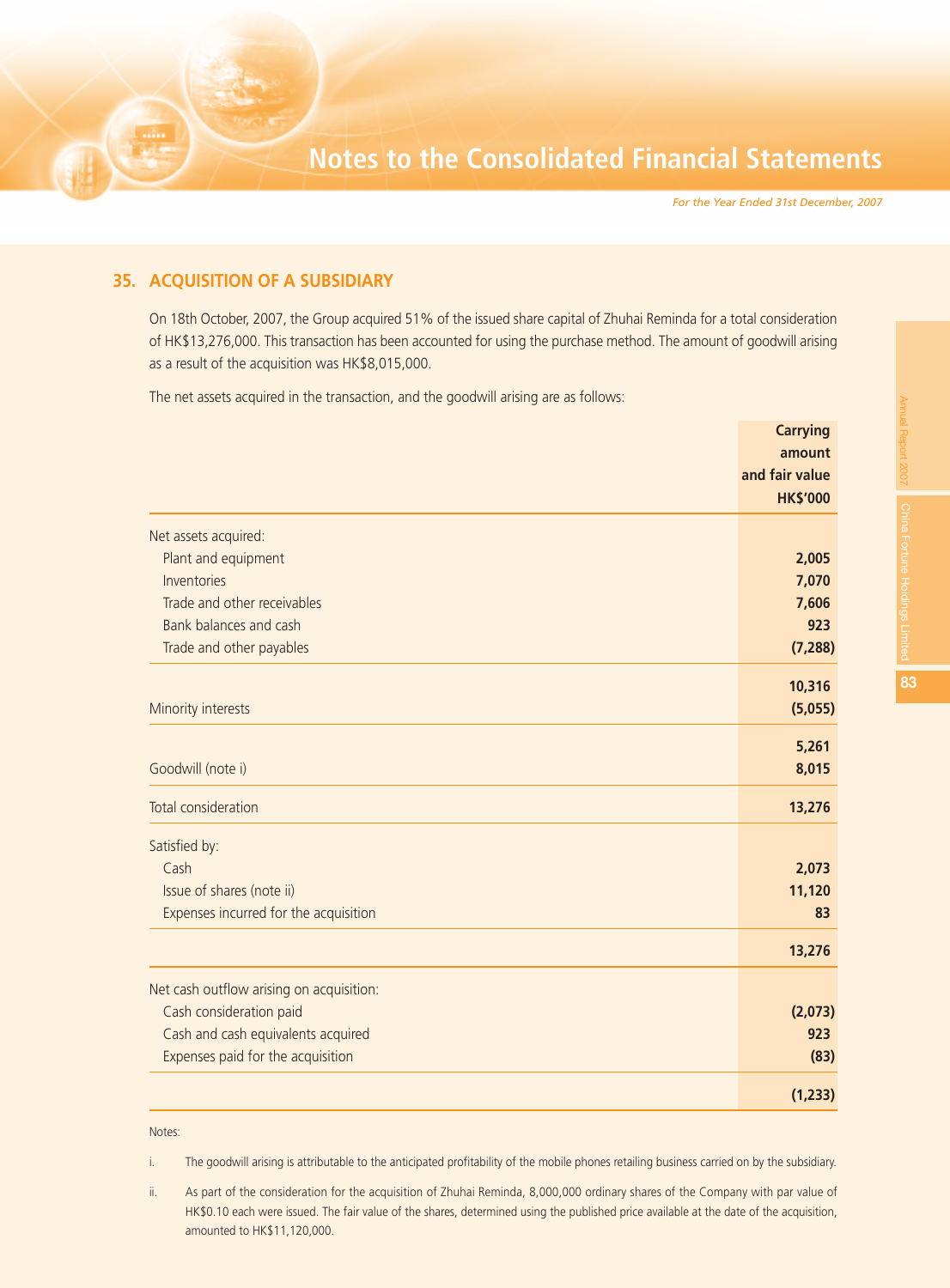*For the Year Ended 31st December, 2007*

#### **35. ACQUISITION OF A SUBSIDIARY** *(Continued)*

Zhuhai Reminda contributed approximately HK\$8,498,000 and approximately HK\$343,000 to the Group's revenue and loss for the period between the date of acquisition and the balance sheet date.

Had the acquisition been completed on 1st January, 2007, total group revenue for the year ended 31st December, 2007 would have been approximately HK\$2,787,535,000, and loss for the year would have been approximately HK\$253,504,000. This pro forma information is for illustration purposes only and is not necessarily indicative of the revenue and results of the operation of the Group that actually could have been achieved had the acquisition been completed on 1st January, 2007, nor is it intended to be a projection of future results.

#### **36. MAJOR NON-CASH TRANSACTIONS**

During the year ended 31st December, 2007, the Group acquired a subsidiary and certain associates for the issue of the Company's ordinary shares. Details of the transactions are set out in note 30.

### **37. OPERATING LEASES**

#### *The Group as lessee*

During the year, the Group made minimum lease payments under operating leases amounting to approximately HK\$2,896,000 (2006: HK\$1,697,000).

At the balance sheet date, the Group had commitments for future minimum lease payments under non-cancellable leases in respect of rented premises which fall due as follows:

|                                        | 2007<br><b>HK\$'000</b> | 2006<br>HK\$'000 |
|----------------------------------------|-------------------------|------------------|
|                                        |                         |                  |
| Within one year                        | 4,927                   | 735              |
| In the second to fifth years inclusive | 4,817                   | 5                |
| Over five years                        | 2,309                   |                  |
|                                        | 12,053                  | 740              |

Operating lease payments represent rentals payable by the Group for certain of its office properties and retail shops. Leases are negotiated and rentals are fixed, for an average term of one to ten years.

#### *The Group as lessor*

Property rental income earned during the year was approximately HK\$309,000 (2006: HK\$312,000).

At 31st December, 2007 the Company had not contracted with tenants for future minimum lease payments.

At 31st December, 2006, the Group had contracted with tenants for future minimum lease payments of HK\$208,000 within one year.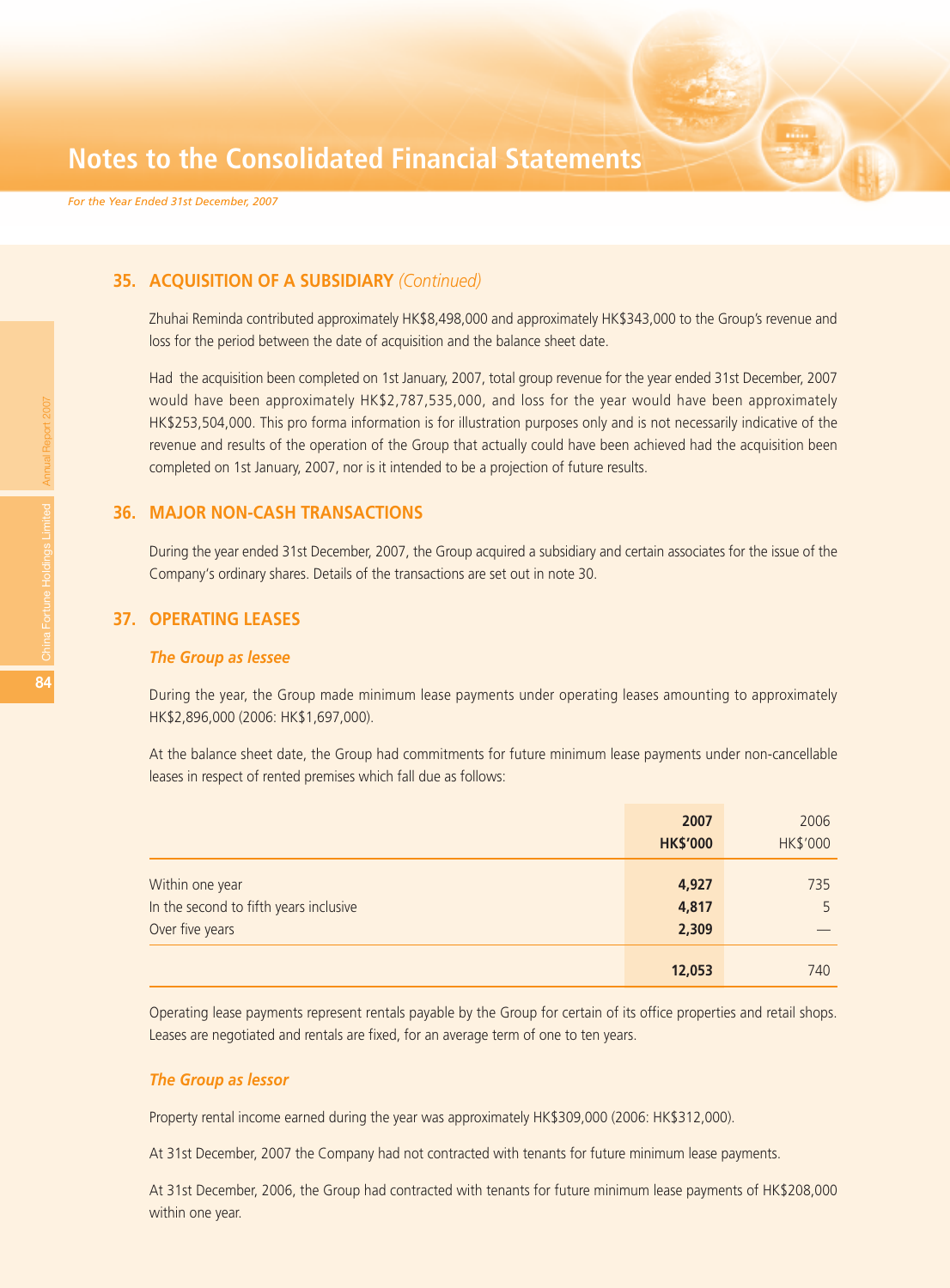*For the Year Ended 31st December, 2007*

#### **38. PLEDGE OF ASSETS**

At the balance sheet date, the following assets were pledged to banks to secure general banking facilities made available to the Group.

|                                    | <b>THE GROUP</b>        |                  |
|------------------------------------|-------------------------|------------------|
|                                    | 2007<br><b>HK\$'000</b> | 2006<br>HK\$'000 |
| <b>CARRYING VALUE</b>              |                         |                  |
| Bank deposits                      | 75,010                  | 150,567          |
| Inventories                        |                         | 170,000          |
| Investment property                |                         | 9,560            |
| Held for trading investments       |                         | 12,064           |
| Asset classified as held for sales | 11,800                  |                  |
|                                    | 86,810                  | 342,191          |

#### **39. CONTINGENT LIABILITIES**

A subsidiary of the Group is a defendant in a legal action brought by a Taiwanese supplier for a trade debt of HK\$4.6 million plus overdue interest and related legal expenses of HK\$0.6 million in relation to goods purchased from the supplier since August 2006. The trade payable of HK\$4.6 million has been recognised in the consolidated financial statements. However, in the opinion of the directors, it is not probable to pay the interest and legal expenses and therefore, no provision for any overdue interest and legal expenses has been made in the consolidated financial statements.

#### **40. RETIREMENT BENEFIT SCHEMES**

The Group operates a Mandatory Provident Fund Scheme (the "Scheme") for all its qualifying employees in Hong Kong. The assets of the Scheme are held separately from those of the Group, in funds under the control of trustees. Under the rules of the Scheme, the employer and its employees are required to make contributions to the Scheme at rates specified in the rules. The only obligation of the Group with respect to the Scheme is to make the required contributions under the Scheme.

The employees of the Group's subsidiaries in the PRC are members of a state-managed retirement benefit scheme operated by the government of the PRC. The subsidiaries are required to contribute a fixed rate of payroll costs to the retirement benefit scheme to fund the benefits. The only obligation of the Group with respect to the retirement benefit scheme is to make the specified contributions.

The total cost charged to the consolidated income statement of approximately HK\$579,000 (2006: HK\$611,000) represents contributions payable to these schemes by the Group in respect of the current period.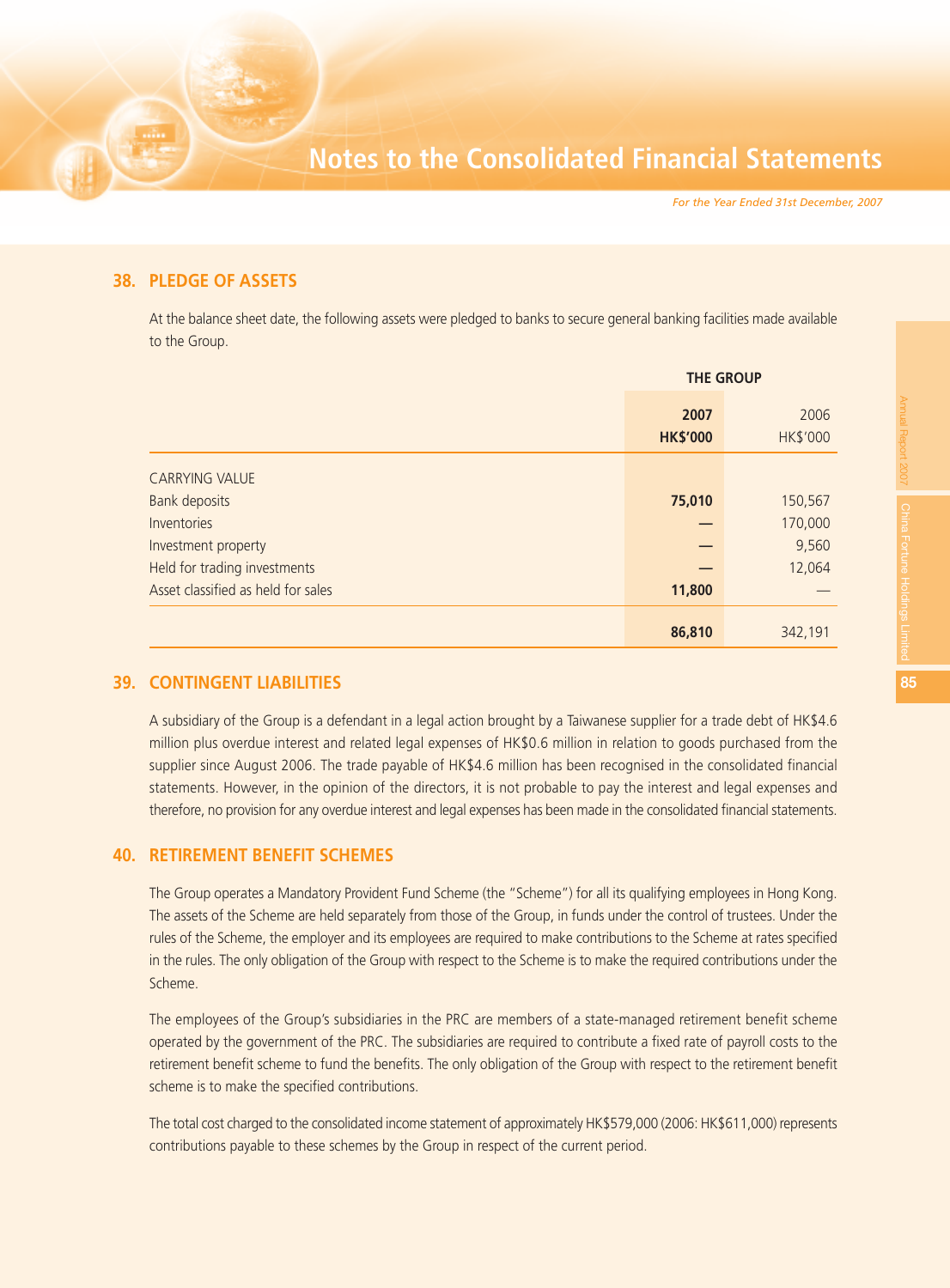*For the Year Ended 31st December, 2007*

### **41. RELATED PARTY DISCLOSURES**

- (a) During the year, the undertakings given by Mr. Lau Siu Ying to a syndicate of banks in respect of his shareholding in and management of, the Company were released following the early repayment of the relevant bank loans by the Group.
- (b) Details of the Group's outstanding balances with related parties at the balance sheet date are set out in the consolidated balance sheet and note 24.
- (c) Details of certain agreements entered into with Mr. Lau Siu Ying during the year which were not completed at 31st December, 2007 are set out in note 42.
- (d) Compensation of key management personnel

The remuneration of directors and other members of key management of the Group during the year was as follows:

|                                       | 2007<br><b>HK\$'000</b> | 2006<br>HK\$'000 |
|---------------------------------------|-------------------------|------------------|
| Short-term benefits                   | 4,974                   | 4,869            |
| Performance related incentive bonuses | 1,111                   | 1,400            |
| Post-employment benefits              | 60                      | 64               |
| Share-based payment expenses          | 2,252                   |                  |
|                                       | 8,397                   | 6,333            |

The remuneration of directors and other members of key management was determined by the remuneration committee having regard to the performance of individuals and market trends.

#### **42. POST BALANCE SHEET EVENTS**

The Group had the following significant post balance sheet events:

(1) On 24th July, 2007, the Group entered into an agreement (as amended on 27th July, 2007 and 1st November, 2007) with Richly Giant International Limited ("Richly Giant"), a company owned and controlled by Mr. Lau Siu Ying and his affiliates, pursuant to which the Group has agreed to acquire from Richly Giant a 40.8% equity interest in a mining company in the PRC (the "PRC Mining Company") for a consideration of HK\$367,200,000 to be satisfied by cash of HK\$40,000,000 and the balance by the issue of 240,000,000 ordinary shares of HK\$0.10 each in the Company at an offer price of HK\$1.3633 per share.

On 12th November, 2007, the Group entered into a further agreement with another shareholder in the PRC Mining Company, pursuant to which the Group has agreed to acquire from that other shareholder a further 10% equity interest in the PRC Mining Company for a consideration of HK\$90,000,000 to be satisfied by the issue of 66,016,300 ordinary shares of HK\$0.10 each in the Company at an offer price of HK\$1.3633 per share.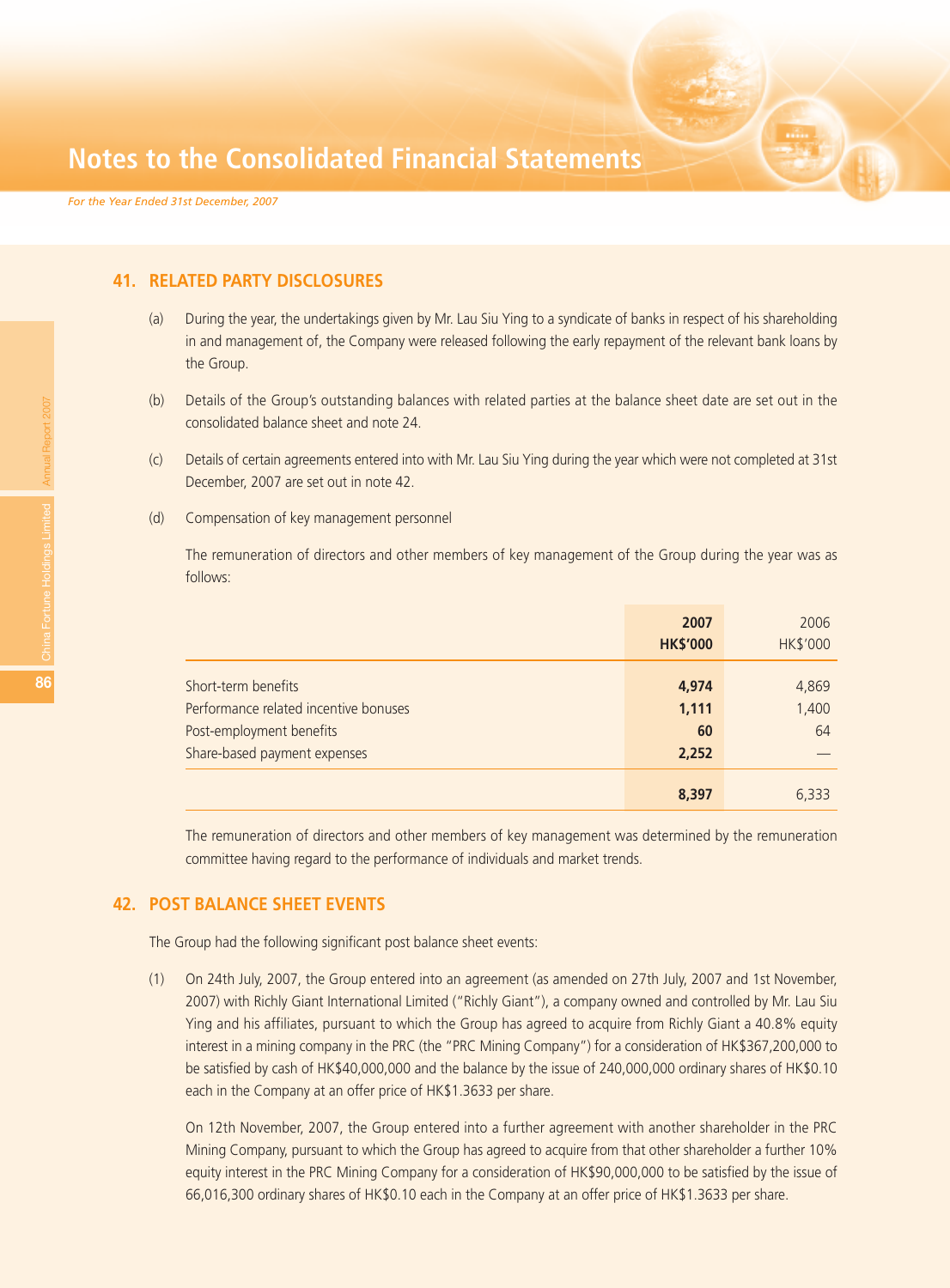

*For the Year Ended 31st December, 2007*

### **42. POST BALANCE SHEET EVENTS** *(Continued)*

Pursuant to the above agreements, both vendors have agreed to undertake that the profit before tax of the PRC Mining Company for the year ending 31st December, 2008 will not be less than RMB80 million, and that any shortfall in profit will be compensated to the Group based on the respective equity interest in the PRC Mining Company that they dispose to the Group.

At 31st December, 2007, a cash deposit of HK\$25 million was paid by the Group to Richly Giant.

The above transactions were approved by the Company's shareholders in a special general meeting held on 15th January, 2008. Completion of the transactions is subject to fulfillment of other condition precedents.

- (2) On 17th October, 2007, the Group and Mr. Lau Siu Ying entered into an agreement pursuant to which Mr. Lau Siu Ying will acquire a 49% interest in the Group's mobile phone distribution business at a cash consideration of HK\$57,800,000. The transaction was approved by the Company's shareholders in a special general meeting held on 18th December, 2007 and its completion is subject to fulfillment of other condition precedents.
- (3) On 10th January, 2008, the Group disposed of its investment property at a consideration of HK\$12 million.

### **43. SUMMARISED BALANCE SHEET OF THE COMPANY**

|                                                                                                                                                                                                                                | 2007<br><b>HK\$'000</b>                                           | 2006<br>HK\$'000                                                      |
|--------------------------------------------------------------------------------------------------------------------------------------------------------------------------------------------------------------------------------|-------------------------------------------------------------------|-----------------------------------------------------------------------|
| Investments in subsidiaries<br>Investment in associates<br>Amounts due from subsidiaries<br>Pledged bank deposits<br>Other current assets<br>Amount due to a subsidiary<br>Other current liabilities<br><b>Bank borrowings</b> | 41,148<br>618<br>300,734<br>545<br>(2,020)<br>(1,841)<br>(94,000) | 41,148<br>375,039<br>9,600<br>471<br>(2,020)<br>(3,789)<br>(171, 584) |
|                                                                                                                                                                                                                                | 245,184                                                           | 248,865                                                               |
| Share capital<br><b>Reserves</b>                                                                                                                                                                                               | 37,279<br>207,905<br>245,184                                      | 30,210<br>218,655<br>248,865                                          |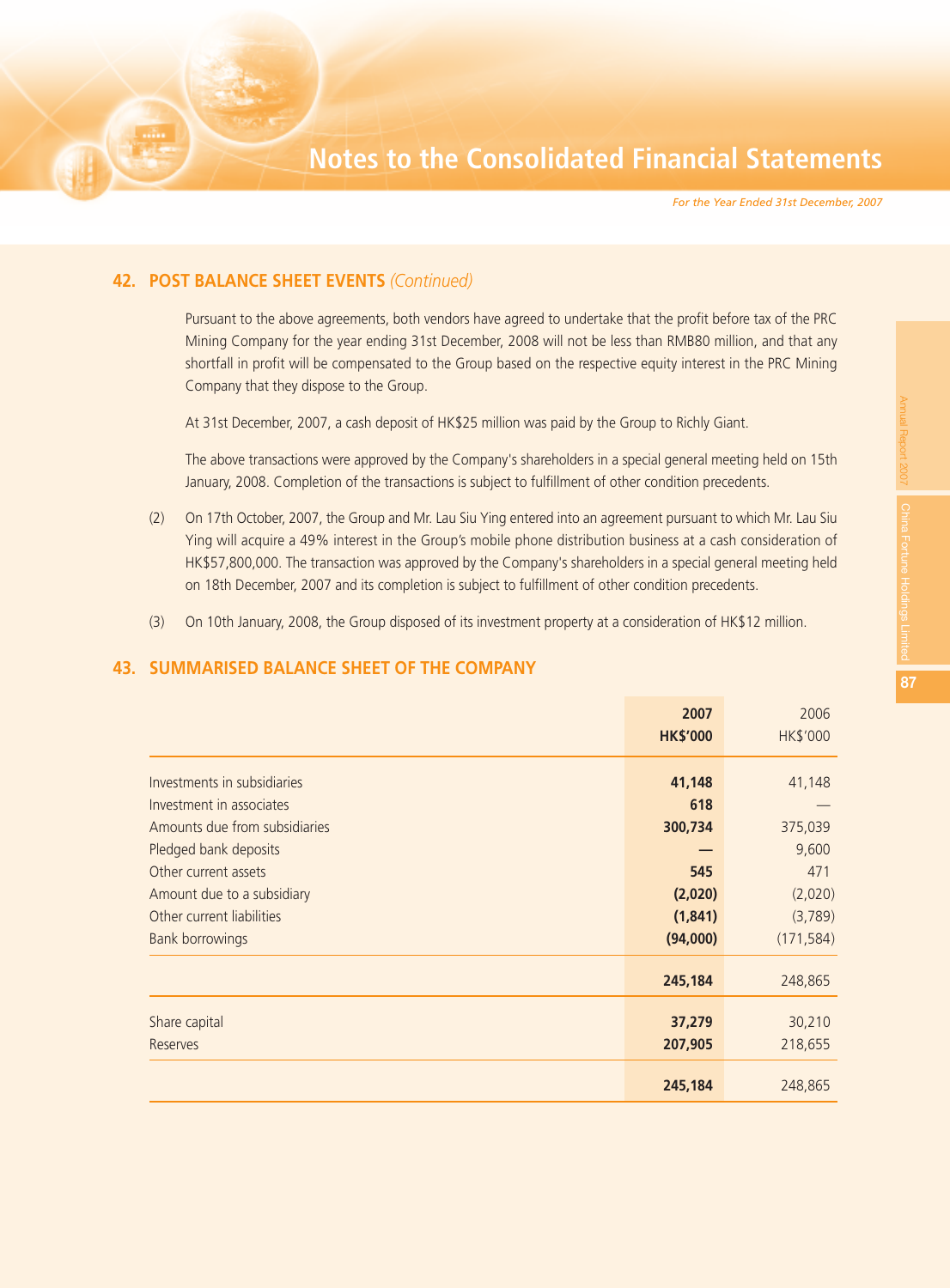*For the Year Ended 31st December, 2007*

## **44. PARTICULARS OF PRINCIPAL SUBSIDIARIES**

Details of the Company's principal subsidiaries at 31st December, 2007 and 31st December, 2006 are as follows:

ES)

| <b>Name of subsidiary</b>                                     | Place of<br>incorporation/<br>establishment                     | <b>Issued and</b><br>fully paid<br>share capital/<br>registered capital          | <b>Proportion of</b><br>nominal value of<br>issued share capital/<br>registered capital<br>held by the Company | <b>Principal activity</b>           |
|---------------------------------------------------------------|-----------------------------------------------------------------|----------------------------------------------------------------------------------|----------------------------------------------------------------------------------------------------------------|-------------------------------------|
| <b>Express Fortune</b><br><b>Holdings Limited</b>             | <b>British Virgin</b><br>Islands ("BVI")                        | Ordinary<br>US\$100                                                              | 100%                                                                                                           | Investment holding                  |
| <b>Express Fortune Limited</b>                                | Hong Kong                                                       | Ordinary<br><b>HK\$10</b><br>Non-voting<br>deferred<br>HK\$5,000,000<br>(note i) | 100%                                                                                                           | Maintaining the<br>corporate office |
| Fortune Shanghai                                              | Wholly foreign<br>owned enterprise<br>established in<br>the PRC | US\$28,100,000                                                                   | 100%                                                                                                           | Trading of mobile<br>phones         |
| Fortune Telecom<br>International Company<br>Limited (note ii) | Hong Kong                                                       | Ordinary<br>HK\$10,000                                                           | 100%                                                                                                           | Investment holding                  |
| Shanghai Yuanjia                                              | Wholly foreign<br>owned enterprise<br>established in<br>the PRC | US\$6,000,000                                                                    | 100%                                                                                                           | Trading of mobile<br>phones         |
| Synergy Technologies                                          | Hong Kong                                                       | Ordinary<br>HK\$5,000,000                                                        | 100%                                                                                                           | Trading of computer<br>products     |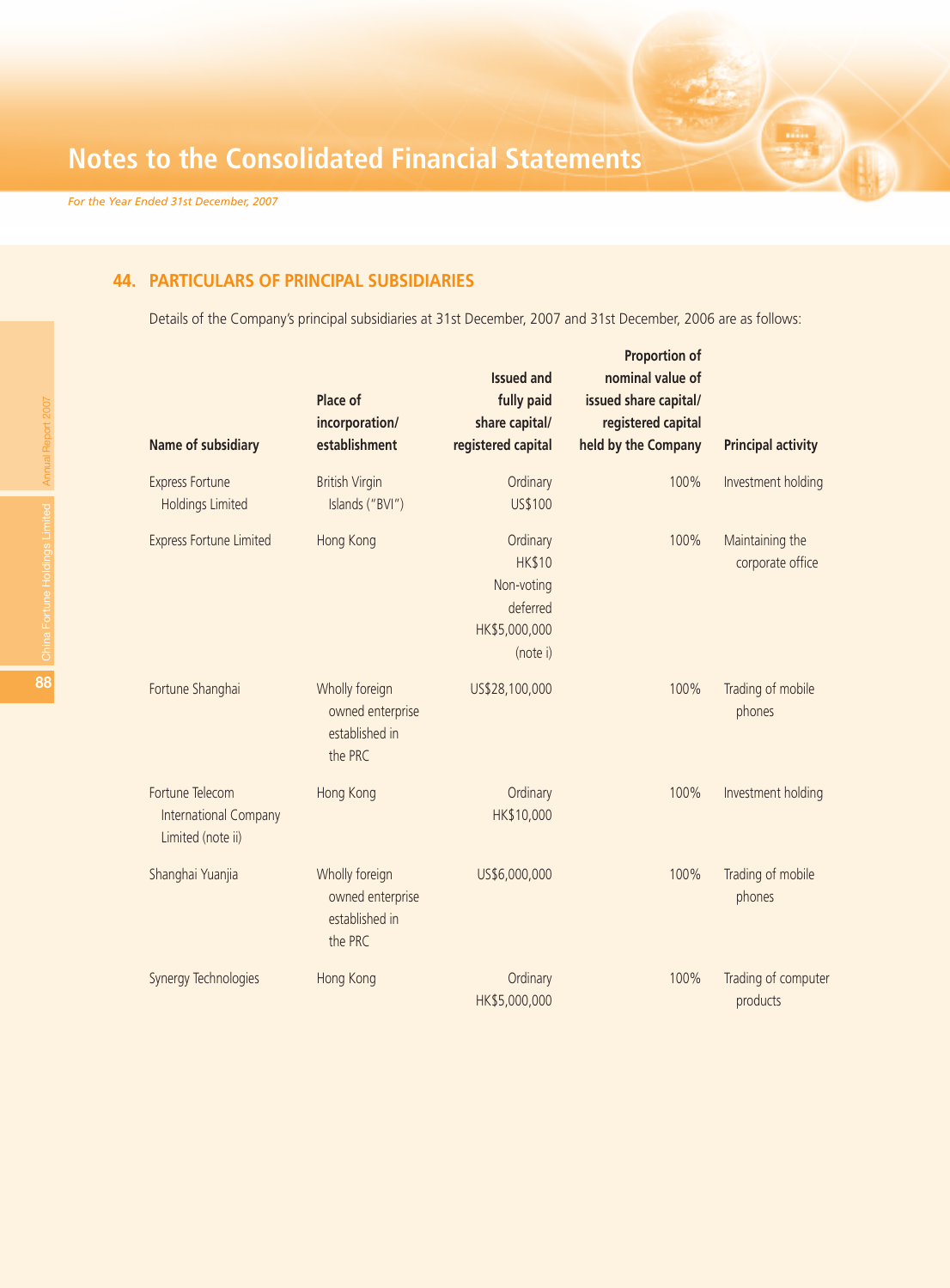*For the Year Ended 31st December, 2007*

### **44. PARTICULARS OF PRINCIPAL SUBSIDIARIES** *(Continued)*

| Name of subsidiary                                      | Place of<br>incorporation/<br>establishment                           | <b>Issued and</b><br>fully paid<br>share capital/<br>registered capital | <b>Proportion of</b><br>nominal value of<br>issued share capital/<br>registered capital<br>held by the Company | <b>Principal activity</b>                                                                        |
|---------------------------------------------------------|-----------------------------------------------------------------------|-------------------------------------------------------------------------|----------------------------------------------------------------------------------------------------------------|--------------------------------------------------------------------------------------------------|
| Telefortune (China)<br>Investments Limited<br>(note ii) | Hong Kong                                                             | Ordinary<br>HK\$40,000,000                                              | 100%                                                                                                           | Investment holding<br>and provision of<br>consultancy services<br>in trading of mobile<br>phones |
| <b>Top Emperor Investments</b><br>Limited               | Hong Kong                                                             | Ordinary<br>HK\$10,000                                                  | 100%                                                                                                           | Property holding                                                                                 |
| Zhuhai Reminda<br>(note iii)                            | Sino-foreign<br>equity joint<br>ventures<br>established<br>in the PRC | RMB10,000,000                                                           | 51%                                                                                                            | Trading of mobile<br>phones                                                                      |

The Company directly holds the interest in Express Fortune Holdings Limited, all other interests shown above are indirectly held by the Company.

The principal activities are carried out in the place of incorporation/establishment except for Express Fortune Holdings Limited and Telefortune (China) Investments Limited which mainly carried out businesses in the PRC.

None of the subsidiaries had any debt securities subsisting at the end of the year or at any time during the year.

The above table lists the subsidiaries of the Company which, in the opinion of the directors, principally affected the results or net assets of the Group. To give details of other subsidiaries would, in the opinion of the directors, result in particulars of excessive length.

Notes:

- (i) The deferred shares carry practically no rights to dividends or to receive notice of or to attend or vote at any general meeting of the respective company or to participate in any distribution on winding up.
- (ii) The subsidiaries were incorporated during the year ended 31st December, 2007.
- (iii) The subsidiary was acquired during the year ended 31st December, 2007.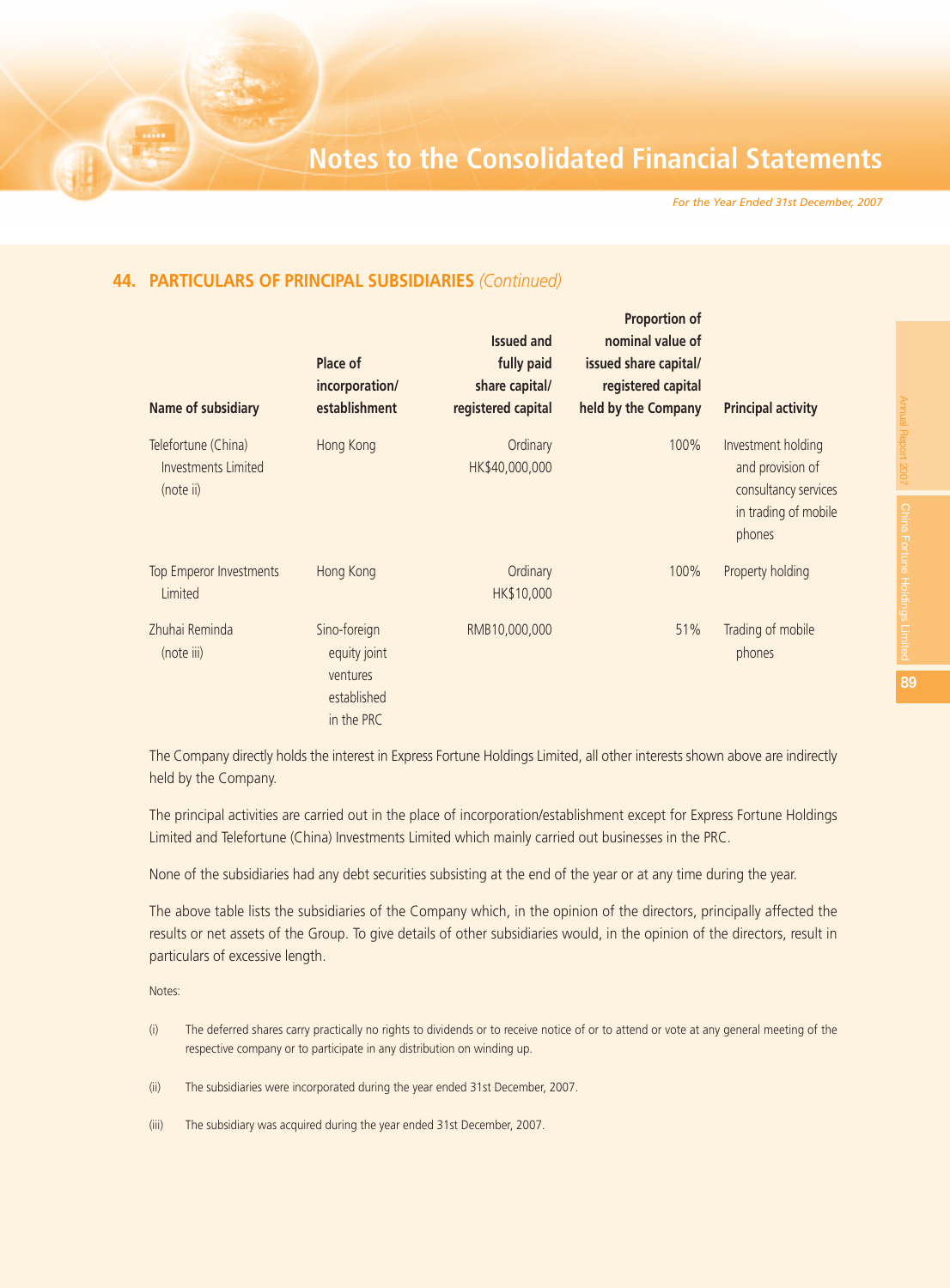*For the Year Ended 31st December, 2007*

### **45. PARTICULARS OF ASSOCIATES**

Details of the Company's associates acquired during the year ended 31st December, 2007 and at the year then ended are as follows:

| <b>Name</b>                    | <b>Form</b><br>of business<br>structure | Place of<br>incorporation | <b>Nominal value</b><br>of issued capital/<br>registered capital<br>held by the Company | <b>Principal activities</b>                         |
|--------------------------------|-----------------------------------------|---------------------------|-----------------------------------------------------------------------------------------|-----------------------------------------------------|
| DW Mobile                      | Incorporated                            | <b>BVI</b>                | 50%                                                                                     | Trading of mobile<br>phones                         |
| Artchief Industries<br>Limited | Incorporated                            | Hong Kong                 | 50%                                                                                     | Trading of electronic<br>products                   |
| Intelligence Tech              | Incorporated                            | Hong Kong                 | 25%                                                                                     | Development and<br>distribution of<br>mobile phones |

The Company directly holds the interest in DW Mobile, all other interests shown above are indirectly held by the Company.

The principal activities are carried out in the place of incorporation except for DW Mobile which mainly carries out businesses in Hong Kong.

### **46. SEGMENT INFORMATION**

Revenue represents the net amounts received and receivable for goods sold and services provided by the Group to outside customers during the year.

No segment analysis is provided as substantially all the Group's revenue and contribution to loss for the year were derived from the distribution and trading of mobile phones. In addition, no geographical market analysis is provided as substantially all the Group's revenue and contribution to the loss for the year were derived from the PRC and substantially all the assets are located in the PRC.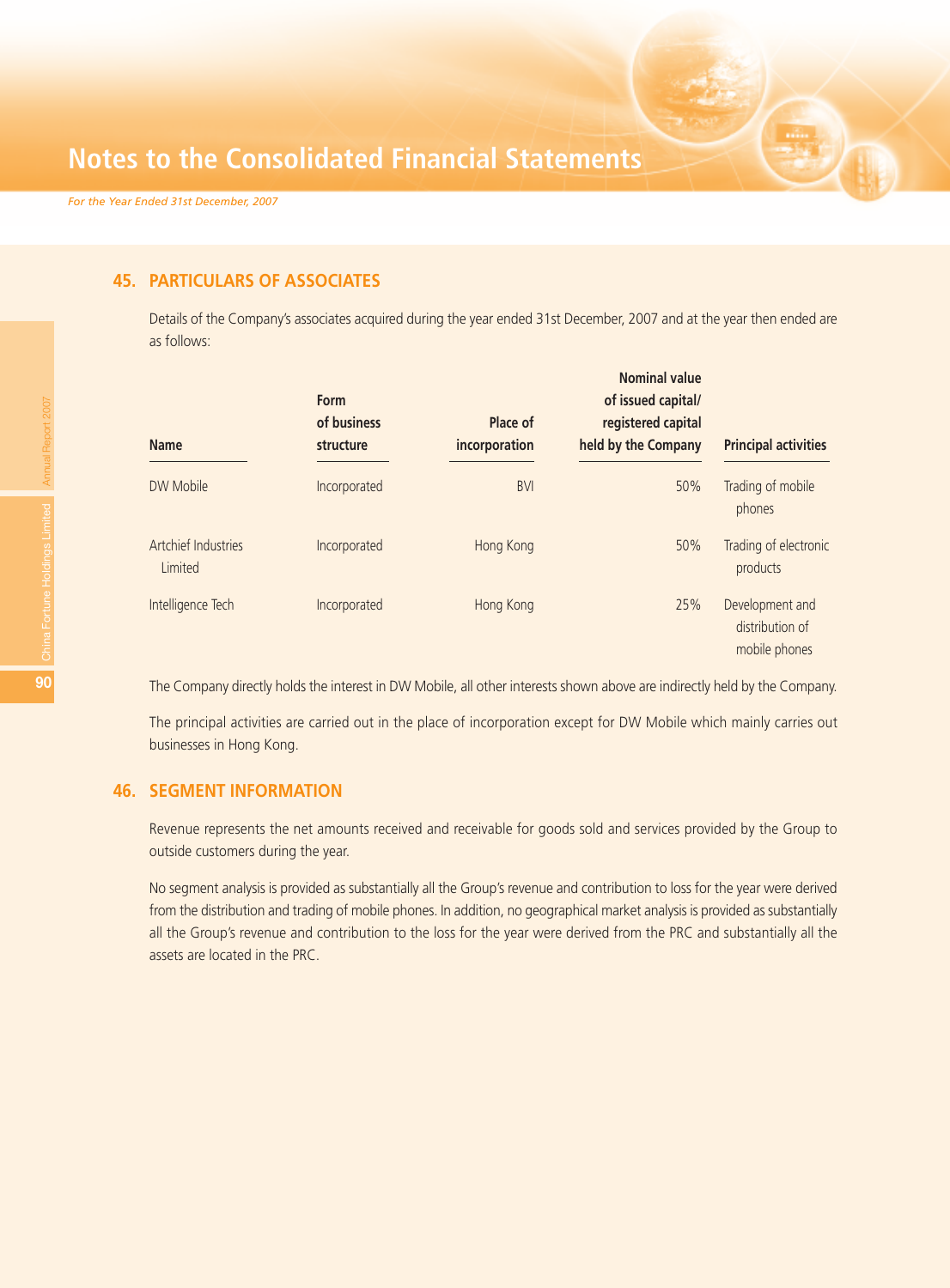## **RESULTS**

|                                           | <b>Year ended</b><br>31st March, | <b>Nine months</b><br>period ended<br>31st December, |             | Year ended 31st December, |                 |
|-------------------------------------------|----------------------------------|------------------------------------------------------|-------------|---------------------------|-----------------|
|                                           | 2004                             | 2004                                                 | 2005        | 2006                      | 2007            |
|                                           | <b>HK\$'000</b>                  | HK\$'000                                             | HK\$'000    | HK\$'000                  | <b>HK\$'000</b> |
|                                           |                                  |                                                      |             |                           |                 |
| Revenue                                   | 1,947,201                        | 2,086,140                                            | 2,664,254   | 3,046,805                 | 2,744,597       |
| Cost of sales                             | (1,865,176)                      | (1,993,615)                                          | (2,569,618) | (2,933,472)               | (2,838,162)     |
| Gross profit (loss)                       | 82,025                           | 92,525                                               | 94,636      | 113,333                   | (93, 565)       |
| Other income                              | 9,068                            | 5,643                                                | 13,485      | 17,904                    | 17,791          |
| <b>Distribution costs</b>                 | (15, 219)                        | (15, 210)                                            | (31, 138)   | (36, 716)                 | (50, 623)       |
| Administrative expenses                   |                                  |                                                      |             |                           |                 |
| - share-based payment expenses            |                                  |                                                      |             |                           | (14, 816)       |
| - other administrative expenses           | (23, 688)                        | (19, 314)                                            | (27, 710)   | (24, 122)                 | (31, 490)       |
| Allowance for trade and other receivables | (744)                            | (847)                                                | (7,029)     | (5,380)                   | (46, 379)       |
| Impairment loss recognised in respect     |                                  |                                                      |             |                           |                 |
| of interests in associates                |                                  |                                                      |             |                           | (18, 193)       |
| Fair value gain on an investment property |                                  |                                                      | 200         | 60                        | 2,240           |
| Surplus arising on revaluation of         |                                  |                                                      |             |                           |                 |
| an investment property                    | 2,000                            | 1,800                                                |             |                           |                 |
| Unrealised gain on investment securities  | 1,354                            |                                                      |             |                           |                 |
| Share of results of associates            |                                  |                                                      |             |                           | (2, 125)        |
| Finance costs                             | (16, 549)                        | (12,788)                                             | (22, 100)   | (27, 535)                 | (26, 350)       |
| Profit (loss) before taxation             | 38,247                           | 51,809                                               | 20,344      | 37,544                    | (263, 510)      |
| Income tax expense                        | (6,620)                          | (9,089)                                              | (4, 137)    | (6,205)                   | (3, 337)        |
|                                           |                                  |                                                      |             |                           |                 |
| Profit (loss) for the year/period         | 31,627                           | 42,720                                               | 16,207      | 31,339                    | (266, 847)      |
| Attributable to:                          |                                  |                                                      |             |                           |                 |
| Equity holders of the parent              | 31,627                           | 42,916                                               | 11,380      | 31,339                    | (266, 679)      |
| Minority interests                        |                                  | (196)                                                | 4,827       |                           | (168)           |
|                                           | 31,627                           | 42,720                                               | 16,207      | 31,339                    | (266, 847)      |